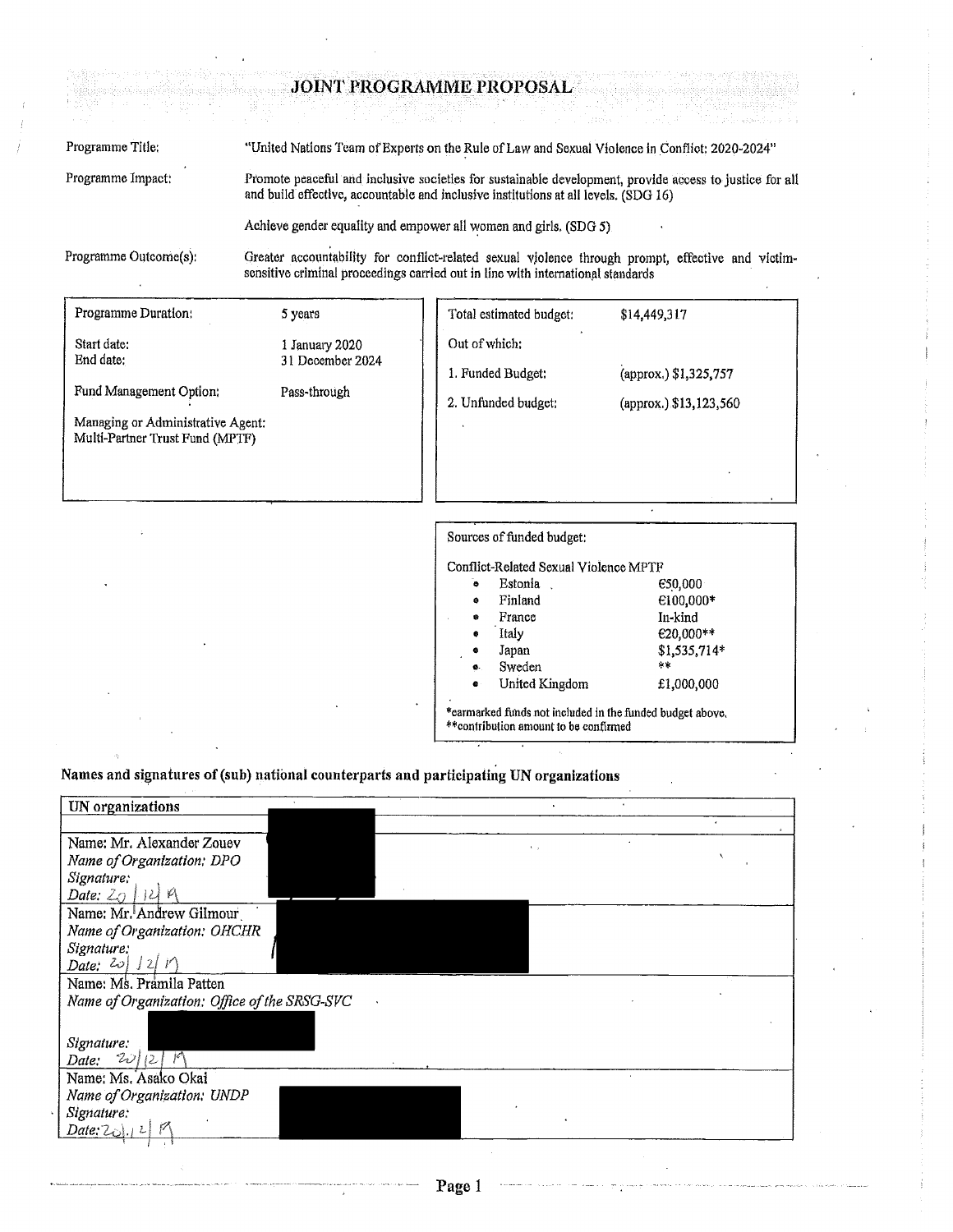# **Table of Contents**

| 1.  |  |
|-----|--|
| 2.  |  |
|     |  |
|     |  |
| 3.  |  |
|     |  |
|     |  |
|     |  |
| 4.  |  |
|     |  |
|     |  |
| 5.  |  |
|     |  |
|     |  |
|     |  |
|     |  |
| 6.  |  |
| 7.  |  |
|     |  |
|     |  |
|     |  |
| 8.  |  |
| 9.  |  |
| 10. |  |
|     |  |
|     |  |
|     |  |
|     |  |
|     |  |
|     |  |
|     |  |
|     |  |
|     |  |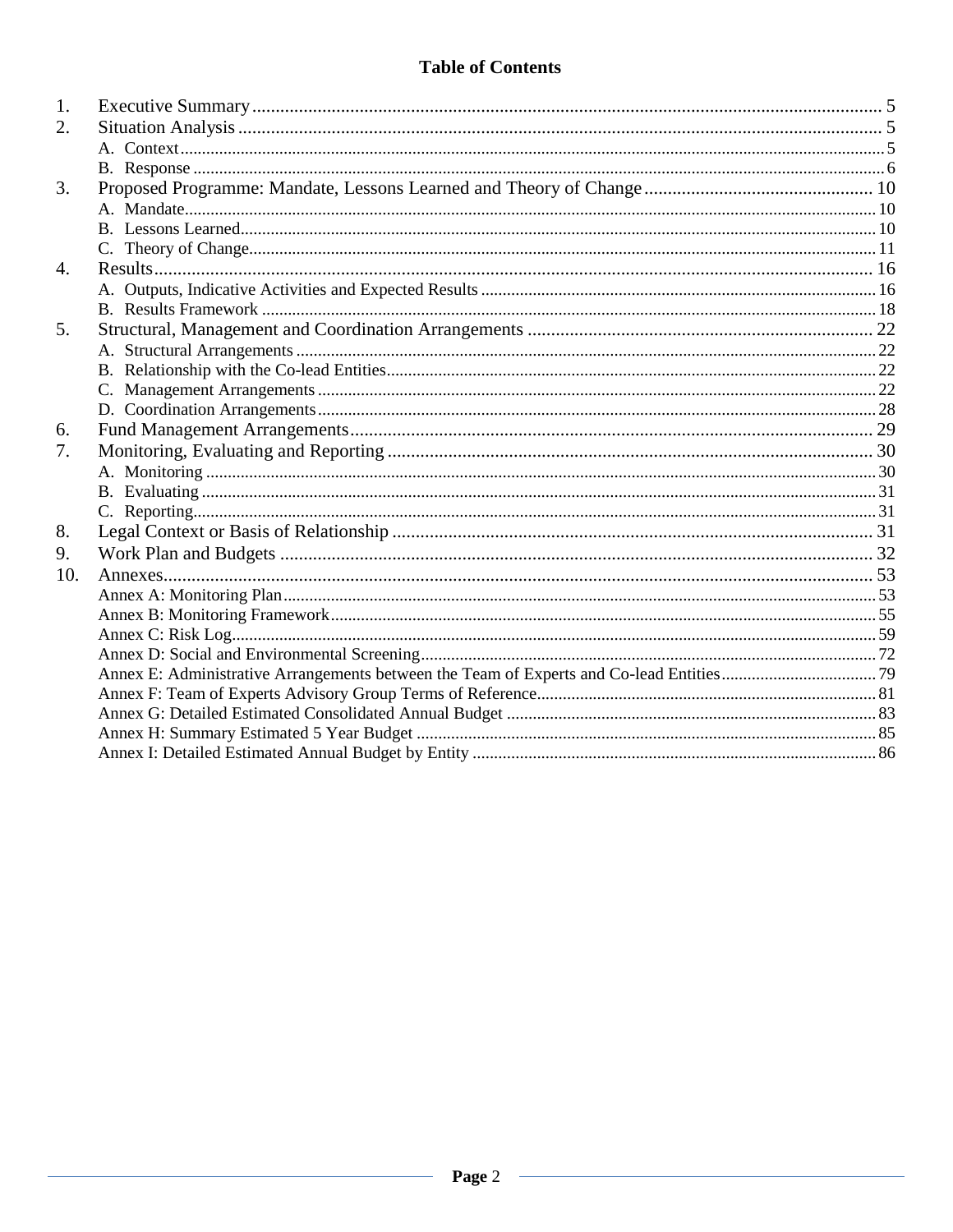# **Abbreviations and Acronyms**

| <b>African Union</b>                                                                                      |
|-----------------------------------------------------------------------------------------------------------|
| Special Committee on Peacekeeping Operations of the United Nations General Assembly<br>(Fourth Committee) |
| Central African Republic                                                                                  |
| Conflict-related sexual violence                                                                          |
| Conflict-Related Sexual Violence Multi-Partner Trust Fund                                                 |
| Civil Society Organization                                                                                |
| United Nations Department of Operational Support                                                          |
| United Nations Department of Political and Peacebuilding Affairs                                          |
| United Nations Department of Peace Operations                                                             |
| Democratic Republic of the Congo                                                                          |
| Executive Office of the Secretary-General                                                                 |
| European Union                                                                                            |
| Global Focal Point for the Rule of Law                                                                    |
| Headquarters                                                                                              |
| International Conference on the Great Lakes                                                               |
| International Organization for Migration                                                                  |
| Islamic State in Iraq and the Levant                                                                      |
| <b>Justice and Corrections Service</b>                                                                    |
| Kurdistan Region of Iraq                                                                                  |
| Middle East North Africa                                                                                  |
| Multi-Partner Trust Fund                                                                                  |
| Multi-Partner Trust Fund Office                                                                           |
| United Nations Multidimensional Integrated Stabilization Mission in the Central African<br>Republic       |
| United Nations Multinational Integrated Stabilization Mission in Mali                                     |
| United Nations Organization Stabilization Mission in the Democratic Republic of the Congo                 |
| Non-governmental organization                                                                             |
| United Nations Office for the Coordination of Humanitarian Affairs                                        |
| Office of the Special Representative of the Secretary-General on Sexual Violence in Conflict              |
| United Nations Office of the High Commissioner for Human Rights                                           |
| Sustainable Development Goal                                                                              |
| Special Representative of the Secretary-General                                                           |
| Special Representative of the Secretary-General on Sexual Violence in Conflict                            |
| Unité Mixte d'Intervention Rapide et de Répression des Violences Sexuelles (CAR)                          |
| <b>United Nations</b>                                                                                     |
| United Nations Action Against Sexual Violence in Conflict                                                 |
| United Nations Assistance Mission in Afghanistan                                                          |
| United Nations Assistance Mission for Iraq                                                                |
|                                                                                                           |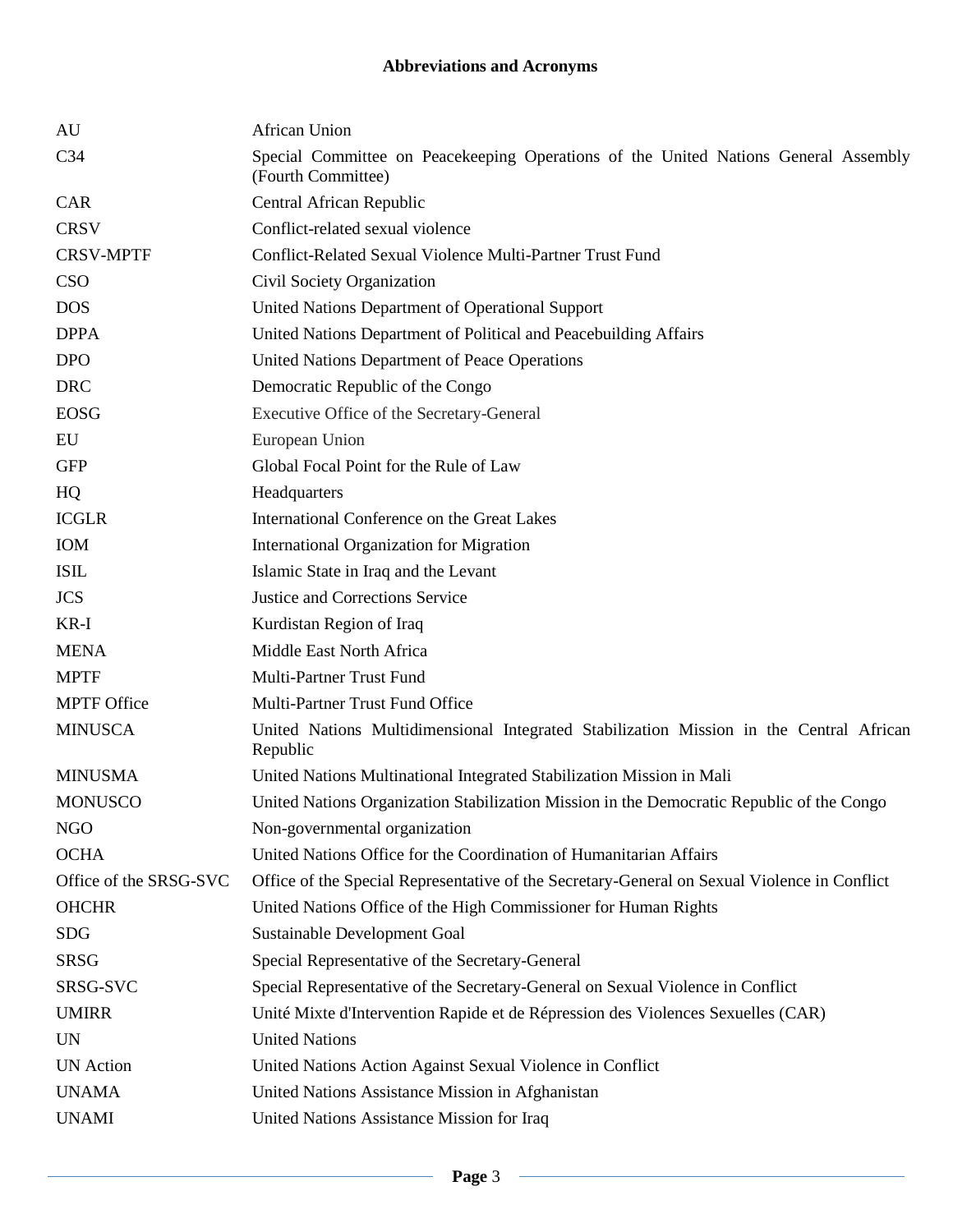| <b>UNAMID</b>   | United Nations-African Union Mission in Darfur                                                     |
|-----------------|----------------------------------------------------------------------------------------------------|
| <b>UNCT</b>     | <b>United Nations Country Team</b>                                                                 |
| <b>UNDP</b>     | <b>United Nations Development Programme</b>                                                        |
| <b>UNHCR</b>    | United Nations High Commissioner for Refugees                                                      |
| <b>UNITAD</b>   | United Nations Investigative Team to Promote Accountability for Crimes Committed by<br>Da'esh/ISIL |
| <b>UNMISS</b>   | United Nations Mission in the Republic of South Sudan                                              |
| <b>UNOCA</b>    | United Nations Regional Office for Central Africa                                                  |
| <b>UNOCT</b>    | United Nations Office of Counter-Terrorism                                                         |
| <b>UNODC</b>    | United Nations Office on Drugs and Crime                                                           |
| <b>UNOWAS</b>   | United Nations Office for West African and the Sahel                                               |
| <b>UNSMIL</b>   | United Nations Support Mission in Libya                                                            |
| <b>UNSOM</b>    | United Nations Assistance Mission in Somalia                                                       |
| Team of Experts | United Nations Team of Experts on the Rule of Law and Sexual Violence in Conflict                  |
| <b>TOE</b>      | United Nations Team of Experts on the Rule of Law and Sexual Violence in Conflict                  |
| <b>UN WOMEN</b> | United Nations Entity for Gender Equality and the Empowerment of Women                             |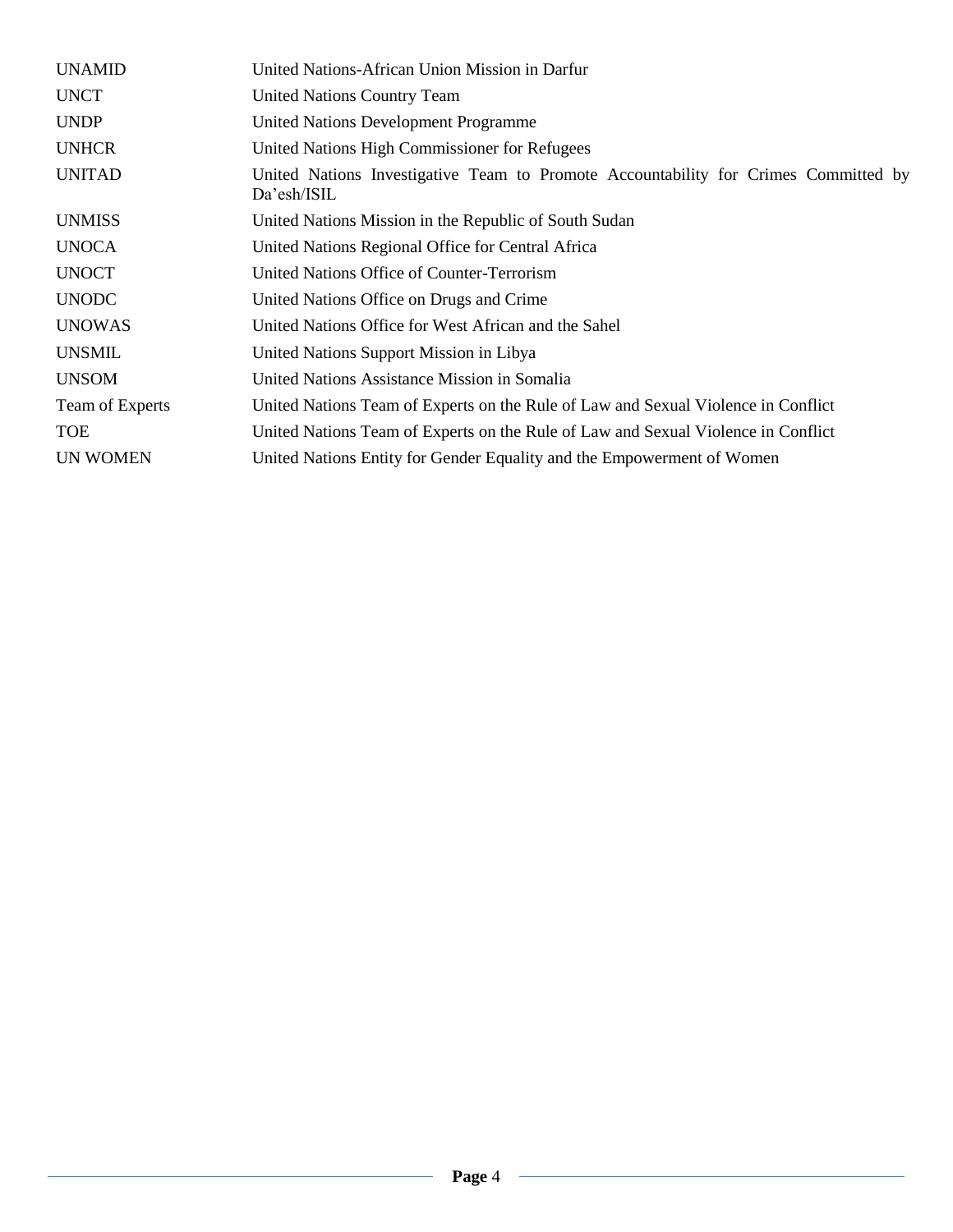# <span id="page-4-0"></span>**1. Executive Summary**

The United Nations Team of Experts on the Rule of Law and Sexual Violence in Conflict (Team of Experts or TOE) was created ten years ago by Security Council resolution 1888 (2009) to assist national authorities in strengthening the rule of law with the aim of ensuring criminal accountability for perpetrators of conflict-related sexual violence (CRSV). Subsequent Security Council resolutions have reinforced the mandate of the Team of Experts; further elaborated the causes and consequences of CRSV and its linkages with other crimes including terrorism, trafficking and transnational organized crime; and brought greater focus to the needs of victims and the importance of justice to respond to and prevent CRSV.

The current iteration of the Joint Programme continues to build upon the experiences and lessons learned by the Team of Experts while supporting national authorities in strengthening the rule of law over the past decade. Further, it recognizes that while there has been progress at the normative level, sexual violence, like other serious international crimes continue to be a common feature of armed conflict across the world and perpetrators are rarely brought to justice. It also recognizes that demand among Member States for assistance by the Team of Experts remains high, often surpassing the Team of Experts' ability to respond given financial and human capacity constraints.

Based on its experiences, the Team of Experts has developed a theory of change premised on the assumption that strong political will to pursue justice; improved technical and operational capacity of national rule of law institutions and actors; and enhanced cooperation, coordination, coherence and knowledge among actors will enable effective, victim-sensitive criminal proceedings for CRSV in line with international standards, resulting in increased accountability for such crimes and ultimately contributing to long-term peace, security and development.

Based on this theory of change, the Joint Programme will focus on (i) enhancing political will to promote accountability for CRSV at national, regional and international levels; (ii) enhancing technical and operational capacity of national rule of law institutions and actors to address accountability for CRSV; and (iii) enhancing cooperation, coordination, coherence and knowledge among the range of actors (governments, civil society organizations (CSO), non-governmental organization (NGO), United Nations, etc.) working to promote accountability for CRSV.

In undertaking its work, the Team of Experts will continue to provide a "One UN" response to Member States through the use of a "co-lead entity" structure that currently includes the Department of Peace Operations (DPO), the Office of the High Commissioner for Human Rights (OHCHR); the Office of the Special Representative of the Secretary-General on Sexual Violence in Conflict (Office of the SRSG-SVC) and the United Nations Development Programme (UNDP). The Team of Experts works under the overall strategic leadership of the Special Representative of the Secretary-General on Sexual Violence in Conflict (SRSG-SVC). This approach allows the Team of Experts to draw upon the comparative advantage of each co-lead entity to ensure coherence and maximum impact and also to feed its experiences back to the colead entities to strengthen their respective rule of law programmes. The Team of Experts also engages with UN partners through inter-agency coordination arrangements, most notably the Global Focal Point for the Rule of Law (GFP) and UN Action Against Sexual Violence in Conflict (UN Action).

Through its efforts, the Team of Experts seeks to contribute to the realization of the 2030 Agenda for Sustainable Development Goals (SDG), in particular Goal 16 (peace, justice and strong institutions) and Goal 5 (gender equality and empowerment of women and girls). The work of the Team of Experts also contributes to other UN agendas, including Women, Peace and Security pursuant to Security Council resolution 1325 (2000) and the Sustaining Peace agenda endorsed by General Assembly in resolution 70/262 (2016).

# <span id="page-4-1"></span>**2. Situation Analysis**

# <span id="page-4-2"></span>**A. Context**

Over the past decade, there has been an evolution in the understanding of the causes and consequences of CRSV and its impact on international peace and security, as well as its linkages to other crimes including terrorism, trafficking and transnational organized crime. In addition, there is now greater recognition that the root causes of CRSV must be addressed. These root causes include structural gender-based inequalities, discrimination and harmful social norms, which drive sexual violence in peacetime and further expose affected populations, particularly women and girls, but also men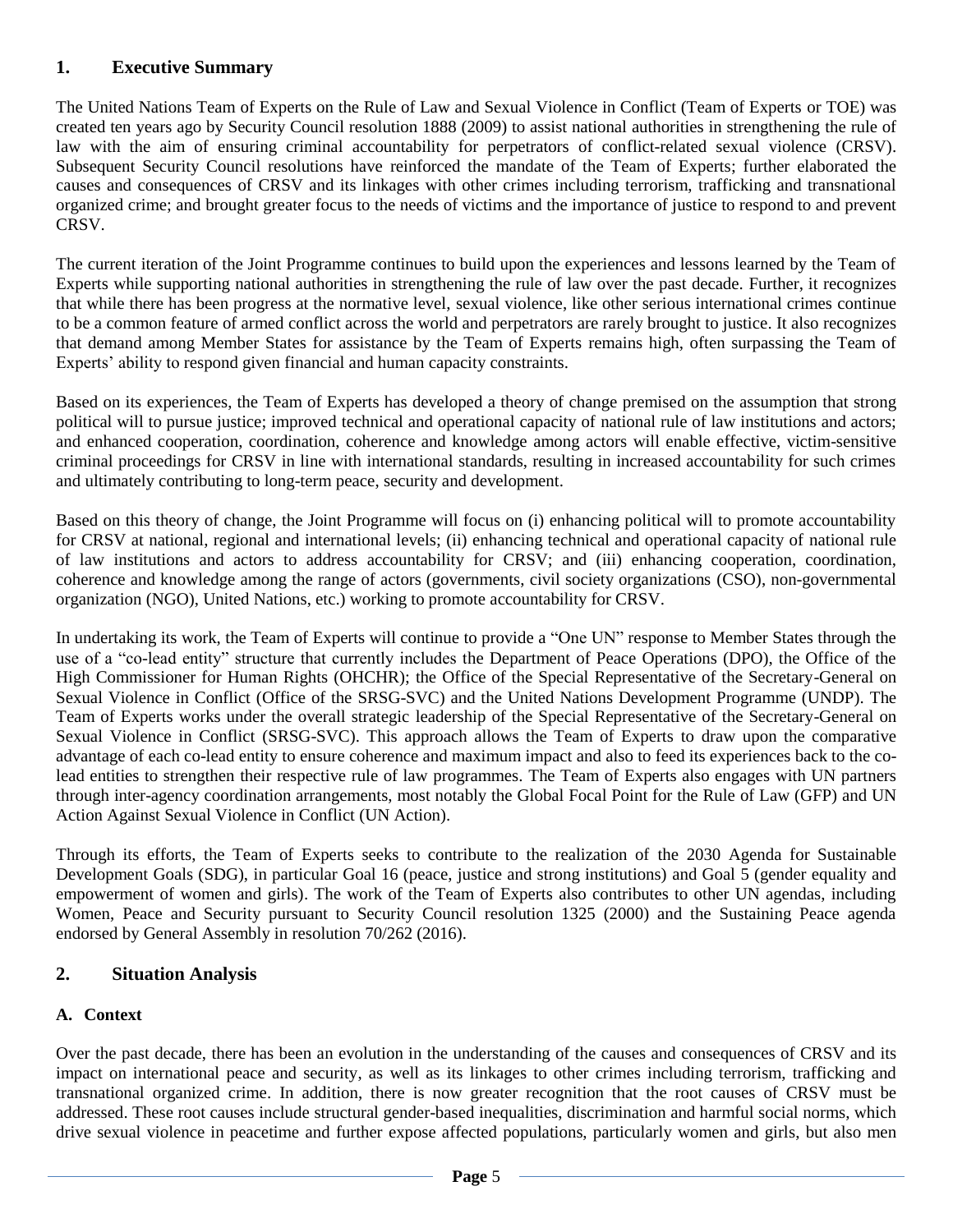and boys, to sexual violence when protective systems and structures are weakened or destroyed during conflict. In such contexts, weak adherence to the principles of rule of law and democratic governance result in the lack of independent and impartial justice institutions. This in turn undermines public confidence in rule of law institutions and actors, perpetuating instability and conflict.

It is now widely accepted that perpetrators of serious conflict-related crimes including sexual violence must be brought to justice, and the international normative framework for such crimes continues to develop and become increasingly robust. At the same time, CRSV continues to be a prominent feature of conflicts across the world and criminal proceedings against such perpetrators continue to be exceptional, whether in national, regional or international jurisdictions. There is no shortage of political rhetoric on the importance of justice and accountability for CRSV, but this has not been translated into investigations and prosecutions – which remain few, if non-existent, for many conflicts.

The most recent annual report of the Secretary-General on CRSV covers nineteen countries, and its annex lists 50 parties to armed conflict as being "credibly suspected of committing or being responsible for patterns of rape or other forms of sexual violence in situations of armed conflict on the agenda of the Security Council."<sup>1</sup> These parties include both State actors and non-State actors, six of which are designated terrorist groups on the Al'Qaida/ISIL Sanctions List. <sup>2</sup> The report provides an overview of sexual violence perpetrated against thousands of victims, but these are likely only the "tip of the iceberg" in terms of the actual numbers of victims, of whom very few have been able to secure any sense of justice.

## <span id="page-5-0"></span>**B. Response**

Against this background, Member States and the United Nations have taken a number of steps which demonstrate their desire and willingness to address CRSV as a critical human rights, peace and security and development challenge.

Member States through the UN General Assembly adopted Agenda 2030 better aligning peacebuilding and development trajectories. With the adoption of the SDGs in September 2015, Member States reaffirmed their commitment to "leave no one behind" in the quest "to free the human race from the tyranny of poverty and want, and to heal and secure our planet."<sup>3</sup> While acknowledging that human development must encompass the priorities of peace and security, the international community endorsed a new, more comprehensive framework for advancing global development in the face of ongoing complex and multidimensional challenges.

The UN Security Council adopted resolutions 1820 (2008), 1888 (2009), 1960 (2010), 2106 (2013), 2331 (2016), 2447 (2018) and 2467 (2019), which have bolstered international efforts to prevent and respond to CRSV. In these resolutions, the Security Council has also declared that ending impunity for sexual violence in conflict is essential to the restoration of peace, reconciliation amongst communities, and deterrence of conflict-related sexual crimes in the future.

Former Secretary-General Ban Ki-moon adopted the Human Rights Up Front initiative, which has been continued by Secretary-General António Guterres, to increase the effectiveness of the UN system in protecting human rights and preventing conflict, strongly emphasizing the responsibility of the United Nations to support universal human rights and address early signs of serious violations and their political implications, including for CRSV.

The former Secretary-General also launched a Plan of Action to Prevent Violent Extremism<sup>4</sup> which was built upon by Secretary-General Guterres through the signature of the new UN Global Counter-Terrorism Coordination Compact. The Compact aims to strengthen coordination and coherence in the counter-terrorism and prevention of violent extremism work of the UN system. These initiatives are critical for addressing CRSV since they are being used extensively by terrorist groups such as Boko Haram, Islamic State in Iraq and the Levant (ISIL), Al-Shabaab and the Lord's Resistance Army.

Several important initiatives have been launched that recognize the impact of today's sociopolitical issues and the need to align the human rights, peacebuilding and development work across the UN system. These initiatives include a number of significant reviews of the UN – namely the High-Level Independent Panel on Peace Operations, the Advisory Group of

 $1 S/2019/280.$ 

 $2 \text{ https://www.un.org/securitycount/sanctions}/1267/\text{aq} \text{~sanctions}$  list.

<sup>3</sup> Se[e https://sustainabledevelopment.un.org/post2015/transformingourworld.](https://sustainabledevelopment.un.org/post2015/transformingourworld)

<sup>&</sup>lt;sup>4</sup> [https://www.un.org/en/ga/search/view\\_doc.asp?symbol=A/70/674.](https://www.un.org/en/ga/search/view_doc.asp?symbol=A/70/674)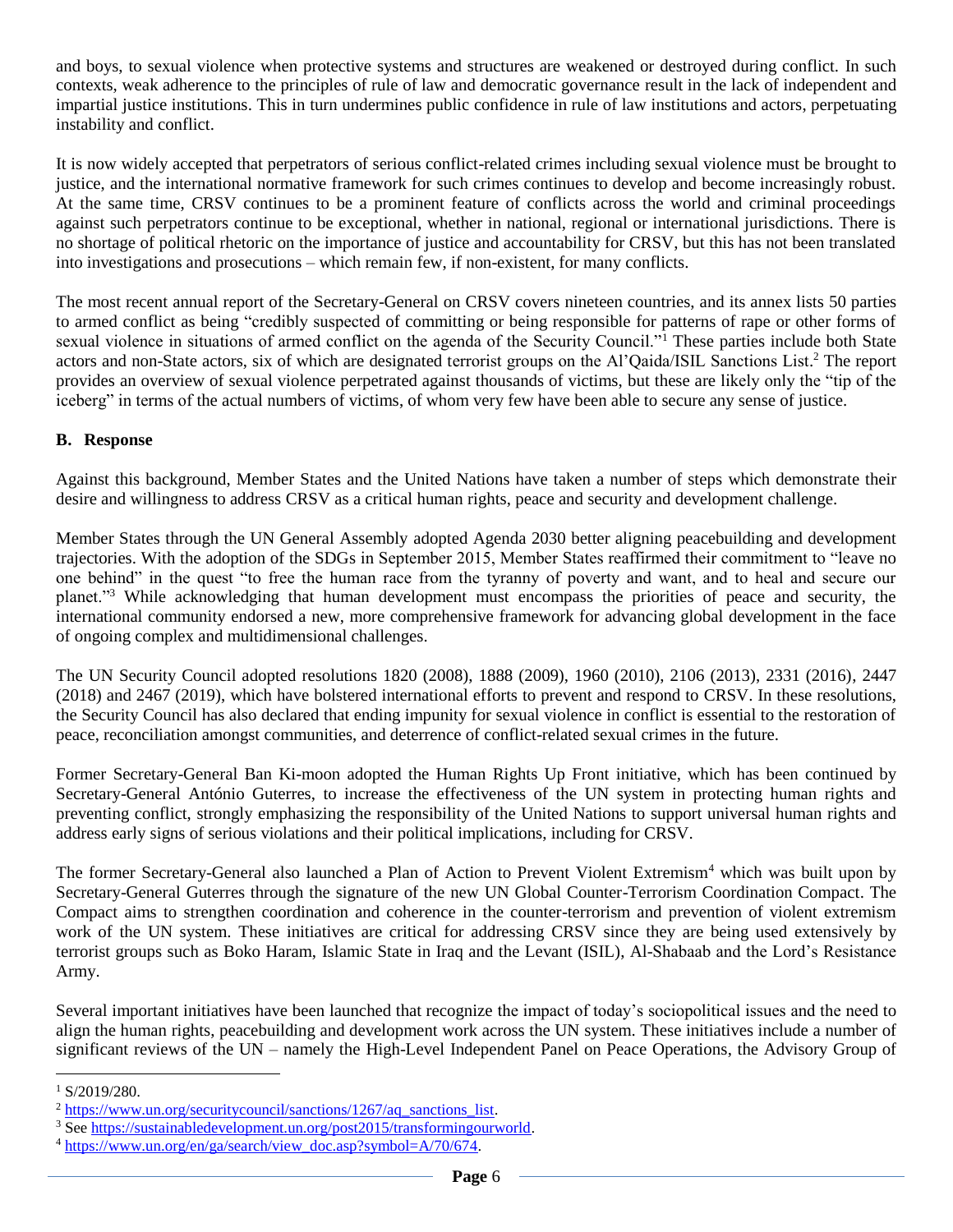Experts on the Review of the Peacebuilding Architecture, and the Global Study on UNSCR 1325 - which highlighted common themes relevant to all areas of UN work, such as the importance of conflict prevention; the need to strengthen partnerships; and the need to promote opportunities for greater participation of women and girls, particularly in conflict prevention and peacebuilding processes. Additionally, the reports of all of these reviews highlighted the importance of sustained financing and management of resources and capacities and the need for greater flexibility, efficiency and coordination to overcome operational hurdles and ensure rapid responses at the field level.

While many of the UN initiatives referenced above broadly focus on human rights, peace and security and development issues, the United Nations has also taken steps to specifically address accountability for CRSV.

### Team of Experts

In order to help address the lack of accountability for CRSV, the Security Council adopted resolution 1888 (2009) which created the Team of Experts with the mandate to assist national authorities in strengthening the rule of law by ensuring criminal accountability for perpetrators of CRSV. The Team of Experts is the only dedicated Security Council mandated entity to provide this type of support on a global basis. The Team of Experts functions under a "co-lead entity" structure that currently includes DPO, OHCHR, UNDP and the Office of the SRSG-SVC as the lead United Nations mandate holder for CRSV. This approach allows the Team of Experts to draw upon the comparative advantage of each of the colead entities to ensure coherence and maximum impact and also to enable feed back to the co-lead entities to strengthen their respective approaches and programmes. Through this approach, the Team of Experts seeks to complement and further the implementation of the respective mandates and activities of its co-lead entities regarding CRSV.

Since its creation, demand among Member States for assistance by the Team of Experts has increased, often surpassing its ability to deliver given current financial and human capacity constraints. As a reflection of this demand, the Security Council in five separate resolutions, exhorted Member States to make use of the Team of Experts to address impunity for CRSV. The Team of Experts has been requested to provide assistance explicitly in ten joint and unilateral communiqués and frameworks of cooperation negotiated by the SRSG-SVC with Member States and non-State actors. To date, the Team of Experts has deployed to sixteen Member States; provided assistance to three regional organizations; and provided additional *ad hoc* advice at UN HQ and on the ground as needed and requested by Member States or the UN system.

## Co-lead Entities

 $\overline{a}$ 

## *Office of the SRSG-SVC*<sup>5</sup>

The Office of the SRSG-SVC is an office of the UN Secretariat and supports the SRSG-SVC. The SRSG-SVC serves as the United Nations' spokesperson and political advocate on CRSV. The SRSG-SVC chairs UN Action and provides strategic leadership to the Team of Experts.

The Office of the SRSG-SVC was established by Security Council resolution 1888 (2009). In April 2017, the UN Secretary-General appointed Ms. Pramila Patten as the current SRSG-SVC. After assuming office SRSG Patten established the following three strategic priorities for the mandate: (i) converting cultures of impunity into cultures of justice and accountability through consistent and effective prosecution; (ii) fostering national ownership and leadership for a sustainable, survivor-centered response; and (iii) addressing the root causes of CRSV with structural gender inequality and discrimination, poverty and marginalization as its invisible driver in times of war and peace.

## *Department of Peace Operations<sup>6</sup>*

DPO, currently led by Under-Secretary General for Peace Operations, Mr. Jean-Pierre Lacroix, provides political and executive direction to UN peace operations around the world and maintains contact with the Security Council, troop and financial contributors, and parties to the conflict in the implementation of Security Council mandates.

<sup>5</sup> [https://www.un.org/sexualviolenceinconflict/about-us/about-the-office/.](https://www.un.org/sexualviolenceinconflict/about-us/about-the-office/)

<sup>6</sup> [https://peacekeeping.un.org/en/department-of-peace-operations.](https://peacekeeping.un.org/en/department-of-peace-operations)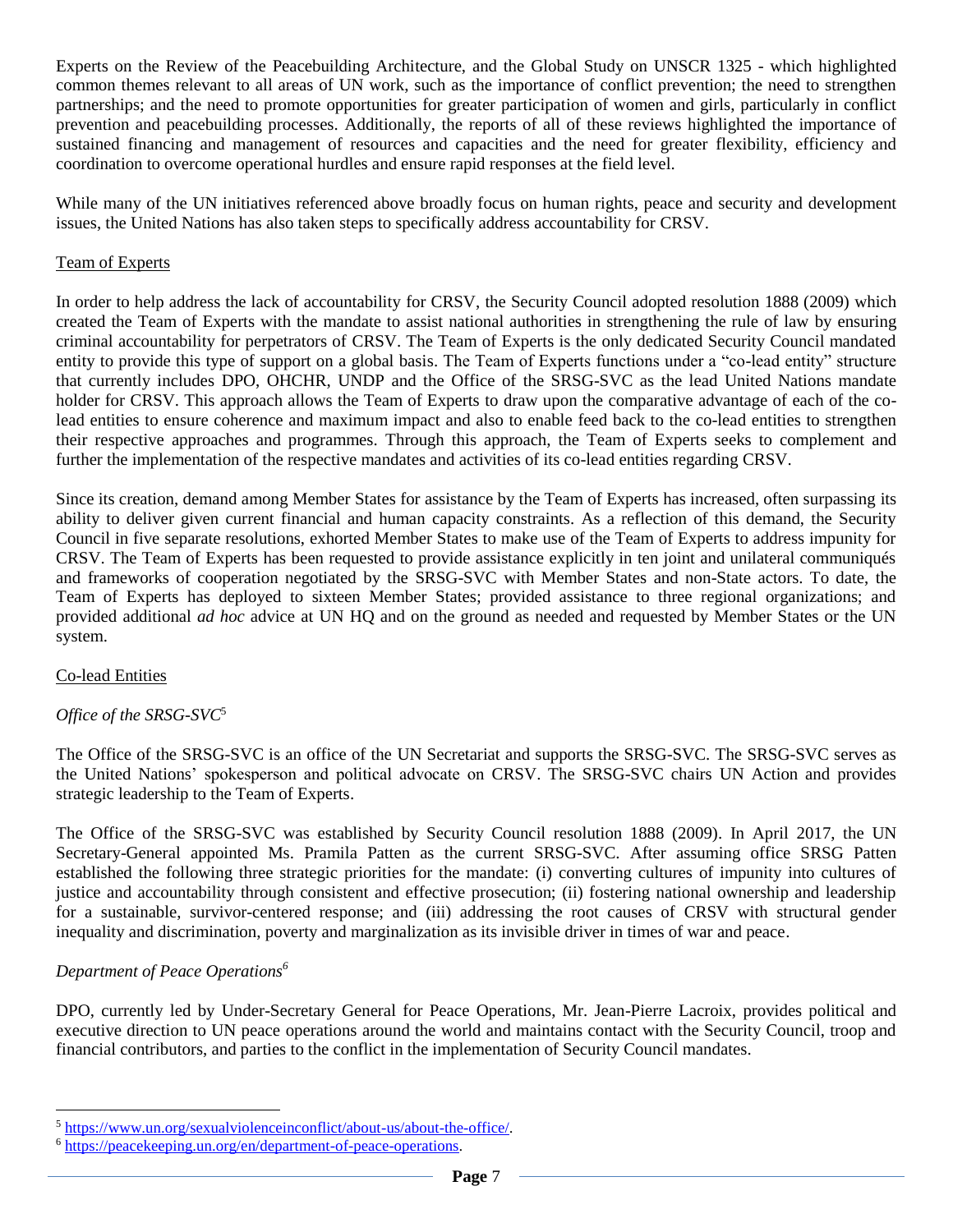Peacekeeping is an inherently political endeavour and its ultimate success depends on active and sustainable political processes or the real prospect of a peace process. DPO works to integrate the efforts of United Nations, governmental and non-governmental entities in the context of UN peace operations. DPO also provides guidance and support on military, rule of law, mine action and other relevant issues to UN political and peacebuilding missions.

Of particular relevance to the Team of Experts is DPO's work through its Office of Rule of Law and Security Institutions that supports the police, justice and corrections components in UN peace operations as they work with national authorities to protect civilians, extend State authority, re-establish law and order and stabilize conflict and post-conflict situations. The Office of Rule of Law and Security Institutions provides expertise and integrated guidance in the key areas of police, justice, corrections, security sector reform, mine action and disarmament, demobilization and reintegration. The Team of Experts includes members from the Justice and Corrections Service (JCS) and the Police Division of the Office of Rule of Law and Security Institutions who support the delivery of mission mandates on justice and accountability for CRSV.

## *Office of the High Commissioner for Human Rights<sup>7</sup>*

OHCHR is the leading UN entity on human rights, entrusted by the General Assembly with a unique mandate to promote and protect all human rights for all people. Currently led by High Commissioner Ms. Michelle Bachelet, OHCHR plays a crucial role in safeguarding the integrity of the three interconnected pillars of the United Nations – peace and security, human rights and development.

With a leading human rights role and the important task of mainstreaming human rights into the UN system, OHCHR works with governments, civil society, national human rights institutions, other UN entities and regional and international organizations, to promote and protect human rights. OHCHR methods of work focus on three major dimensions: standardsetting, monitoring, and supporting Member States with implementation on the ground. OHCHR also focuses on supporting Member States to protect human rights in the context of development (and especially Agenda 2030) and peace and security.

OHCHR provides substantive and secretariat support to the different UN human rights bodies as they discharge their standard-setting and monitoring duties. OHCHR, for example, serves as the Secretariat of the [Human Rights Council;](https://eur03.safelinks.protection.outlook.com/?url=https%3A%2F%2Fwww.ohchr.org%2FEN%2FHRBodies%2FHRC%2FPages%2FHRCIndexold.aspx&data=02%7C01%7Ctoby.bonini%40undp.org%7C5f014db5509943f47add08d76a1b5ec0%7Cb3e5db5e2944483799f57488ace54319%7C0%7C0%7C637094538114753573&sdata=8PfQ3f2xpNvy7m%2BN6tmYCUIAnRObsLF2ARAfZGjOoyg%3D&reserved=0) supports the work of special procedures to monitor human rights in different countries or in relation to specific issues; and supports the core human rights treaty bodies mandated to monitor State parties' compliance with their treaty obligations. In addition, OHCHR works to support Member States' implementation of international human rights standards in all countries, including through its [field presences](https://eur03.safelinks.protection.outlook.com/?url=https%3A%2F%2Fwww.ohchr.org%2FEN%2FCountries%2FPages%2FWorkInField.aspx&data=02%7C01%7Ctoby.bonini%40undp.org%7C5f014db5509943f47add08d76a1b5ec0%7Cb3e5db5e2944483799f57488ace54319%7C0%7C0%7C637094538114753573&sdata=l0sDGfUT%2FsPPyAzbadcFmuCvYttYmJX55Y%2F%2FhIPXN0s%3D&reserved=0) (for instance human rights components of peace operations). OHCHR plays an essential role in identifying, highlighting, and developing responses to human rights challenges; monitoring human rights situations, trainings, and support in the areas of administration of justice, legislative reform, human rights treaty ratification, and human rights education. Of particular relevance to the Team of Experts is OHCHR's work on Equality, Development and Rule of Law, including especially as regards monitoring and investigations, gender equality and discrimination, victims' rights and justice. The Team of Experts includes a member from the Equality, Development and Rule of Law Section of OHCHR.

## *United Nations Development Programme<sup>8</sup>*

UNDP, currently led by UNDP Administrator Mr. Achim Steiner, works in approximately 170 countries and territories, helping to eradicate poverty in all its forms and dimensions; accelerate structural transformations for sustainable development; and build [resilience to crises and shocks,](https://www.undp.org/content/undp/en/home/crisis-response.html) including at the humanitarian-development-peace nexus where it is uniquely situated because of its development mandate and integrator function.

Of particular relevance to the Team of Experts is the work of UNDP's Crisis Bureau's Global Programme on Strengthening the Rule of Law and Human Rights for Sustaining Peace and Fostering Development, which seeks to cultivate the conditions for people to experience greater peace and development and to be active participants in the decisions that affect their lives. Specifically, the Global Programme supports national partners to address the drivers of violent conflict and foster resilient communities that are supported by just institutions. The Global Programme also

<sup>7</sup> [https://www.ohchr.org/EN/pages/home.aspx.](https://www.ohchr.org/EN/pages/home.aspx)

<sup>8</sup> [https://www.undp.org/content/undp/en/home/crisis-response.html.](https://www.undp.org/content/undp/en/home/crisis-response.html)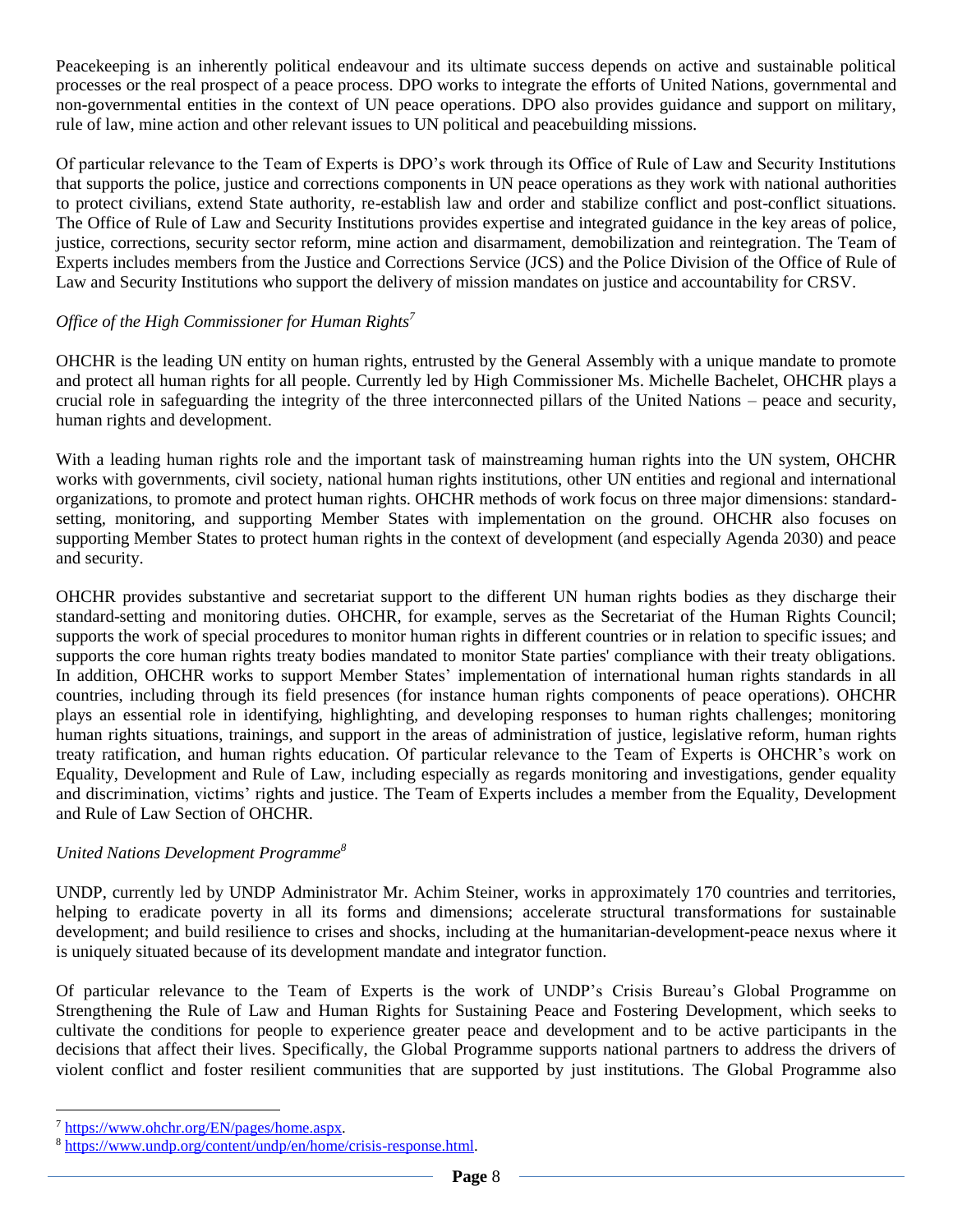focuses on supporting the people and places most in need to ensure that no one is left behind in the 2030 Agenda for Sustainable Development. Its efforts seek to strengthen the connections between people and their representatives, institutions at all levels of government, and states to one another to diminish inequalities and build positive peace. UNDP's demand-driven support is designed to kick-start progress towards: (i) greater political engagement; (ii) improved capacity of justice, security, and human rights institutions; (iii) responsive and accountable community security; (iv) the promotion and protection of human rights; (v) non-recurrence through transitional justice processes; (vi) access to justice for all; and (vii) women's equal participation in the justice and security sectors and ending sexual and gender-based violence. The Team of Experts includes a member from the UNDP Rule of Law, Security & Human Rights for Sustaining Peace and Development team who supports the strengthening of the rule of law and human rights for sustained peace and development.

UNDP also includes the Global Policy Network, which seeks to become a cutting-edge provider of timely development advice; provide support to country offices and programme countries in an integrated and coherent manner to instantly connect countries to the world of knowledge, resources and networks of best practice they need to achieve development breakthroughs.

## Coordination Arrangements

## *Global Focal Point for the Rule of Law*

The GFP is a UN platform co-chaired by DPO and UNDP that was established in 2012 to strengthen the provision of rule of law assistance to address and prevent violent conflict, to protect human rights and to restore justice and security for conflict-affected people. The GFP is a field-focused arrangement that enables UN entities, including the Executive Office of the Secretary-General (EOSG), OHCHR, United Nations High Commissioner for Refugees (UNHCR), United Nations Office on Drugs and Crime (UNODC), United Nations Office for Project Services, United Nations Entity for Gender Equality and the Empowerment of Women (UN Women) and others, to jointly pursue shared objectives, in accordance with their mandates and capacities. GFP partners promote UN norms and standards, including gender mainstreaming and human rights-based approaches.

GFP coordinating platforms and working group arrangements are established both at UN HQ and in the field to increase UN coherence, align strategies and programs with national development plans, serve as a single entry-point for host governments, and to achieve better results drawing on the expertise of the contributing agencies.

Through joint assessments, planning and programming, the GFP arrangement has been supporting a coordinated UN approach to rule of law assistance, relying primarily on voluntary funding and striving to increase impact and results by: (i) reducing competition; (ii) leveraging expertise; and (iii) encouraging innovation. The GFP and the Team of Experts are complementary and mutually beneficial. The GFP's scope encompasses rule of law broadly, while the scope of the Team of Experts' work is narrowly focused on accountability for CRSV. Moreover, while the Team of Experts is an operational entity which provides assistance directly to national authorities, the GFP is primarily a coordination mechanism for UN entities engaged in the rule of law area. The membership of DPO, OHCHR and UNDP in both the Team of Experts and the GFP ensures programmatic coherence and the optimization of resources across the key UN entities working on justice and accountability for conflict-related crimes including sexual violence.

## *UN Action Against Sexual Violence in Conflict*

UN Action unites efforts across the UN system with the goal of ending sexual violence in conflict. The network is composed of fourteen UN entities and is chaired by the SRSG-SVC. The network represents a concerted effort by the United Nations to work as one by amplifying advocacy, improving coordination and accountability, and supporting country efforts to prevent CRSV and respond effectively to the needs of survivors. Current member entities include DPO, United Nations Department of Peacebuilding and Political Affairs (DPPA), International Organization for Migration (IOM), Office for the Coordination of Humanitarian Affairs, OHCHR, Joint United Nations Program on HIV/AIDS, UNDP, United Nations Population Fund, UNHCR, United Nations Children's Fund, United Nations Office for Disarmament Affairs, UN Women, World Food Programme and World Health Organization.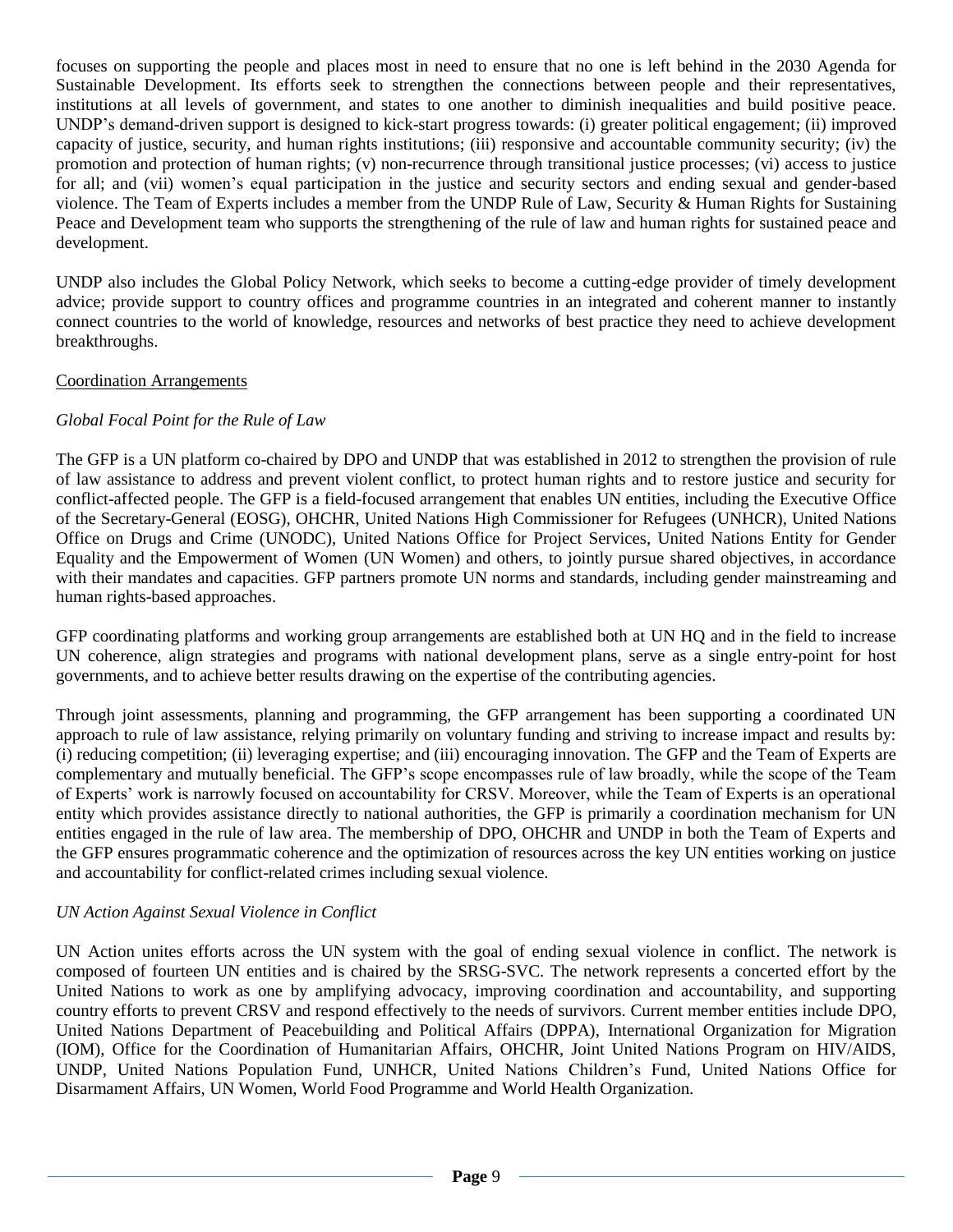# <span id="page-9-0"></span>**3. Proposed Programme: Mandate, Lessons Learned and Theory of Change**

## <span id="page-9-1"></span>**A. Mandate**

The Team of Experts was created by Security Council resolution 1888 (2009) to "deploy … to situations of particular concern with respect to sexual violence in armed conflict, working through the United Nations presence on the ground and with the consent of the host government, to assist national authorities to strengthen the rule of law." Pursuant to resolution 1888 (2009), the mandate of the Team of Experts is to: (i) work closely with national legal and judicial officials and other personnel in the relevant governments' civilian and military justice systems to address impunity, including by strengthening national capacity and drawing attention to the full range of justice mechanisms to be considered; (ii) identify gaps in national response and encourage a holistic national approach in addressing CRSV, including by enhancing criminal accountability, judicial capacity and responsiveness to victims (such as reparations mechanisms); (iii) make recommendations to coordinate domestic and international efforts and resources to reinforce governments' ability to address CRSV; and (iv) work with other UN mechanisms including the UN Mission, Country Team, and the SRSG-SVC.

Since the adoption of resolution 1888 (2009), the Security Council has further encouraged Member States to draw upon the expertise of the Team of Experts in additional resolutions:

- In resolution 2106 (2013), the Security Council "encourages concerned Member States to draw upon the expertise of the United Nations Team of Experts established pursuant to resolution 1888 (2009) as appropriate to strengthen the rule of law and the capacity of civilian and military justice systems to address sexual violence in armed conflict and post-conflict situations as part of broader efforts to strengthen institutional safeguards against impunity."
- In resolution 2331 (2016), the Security Council "takes note with appreciation of the efforts undertaken by the […] Team of Experts on Rule of Law and Sexual Violence in Conflict to strengthen monitoring and analysis of sexual violence in conflict, including when associated with trafficking in persons in armed conflict and post-conflict situations, used as a tactic of war and also as a tactic by certain terrorist groups".
- In resolution 2447 (2018), the Security Council "requests the United Nations to emphasize prevention and response to conflict related sexual and gender-based violence and […] assist national authorities to strengthen the rule of law, for instance through the work of the Team of Experts on the Rule of Law and Sexual Violence in Conflict."
- In resolution 2467 (2019) the Security Council "stresses the critical role of the domestic investigation and judicial systems of Member States to prevent and eliminate sexual violence in conflict and to ensure accountability for those responsible, and requests relevant United Nations entities including the Team of Experts on the Rule of Law and Sexual Violence in Conflict established pursuant to resolution 1888 (2009) to support national authorities in their efforts in this regard."

In line with its mandate, the Team of Experts focuses its efforts primarily on countries contained in the annual report of the Secretary-General on CRSV.<sup>9</sup> However, the Team of Experts may also be engaged in other countries, upon request of national authorities, as well as the strategic advice of the SRSG-SVC.

## <span id="page-9-2"></span>**B. Lessons Learned**

In 2018, the Team of Experts recruited an external expert to conduct an independent mid-term review of its work. The purpose of the mid-term review was to assess the effectiveness of the Team of Experts in helping national authorities respond to CRSV in order to combat impunity and ensure accountability. The review covered the period from January 2015 to December 2017, approximately mid-way into the 2015-2019 Joint Programme, and resulted in a report containing findings and recommendations. <sup>10</sup> Materials relating to the inception and operationalization of the Team of Experts were

 $9$  S/2019/280.

<sup>&</sup>lt;sup>10</sup> Report of the Mid-term Review of the 2015-2019 Joint Programme of the United Nations Team of Experts on the Rule of Law / Sexual Violence in Conflict, July 2018.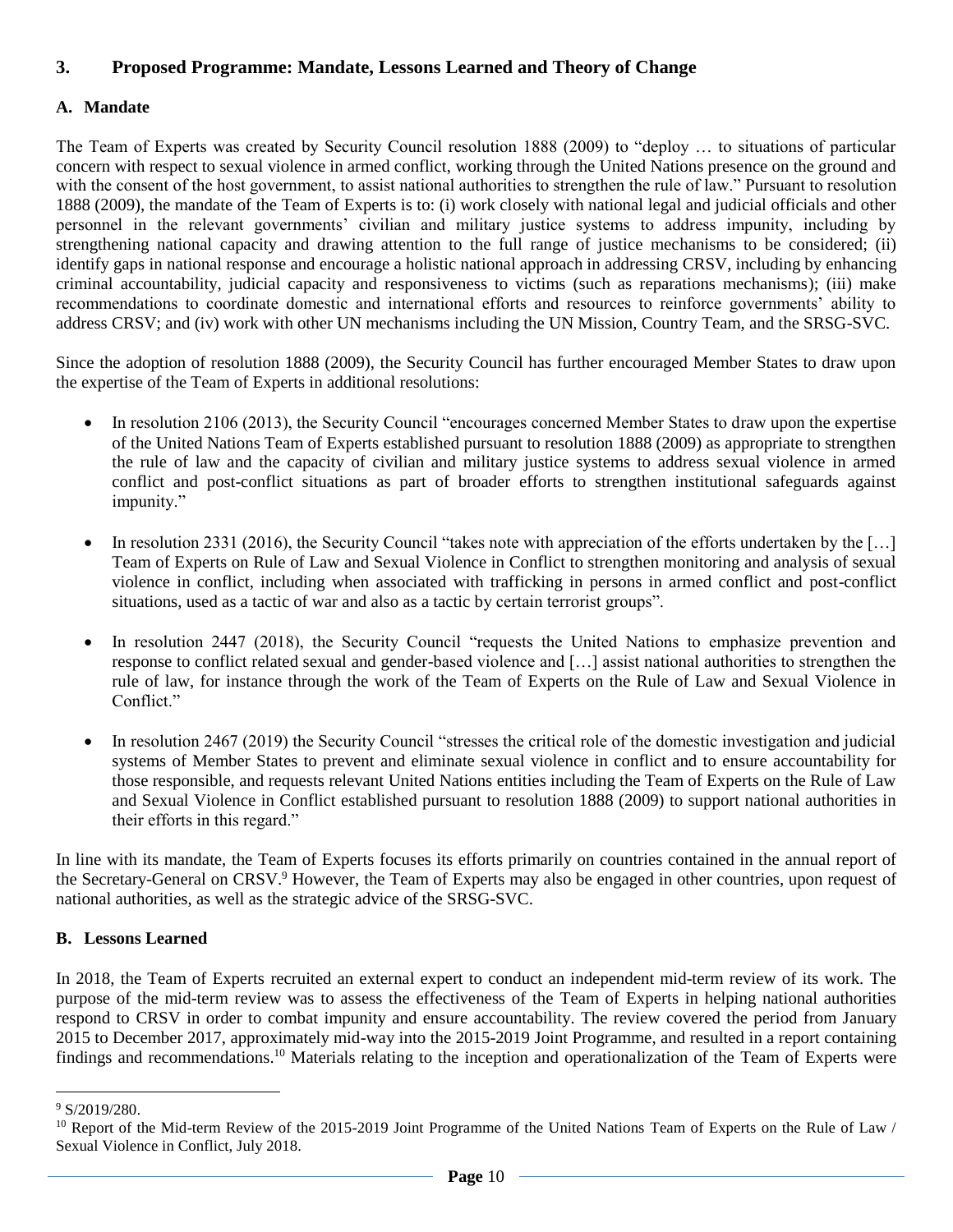also reviewed to assess how the Team of Experts evolved over time. In summary, the review found the co-lead entity structure to be an "innovative and efficient arrangement" and the Team of Experts to be a "flexible and responsive mechanism that effectively supports Member States in strengthening their rule of law responses to conflict-related sexual violence."

In terms of the quality of its work, the review described the Team of Experts as a "small but mighty" expert team and as a team that in many ways was closer to the ground than most in UN HQ, partly due to the fact that each Team of Experts member spends a lot of time in the field. The review also noted that interlocutors were often impressed with the expertise of individual Team of Experts members and largely agreed that the Team of Experts contributes to broader rule of law initiatives by providing very specific expertise on CRSV.

The review further noted that the Team of Experts fills a gap in prevention and response to CRSV that is not easily found elsewhere in the United Nations. When this is combined with operational flexibility, the review found that the added value of the Team of Experts is clear. At the field/national level, the review noted that the Team of Expert's status as an HQ entity with links to the co-lead entities at HQ level as well as access to the United Nations' most senior leadership including the Secretary-General through the SRSG-SVC provides leverage and weight to its efforts. Several interlocutors expressed the view that at the field level the Team of Experts was perceived by partners as operationally very strategic and politically savvy, often being in a position to take a step back and look at the country or regional context "in a more objective and comprehensive way than most United Nations and NGO staff operating inside the given country or region."

In terms of recommendations, the review proposed, among other things, enhancing the engagement by the co-lead entities to ensure greater ownership; strengthening the strategic results framework and monitoring and evaluation system to better demonstrate results; reinforcing the capacity of the Team of Experts, for example with specialized expertise in military justice; enhancing the visibility of the Team of Experts' work; increasing engagement with donors; and clarifying the structure and functions of the Team of Experts in relation to the Office of the SRSG-SVC and UN Action.

Based on the findings of the mid-term review as well as lessons learned compiled after almost nine years in existence, the Team of Experts developed this 2020-2024 Joint Programme representing the fourth phase<sup>11</sup> of its work.

## <span id="page-10-0"></span>**C. Theory of Change**

## **Overview**

The Team of Experts' theory of change is based on the premise that (i) strong political will; (ii) improved technical and operational capacity of national rule of law institutions and actors; and (iii) enhanced cooperation, coordination, coherence and knowledge among actors will enable effective, victim sensitive criminal proceedings for CRSV in line with international standards, resulting in increased accountability for such crimes and ultimately contribute to long-term peace, security and development. Each of these three components is critical for criminal proceedings to be initiated and successfully concluded. Thus, no amount of technical assistance will be effective without a conducive political environment. Similarly, the lack of coordination with other relevant actors can seriously undermine efforts to pursue justice, regardless of the existence of strong political commitment to combat impunity or the development of necessary technical and operational capacity.

The Team of Experts will pursue its theory of change in line with the principles of national ownership, leadership and responsibility, and utilizing a victim-sensitive and human rights-based approach. In pursuing its theory of change, the Team of Experts will work with UN and external partners, ensuring that its work is integrated and aligned with the co-lead entities at both UN HQ and in the field.

## Analysis of Political Will

 $\overline{a}$ 

*Problem:* The lack of political will to promote accountability for CRSV at the national, regional and international levels undermines accountability efforts by preventing the adoption and implementation of internationally compliant laws,

<sup>&</sup>lt;sup>11</sup> The Team of Experts' previous Joint Programmes were the 2011 Joint Programme; 2012-2014 Joint Programme and the 2015-2019 Joint Programme.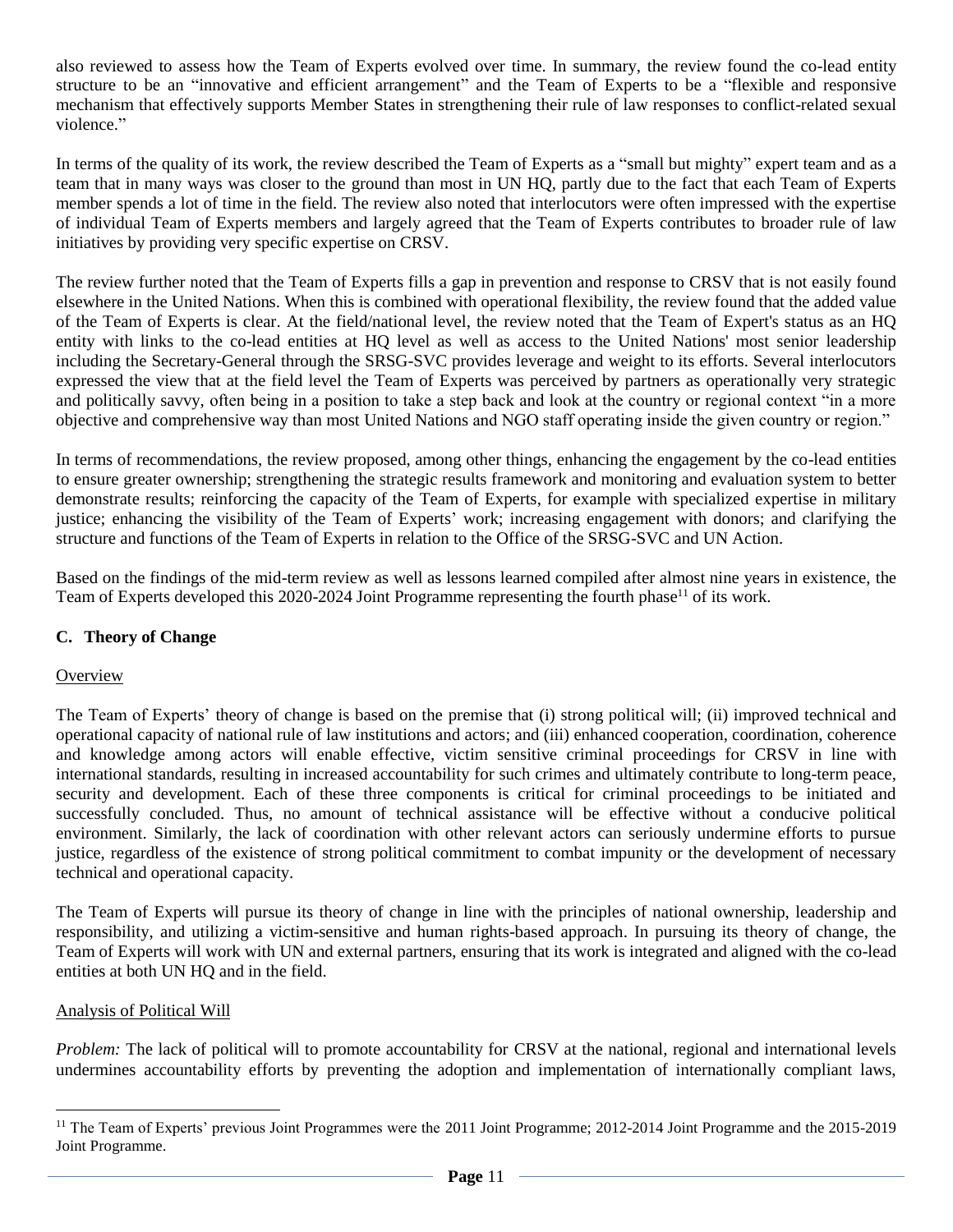policies, and procedures; impeding criminal proceedings; maintaining existing gender norms and gender-based discrimination and stereotypes that may negatively impact and stigmatize victims of CRSV; and limiting resources for rule of law institutions and actors.

*Assumption:* The assumption is that enhancing political will to promote accountability for CRSV at the national, regional and international levels will promote the adoption and implementation of internationally compliant laws, policies, and procedures; enable criminal proceedings; challenge existing gender norms and gender-based discrimination and stereotypes that negatively impact and stigmatize victims of CRSV; and increase available resources for rule of law institutions and actors.

*Approach:* Security Council resolution 1888 (2009) mandates the Team of Experts to work "with the consent of the host government [. . .] to assist national authorities to strengthen the rule of law." Through engagement with Member States; international, regional, and national mechanisms and bodies, including the Security Council; NGOs; CSOs and others, the Team of Experts seeks to generate political will to promote accountability for CRSV and ensure consistent political advocacy around accountability efforts. The Team of Experts also utilizes opportunities provided by the SRSG-SVC's formal agreements with Member States in the form of joint communiqués and frameworks of cooperation, the Security Council's country-specific mandates for UN peace operations, and the Secretary-General's country and thematic reports to highlight the need for justice and accountability.

*Evidence:* The Team of Experts has successfully utilized the opportunities provided by the inclusion of strong accountability-related language in the SRSG-SVC's formal agreements with Member States, the Security Council's country-specific mandates for UN peace operations, the Secretary-General's country and thematic reports, as well as other channels. These efforts have led to in Member States requesting or consenting to the assistance of the Team of Experts as well as expanding the scope for assistance by the Team of Experts under country-specific peace operations mandates. This has been the case, for example, with the Team of Experts' support to the military justice authorities in the Democratic Republic of the Congo (DRC), where the SRSG-SVC signed a joint communiqué on preventing and addressing CRSV and the Security Council has mandated United Nations Organization Stabilization Mission in the Democratic Republic of the Congo (MONUSCO) to support the Congolese authorities in investigating and prosecuting serious conflict-related crimes including sexual violence.

*Risk:* Even with evidence demonstrating the positive results of the proposed approach, there are still risks, including (i) domestic power structures and dynamics inhibiting law reform and accountability efforts despite the political will of relevant actors; (ii) political will not translating into changes in gender norms and gender-based discrimination and stereotypes that negatively impact and stigmatize victims of CRSV; and (iii) political will at the national, regional and international levels not translating into an increase in resources for rule of law institutions and actors.

## Analysis of Technical and Operational Capacity

*Problem:* The lack of technical and operational capacity of national rule of law institutions and actors to address accountability for CRSV limits the geographical presence and professionalism of justice authorities and other actors, leading to accountability processes which are not compliant with international standards, further undermining confidence in the justice system and contributing to continued instability and conflict.

*Assumption:* The assumption is that enhancing the technical and operational capacity of national rule of law institutions and actors to address accountability for CRSV will increase the geographical presence and professionalism of justice authorities, contributing to an increase in internationally compliant accountability processes, building confidence in the justice system and promoting stability and reducing conflict.

*Approach:* Security Council resolution 1888 (2009) mandates the Team of Experts to "identify gaps in national responses and encourage a holistic national approach" as well as to "work closely with national legal and judicial officials and other personnel in the relevant governments' civilian and military justice systems to address impunity, including by the strengthening of national capacity, and drawing attention to the full range of justice mechanisms to be considered." Based on this mandate, the Team of Experts provides technical and operational support on the basis of assessments it undertakes to strengthen the geographical presence and professionalism of rule of law authorities and other actors in areas including, inter alia, (i) criminal investigations and prosecutions; (ii) military justice; (iii) legislative reform; (iv) protection of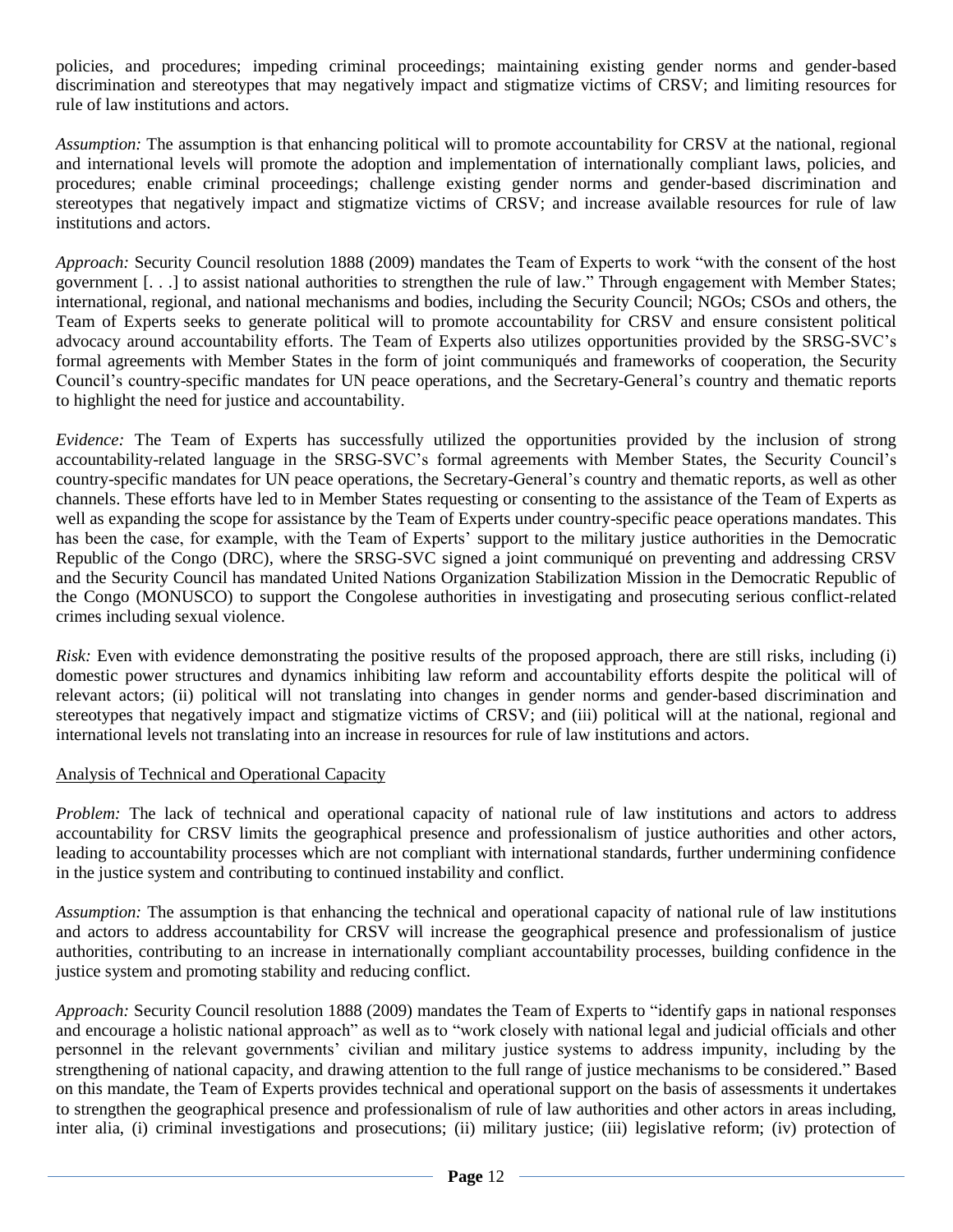victims and witnesses; and (v) reparations for victims. In addition to specific technical and operational support, the Team of Experts assists governments in developing strategies, plans of action and policy and guidance tools, to address accountability for CRSV.

*Evidence:* The Team of Experts, together with the Office of the SRSG-SVC, UN peace operations and UNCTs, has provided technical and operational support in a number of countries, including the Central African Republic (CAR), Cote d'Ivoire, the DRC, Guinea, Somalia and South Sudan. Such technical and operational support has resulted in significant positive developments toward accountability for CRSV, including the establishment of the rapid response unit within the police and gendarmerie to investigate sexual and gender-based violence in the CAR in 2017, the indictment by a panel of judges of 15 high-level individuals in Guinea for crimes committed at the Conakry Stadium in September 2019, including sexual violence against 109 women and girls, and the conviction by a military court of a provincial parliamentarian and his co-defendants for the serial rapes and murders of 39 children in DRC in December 2017 and upheld on appeal in July 2018.

*Risk:* Even with evidence demonstrating the positive results of the proposed approach, there are still risks, including (i) political instability and insecurity in the countries where the Team of Experts is engaged; (ii) insufficient resources and capacities to meet the needs of national rule of law institutions and actors; (iii) internal and external processes and procedures that delay the Team of Experts' engagement; and (iv) delays on the part of national counterparts in moving forward with capacity-building initiatives.

## Analysis of Cooperation and Coordination

*Problem:* The lack of cooperation, coordination, coherence and knowledge among the range of actors (governments, CSOs, NGOs, United Nations, etc.) working to promote accountability for CRSV limits information sharing, creates unrealistic expectations, contributes to fragmentation, reduces available resources and undermines efforts to deliver justice in an integrated, coherent and sustainable manner in line with international standards.

*Assumption:* The assumption is that enhancing cooperation, coordination, coherence and knowledge among the range of actors (governments, CSOs, NGOs, United Nations, etc.) working to promote accountability for CRSV will improve information sharing, foster realistic expectations, reduce fragmentation, increase available resources and facilitate the delivery of justice in an integrated, coherent and sustainable manner in line with international standards.

*Approach:* Security Council resolution 1888 (2009) mandates the Team of Experts to "make recommendations to coordinate domestic and international efforts and resources to reinforce the government's ability to address sexual violence." Based on this mandate, the Team of Experts tracks and analyzes country situations for CRSV as well as any corresponding response by rule of law institutions and actors, and utilizes its findings and analysis from assessments to inform its discussions with relevant authorities and partners to plan and coordinate future engagements. The Team of Experts also draws upon its engagements in a wide range of contexts to foster experience sharing and learning between counterparts in countries that have experienced CRSV.

*Evidence:* The Team of Experts has used its technical assessment missions and reports to highlight to governments and partners substantive areas for greater focus; coordinated with UN and non-UN partners to ensure coherence and impact of engagements in focus countries; and facilitated experience sharing exercises to enhance knowledge and understanding on how to address accountability for CRSV, for example between the Government of Cote d'Ivoire and Sierra Leone. The Team of Experts has also utilized the GFP to ensure linkages between its work and other UN actors working on justice and accountability, most notably in relation to CAR, DRC, Guinea and South Sudan.

*Risk:* Even with evidence demonstrating the positive results of the proposed approach, there are still risks that limit cooperation and coordination, including (i) differing or competing priorities within and outside the United Nations; (ii) differing, overlapping or competing mandates between the Team of Experts and other UN and non-UN actors; (iii) lack of technical and financial resources to address identified gaps; (iv) constraints and earmarking by Member States limiting the flexibility, timing and use of funding; and (v) resistance to coordination with a small New York based team such as the Team of Experts by larger UN entities deployed or deploying to a specific country.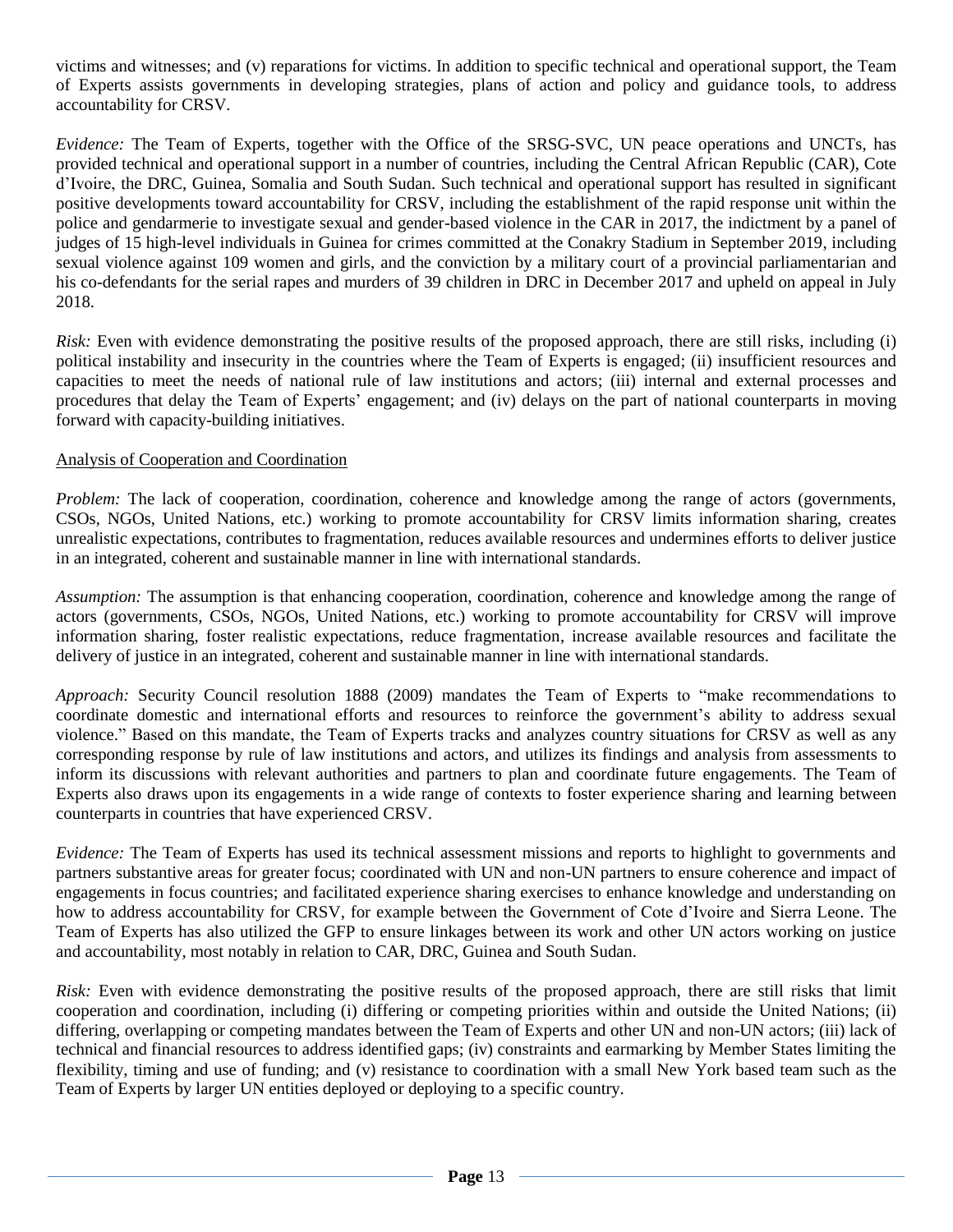## Inputs

Key inputs required for the initiatives being pursued by the Team of Experts under the Joint Programme will require the support of the co-lead entities and include: (i) consistent, reliable and sustained funding with limited earmarking or conditions – particularly as the Team of Experts operates exclusively on extra-budgetary funding; (ii) qualified and stable staffing – the Team of Experts is a very small team that depends greatly on each of its members to achieve its objectives; (iii) Member State and UN support – the Team of Experts depends on the support and engagement of Member States and co-lead entities and the UN system more broadly to implement its mandate; and (iv) complementarity with other actors – the Team of Experts cannot succeed if it works in isolation of other actors supporting efforts to address accountability for CRSV and prevent impunity overall for serious conflict-related crimes.

See below **Diagram 1: Theory of Change**.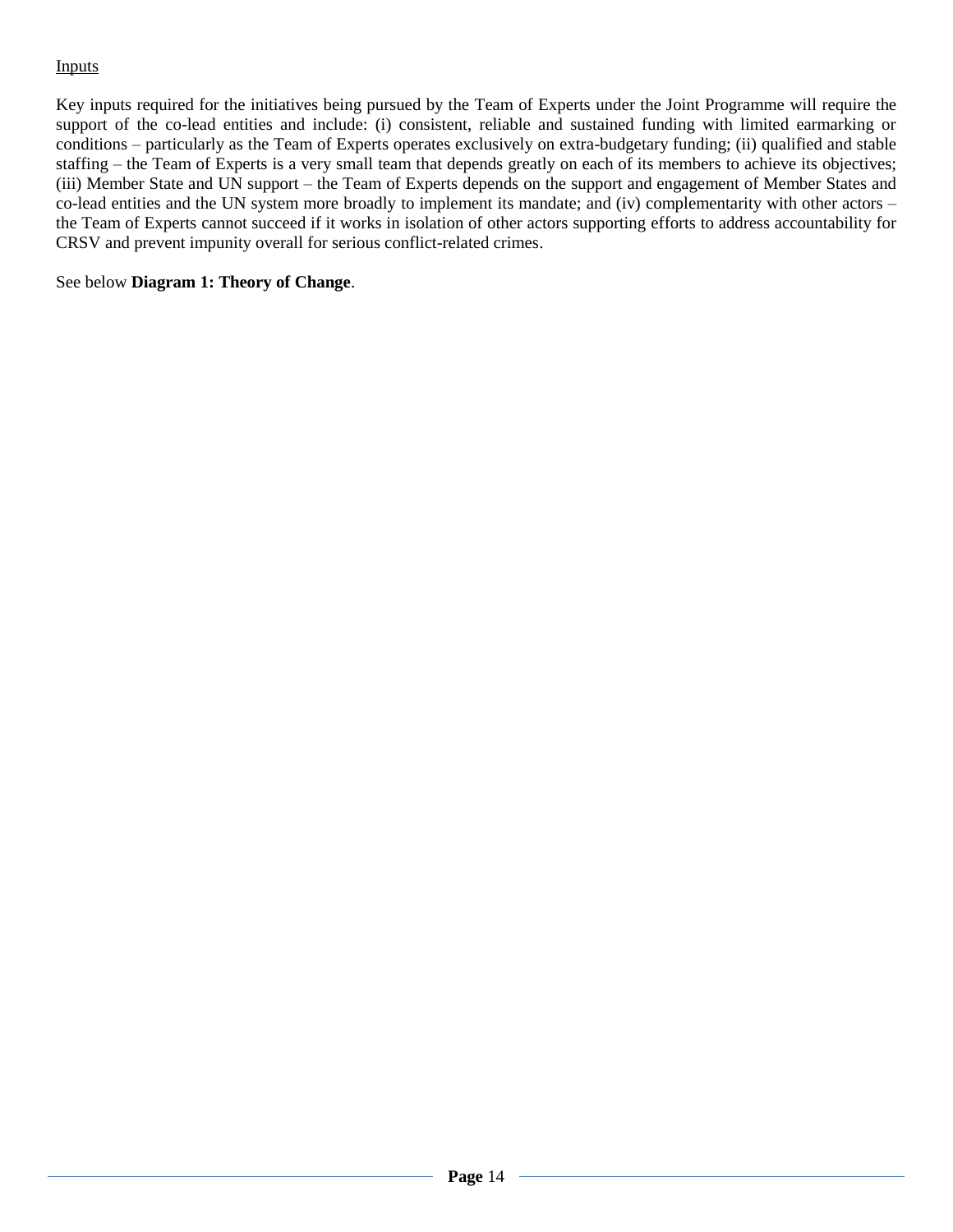| Goal                         | Promote peaceful and inclusive societies for sustainable development, provide access to justice for all and build effective, accountable and<br>inclusive institutions at all levels. (SDG 16)<br>Achieve gender equality and empower all women and girls. (SDG 5)                                                                                                                                                                                                                                                                                                                                                                                                                                                                                                                                                                                                                                                                                                                                                                                                                                                                                                                                                                                                                                                                                                                                                                                                                                                                        |  |  |  |  |  |
|------------------------------|-------------------------------------------------------------------------------------------------------------------------------------------------------------------------------------------------------------------------------------------------------------------------------------------------------------------------------------------------------------------------------------------------------------------------------------------------------------------------------------------------------------------------------------------------------------------------------------------------------------------------------------------------------------------------------------------------------------------------------------------------------------------------------------------------------------------------------------------------------------------------------------------------------------------------------------------------------------------------------------------------------------------------------------------------------------------------------------------------------------------------------------------------------------------------------------------------------------------------------------------------------------------------------------------------------------------------------------------------------------------------------------------------------------------------------------------------------------------------------------------------------------------------------------------|--|--|--|--|--|
| Outcome                      | Greater accountability for CRSV through prompt, effective and victim-sensitive criminal proceedings carried out in line with<br>international standards.                                                                                                                                                                                                                                                                                                                                                                                                                                                                                                                                                                                                                                                                                                                                                                                                                                                                                                                                                                                                                                                                                                                                                                                                                                                                                                                                                                                  |  |  |  |  |  |
| Assumption                   | Strong political will; enhanced cooperation, coordination, coherence and knowledge among actors; and improved technical and<br>operational capacity will enable effective, victim-sensitive criminal proceedings for CRSV in line with international standards resulting in<br>increased accountability for such crimes and ultimately contributing to long-term peace, security and development.                                                                                                                                                                                                                                                                                                                                                                                                                                                                                                                                                                                                                                                                                                                                                                                                                                                                                                                                                                                                                                                                                                                                         |  |  |  |  |  |
|                              |                                                                                                                                                                                                                                                                                                                                                                                                                                                                                                                                                                                                                                                                                                                                                                                                                                                                                                                                                                                                                                                                                                                                                                                                                                                                                                                                                                                                                                                                                                                                           |  |  |  |  |  |
| Outputs                      | Technical and operational capacity<br>Political will to promote<br>Cooperation, coordination,<br>of national rule of law institutions<br>accountability for CRSV at national,<br>coherence and knowledge among the<br>and actors to address accountability<br>regional and international levels<br>range of actors (governments, CSOs,<br>for CRSV enhanced.<br>NGOs, United Nations, etc.)<br>enhanced.<br>working to promote accountability<br>for CRSV enhanced.                                                                                                                                                                                                                                                                                                                                                                                                                                                                                                                                                                                                                                                                                                                                                                                                                                                                                                                                                                                                                                                                       |  |  |  |  |  |
| <b>Assumptions</b>           | Enhancing political will to promote<br>Enhancing the technical and<br>Enhancing cooperation,<br>accountability for CRSV at national,<br>operational capacity of national rule<br>coordination, coherence and<br>regional and international levels will<br>of law institutions and actors to<br>knowledge among the range of<br>increase available resources for<br>address accountability for CRSV at<br>actors (governments, civil society<br>justice institutions; enable<br>the national level will increase the<br>organizations, NGOs, United<br>investigative, prosecutorial and<br>Nations, etc.), working to promote<br>presence, capacity and<br>judicial processes; promote the<br>professionalism of justice<br>accountability for CRSV will<br>adoption and implementation of<br>authorities, leading to an increase in<br>improve information sharing, foster<br>internationally compliant laws,<br>internationally compliant<br>realistic expectations, reduce<br>policies and procedures; and<br>accountability processes, building<br>fragmentation and facilitate the<br>challenge existing gender norms and<br>confidence in the justice system and<br>delivery of justice in an integrated,<br>gender-based discrimination and<br>contributing to increasing stability<br>coherent and sustainable manner in<br>and conflict reduction.<br>stereotypes that negatively impact<br>line with international standards and<br>and stigmatize victims of CRSV.<br>the expectations of victims and other<br>relevant groups. |  |  |  |  |  |
| Inputs                       | Member State & UN<br><b>Human Resources</b><br><b>Financial Resources</b><br><b>Complementary Efforts</b><br>Support (DPO, OHCHR,<br>Office of the SRSG-<br>SVC, UNDP, etc.)                                                                                                                                                                                                                                                                                                                                                                                                                                                                                                                                                                                                                                                                                                                                                                                                                                                                                                                                                                                                                                                                                                                                                                                                                                                                                                                                                              |  |  |  |  |  |
| Principles and<br>Approaches | - National Ownership<br>- Partnerships with other UN and external entities<br>- National Leadership<br>- Human Rights-Based and Survivor Centered Approach                                                                                                                                                                                                                                                                                                                                                                                                                                                                                                                                                                                                                                                                                                                                                                                                                                                                                                                                                                                                                                                                                                                                                                                                                                                                                                                                                                                |  |  |  |  |  |
| Causes                       | <b>Immediate / Proximate Causes</b><br>- Lack of complaints alleging CRSV due to unwillingness and/or inability to report.<br>- Lack of accountability for CRSV.                                                                                                                                                                                                                                                                                                                                                                                                                                                                                                                                                                                                                                                                                                                                                                                                                                                                                                                                                                                                                                                                                                                                                                                                                                                                                                                                                                          |  |  |  |  |  |
|                              | <b>Underlying Causes</b><br>- Lack of confidence in the justice system and state authority.<br>- Lack of safety and security.<br>- Lack of awareness about the rights of victims and the responsibilities of the state.<br>- Lack of access to, availability of, and resources for comprehensive multi-sectoral services and support to address CRSV.<br>- Stigma around being a victim of CRSV.<br>- Lack of coordination and coherence among actors to promote accountability for CRSV.<br>- Lack of technical and operational capacity to address accountability for CRSV.<br>- Lack of political will to promote accountability for CRSV.                                                                                                                                                                                                                                                                                                                                                                                                                                                                                                                                                                                                                                                                                                                                                                                                                                                                                             |  |  |  |  |  |
|                              | <b>Structural Root Causes</b><br>- Structural gender-based inequalities, discrimination and harmful social norms, which drive sexual violence in peacetime further expose<br>affected populations (in particular women and girls) to sexual violence when protective systems and structures are weakened or<br>destroyed during conflict.<br>- Weak adherence to principles of rule of law and democratic governance resulting in a lack of independent and impartial justice<br>institutions which undermines confidence in the rule of law and perpetuates instability and conflict.                                                                                                                                                                                                                                                                                                                                                                                                                                                                                                                                                                                                                                                                                                                                                                                                                                                                                                                                                    |  |  |  |  |  |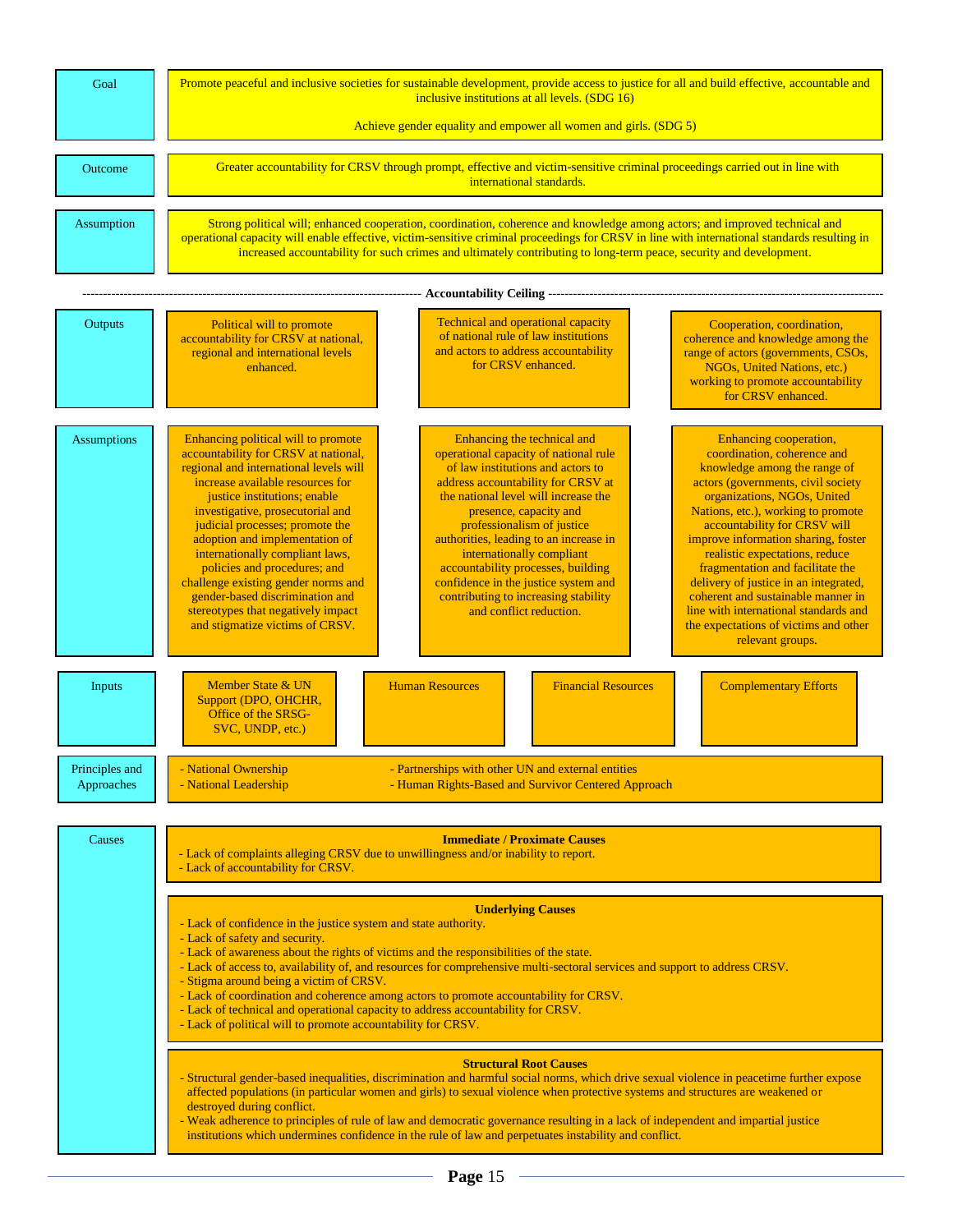## <span id="page-15-0"></span>**4. Results**

## <span id="page-15-1"></span>**A. Outputs, Indicative Activities and Expected Results**

### Output 1: Political will to promote accountability for CRSV at country, regional and international levels enhanced.

Political will is essential to promoting accountability for CRSV at national, regional and international levels. The lack of political will undermines accountability efforts by preventing the adoption and implementation of internationally compliant laws, policies and procedures. In the absence of strong political will for positive change, criminal proceedings can be impeded or undermined. Further, the lack of political will enables the perpetuation of existing norms and stereotypes that may negatively impact and stigmatize victims of CRSV.

To address these challenges, the Team of Experts will seek to generate political will, directly and through the co-lead entities to promote accountability for CRSV and ensure consistent political advocacy and messaging around accountability efforts.

Activities carried out under this output may include:

- Engaging Member States, including host countries, to promote accountability for CRSV;
- Engaging international, regional and national mechanisms and bodies to promote accountability for CRSV, including the Security Council;
- Engaging NGOs and CSOs to promote accountability for CRSV;
- Engaging colleagues in relevant UN departments, agencies, funds and programmes to promote joint positioning and coordinated approaches to supporting accountability for CRSV;
- Recommending high-level political advocacy by senior UN officials, specifically the SRSG-SVC, SRSGs in countries hosting UN peace operations and Resident Coordinators;
- Contributing to Secretary-General's reports on relevant countries and thematic issues; and
- Participating in relevant mandate development and renewal processes for peace operations.

Expected Result: Enhanced political will to promote accountability for CRSV at country, regional and international levels.

### Output 2: Technical and operational capacity of national rule of law institutions and actors to address accountability for CRSV enhanced.

Strong technical and operational capacities of national rule of law institutions and actors is essential to addressing accountability for CRSV. A lack of technical and operational capacities limits the geographical presence and professionalism of national authorities to fulfil the obligations of the state. These deficiencies lead to criminal proceedings which are not compliant with international standards, further undermining confidence in the justice system.

To address these challenges, the Team of Experts will seek to provide tailored technical and operational support to national rule of law institutions and actors to address accountability for CRSV.

Activities carried out under this output may include:

- Developing concept notes, projects, and funding proposals focused on promoting accountability in collaboration with stakeholders and partners to mobilize resources and support and to facilitate linkages with UN and non-UN partners;
- Providing technical, strategic and programmatic advice and support to partners and beneficiaries on relevant policies/legislation, cases, capacity-building, institution building, etc.
- Participating in the development of joint communiqués and frameworks of cooperation to ensure the inclusion of justice and accountability elements, as appropriate;
- Participating in the development of implementation plans and action plans for joint communiqués and frameworks of cooperation to ensure the inclusion of justice and accountability elements, as appropriate;
- Organizing and undertaking assessment missions to identified countries/situations;
- Preparing assessment reports regarding specific countries; and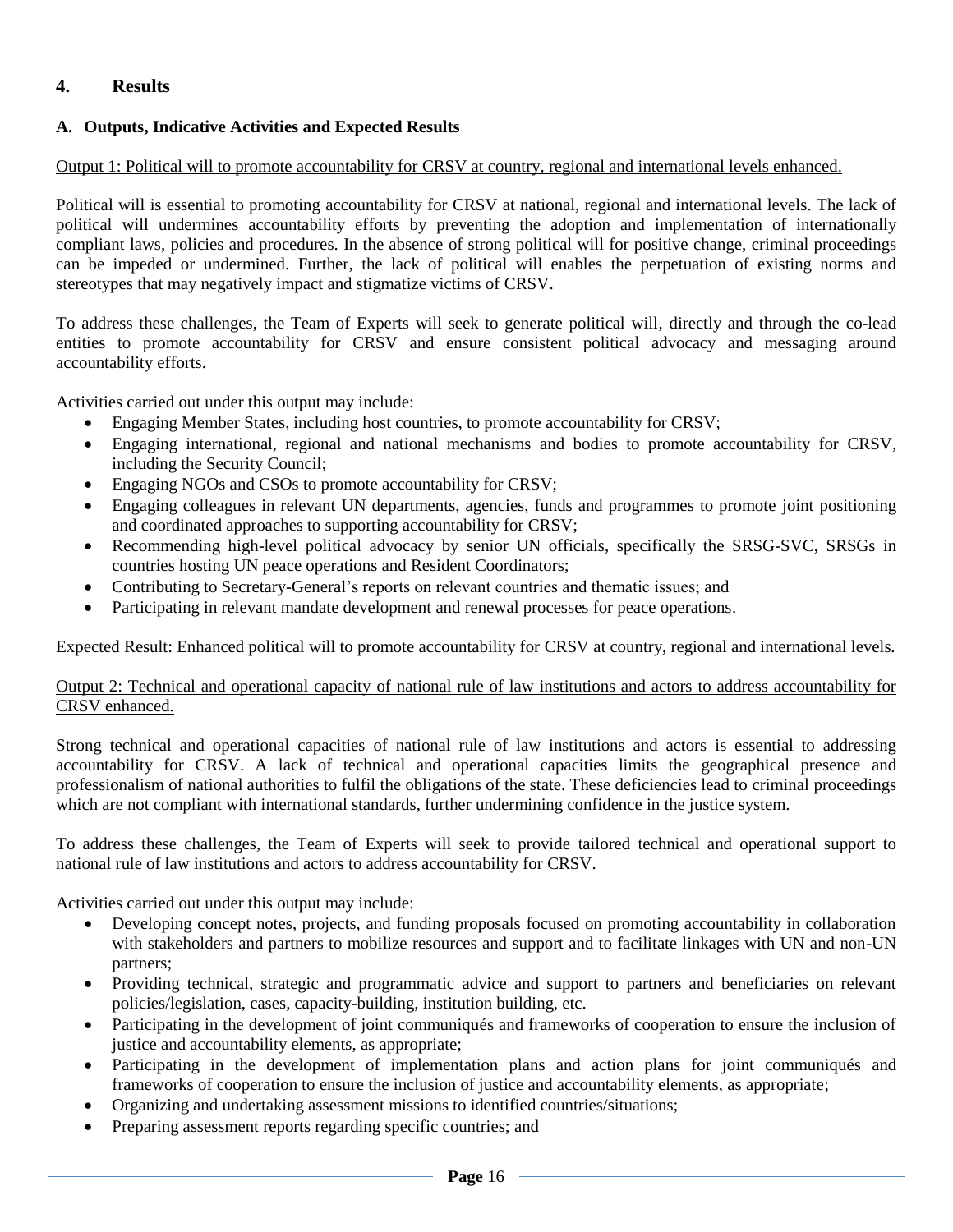• Conducting follow up missions on the implementation of assessment report recommendations.

Expected Result: Enhanced technical and operational capacity of national rule of law institutions and actors to address accountability for CRSV at the country level.

Output 3: Cooperation, coordination, coherence and knowledge among the range of actors (governments, CSOs, NGOs, United Nations, etc.) working to promote accountability for CRSV enhanced.

Strong cooperation, coordination, coherence and knowledge among actors is essential to achieving accountability for CRSV. Weak cooperation, coordination, coherence and knowledge results in fragmentation, unrealistic expectations and reduced resources, undermining efforts to deliver justice in an integrated, coherent and sustainable manner in line with international standards.

To address these challenges, the Team of Experts will seek to share knowledge and coordinate its work with relevant authorities and partners to deliver integrated, coherent and sustainable interventions.

Activities carried out under this output may include:

- Developing a network of contacts within governments, CSOs, NGOs, United Nations, etc. to facilitate coordination and information sharing;
- Tracking "situations of concern" for CRSV through media, network of contacts, etc.;
- Analyzing country/situation specific CRSV information, including specific requests by Member States, UN partners, etc. to determine whether the context falls within the Team of Experts mandate;
- Coordinating with relevant national authorities, UN partners, etc. regarding possible engagement in particular countries/situations;
- Advocating for the implementation of the findings and recommendations of Team of Experts assessments within and outside the United Nations;
- Preparing or contributing to reports, updates, briefings, conferences, etc. at international, regional and national levels to promote learning on emerging challenges and approaches to promoting accountability for CRSV based on knowledge and experience in particular countries/situations;
- Facilitating experience sharing, based on knowledge and experience in particular countries/situations; and
- Developing and consolidating policy and guidance tools for promoting accountability for CRSV.

Expected Result: Enhanced cooperation, coordination, coherence and knowledge among the range of actors (governments, CSOs, NGOs, United Nations, etc.) working to promote accountability for CRSV.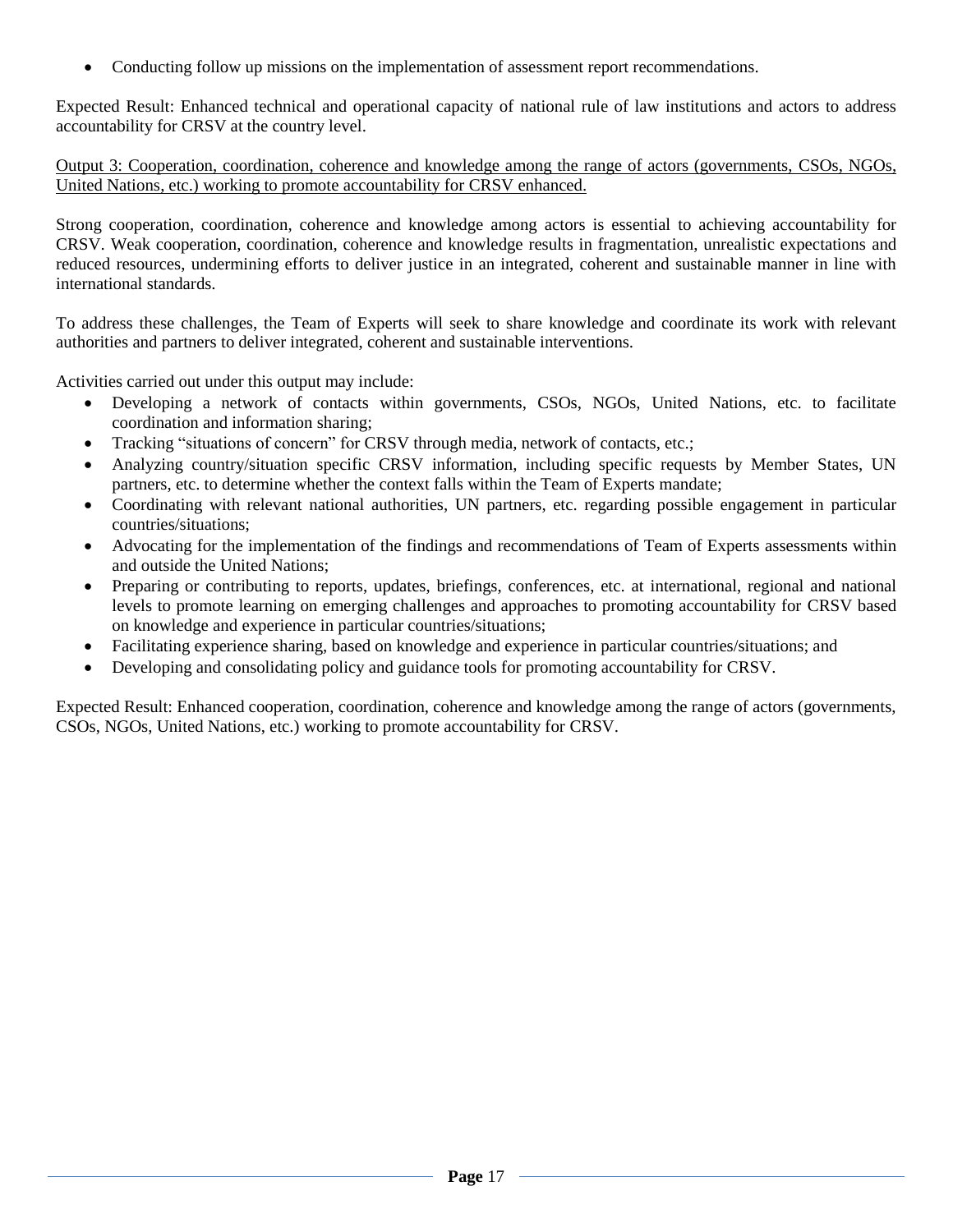### <span id="page-17-0"></span>**B. Results Framework**

#### **Goal**

**Promote peaceful and inclusive societies for sustainable development, provide access to justice for all and build effective, accountable and inclusive institutions at all levels. (SDG 16)**

#### Baseline: None<sup>12</sup>

Target: Promote the rule of law at the national and international levels and ensure equal access to justice for all (SDG target 16.3)

Indicator: Proportion of victims of violence in the previous 12 months who report their victimization to competent authorities or other officially recognized conflict resolution mechanisms (SDG indicator 16.3.1)

#### **Achieve gender equality and empower all women and girls. (SDG 5)**

#### Baseline: None<sup>13</sup>

 $\overline{a}$ 

Target: Eliminate all forms of violence against all women and girls in the public and private spheres, including trafficking and sexual and other types of exploitation. (SDG target 5.2)

Indicator: Proportion of women and girls aged 15 years and older subject to sexual violence by persons other than an intimate partner in the previous 12 months, by age and place of occurrence. (SDG indicator 5.2.2)

#### **Outcome**

Greater accountability for CRSV through prompt, effective and victim sensitive criminal proceedings carried out in line with international standards.

Given the complex nature and diverse contexts in which the Team of Experts works, relevant, consistent and reliable data is generally not available and few if any global indices track criminal proceedings in these countries exist, which makes this information highly difficult and resource-intensive to obtain. Therefore, the Team of Experts proposes to utilize information from its identified outputs and country level reporting to prepare a short qualitative assessment at the outcome level of its progress in contributing to greater accountability for CRSV through prompt, effective and victim-sensitive criminal proceedings carried out in line with international standards.

 $12$  There is currently no available data to establish a baseline for the countries in which the Team of Experts is engaged. Sources of information will be: (i) the Report of the Secretary-General on progress towards the SDGs; and (ii) UN Surveys on Crime Trends and the Operations of Criminal Justice Systems compiled by UNODC. [https://www.unodc.org/unodc/en/data-and-analysis/United-](https://www.unodc.org/unodc/en/data-and-analysis/United-Nations-Surveys-on-Crime-Trends-and-the-Operations-of-Criminal-Justice-Systems.html)[Nations-Surveys-on-Crime-Trends-and-the-Operations-of-Criminal-Justice-Systems.html.](https://www.unodc.org/unodc/en/data-and-analysis/United-Nations-Surveys-on-Crime-Trends-and-the-Operations-of-Criminal-Justice-Systems.html)

<sup>&</sup>lt;sup>13</sup> There is currently no available data to establish a baseline for the countries in which the Team of Experts is engaged. Sources of information will be: (i) the Report of the Secretary-General on progress towards the SDGs; and (ii) Human Development Indices and Indicators – 2018 Statistical Update. [http://hdr.undp.org/sites/default/files/2018\\_human\\_development\\_statistical\\_update.pdf.](http://hdr.undp.org/sites/default/files/2018_human_development_statistical_update.pdf) Original data source, UN Women Global Database on Violence against Women (2018). [http://evaw-global-database.unwomen.org/en\)](http://evaw-global-database.unwomen.org/en).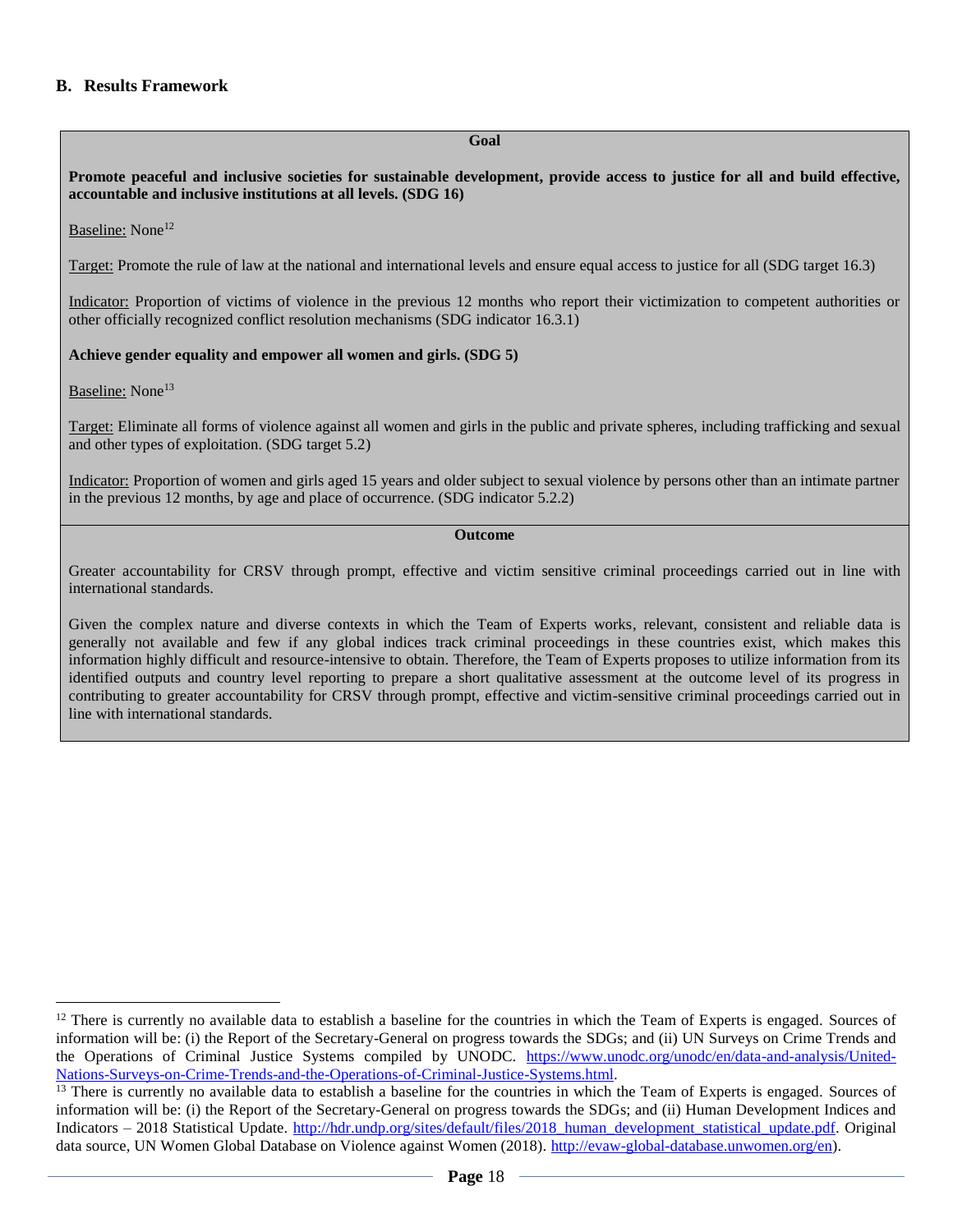| <b>Joint Programme Outputs</b>                                                                  | <b>Indicative Activities for each Output</b>                                                                                                                                                 | Participating<br><b>UN</b><br>Organization | <b>Implementing</b><br><b>Partner</b>            | <b>Total</b><br><b>Resource</b><br><b>Allocation</b><br>and |
|-------------------------------------------------------------------------------------------------|----------------------------------------------------------------------------------------------------------------------------------------------------------------------------------------------|--------------------------------------------|--------------------------------------------------|-------------------------------------------------------------|
|                                                                                                 |                                                                                                                                                                                              |                                            |                                                  | <b>Indicative</b><br><b>Time Frame</b>                      |
| <b>Output 1:</b> Political will to<br>promote accountability for<br>CRSV at national, regional, | 1.1: Engage Member States, including host<br>countries, to promote accountability for<br>CRSV.                                                                                               | <b>TOE</b>                                 | <b>Member States</b>                             | Year $1-5$                                                  |
| and international levels<br>enhanced.                                                           | 1.2: Engage international, regional and<br>national mechanisms and bodies to<br>promote accountability for CRSV,                                                                             | <b>TOE</b>                                 | International,<br>Regional, and<br>National      |                                                             |
| <b>Baseline 1:</b>                                                                              | including the Security Council.                                                                                                                                                              |                                            | Mechanisms and<br><b>Bodies</b>                  |                                                             |
| 100%14                                                                                          | 1.3: Engage NGOs and CSOs to promote<br>accountability for CRSV.                                                                                                                             | <b>TOE</b>                                 | Concerned NGOs<br>and CSO <sub>s</sub>           |                                                             |
| <b>Baseline 2:</b><br>90% 15<br>Target 1:                                                       | 1.4: Engage colleagues in relevant UN<br>departments, agencies, funds and<br>programmes to promote joint positioning<br>and coordinated approaches to supporting<br>accountability for CRSV. | <b>TOE</b>                                 | <b>UN Partners</b>                               |                                                             |
| 100% of peace operation<br>mandates for which the TOE<br>has advocated the inclusion            | 1.5: Make recommendations on high-level<br>political advocacy by senior UN officials,<br>specifically the SRSG-SVC, and SRSGs in<br>countries hosting UN peace operations                    | <b>TOE</b>                                 | UN Offices,<br>Agencies, Funds<br>and Programmes |                                                             |
| of the promotion of<br>accountability for CRSV.                                                 | 1.6: Contribute to Secretary-General's<br>reports on relevant countries and thematic<br>issues.                                                                                              | <b>TOE</b>                                 | <b>EOSG</b>                                      |                                                             |

<sup>&</sup>lt;sup>14</sup> There are nine countries with peace operations referenced in the most recent Secretary-General's report on CRSV (S/2019/280) -UNAMA (Afghanistan); MINUSCA (CAR); MONUSCO (DRC); UNAMI (Iraq); UNSMIL (Libya); MINUSMA (Mali); UNSOM (Somalia); UNMISS (South Sudan) and UNAMID (Sudan - Darfur). See <https://peacekeeping.un.org/en/where-we-operate> and [https://dppa.un.org/en/current-presences.](https://dppa.un.org/en/current-presences) Of these nine peace operations, the Team of Experts has advocated the inclusion of the promotion of accountability for CRSV in eight peace operation mandates (MINUSCA; MONUSCO; UNAMI; UNSMIL; MINUSMA; UNSOM; UNMISS; UNAMID).

<sup>&</sup>lt;sup>15</sup> The total number of joint communiqués and frameworks of cooperation agreed between the Office of the SRSG-SVC and a Member State: ten (Angola, Bangladesh, CAR, DRC, Guinea, Iraq, Mali, Myanmar, Somali, South Sudan). The total number of joint communiqués and frameworks of cooperation agreed between the Office of the SRSG-SVC and a Member State requesting technical or operational support by the Team of Experts: nine (Bangladesh, CAR, DRC, Guinea, Iraq, Mali, Myanmar, Somalia, South Sudan). Note that unilateral communiqués have not been included.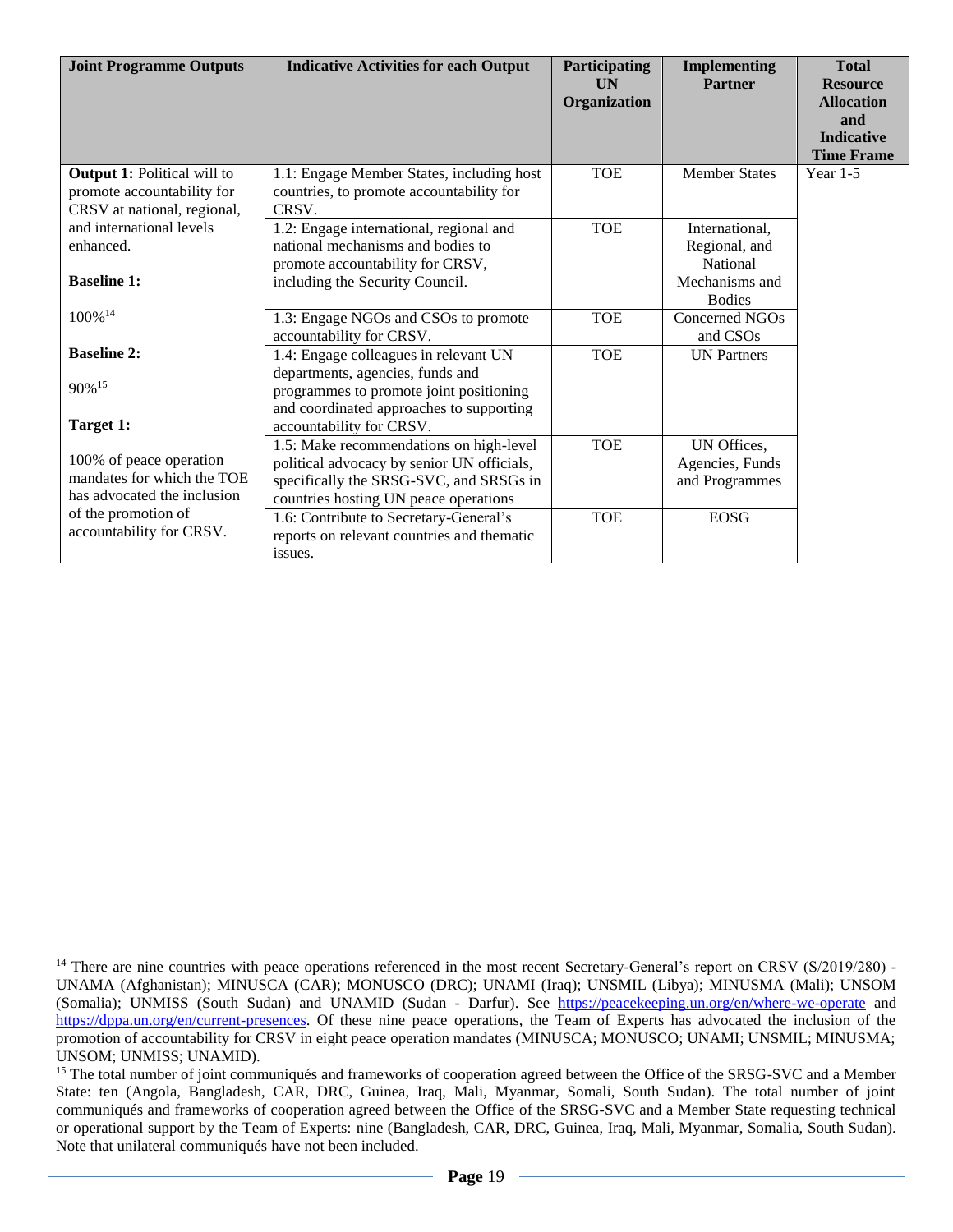| Target 2:                                                  | 1.7: Participate in relevant mandate                                                   | <b>TOE</b> | DPO, DPPA,                       |            |
|------------------------------------------------------------|----------------------------------------------------------------------------------------|------------|----------------------------------|------------|
|                                                            | development and renewal processes for                                                  |            | <b>OHCHR</b>                     |            |
| >90% of joint communiqués<br>and frameworks of             | peace operations.                                                                      |            |                                  |            |
| cooperation agreed between                                 |                                                                                        |            |                                  |            |
| the Office of the SRSG-SVC                                 |                                                                                        |            |                                  |            |
| and the respective Member                                  |                                                                                        |            |                                  |            |
| State that includes a request                              |                                                                                        |            |                                  |            |
| for TOE technical and                                      |                                                                                        |            |                                  |            |
| operational support.                                       |                                                                                        |            |                                  |            |
| <b>Indicator 1:</b>                                        |                                                                                        |            |                                  |            |
| Percentage of peace operation                              |                                                                                        |            |                                  |            |
| mandates for which the TOE                                 |                                                                                        |            |                                  |            |
| has advocated the inclusion                                |                                                                                        |            |                                  |            |
| of the promotion of<br>accountability for CRSV.            |                                                                                        |            |                                  |            |
|                                                            |                                                                                        |            |                                  |            |
| <b>Indicator 2:</b>                                        |                                                                                        |            |                                  |            |
| Percentage of joint                                        |                                                                                        |            |                                  |            |
| communiqués and                                            |                                                                                        |            |                                  |            |
| frameworks of cooperation                                  |                                                                                        |            |                                  |            |
| adopted by the respective<br>Member States that includes a |                                                                                        |            |                                  |            |
| request for TOE technical and                              |                                                                                        |            |                                  |            |
| operational support.                                       |                                                                                        |            |                                  |            |
|                                                            |                                                                                        |            |                                  |            |
|                                                            |                                                                                        |            |                                  |            |
| <b>Output 1 Subtotal</b>                                   |                                                                                        |            |                                  | \$0        |
| <b>Output 2: Technical and</b>                             | 2.1: Develop concept notes, projects and                                               | <b>TOE</b> | Member States,                   | Year $1-5$ |
| operational capacity of                                    | funding proposals focused on promoting                                                 |            | UN Partners,                     |            |
| national rule of law                                       | accountability in collaboration with                                                   |            | Regional Bodies,                 |            |
| institutions and actors to                                 | stakeholders and partners to mobilize                                                  |            | NGOs, CSOs, etc.                 |            |
| address accountability for<br>CRSV enhanced.               | resources and support and to facilitate<br>linkages with UN and non-UN partners.       |            |                                  |            |
|                                                            | 2.2: Provide technical, strategic and                                                  | <b>TOE</b> | Member States,                   |            |
| <b>Baseline:</b>                                           | programmatic advice and support to                                                     |            | UN Partners,                     |            |
|                                                            | partners and beneficiaries on relevant                                                 |            | NGOs, CSOs, etc.                 |            |
| $12^{16}$                                                  | policies/legislation, cases, capacity-                                                 |            |                                  |            |
| Target:                                                    | building, institution building, etc.<br>2.3: Participate in the development of joint   | <b>TOE</b> | Member States,                   |            |
|                                                            | communiqués and frameworks of                                                          |            | Office of the                    |            |
| $>2$ assessment reports per                                | cooperation to ensure the inclusion of                                                 |            | SRSG-SVC, UN                     |            |
| year on accountability for                                 | justice and accountability elements, as                                                |            | Partners                         |            |
| CRSV prepared by the TOE.                                  | appropriate.                                                                           |            |                                  |            |
| Indicator:                                                 | 2.4: Participate in the development of<br>implementation plans and action plans for    | <b>TOE</b> | Member States,<br>Office of the  |            |
|                                                            | joint communiqués and frameworks of                                                    |            | SRSG-SVC, UN                     |            |
| Number of assessment                                       | cooperation to ensure the inclusion of                                                 |            | Partners                         |            |
| reports per year on                                        | justice and accountability elements, as                                                |            |                                  |            |
| accountability for CRSV                                    | appropriate.                                                                           |            |                                  |            |
| prepared by the TOE.                                       | 2.5: Organize and undertake assessment<br>missions to identified countries/situations. | <b>TOE</b> | Member States,<br>CSOs, NGOs, UN |            |

<sup>&</sup>lt;sup>16</sup> Currently there are twelve assessment reports prepared by the Team of Experts: CAR (2013); Colombia (2013); Cote d'Ivoire (2019); DRC (2013); Guinea (2014); Iraq (2017); Liberia (2011, 2014); Nigeria (2019); Somalia (2014) and South Sudan (2011; 2013).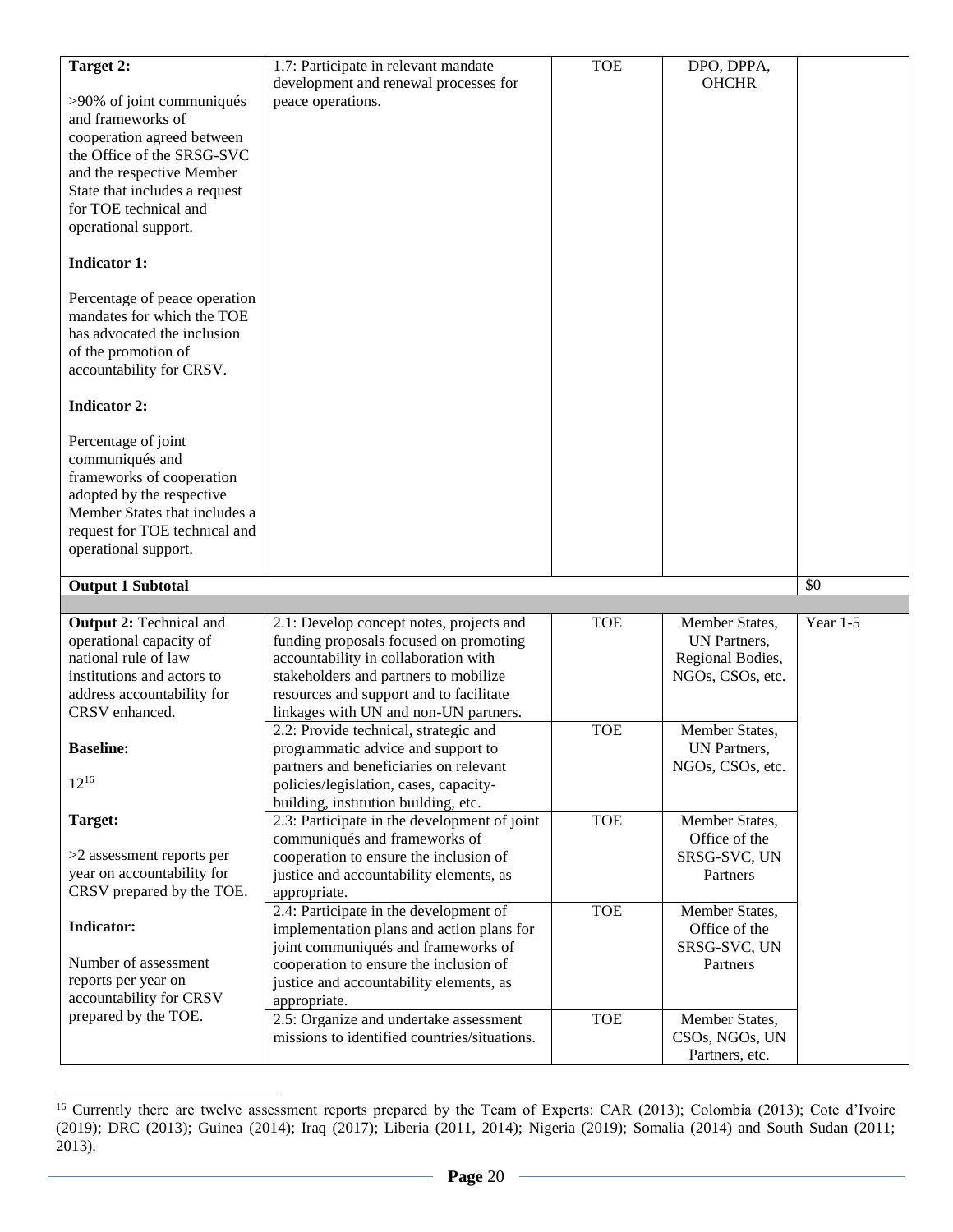|                                               | 2.6: Prepare assessment reports regarding                | <b>TOE</b> | <b>UN Partners</b> |                           |  |
|-----------------------------------------------|----------------------------------------------------------|------------|--------------------|---------------------------|--|
|                                               | specific countries.                                      |            |                    |                           |  |
|                                               | 2.7: Conducting follow up missions on the                | <b>TOE</b> | Member States,     |                           |  |
|                                               | implementation of assessment report                      |            | CSOs, NGOs, UN     |                           |  |
|                                               | recommendations                                          |            | Partners, etc.     |                           |  |
| <b>Output 2 Subtotal</b>                      |                                                          |            |                    | Activities to be          |  |
|                                               |                                                          |            |                    | supported with            |  |
|                                               |                                                          |            |                    | earmarked                 |  |
|                                               |                                                          |            |                    | funding / Cost            |  |
|                                               |                                                          |            |                    | of travel                 |  |
|                                               |                                                          |            |                    | covered by                |  |
|                                               |                                                          |            |                    | pooled travel             |  |
|                                               |                                                          |            |                    | fund (see                 |  |
|                                               |                                                          |            |                    | below)                    |  |
|                                               |                                                          |            |                    |                           |  |
| <b>Output 3: Cooperation,</b>                 | 3.1: Develop a network of contacts within                | <b>TOE</b> | Member States,     | Year 1-5                  |  |
| coordination, coherence, and                  | governments, CSOs, NGOs, United                          |            | CSOs, NGOs, UN     |                           |  |
| knowledge among the range                     | Nations, etc. to facilitate coordination and             |            | Partners, etc.     |                           |  |
| of actors (governments,                       | information sharing.                                     |            |                    |                           |  |
| CSOs, NGOs, United                            | 3.2: Track "situations of concern" for                   | <b>TOE</b> | Member States,     |                           |  |
| Nations, etc.) working to                     | CRSV through media, network of contacts,                 |            | CSOs, NGOs, UN     |                           |  |
| promote accountability for                    | etc.                                                     |            | Partners, etc.     |                           |  |
| CRSV enhanced.                                | 3.3: Analyze country/situation specific                  | <b>TOE</b> | Member States,     |                           |  |
|                                               | CRSV information, including specific                     |            | CSOs, NGOs, UN     |                           |  |
| <b>Baseline:</b>                              | requests by Member States, UN partners,                  |            | Partners, etc.     |                           |  |
|                                               | etc. to determine whether the context falls              |            |                    |                           |  |
| N/A <sup>17</sup>                             | within the TOE mandate.                                  |            |                    |                           |  |
|                                               | 3.4: Coordinate with relevant national                   | <b>TOE</b> | Member States,     |                           |  |
| Target:                                       | authorities, UN partners, etc. regarding                 |            | <b>UN Partners</b> |                           |  |
|                                               | possible engagement in particular                        |            |                    |                           |  |
| $>2$ joint missions with other                | countries/situations.                                    |            |                    |                           |  |
| UN entities, partners or                      | 3.5: Advocate for the implementation of                  | <b>TOE</b> | Member States,     |                           |  |
| stakeholders.                                 | the findings and recommendations of TOE                  |            | CSOs, NGOs, UN     |                           |  |
|                                               | assessments within and outside the United                |            | Partners, etc.     |                           |  |
| Indicator:                                    | Nations.                                                 |            |                    |                           |  |
|                                               | 3.6: Prepare or contribute to reports,                   | <b>TOE</b> | Member States,     |                           |  |
| Number of joint missions                      | updates, briefings, conferences, etc. at                 |            | CSOs, NGOs, UN     |                           |  |
| with other UN entities,                       | international, regional and national levels              |            | Partners, etc.     |                           |  |
| partners or stakeholders                      | to promote learning on emerging                          |            |                    |                           |  |
|                                               | challenges and approaches to promoting                   |            |                    |                           |  |
|                                               | accountability for CRSV based on                         |            |                    |                           |  |
|                                               | knowledge and experience in particular                   |            |                    |                           |  |
|                                               | countries/situations.                                    |            |                    |                           |  |
|                                               | 3.7: Facilitate experience sharing based on              | <b>TOE</b> | Member States,     |                           |  |
|                                               | knowledge and experience in particular                   |            | CSOs, NGOs, UN     |                           |  |
|                                               | countries/situations.                                    |            | Partners, etc.     |                           |  |
|                                               | 3.8: Develop and consolidate policy and                  | <b>TOE</b> | Member States,     |                           |  |
|                                               | guidance tools for promoting                             |            | CSOs, NGOs, UN     |                           |  |
|                                               | accountability for CRSV.                                 |            | Partners, etc.     |                           |  |
| <b>Output 3 Subtotal</b>                      |                                                          |            |                    | \$0                       |  |
|                                               |                                                          |            |                    |                           |  |
| <b>Operational and Support</b>                | Staff and other personnel costs                          |            |                    | \$9,373,235               |  |
| <b>Costs</b>                                  | Supplies, Commodities, Materials                         |            |                    | \$0                       |  |
|                                               | Equipment, Vehicles and Furniture including Depreciation |            |                    | \$0                       |  |
|                                               | Travel                                                   |            |                    | \$3,324,000<br>\$0        |  |
|                                               | <b>Transfers and Grants Counterparts</b>                 |            |                    |                           |  |
|                                               | General operating and other direct costs                 |            |                    | \$806,800<br>\$13,504,035 |  |
| <b>Operational and Support Costs Subtotal</b> |                                                          |            |                    |                           |  |

 $17$  Number of joint missions with other UN entities, partners or stakeholders was not previously tracked.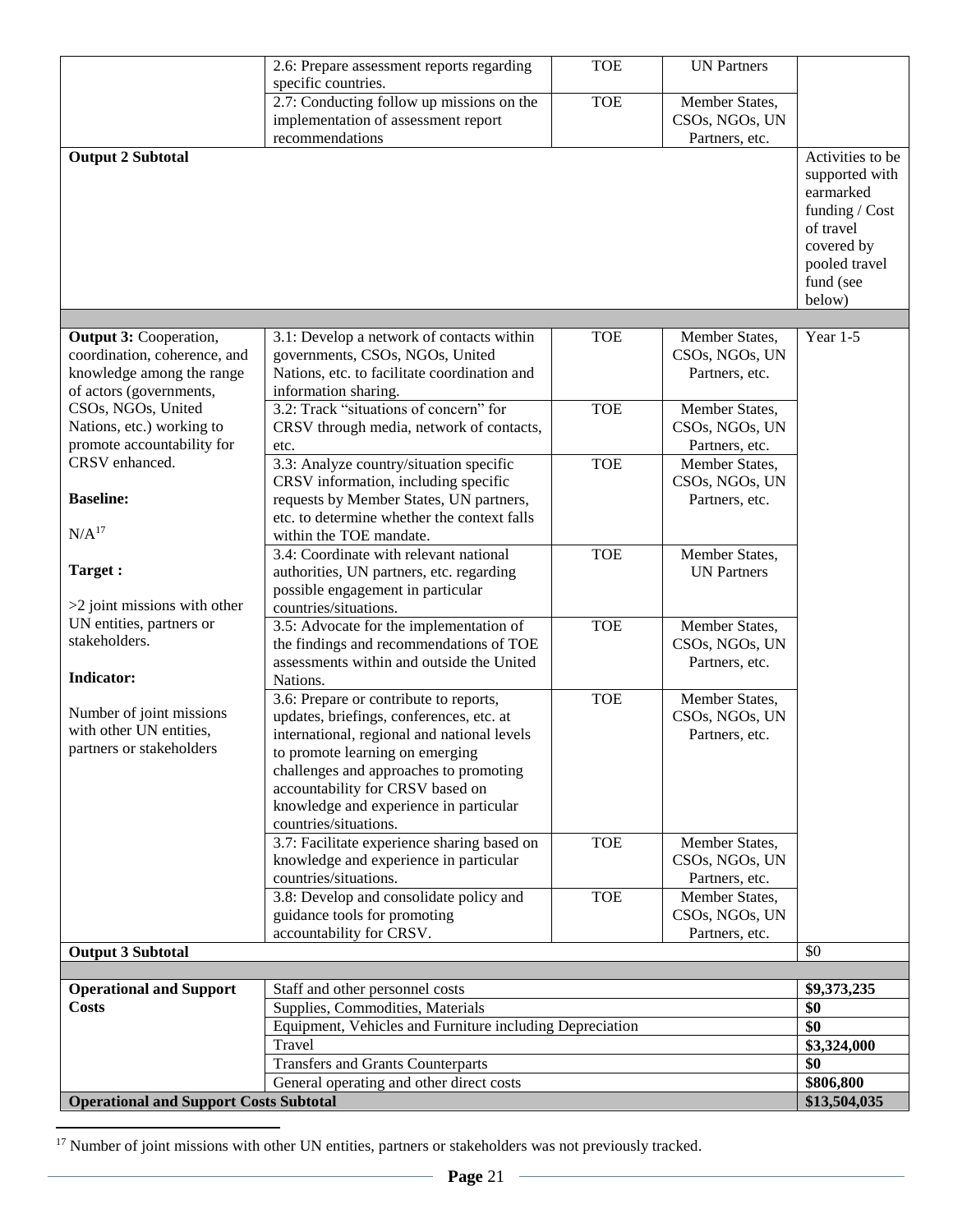| <b>Total</b> | <b>Programme Cost</b>             | \$13,504,035 |
|--------------|-----------------------------------|--------------|
|              | <b>Indirect Support Cost (7%)</b> | \$945,282    |
|              | <b>Total Cost</b>                 | \$14,449,317 |

\*\* Please read the **Explanatory Note on Harmonized Financial Reporting to Donors** and its Annexes for guidance on how these terms should be interpreted

## <span id="page-21-0"></span>**5. Structural, Management and Coordination Arrangements**

### <span id="page-21-1"></span>**A. Structural Arrangements**

The Team of Experts functions under a "co-lead entity" structure that currently includes members from several UN entities to enable the United Nations to deliver as one in assisting Member States to address CRSV. The Team of Experts includes experts from DPO, OHCHR, the Office of the SRSG-SVC<sup>18</sup> and UNDP. Additional UN entities may join the Team of Experts in the future based on interest, need and availability of resources.

To promote balance in decision making and to draw upon the resources, infrastructure, and operational and programmatic capacities of both the UN Secretariat and UN agencies, funds and programmes, the Team Leader sits within the Office of the SRSG-SVC and the Deputy Team Leader currently sits within UNDP, the only non-Secretariat co-lead entity. Each of the other experts is located in his or her respective co-lead entity. This structure facilitates enhanced communication and greater coherence by ensuring that efforts being undertaken by the Team of Experts complements and informs the work of respective co-lead entities to address CRSV. The Team of Experts operates from New York and includes experts based full-time in the field.

### <span id="page-21-2"></span>**B. Relationship with the Co-lead Entities**

The Team of Experts and its co-lead entities have a special relationship, consistent with the mandate and comparative advantage of each entity.

- The Team of Experts complements and reinforces the implementation of the respective mandates and activities of its co-lead entities regarding CRSV.
- The Team of Experts promotes the joint positioning and coordinated engagement of the field presences of the colead entities regarding CRSV, including through the embedment or co-location of experts within field presences.
- The Team of Experts serves as a point of reference and resource for knowledge sharing for the co-lead entities on issues related to CRSV and the rule of law.
- The co-lead entities support the implementation of the mandate of the Team of Experts, including through the coordination of strategies, exchange of information and provision of support before, during and after Team of Experts deployments to the field.
- The co-lead entities facilitate the use of the good offices of their most senior officials to promote the implementation of the Team of Experts' mandate in the countries where the Team of Experts is engaged.
- The co-lead entities support resource mobilization for the Team of Experts through the advocacy and good offices of their senior officials.

### <span id="page-21-3"></span>**C. Management Arrangements**

### Team of Experts

 $\overline{a}$ 

The Team of Experts operates under the strategic leadership of the SRSG-SVC, pursuant to operative paragraph 14 of Security Council resolution 2467 (2019). The Team of Experts is led by the Team Leader (D1) under the direction of the

<sup>&</sup>lt;sup>18</sup> The Office of the SRSG-SVC, which was not previously a co-lead entity of the Team of Experts, has been added as a co-lead entity to facilitate coordination, information sharing, and the allocation of funds to members of the Team of Experts administered under the Office of the SRSG-SVC.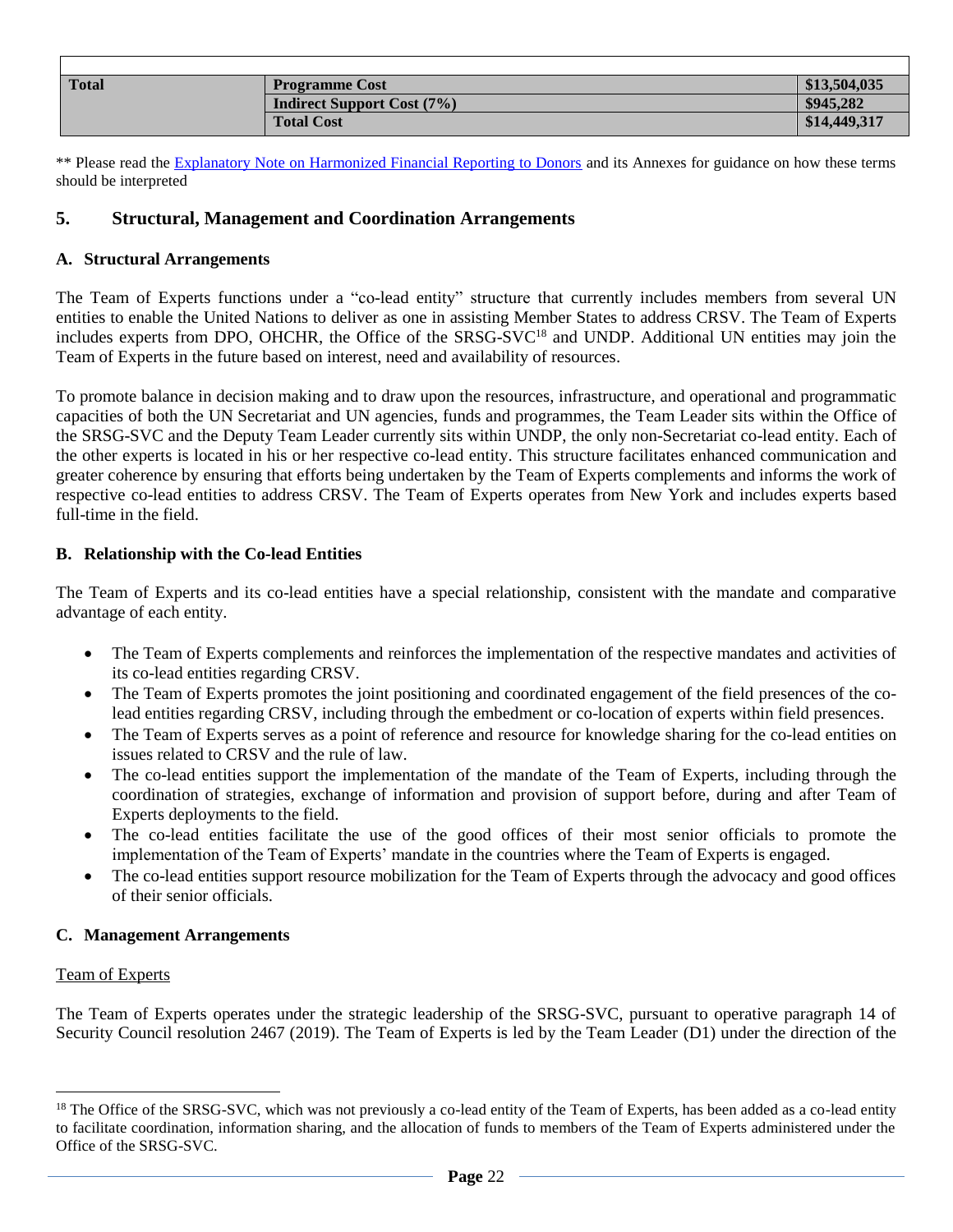Advisory Group. The Team Leader is supported in the management and operation of the Team of Experts by the Deputy Team Leader (P5).

The Team Leader reports to the SRSG-SVC or her/his designated representative. The Advisory Group also provides feedback to the Team Leader and the Team of Experts on programme delivery. The Office of the SRSG-SVC members of the Team of Experts, currently a Judicial Affairs Officer (P4), Associate Expert in Sexual Violence in Conflict – Africa (P2) and the Team Assistant (G5), have reporting lines to the Deputy Team Leader as the First Reporting Officer and the Team Leader as the Second Reporting Officer. Experts from the other co-lead entities have a dual reporting line to their respective co-lead entity and to the Team Leader. Experts based in the field have dual reporting lines to the relevant entities on the ground as well as the Team Leader in New York.

For additional information on management arrangements see Annex E.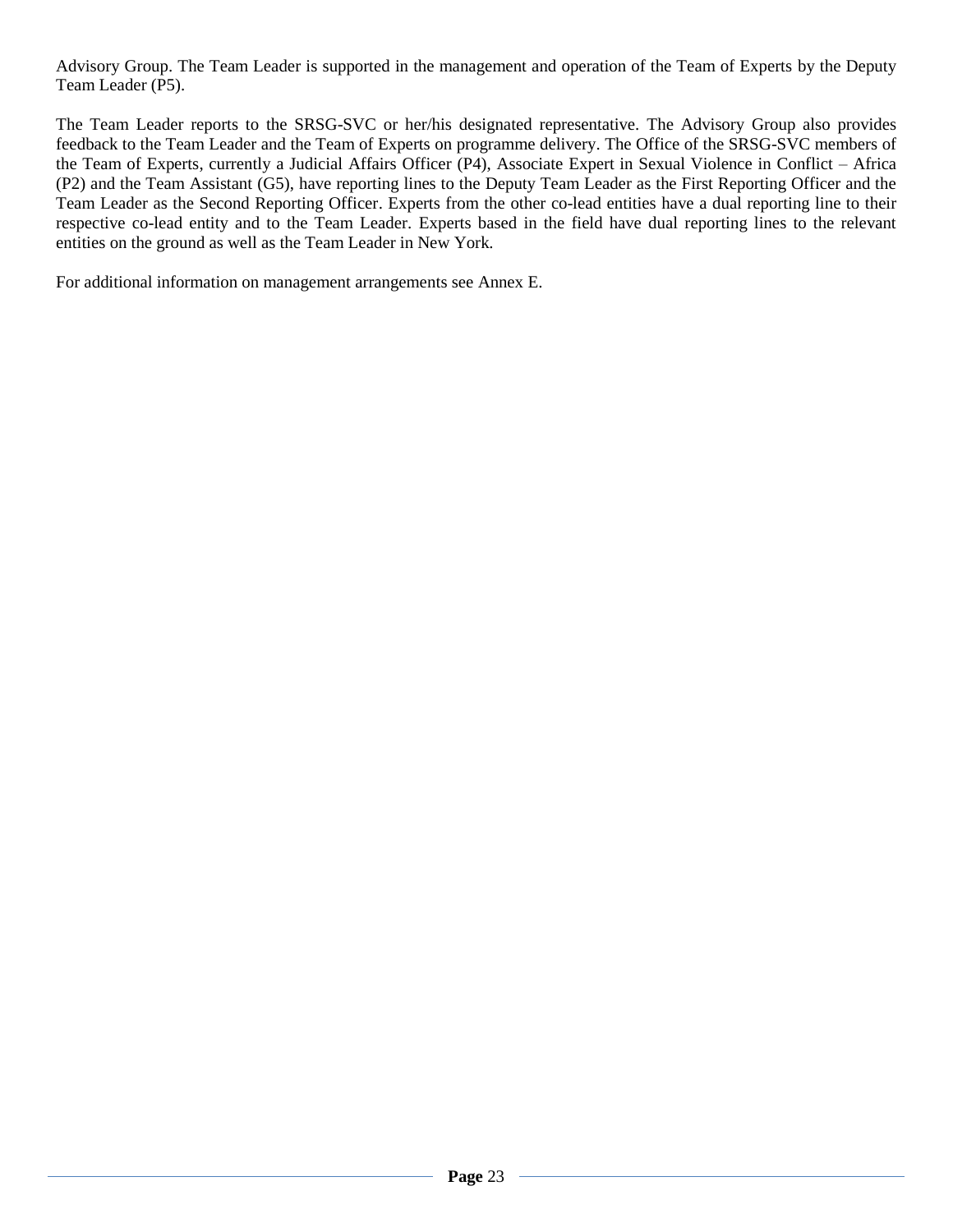

\* Women Protection Advisors are currently located in the Human Rights Components of peace operations.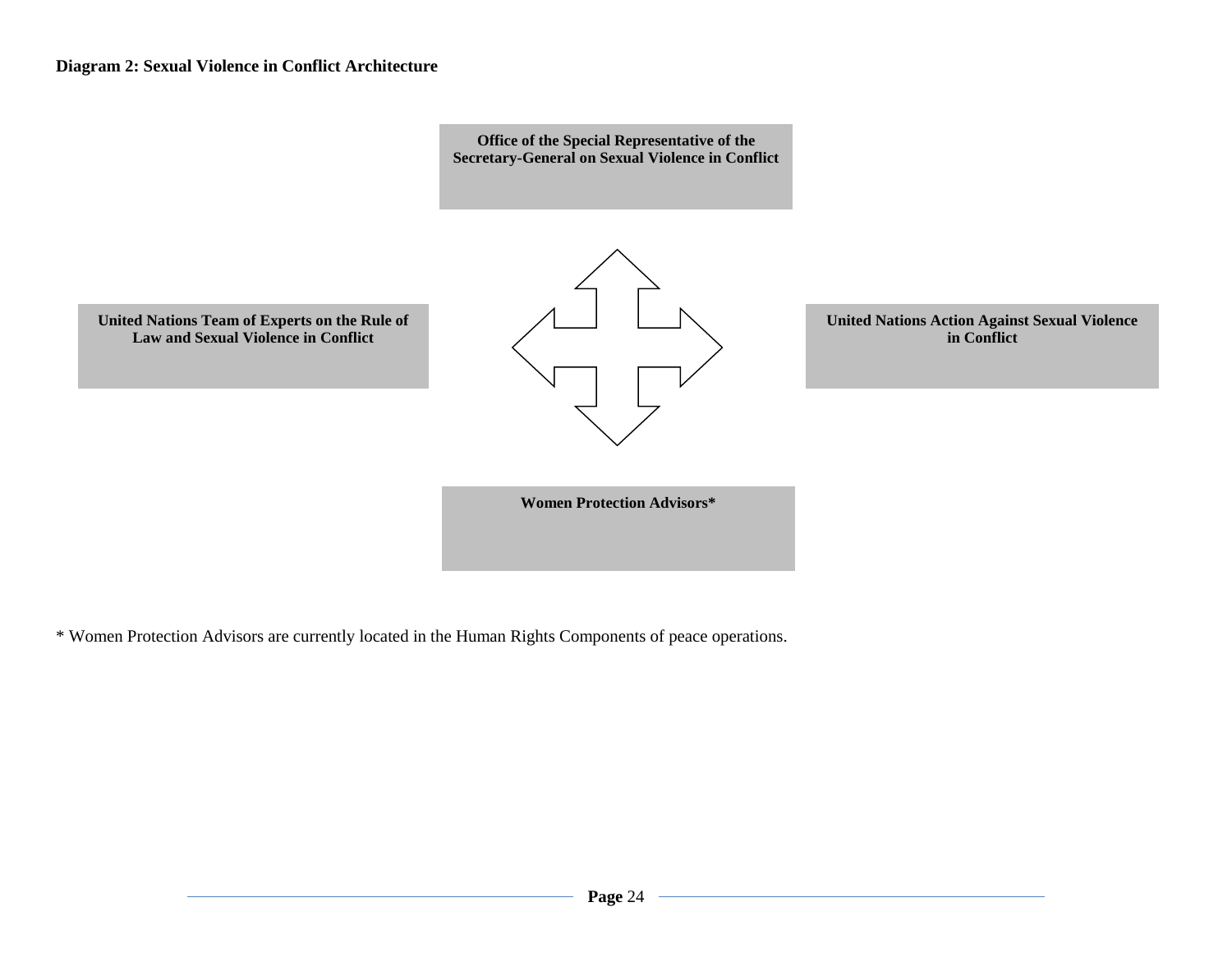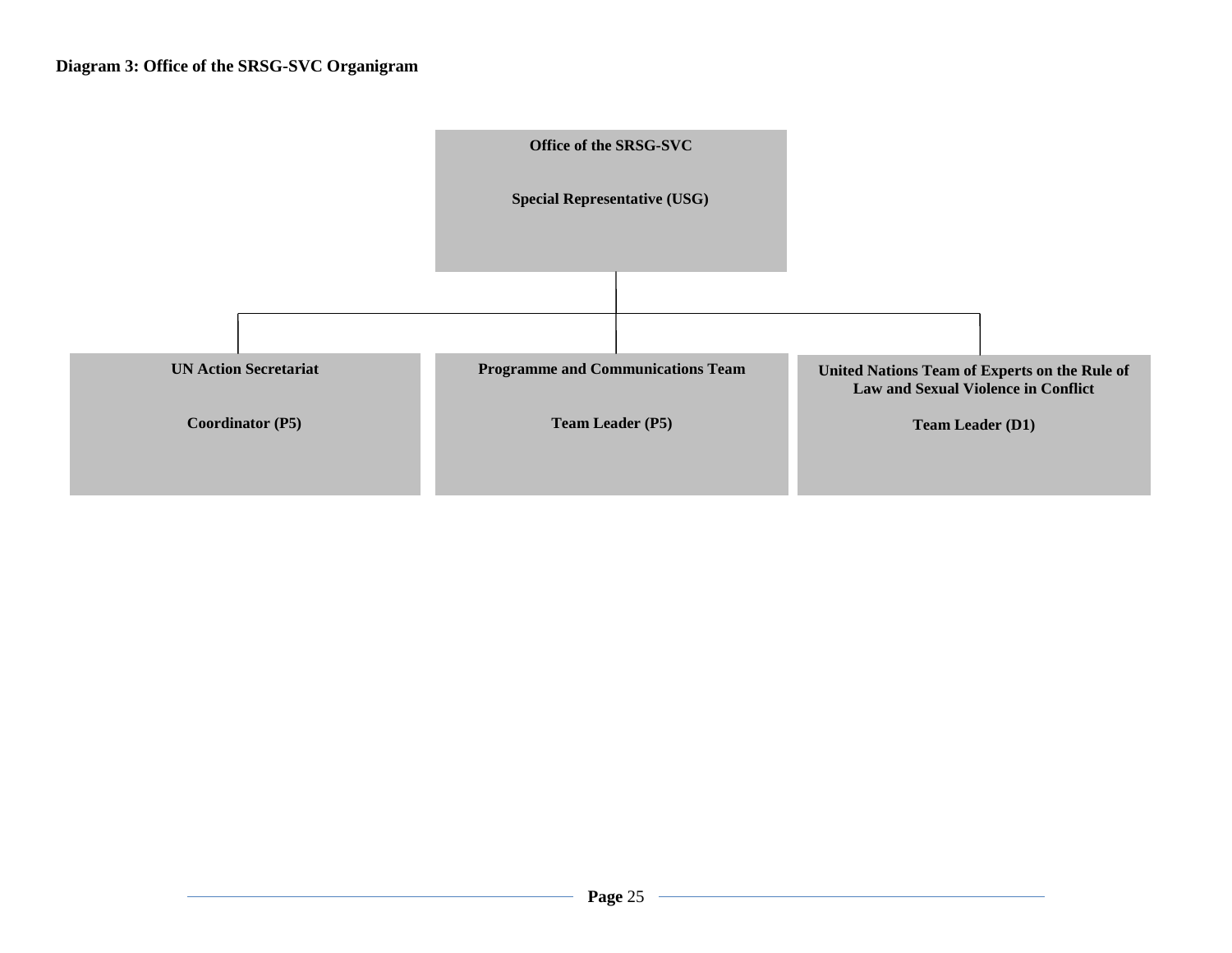## **Diagram 4: Team of Experts Organigram**



#### **Experts based full-time in the field:**

- CAR (P4) in MINUSCA (DPO)
- DRC (P4) in MONUSCO (DPO)
- Guinea (Consultant) in OHCHR Guinea
- $\bullet$  Iraq (P4) in UNDP Iraq

#### **Notes:**

- Dotted lines reflect links to co-lead entities.
- Solid lines reflect reporting lines of members of the Team of Experts to the respective co-lead entity and the Team Leader. For the Team Leader, the solid line reflects a reporting line to the SRSG-SVC or her/his designate. For member of the Team of Experts in the Office of the SRSG-SVC, the solid line reflects a reporting line through the Deputy Team Leader to the Team Leader.
- Administrative staff positions are not reflected in the diagram.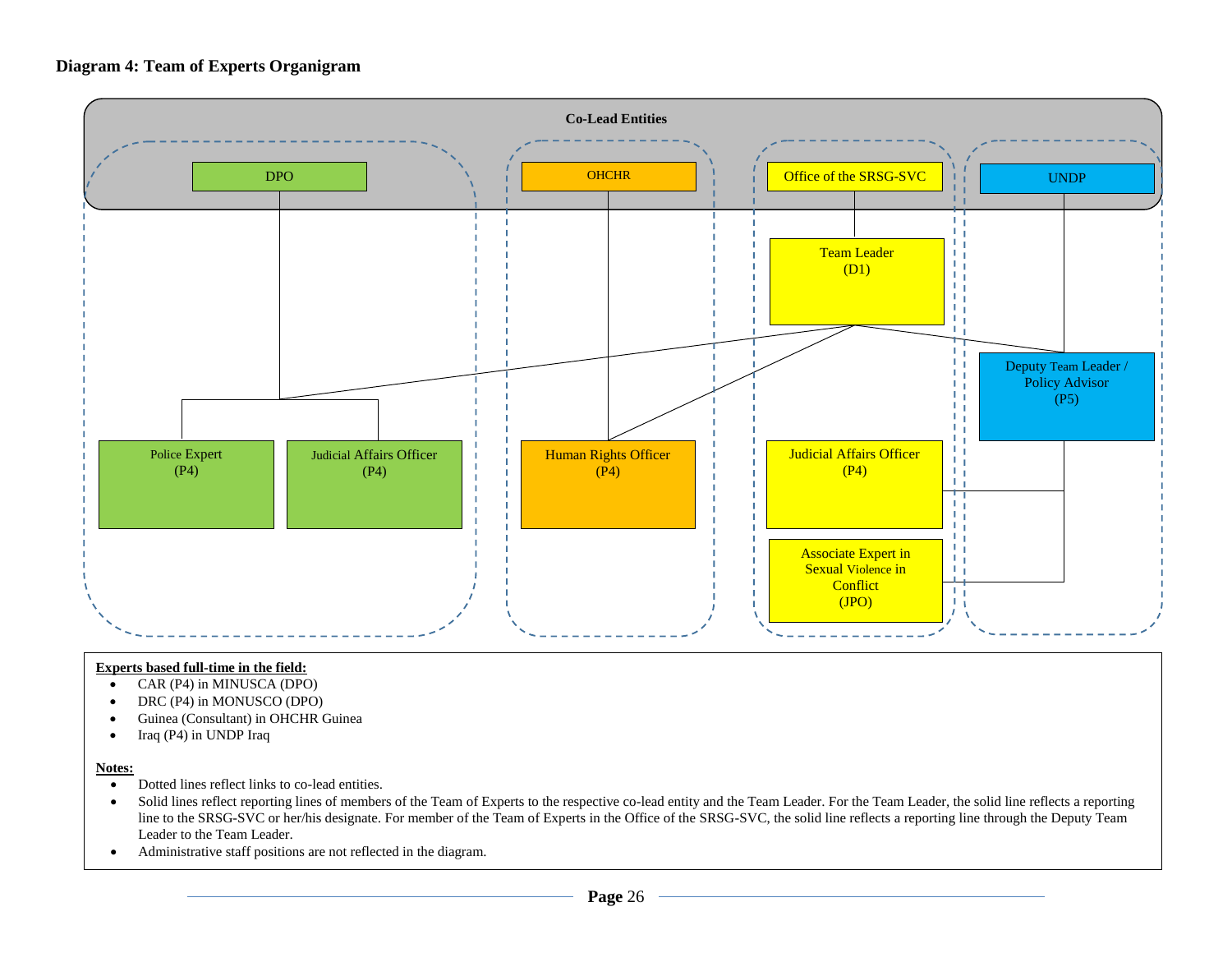## Advisory Group

The Advisory Group is comprised of one designated senior representative per co-lead entity (DPO, OHCHR, Office of the SRSG-SVC and UNDP) at P-5 level or above.

The role of the Advisory Group consists of:

Programme

- Overseeing the management and delivery of the Joint Programme to ensure targeted results, coherence and impact over time;
- Providing advice and guidance to the Team of Experts on possible countries and thematic areas of engagement, and partnerships;
- Providing advice and guidance on how the Team of Experts can enhance programming of the co-lead entities;
- Endorsing annual and final reports of the Team of Experts;
- Supporting the implementation of Team of Experts recommendations, including those identified on the basis of country-specific assessments; and
- Facilitating the signature of Joint Programmes of the Team of Experts by the respective co-lead entities and participate in other approval processes as needed.

### **Resources**

- Supporting the Team of Experts in its efforts to mobilize resources; and
- Endorsing the transfer of Team of Experts' funds among co-lead and non-co-lead entities.

Coordination

- Promoting and facilitating collaborative working relationships between the Team of Experts and the co-lead entities in line with UN core values and relevant policies, rules, and regulations.

Staff

- Engaging in the selection of the Team Leader and Deputy Team Leader of the Team of Experts through, inter alia, participation in interview panels; and
- Agreeing on the creation, establishment and placement of any new Team of Experts posts not included in this Joint Programme.

### **Outreach**

- Ensuring visibility of the Team of Experts through strategic communication and public information efforts.

The Advisory Group will make each decision based on consensus. In the event that consensus cannot be reached, decisions will be taken based on a majority of all co-lead entities.

For additional information on the Advisory Group see Annex F.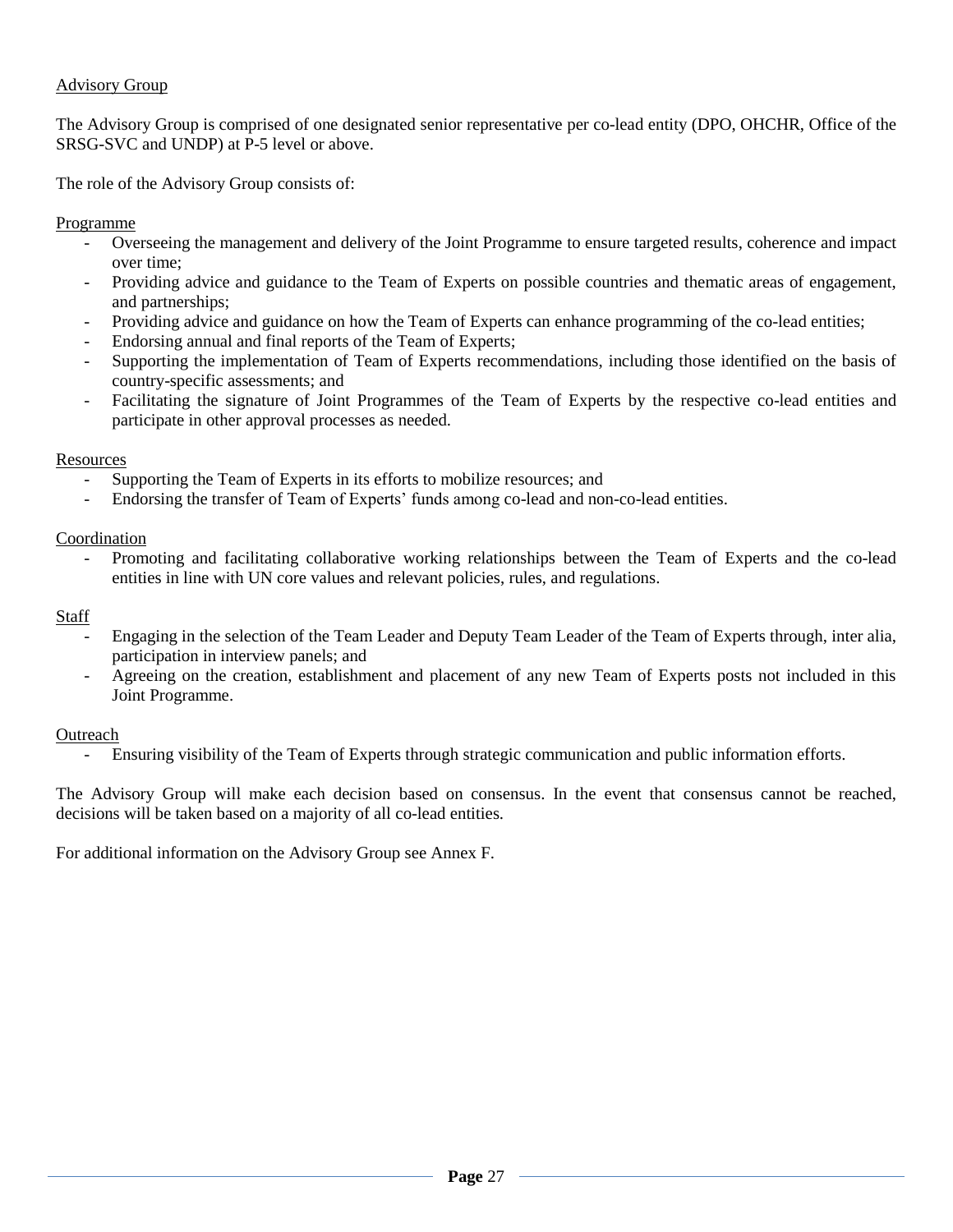## **Advisory Group**



### <span id="page-27-0"></span>**D. Coordination Arrangements**

### International Level

At the international level, the Team of Experts will work with organs of the Security Council and General Assembly where doing so is appropriate and in line with the Team of Expert's mandate. The Team of Experts will work in partnership with the co-lead entities, including the Office of the SRSG-SVC in line with the SRSG-SVC's strategic leadership within the United Nations to ensure coordination and coherence of efforts to address criminal accountability for CRSV. Specifically, the Team of Experts will make recommendations to the SRSG-SVC for high-level political advocacy; focus on priority countries identified by the SRSG-SVC; and contribute to the justice related components of joint communiqués or frameworks of cooperation and their associated implementation or action plans. The Team of Experts will also work with relevant human rights mechanisms, including special procedures of the Human Rights Council and UN treaty bodies on issues that cut across areas of mutual concern.

The Team of Experts will work in partnership with the GFP to enhance the coordination and coherence of its work in the areas of security, police, justice and corrections.

The Team of Experts will work in partnership with UN Action to facilitate coordination and information sharing with UN Action member entities.

The Team of Experts will work in partnership with Member States as a means to share information and coordinate its efforts.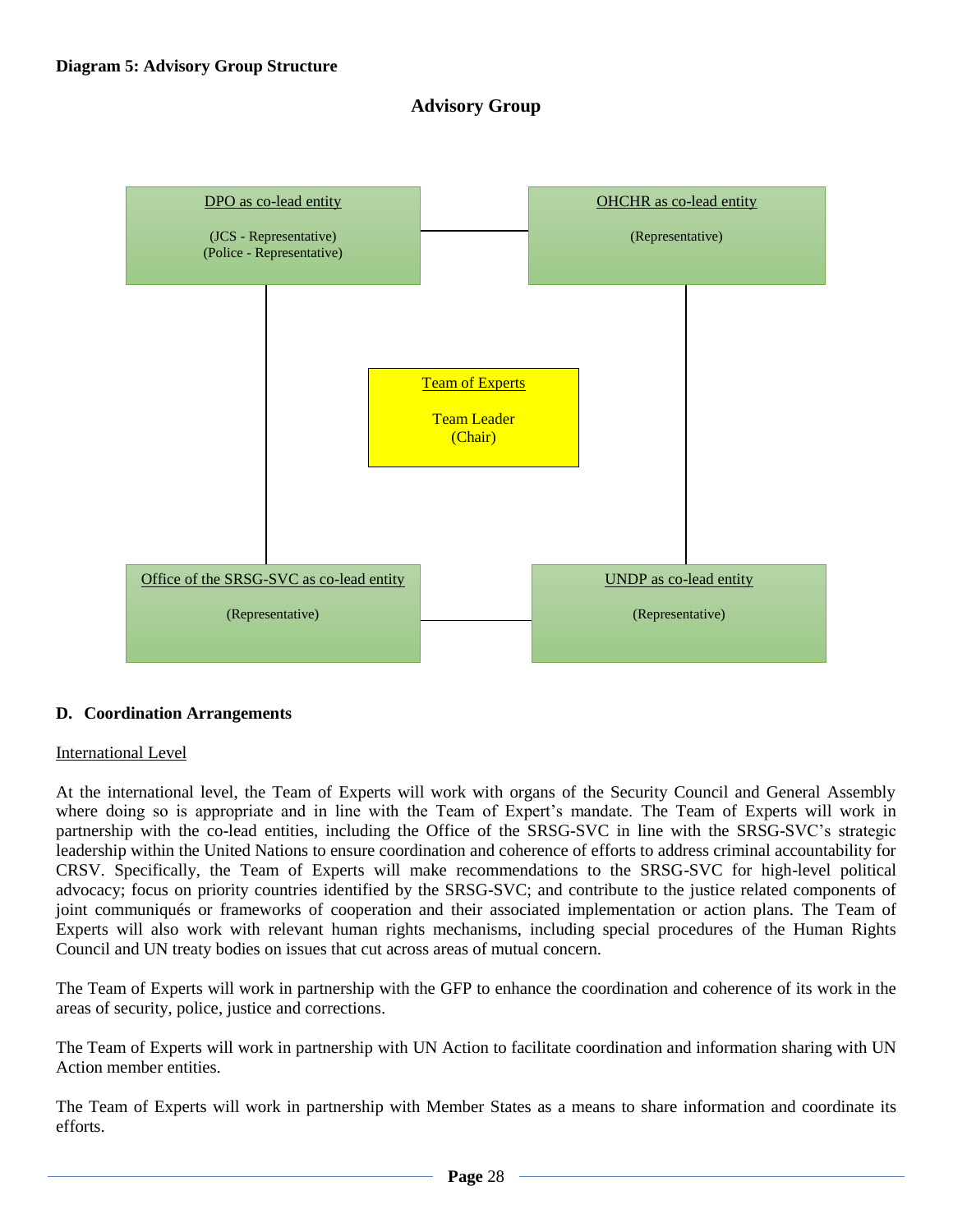The Team of Experts will engage with international NGOs working on issues related to accountability for CRSV.

## Regional and Sub-Regional Levels

At the regional and sub-regional levels, the Team of Experts will engage and coordinate with UN regional offices, including those of the co-lead entities, as appropriate. In addition, the Team of Experts will engage and coordinate with organizations including the African Union (AU), the European Union (EU), the International Conference on the Great Lakes (ICGLR), the League of Arab States, CSOs among others to achieve economies of scale and to exchange experiences from different regions.

## National Level

At the national level, the Team of Experts will work in coordination with the senior most UN official in-country (Special Representatives of the Secretary-General (SRSG) or Executive Representative of the Secretary-General, or in non-mission settings, Resident Coordinators) in partnership with UN country teams, UN peace operations, and other UN actors including the Development Coordination Office to enhance the predictability, coherence, accountability and effectiveness of the work of the Team of Experts.

With the consent of the host government, the Team of Experts will work in partnership with national authorities and engage with parties to conflict to secure time-bound commitments and implementation plans, to assess efforts to address criminal accountability for CRSV and to strengthen existing capacity in line with relevant UN policies.

The Team of Experts will also engage with relevant CSOs, victims associations and national human rights institutions working to advance accountability for CRSV to ensure that the views and objectives of victims and affected communities inform the work of the Team of Experts.

## <span id="page-28-0"></span>**6. Fund Management Arrangements**

This Joint Programme Document serves as an overall proposal for funding for Team of Experts activities over the next five years. It will be updated jointly by the co-lead entities as necessary. The Joint Programme will be receiving funds from the Conflict-Related Sexual Violence Multi-Partner Trust Fund (CRSV-MPTF), which uses the Pass-Through Fund Management modality. Through this mechanism, the funding will be channeled through the Multi-Partner Trust Fund Office (MPTF Office). The funds will be distributed to Participating UN Organizations from the Multi-Partner Trust Fund (MPTF) based on instructions from the Team Leader, as Chair of the Advisory Group, following the endorsement by the Advisory Group members.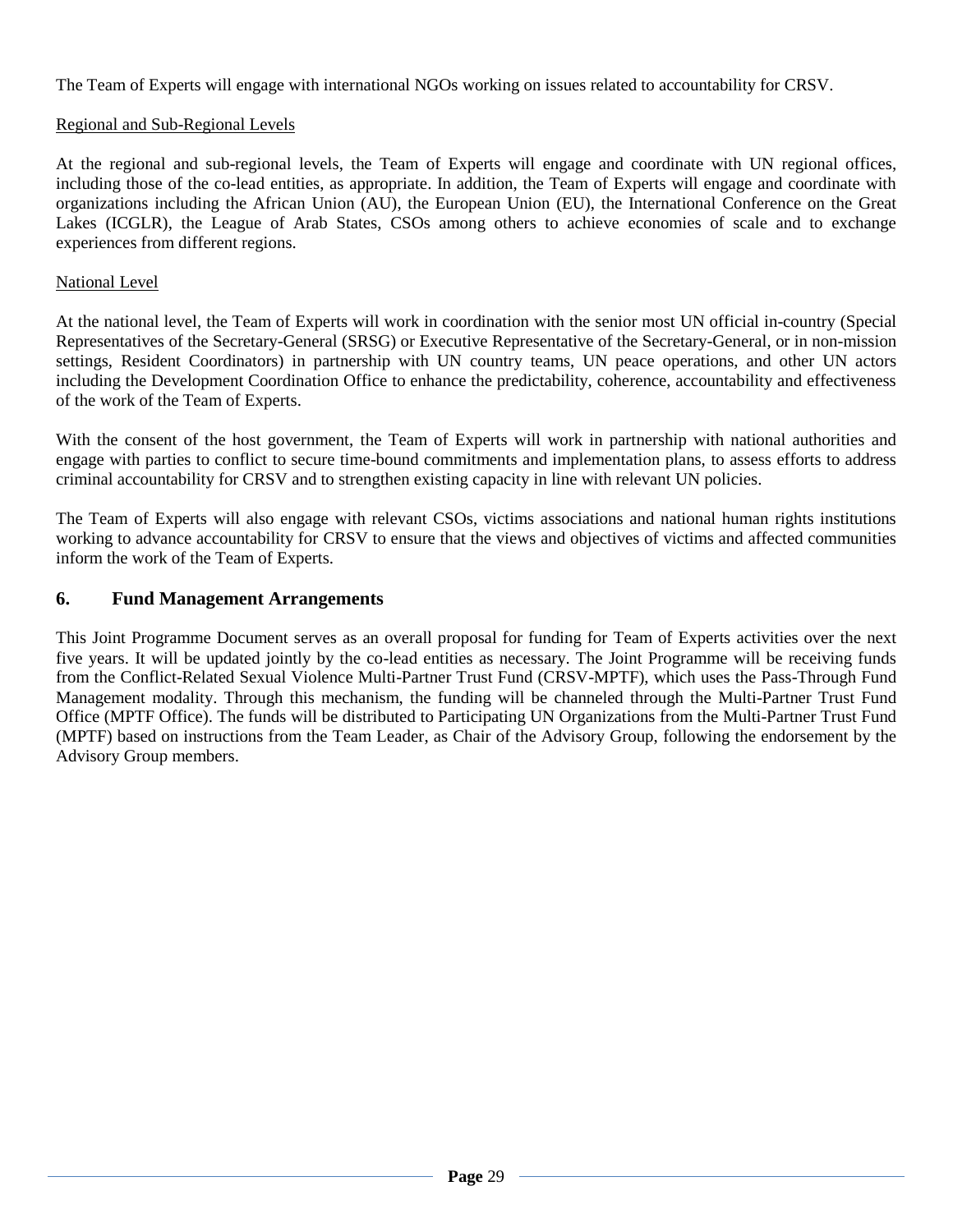

The Participating UN Organizations have appointed the UNDP MPTF Office to act as the Administrative Agent<sup>19</sup> for the Joint Programme.

## The **Administrative Agent** will:

- Establish a separate ledger account under its financial regulations and rules for the receipt and administration of the funds received from the donor(s) pursuant the Administrative Arrangement. The Team of Experts funds in the MPTF will be administered by the Administrative Agent in accordance with the regulations, rules, directives and procedures applicable to it, including those relating to interest.
- Make disbursements to Participating UN Organizations from the MPTF based on instructions from the Team Leader and endorsement by the Advisory Group.

## The **Participating UN Organizations** will:

- Assume full financial responsibility and accountability for the funds disbursed by the Administrative Agent;
- Establish a separate ledger account for the receipt and administration of the funds disbursed to it by the Administrative Agent.

Each Participating UN Organization is entitled to deduct their indirect costs on contributions received according to their own regulations and rules, taking into account the size and complexity of the Joint Programme. Each Participating UN Organization will deduct a maximum of 7% as overhead costs of the total allocation received for the agency.

# <span id="page-29-0"></span>**7. Monitoring, Evaluating and Reporting**

## <span id="page-29-1"></span>**A. Monitoring**

 $\overline{a}$ 

The Team Leader will monitor the implementation of the Joint Programme through the Monitoring Plan, Monitoring Framework, Risk Log, and Social and Environmental Screening annexed to this Joint Programme. The broad purposes of

<sup>&</sup>lt;sup>19</sup> The Administrative Agent will charge 1% administration fee for performing the Administrative Agent functions.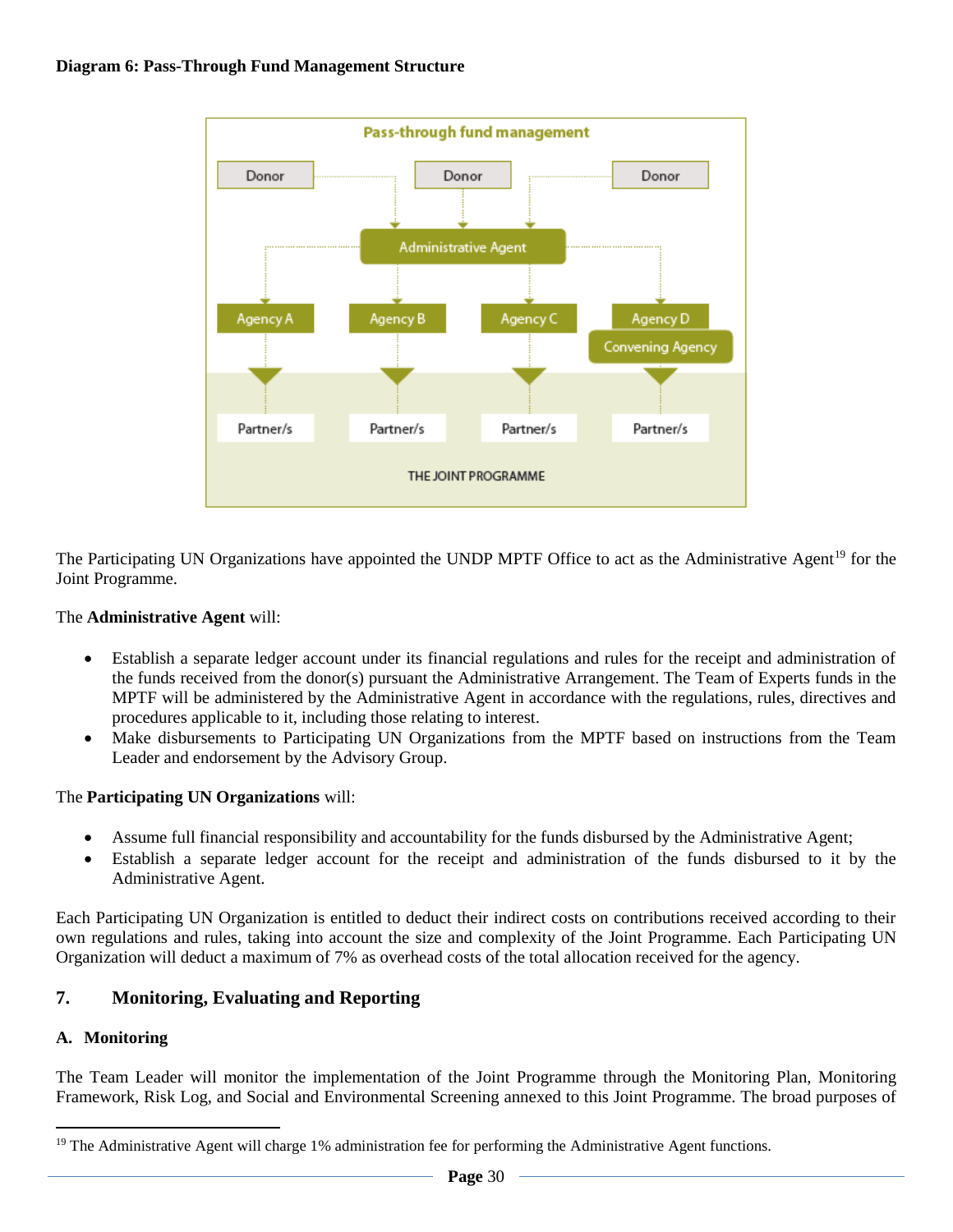this monitoring will be to collect and analyze data against targets and indicators to assess progress against outputs; to identify specific risks that may threaten achievement of intended outputs; and to regularly capture knowledge, good practices and lessons learned to integrate back into the Joint Programme.

## <span id="page-30-0"></span>**B. Evaluating**

The Team Leader, in consultation with the Advisory Group will facilitate an independent midterm evaluation of the Joint Programme to take stock of the progress made as a result of the Joint Programme and to adjust the ongoing work to improve the efficiency and effectiveness of the Joint Programme.

## <span id="page-30-1"></span>**C. Reporting**

The Team Leader, in consultation with the co-lead entities, will be responsible for common narrative reporting on the Joint Programme results, including annual and final consolidated narrative reports. The Team Leader will submit each annual narrative report to the CRSV-MPTF Secretariat and the Administrative Agent by 31 March.

Each **Participating UN Organization** will prepare the following reports on its contribution in accordance with its financial rules and regulations:

- Annual financial statements and reports as of 31 December with respect to the funds disbursed to it from the Joint Programme Account, to be provided no later than four months (30 April) after the end of the calendar year; and
- Certified final financial statements and final financial reports after the completion of the activities in the Joint Programme Document and including the final year of the activities in the Joint Programme Document, to be provided no later than six months (30 June) of the year following the financial closing of the Joint Programme.

The **Administrative Agent** will:

- Prepare annual and final consolidated narrative and financial progress reports, based on the narrative consolidated report prepared by the Team of Experts and the financial statements/reports submitted by each of the Participating UN Organizations;
- Provide those consolidated reports to each donor that has contributed to the Joint Programme Account, in accordance with the timetable established in the Standard Administrative Arrangement;
- Provide the donors, and Advisory Group with:
	- o Certified annual financial statement ("Source and Use of Funds" as defined by United Nations Development Group guidelines) to be provided no later than five months (31 May) after the end of the calendar year; and
	- o Certified final financial statement ("Source and Use of Funds") to be provided no later than seven months (31 July) of the year following the financial closing of the Joint Programme.

# <span id="page-30-2"></span>**8. Legal Context or Basis of Relationship**

The Team of Experts was created by Security Council resolution 1888 (2009) and will undertake its work in alignment with resolution 1888 and relevant subsequent Security Council resolutions.

The co-lead entities agree to undertake all reasonable efforts to ensure that none of the funds received pursuant to this Joint Programme are used to provide support to individuals or entities associated with terrorism and that the recipients of any amounts provided by Participating UN Organizations do not appear on the list maintained by the Security Council Committee established pursuant to resolution 1267 (1999). The list can be accessed via [https://www.un.org/securitycouncil/sanctions/1267/aq\\_sanctions\\_list.](https://www.un.org/securitycouncil/sanctions/1267/aq_sanctions_list) This provision will be included in all sub-contracts or sub-agreements entered into under this Joint Programme Document.

The Administrative Agent and the Participating UN Organizations will sign the United Nations Development Group approved Standard Memorandum of Understanding for this Joint Programme.

The donors contributing to the Joint Programme will sign with the Administrative Agent the United Nations Development Group -approved Standard Administrative Arrangement for this Joint Programme.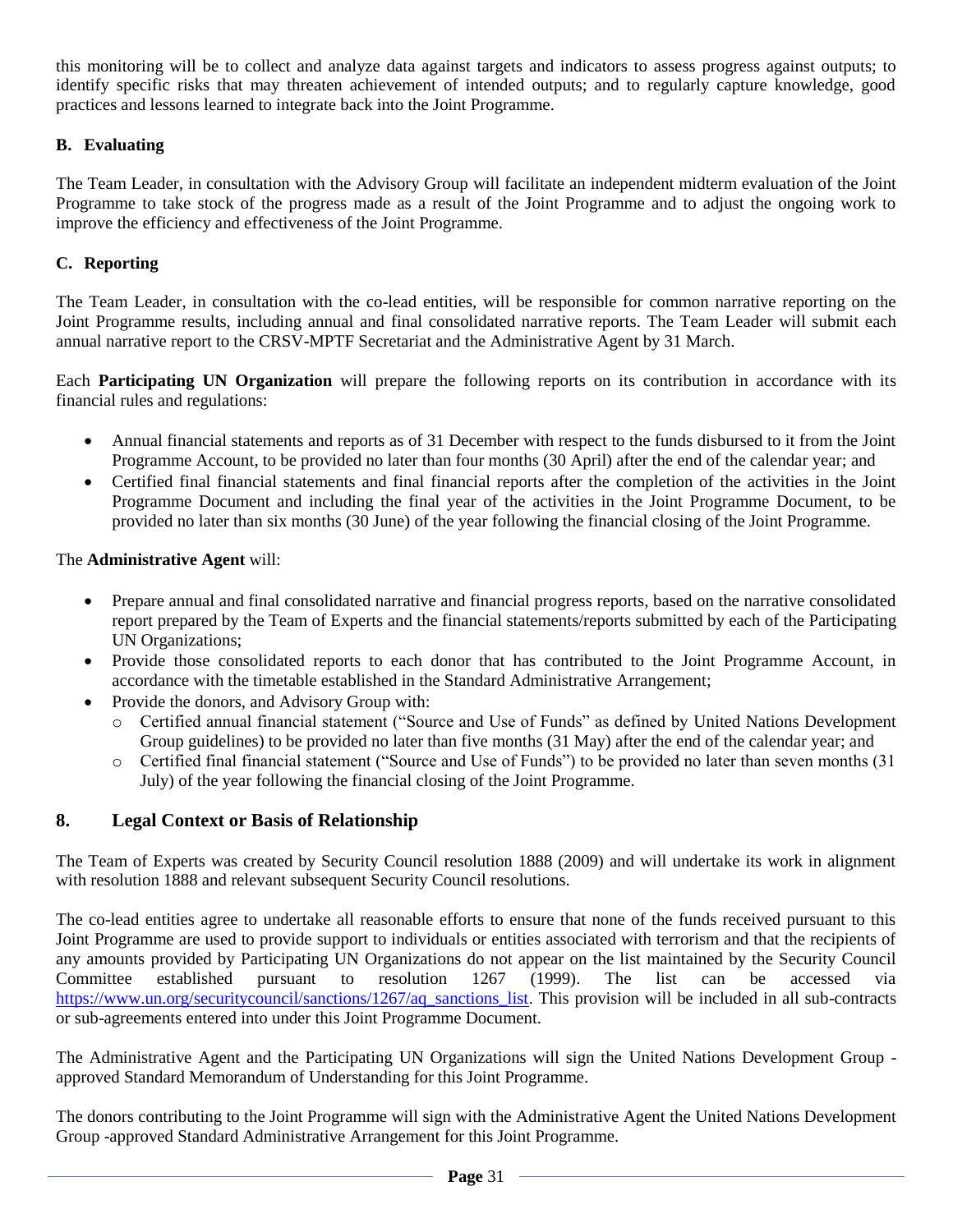# **9. Work Plan and Budgets**

Year: 2020

<span id="page-31-0"></span>

| <b>EXPECTED</b>                                                                                                                               | $COUNTRY^{20}$ | <b>PLANNED ACTIVITIES</b>                                                                                                                                                                                                                                                                                                                                  | <b>TIMEFRAME</b>    | <b>RESPONSIBLE</b> | <b>PLANNED BUDGET</b> |        |
|-----------------------------------------------------------------------------------------------------------------------------------------------|----------------|------------------------------------------------------------------------------------------------------------------------------------------------------------------------------------------------------------------------------------------------------------------------------------------------------------------------------------------------------------|---------------------|--------------------|-----------------------|--------|
| <b>OUTPUTS</b>                                                                                                                                |                |                                                                                                                                                                                                                                                                                                                                                            |                     | <b>PARTY</b>       | Funding<br>Source     | Amount |
| <b>Output 1: Political</b><br>will to promote<br>accountability for<br>CRSV at national,<br>regional and<br>international levels<br>enhanced. | Afghanistan    | Contribute to the Secretary-General's report on Afghanistan stressing the need<br>$\bullet$<br>for accountability for CRSV.<br>Contribute to the mandate renewal of United Nations Assistance Mission in<br>$\bullet$<br>Afghanistan (UNAMA) stressing the importance of language on accountability<br>for serious conflict-related crimes including CRSV. |                     |                    |                       |        |
| <b>Baseline 1:</b>                                                                                                                            |                |                                                                                                                                                                                                                                                                                                                                                            |                     |                    |                       |        |
| 100% <sup>21</sup>                                                                                                                            |                |                                                                                                                                                                                                                                                                                                                                                            | In line with        |                    |                       |        |
| <b>Baseline 2:</b>                                                                                                                            |                |                                                                                                                                                                                                                                                                                                                                                            | Security<br>Council | <b>TOE</b>         | N/A                   | \$0    |
| 90% <sup>22</sup>                                                                                                                             |                |                                                                                                                                                                                                                                                                                                                                                            | Calendar            |                    |                       |        |
| Target 1:                                                                                                                                     |                |                                                                                                                                                                                                                                                                                                                                                            |                     |                    |                       |        |
| 100% of peace<br>operation<br>mandates for<br>which the TOE has<br>advocated the<br>inclusion of the<br>promotion of                          |                |                                                                                                                                                                                                                                                                                                                                                            |                     |                    |                       |        |

 $^{20}$  In line with its mandate, the Team of Experts will focus its efforts primarily on countries contained in the annual report of the Secretary-General on CRSV.

<sup>&</sup>lt;sup>21</sup> There are nine countries with peace operations referenced in the most recent Secretary-General's report on CRSV (S/2019/280) - UNAMA (Afghanistan); MINUSCA (CAR); MONUSCO (DRC); UNAMI (Iraq); UNSMIL (Libya); MINUSMA (Mali); UNSOM (Somalia); UNMISS (South Sudan) and UNAMID (Sudan - Darfur). See [https://peacekeeping.un.org/en/where-we](https://peacekeeping.un.org/en/where-we-operate)[operate](https://peacekeeping.un.org/en/where-we-operate) and [https://dppa.un.org/en/current-presences.](https://dppa.un.org/en/current-presences) Of these nine peace operations, the Team of Experts has advocated the inclusion of the promotion of accountability for CRSV in eight peace operation mandates (MINUSCA; MONUSCO; UNAMI; UNSMIL; MINUSMA; UNSOM; UNMISS and UNAMID).

 $^{\overline{2}1}$  Currently there are twelve assessment reports prepared by the Team of Experts: CAR (2013); Colombia (2013); Cote d'Ivoire (2019); DRC (2013); Guinea (2014); Iraq (2017); Liberia (2011, 2014); Nigeria (2019); Somalia (2014) and South Sudan (2011; 2013).

<sup>&</sup>lt;sup>22</sup> The total number of joint communiqués and frameworks of cooperation agreed between the Office of the SRSG-SVC and a Member State: ten (Angola, Bangladesh, CAR, DRC, Guinea, Iraq, Mali, Myanmar, Somali, South Sudan). The total number of joint communiqués and frameworks of cooperation agreed between the Office of the SRSG-SVC and a Member State requesting technical or operational support by the Team of Experts: nine (Bangladesh, CAR, DRC, Guinea, Iraq, Mali, Myanmar, Somalia, South Sudan). Note that unilateral communiqués have not been included.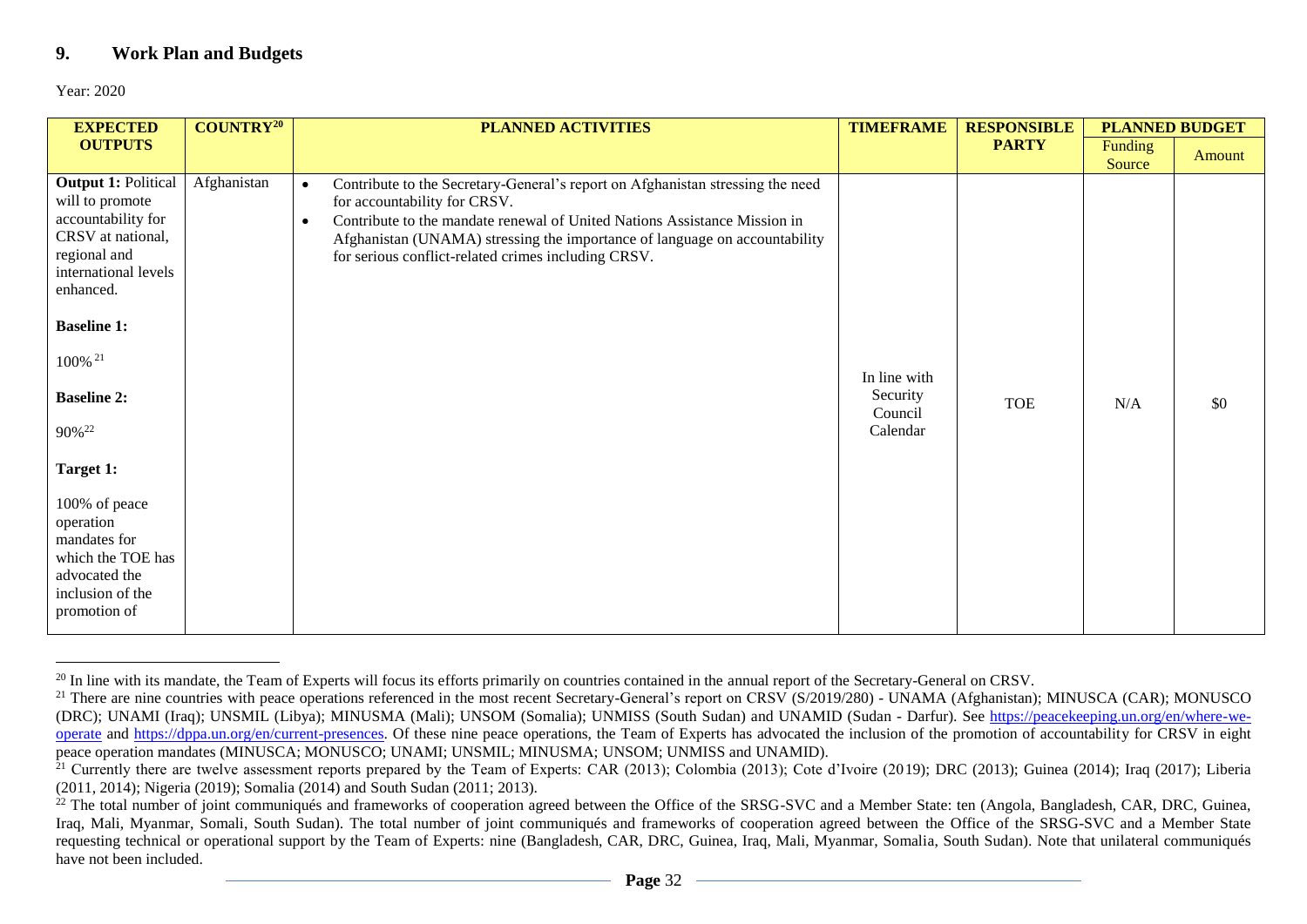| accountability for<br>CRSV.<br>Target 2:<br>$>90\%$ of joint<br>communiqués and<br>frameworks of<br>cooperation agreed<br>between the Office<br>of the SRSG-SVC<br>and the respective<br>Member State that<br>includes a request<br>for TOE technical<br>and operational<br>support.<br><b>Indicator 1:</b><br>Percentage of<br>peace operation<br>mandates for<br>which the TOE has<br>advocated the<br>inclusion of the<br>promotion of<br>accountability for | CAR      | Engage with national authorities in CAR, particularly the Ministry of Justice,<br>the Ministry of Interior, the Ministry of Defense, the Ministry for Social<br>Affairs, Ministry of the Promotion and Protection of Women, Children and<br>Family, the Ministry Minister of Social Affairs and the National Reconciliation<br>and the Women Parliamentarians' Caucus; diplomatic missions in CAR and<br>Permanent Missions in New York to generate political will to promote<br>accountability for CRSV as needed and as appropriate.<br>Engage with UN partners including United Nations Multidimensional<br>Integrated Stabilization Mission in the Central African Republic (MINUSCA),<br>UNCT, DPO; DPPA; OHCHR, including relevant human rights mechanisms;<br>Security Council, including relevant sanctions committees; UNDP; United<br>Nations Regional Office for Central Africa (UNOCA); GFP entities and EOSG<br>Rule of Law Unit as needed to generate and ensure consistent political<br>advocacy around accountability.<br>Engage with NGOs and INGOs working on accountability issues and/or<br>$\bullet$<br>supporting victims of CRSV in CAR to ensure consistent political advocacy<br>around accountability.<br>Contribute to the work of the Reference Group for the Special Criminal Court<br>$\bullet$<br>and the Rule of Law (comprising Member State representatives in New York)<br>to ensure consistent political advocacy around accountability.<br>Provide inputs for notes from the SRSG-SVC to the Secretary-General and/or<br>$\bullet$<br>other Principals to ensure consistent political advocacy.<br>Contribute to the Secretary-General's report on CAR stressing the need for<br>$\bullet$<br>accountability for CRSV.<br>Contribute to the mandate renewal of MINUSCA stressing the importance of<br>$\bullet$<br>language on accountability for serious conflict-related crimes including CRSV. | Ongoing / In<br>line with<br>Security<br>Council<br>Calendar | <b>TOE</b> | N/A | \$0 |
|-----------------------------------------------------------------------------------------------------------------------------------------------------------------------------------------------------------------------------------------------------------------------------------------------------------------------------------------------------------------------------------------------------------------------------------------------------------------|----------|----------------------------------------------------------------------------------------------------------------------------------------------------------------------------------------------------------------------------------------------------------------------------------------------------------------------------------------------------------------------------------------------------------------------------------------------------------------------------------------------------------------------------------------------------------------------------------------------------------------------------------------------------------------------------------------------------------------------------------------------------------------------------------------------------------------------------------------------------------------------------------------------------------------------------------------------------------------------------------------------------------------------------------------------------------------------------------------------------------------------------------------------------------------------------------------------------------------------------------------------------------------------------------------------------------------------------------------------------------------------------------------------------------------------------------------------------------------------------------------------------------------------------------------------------------------------------------------------------------------------------------------------------------------------------------------------------------------------------------------------------------------------------------------------------------------------------------------------------------------------------------------------------------------------------------------|--------------------------------------------------------------|------------|-----|-----|
| CRSV.<br><b>Indicator 2:</b><br>Percentage of joint<br>communiqués and<br>frameworks of<br>cooperation<br>adopted by the<br>respective Member<br>States that includes<br>a request for TOE<br>technical and                                                                                                                                                                                                                                                     | Colombia | Engage with national authorities in Colombia, particularly Ministries of Justice<br>$\bullet$<br>and Foreign Affairs; diplomatic missions in Colombia and Permanent Missions<br>in New York to generate political will to promote accountability for CRSV as<br>needed and as appropriate, in particular with a view to supporting transitional<br>justice institutions.<br>Engage with UN partners including UN Verification Mission in Colombia;<br>$\bullet$<br>UNCT, DPO; DPPA; OHCHR, including relevant human rights mechanisms;<br>Security Council, including relevant sanctions committees; UNDP; UN<br>Women; GFP entities and EOSG Rule of Law Unit as needed to generate and<br>ensure consistent political advocacy around accountability.<br>Engage with NGOs and INGOs working on accountability issues and/or<br>$\bullet$<br>supporting victims of CRSV in Colombia to ensure consistent political<br>advocacy around accountability.                                                                                                                                                                                                                                                                                                                                                                                                                                                                                                                                                                                                                                                                                                                                                                                                                                                                                                                                                                                 | Ongoing                                                      | <b>TOE</b> | N/A | \$0 |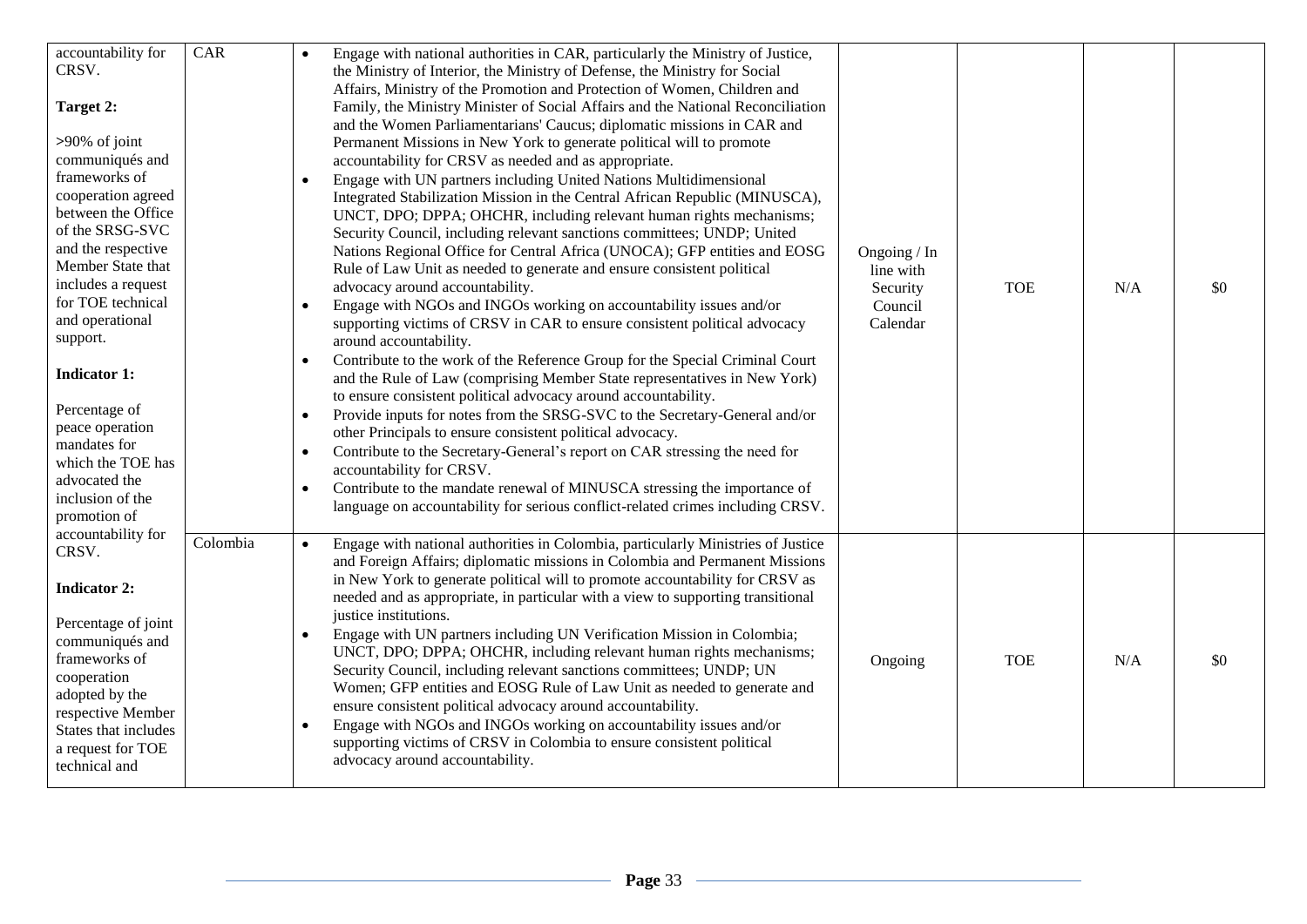| operational<br>support. | Cote d'Ivoire | Engage with national authorities in Cote d'Ivoire, particularly Ministries of<br>Justice and Foreign Affairs; diplomatic missions in Cote d'Ivoire and<br>Permanent Missions in New York to advocate on the importance of clarifying<br>the amnesty order for the crimes committed during the 2010-2011 post electoral<br>crisis and ensure its compliance with Cote d'Ivoire's obligations under Security<br>Council resolution 2106 (2013) et seq. and customary international law.<br>Engage with UN partners including DPO; DPPA; OHCHR, including relevant<br>human rights mechanisms, such as the CEDAW Committee in follow up to<br>their concluding observations, as well as Special Procedures, such as the<br>Special Rapporteur on the promotion of truth, justice, reparation and guarantees<br>of non-recurrence; Security Council, including relevant sanctions committees;<br>UNDP; United Nations Office for West African and the Sahel (UNOWAS);<br>GFP and EOSG Rule of Law Unit as needed to generate and ensure consistent<br>political advocacy around accountability.<br>Engage with NGOs and INGOs working on accountability issues and/or<br>$\bullet$<br>supporting victims of CRSV in Cote d'Ivoire to ensure consistent political<br>advocacy around accountability.<br>Provide inputs for notes from the SRSG-SVC to the Secretary-General and/or<br>$\bullet$<br>other Principals to ensure consistent political advocacy.                                                 | Ongoing                                                      | <b>TOE</b> | N/A | \$0 |
|-------------------------|---------------|---------------------------------------------------------------------------------------------------------------------------------------------------------------------------------------------------------------------------------------------------------------------------------------------------------------------------------------------------------------------------------------------------------------------------------------------------------------------------------------------------------------------------------------------------------------------------------------------------------------------------------------------------------------------------------------------------------------------------------------------------------------------------------------------------------------------------------------------------------------------------------------------------------------------------------------------------------------------------------------------------------------------------------------------------------------------------------------------------------------------------------------------------------------------------------------------------------------------------------------------------------------------------------------------------------------------------------------------------------------------------------------------------------------------------------------------------------------------------------------------------------|--------------------------------------------------------------|------------|-----|-----|
|                         | <b>DRC</b>    | Engage with national authorities in DRC, particularly the Ministry of Justice,<br>$\bullet$<br>the Ministry of Interior, the Ministry of Defense and the Special Advisor to the<br>Head of State on Gender-Based Violence and Youth; diplomatic missions in<br>DRC and Permanent Missions in New York to generate political will to<br>promote accountability for CRSV as needed and as appropriate.<br>Engage with UN partners including MONUSCO; UNCT; DPO; DPPA;<br>$\bullet$<br>OHCHR, including relevant human rights mechanisms; Security Council,<br>including relevant sanctions committees; UNDP; UNOCA, Office of the<br>Special Envoy of the Secretary-General for the Great Lakes Region of Africa;<br>GFP entities and EOSG Rule of Law Unit as needed to generate and ensure<br>consistent political advocacy around accountability.<br>Engage with NGOs and INGOs working on accountability issues and/or<br>$\bullet$<br>supporting victims of CRSV in DRC to ensure consistent political advocacy<br>around accountability.<br>Provide inputs for notes from the SRSG-SVC to the Secretary-General and/or<br>$\bullet$<br>other Principals to ensure consistent political advocacy.<br>Contribute to the Secretary-General's reports on DRC stressing the need for<br>$\bullet$<br>accountability for serious conflict-related crimes including CRSV.<br>Contribute to the mandate renewal of MONUSCO stressing the importance of<br>$\bullet$<br>language on accountability for CRSV. | Ongoing / In<br>line with<br>Security<br>Council<br>Calendar | <b>TOE</b> | N/A | \$0 |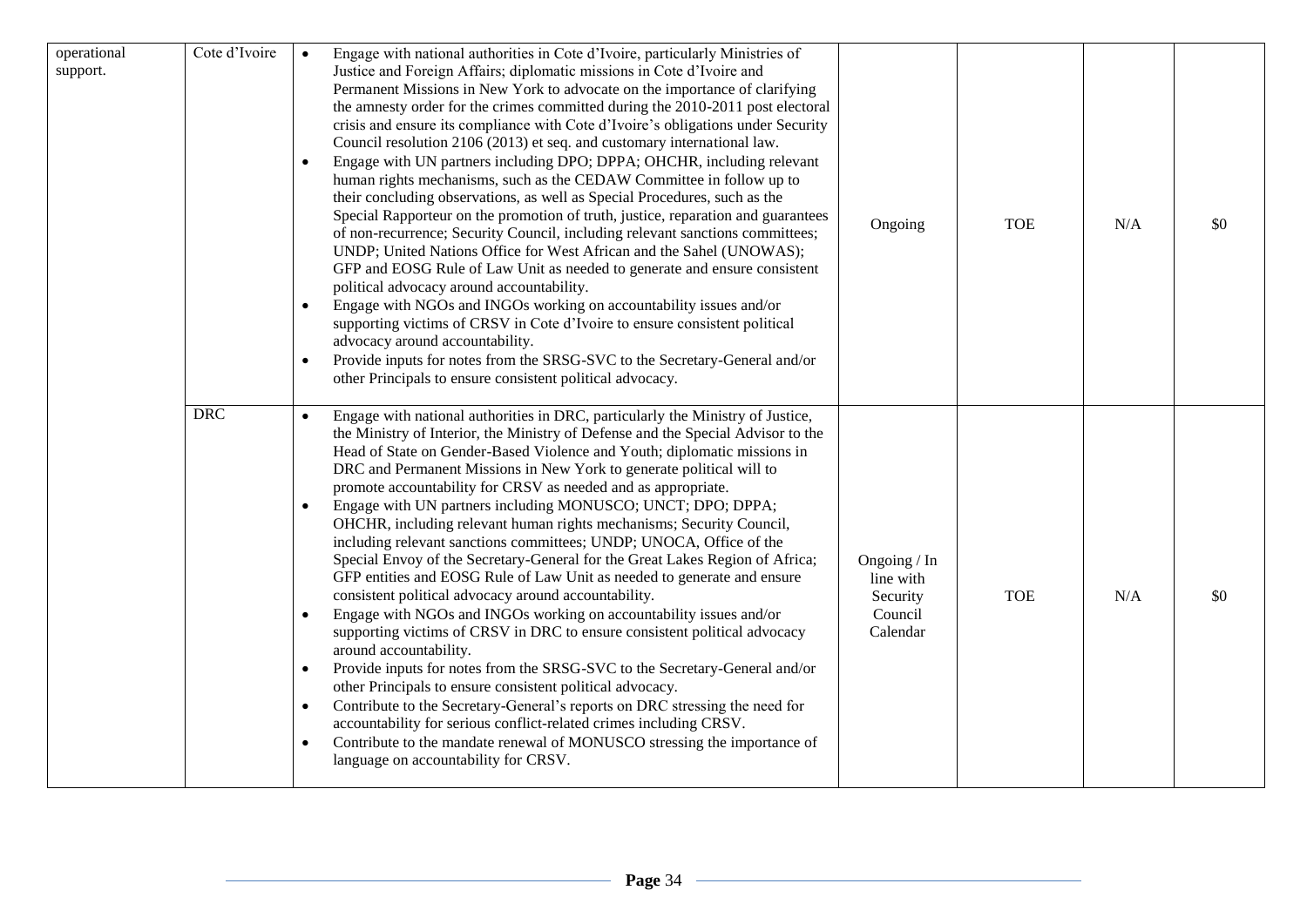| Guatemala | Engage with UN partners including UNCT; DPO; DPPA; OHCHR, including<br>relevant human rights mechanisms; UNDP; UN Women; GFP entities and<br>EOSG Rule of Law Unit as needed to generate and ensure consistent political<br>advocacy around accountability.<br>Engage with NGOs and INGOs working on accountability issues and/or<br>supporting victims of CRSV in Guatemala to ensure consistent political<br>advocacy around accountability, including on proposed amnesties.<br>Advocate, on the basis of Security Council resolution 2106 (2013) et seq, and<br>customary international law, that amnesties, whether de jure or de facto for<br>CRSV that occurred in Guatemala would be violations of Security Council<br>resolutions and customary international law.                                                                                                                    | Ongoing | <b>TOE</b> | N/A | \$0  |
|-----------|------------------------------------------------------------------------------------------------------------------------------------------------------------------------------------------------------------------------------------------------------------------------------------------------------------------------------------------------------------------------------------------------------------------------------------------------------------------------------------------------------------------------------------------------------------------------------------------------------------------------------------------------------------------------------------------------------------------------------------------------------------------------------------------------------------------------------------------------------------------------------------------------|---------|------------|-----|------|
| Guinea    | Engage with national authorities in Guinea, particularly Ministry of Justice and<br>$\bullet$<br>Ministry of Foreign Affairs ; diplomatic missions in Guinea, including the EU,<br>France and the US; regional bodies such as the EU and AU; and Permanent<br>Missions in New York to generate political will to promote accountability for<br>the events of 28 September 2009, as needed and as appropriate.<br>Engage with UN partners including UNCT; DPO; DPPA; OHCHR, including<br>relevant human rights mechanisms; UNDP; UNOWAS; GFP entities and<br>EOSG Rule of Law Unit as needed to generate and ensure consistent political<br>advocacy around accountability for the events of 28 September 2009.<br>Engage with NGOs and INGOs working on accountability issues and/or<br>supporting victims of CRSV in Guinea to ensure consistent political advocacy<br>around accountability. | Ongoing | <b>TOE</b> | N/A | -\$0 |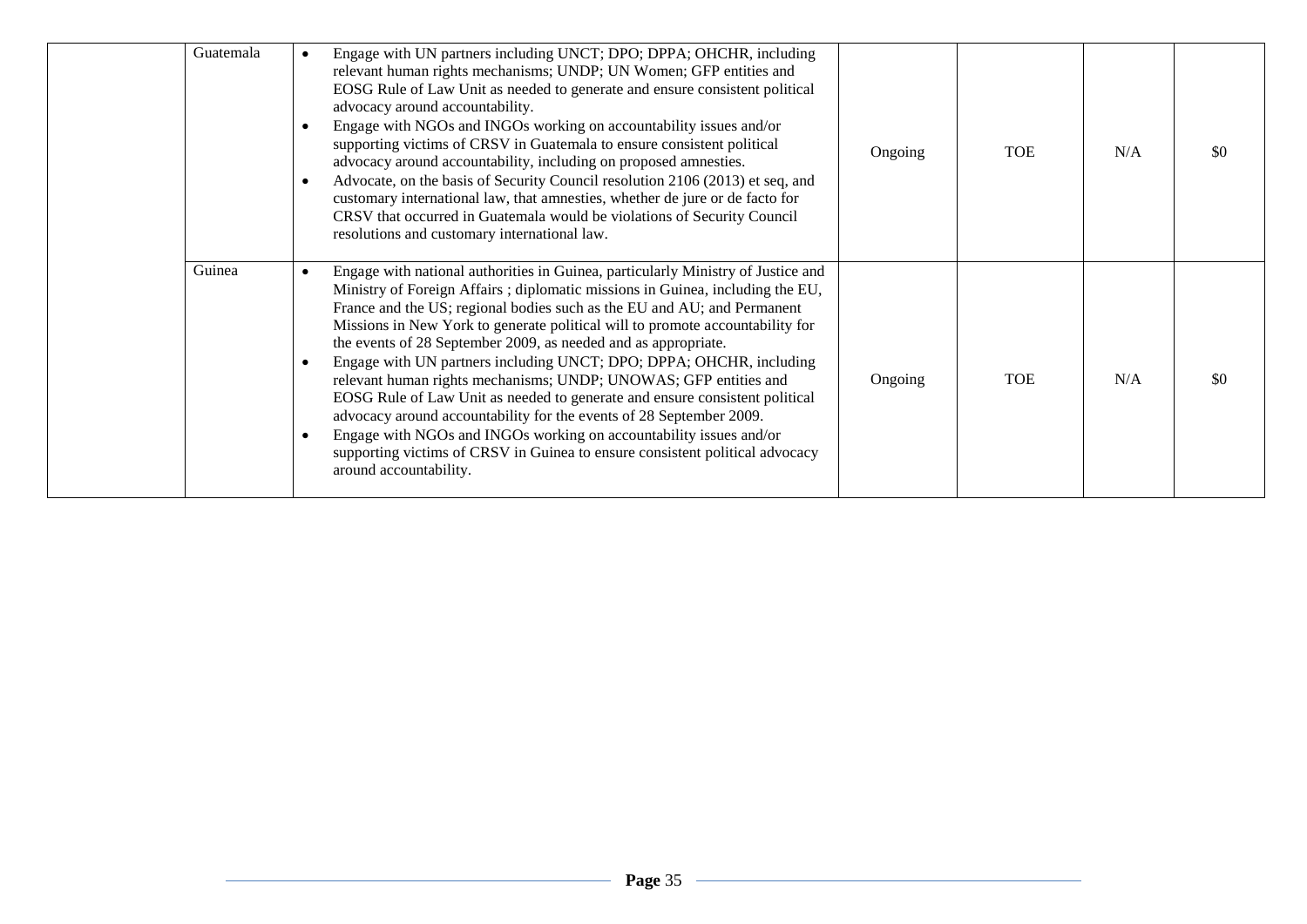| Iraq  | Engage with national authorities in Iraq, particularly the High Judicial Council<br>$\bullet$<br>and the courts of Iraq and the Kurdistan Region of Iraq (KR-I), the Ministry of<br>Interior of both Iraq and KR-I; the Ministry of Justice of Iraq and the KR-I; the<br>Ministry of Foreign Affairs of Iraq and the KR-I; the High Level Focal Points<br>on CRSV for Iraq and the KR-I; the Council of Ministers of the Iraq and the<br>KR-I; the Council of Representatives of Iraq and the Iraqi Kurdistan<br>Parliament; the Ministry of Martyrs and Anfal Affairs of the KR-I; United<br>Nations Counter-Terrorism Committee Executive Directorate; UNODC; United<br>Nations Office of Counter-Terrorism (UNOCT); diplomatic missions in Iraq<br>and Permanent Missions in New York to generate political will to promote<br>accountability for CRSV as needed and as appropriate.<br>Engage with UN partners including United Nations Assistance Mission for Iraq<br>(UNAMI), UNCT, United Nations Investigative Team to Promote<br>Accountability for Crimes Committed by Da'esh/ISIL (UNITAD), DPO;<br>DPPA; IOM; OHCHR, including (but not limited to) relevant human rights<br>mechanisms; Security Council, including the ISIL/Al'Qaida sanctions<br>committee; UNDP; GFP entities and EOSG Rule of Law Unit as needed to<br>generate and ensure consistent political advocacy around accountability.<br>Engage with NGOs and INGOs, supporting victims of CRSV in Iraq to ensure<br>$\bullet$<br>consistent political advocacy around accountability.<br>Provide inputs for notes from the SRSG-SVC to the Secretary-General and/or<br>$\bullet$<br>other Principals to ensure consistent political advocacy.<br>Contribute to Secretary-General's report on Iraq to stress the need for<br>accountability for serious conflict-related crimes including CRSV.<br>Contribute to the mandate renewal of UNAMI stressing the importance of<br>٠<br>language on accountability for CRSV. | Ongoing / In<br>line with<br>Security<br>Council<br>Calendar | <b>TOE</b> | N/A | \$0 |
|-------|---------------------------------------------------------------------------------------------------------------------------------------------------------------------------------------------------------------------------------------------------------------------------------------------------------------------------------------------------------------------------------------------------------------------------------------------------------------------------------------------------------------------------------------------------------------------------------------------------------------------------------------------------------------------------------------------------------------------------------------------------------------------------------------------------------------------------------------------------------------------------------------------------------------------------------------------------------------------------------------------------------------------------------------------------------------------------------------------------------------------------------------------------------------------------------------------------------------------------------------------------------------------------------------------------------------------------------------------------------------------------------------------------------------------------------------------------------------------------------------------------------------------------------------------------------------------------------------------------------------------------------------------------------------------------------------------------------------------------------------------------------------------------------------------------------------------------------------------------------------------------------------------------------------------------------------------------------------------------------------------------|--------------------------------------------------------------|------------|-----|-----|
| Libya | Engage with UN partners including United Nations Support Mission in Libya<br>(UNSMIL); UNCT; DPO; DPPA; OHCHR, including relevant human rights<br>mechanisms; Security Council, including relevant sanctions committees;<br>UNDP; GFP entities and EOSG Rule of Law Unit as needed to generate and<br>ensure consistent political advocacy around accountability.<br>Contribute to the Secretary-General's report on Libya stressing the need for<br>$\bullet$<br>accountability for CRSV, as appropriate.<br>Contribute to the mandate renewal of UNSMIL stressing the importance of<br>language on accountability for serious conflict-related crimes including CRSV.                                                                                                                                                                                                                                                                                                                                                                                                                                                                                                                                                                                                                                                                                                                                                                                                                                                                                                                                                                                                                                                                                                                                                                                                                                                                                                                           | Ongoing / In<br>line with<br>Security<br>Council<br>Calendar | <b>TOE</b> | N/A | \$0 |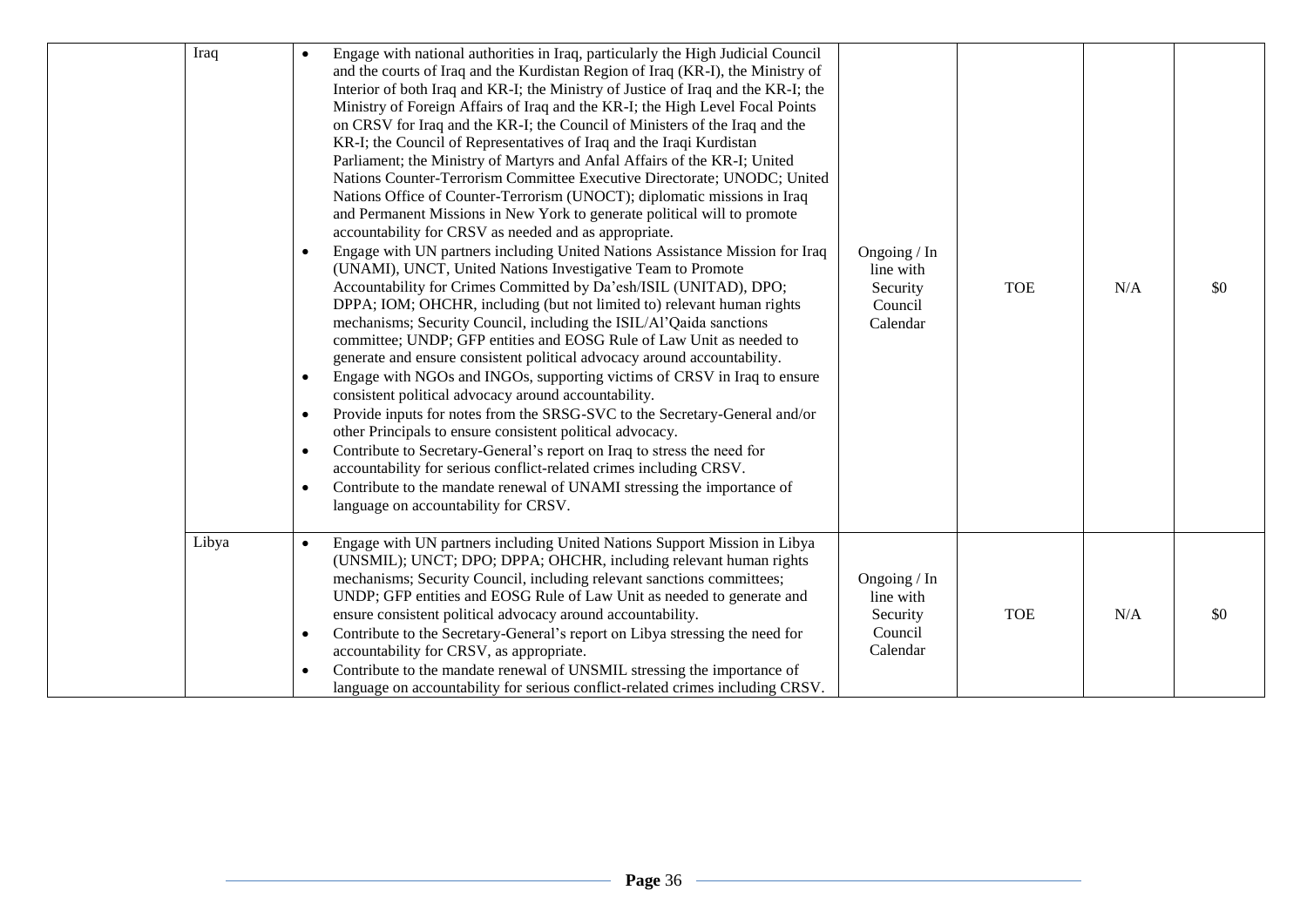| Mali    | Engage with national authorities in Mali, particularly the Ministry of Justice;<br>diplomatic missions in Mali and Permanent Missions in New York to generate<br>political will to promote accountability for CRSV as needed and as appropriate.<br>Engage with UN partners including United Nations Multinational Integrated<br>Stabilization Mission in Mali (MINUSMA); UNCT; DPO; DPPA; OHCHR,<br>including relevant human rights mechanisms; Security Council, including<br>relevant sanctions committees; UNDP; UNOWAS; GFP entities and EOSG<br>Rule of Law Unit as needed to generate and ensure consistent political<br>advocacy around accountability.<br>Engage with NGOs and INGOs working on accountability issues and/or<br>supporting victims of CRSV in Mali to ensure consistent political advocacy<br>around accountability.<br>Provide inputs for notes from the SRSG-SVC to the Secretary-General and/or<br>other Principals to ensure consistent political advocacy.<br>Contribute to the Secretary-General's report on Mali stressing the need for<br>accountability for CRSV.<br>Contribute to the mandate renewal of MINUSMA stressing the importance of<br>language on accountability for serious conflict-related crimes including CRSV. | Ongoing / In<br>line with<br>Security<br>Council<br>Calendar | <b>TOE</b> | N/A | \$0 |
|---------|-------------------------------------------------------------------------------------------------------------------------------------------------------------------------------------------------------------------------------------------------------------------------------------------------------------------------------------------------------------------------------------------------------------------------------------------------------------------------------------------------------------------------------------------------------------------------------------------------------------------------------------------------------------------------------------------------------------------------------------------------------------------------------------------------------------------------------------------------------------------------------------------------------------------------------------------------------------------------------------------------------------------------------------------------------------------------------------------------------------------------------------------------------------------------------------------------------------------------------------------------------------------|--------------------------------------------------------------|------------|-----|-----|
| Myanmar | Engage with national authorities in Myanmar, as and when appropriate;<br>diplomatic missions in Myanmar and Permanent Missions in New York to<br>generate political will to promote accountability for CRSV as needed and as<br>appropriate.<br>Engage with UN partners including UNCT; DPO; DPPA; the Independent<br>Investigative Mechanism for Myanmar; OHCHR, including relevant human<br>rights mechanisms; the Security Council; UNDP; UN Women; GFP entities<br>and EOSG Rule of Law Unit as needed to generate and ensure consistent<br>political advocacy around accountability.<br>Engage with NGOs and INGOs working on accountability issues and/or<br>supporting victims of CRSV in Myanmar to ensure consistent political<br>advocacy around accountability.<br>Provide inputs for notes from the SRSG-SVC to the Secretary-General and/or<br>other Principals to ensure consistent political advocacy.                                                                                                                                                                                                                                                                                                                                             | Ongoing                                                      | <b>TOE</b> | N/A | \$0 |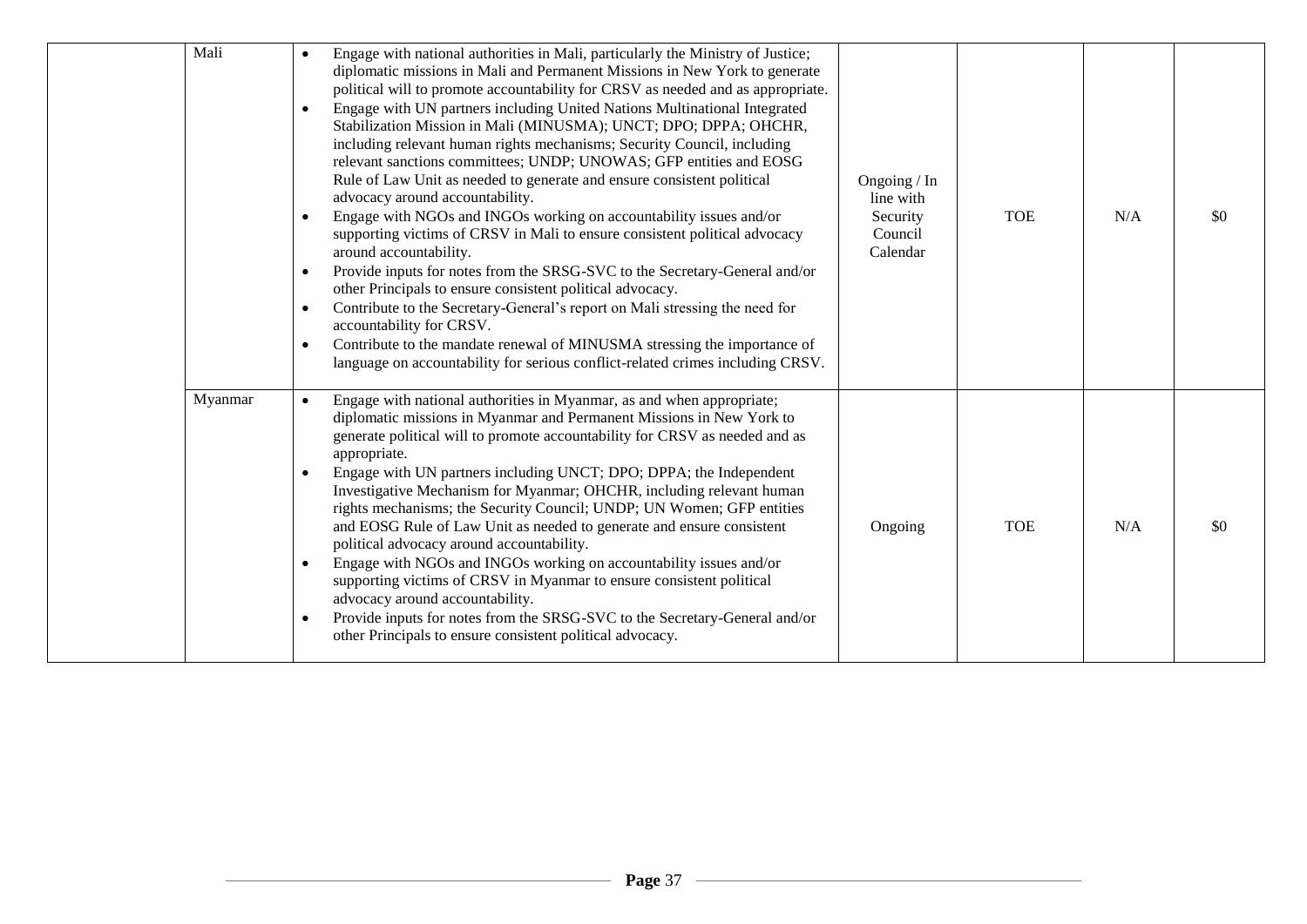| Nigeria | Engage with national authorities in Nigeria, particularly the Federal Ministry of<br>$\bullet$<br>Justice including the Office of the Attorney General's Complex Crimes Group,<br>the Nigerian courts as relevant, the Department of State Security Services, the<br>Nigerian Police Force, the Office of the National Security Advisor, the<br>Nigerian Army, and the Nigerian Joint Investigation Commission; the<br>diplomatic missions in Nigeria and Permanent Missions in New York to<br>generate political will to promote accountability for CRSV as needed and as<br>appropriate.<br>Engage with UN partners including UNCT; DPO; DPPA; OHCHR, including<br>$\bullet$<br>relevant human rights mechanisms; Security Council, including relevant<br>sanctions committees; UNDP; UNODC; United Nations Counter-Terrorism<br>Committee Executive Directorate; UNOCT; GFP entities and EOSG Rule of<br>Law Unit as needed to generate and ensure consistent political advocacy around<br>accountability.<br>Engage with NGOs and INGOs, including (but not limited to) Wayamo's<br>$\bullet$<br>Africa Group for Justice and Accountability working on accountability issues<br>and/or supporting victims of CRSV in Nigeria to ensure consistent political<br>advocacy around accountability.                                                                                                                                 | Ongoing                                                      | <b>TOE</b> | N/A | \$0 |
|---------|-------------------------------------------------------------------------------------------------------------------------------------------------------------------------------------------------------------------------------------------------------------------------------------------------------------------------------------------------------------------------------------------------------------------------------------------------------------------------------------------------------------------------------------------------------------------------------------------------------------------------------------------------------------------------------------------------------------------------------------------------------------------------------------------------------------------------------------------------------------------------------------------------------------------------------------------------------------------------------------------------------------------------------------------------------------------------------------------------------------------------------------------------------------------------------------------------------------------------------------------------------------------------------------------------------------------------------------------------------------------------------------------------------------------------------------|--------------------------------------------------------------|------------|-----|-----|
| Somalia | Engage with national authorities in Somalia, particularly Ministry of Women<br>and Human Rights Development, Ministry of Justice, Ministry of Interior,<br>Office of the Attorney General; Ministry of Defense; diplomatic missions in<br>Somalia and Permanent Missions in New York to generate political will to<br>promote accountability for CRSV as needed and as appropriate.<br>Engage with UN partners including United Nations Assistance Mission in<br>$\bullet$<br>Somalia (UNSOM); UNCT; DPO; DPPA; OHCHR, including relevant human<br>rights mechanisms; Security Council, including relevant sanctions committees;<br>UNDP; GFP entities and EOSG Rule of Law Unit as needed to generate and<br>ensure consistent political advocacy around accountability.<br>Engage with NGOs and INGOs working on accountability issues and/or<br>$\bullet$<br>supporting victims of CRSV in Somalia to ensure consistent political advocacy<br>around accountability.<br>Provide inputs for notes from the SRSG-SVC to the Secretary-General and/or<br>$\bullet$<br>other Principals to ensure consistent political advocacy.<br>Contribute to the Secretary-General's report on Somalia stressing the need for<br>$\bullet$<br>accountability for CRSV.<br>Contribute to the mandate renewal of UNSOM stressing the importance of<br>$\bullet$<br>language on accountability for serious conflict-related crimes including CRSV. | Ongoing / In<br>line with<br>Security<br>Council<br>Calendar | <b>TOE</b> | N/A | \$0 |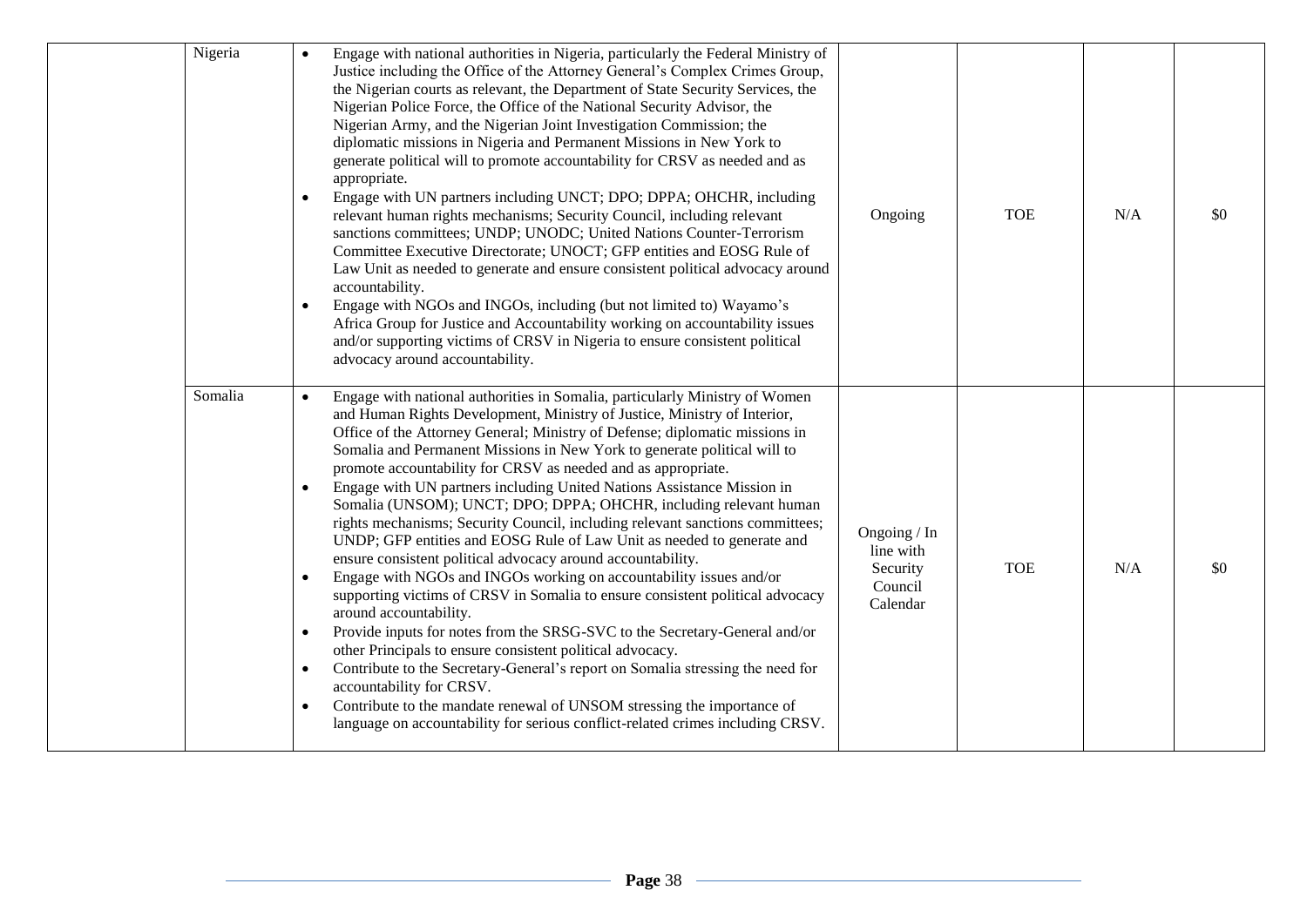| South Sudan | $\bullet$<br>$\bullet$ | Engage with national authorities in South Sudan, particularly the Ministry of<br>Interior, Ministry of Defense, Ministry of Justice, and the Judiciary; diplomatic<br>missions in South Sudan and Permanent Missions in New York to generate<br>political will to promote accountability for CRSV as needed and as appropriate.<br>Engage with UN partners including United Nations Mission in the Republic of<br>South Sudan (UNMISS), UNCT, DPO; DPPA; OHCHR, including relevant<br>human rights mechanisms, such as the Commission on Human Rights in South<br>Sudan; Security Council, including relevant sanctions committees; UNDP; GFP<br>entities and EOSG Rule of Law Unit as needed to generate and ensure<br>consistent political advocacy around accountability.<br>Engage with NGOs and INGOs working on accountability issues and/or<br>supporting victims of CRSV in South Sudan, including the Transitional Justice<br>Working Group on South Sudan and the Justice Advisory Working Group on<br>South Sudan, as appropriate to ensure consistent political advocacy around<br>accountability.<br>Provide inputs for notes from the SRSG-SVC to the Secretary-General and/or<br>other Principals to ensure consistent political advocacy.<br>Contribute to the Secretary-General's report on South Sudan stressing the need<br>for accountability for CRSV.<br>Contribute to the mandate renewal of UNMISS stressing the importance of<br>language on accountability for serious conflict-related crimes including CRSV. | Ongoing / In<br>line with<br>Security<br>Council<br>Calendar | <b>TOE</b> | N/A | -80  |
|-------------|------------------------|------------------------------------------------------------------------------------------------------------------------------------------------------------------------------------------------------------------------------------------------------------------------------------------------------------------------------------------------------------------------------------------------------------------------------------------------------------------------------------------------------------------------------------------------------------------------------------------------------------------------------------------------------------------------------------------------------------------------------------------------------------------------------------------------------------------------------------------------------------------------------------------------------------------------------------------------------------------------------------------------------------------------------------------------------------------------------------------------------------------------------------------------------------------------------------------------------------------------------------------------------------------------------------------------------------------------------------------------------------------------------------------------------------------------------------------------------------------------------------------------------------------------------------------|--------------------------------------------------------------|------------|-----|------|
| Sri Lanka   |                        | Engage with UN partners including UNCT, DPO; DPPA; OHCHR, including<br>relevant human rights mechanisms; UNDP; GFP entities and EOSG Rule of<br>Law Unit as needed to generate and ensure consistent political advocacy around<br>accountability.                                                                                                                                                                                                                                                                                                                                                                                                                                                                                                                                                                                                                                                                                                                                                                                                                                                                                                                                                                                                                                                                                                                                                                                                                                                                                        | Ongoing                                                      | <b>TOE</b> | N/A | -\$0 |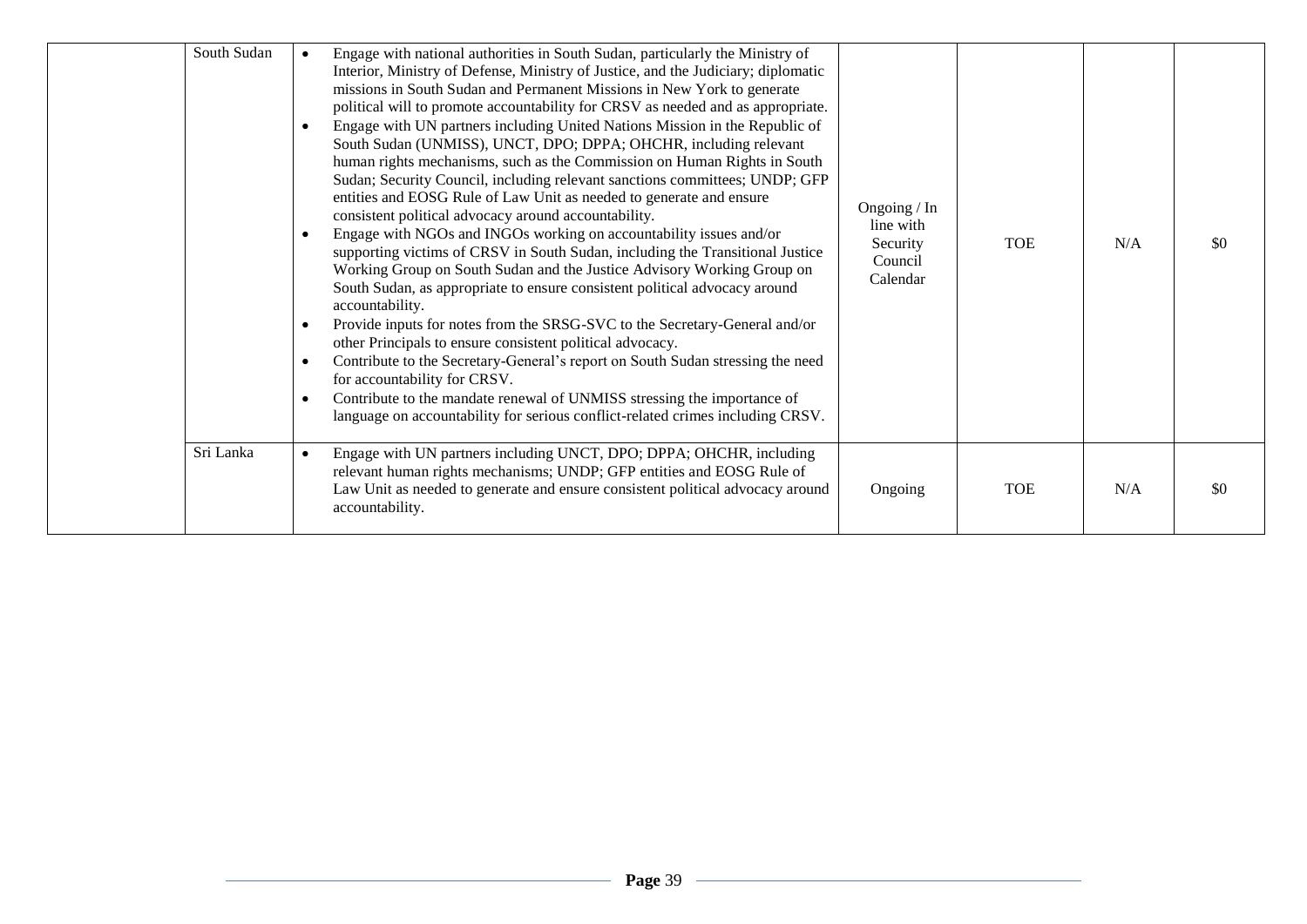| Sudan<br>(Darfur) | Engage with national authorities in Sudan (Darfur), particularly as and when<br>$\bullet$<br>appropriate; diplomatic missions in Sudan and Permanent Missions in New<br>York to generate political will to promote accountability for CRSV as needed<br>and as appropriate.<br>Engage with UN partners including United Nations-African Union Mission in<br>Darfur (UNAMID), UNCT, DPO; DPPA; International Criminal Court;<br>OHCHR, including relevant human rights mechanisms; Security Council,<br>including relevant sanctions committees; UNDP; UNOCA; GFP entities and<br>EOSG Rule of Law Unit as needed to generate and ensure consistent political<br>advocacy around accountability.<br>Engage with NGOs and INGOs working on accountability issues and/or<br>supporting victims of CRSV in Sudan to ensure consistent political advocacy<br>around accountability.<br>Provide inputs for notes from the SRSG-SVC to the Secretary-General and/or<br>$\bullet$<br>other Principals to ensure consistent political advocacy.<br>Contribute to the mandate renewal/transition of UNAMID stressing the<br>$\bullet$<br>importance of language on accountability for serious conflict-related crimes<br>including CRSV. | Ongoing / In<br>line with<br>Security<br>Council<br>Calendar | <b>TOE</b> | N/A | \$0 |
|-------------------|--------------------------------------------------------------------------------------------------------------------------------------------------------------------------------------------------------------------------------------------------------------------------------------------------------------------------------------------------------------------------------------------------------------------------------------------------------------------------------------------------------------------------------------------------------------------------------------------------------------------------------------------------------------------------------------------------------------------------------------------------------------------------------------------------------------------------------------------------------------------------------------------------------------------------------------------------------------------------------------------------------------------------------------------------------------------------------------------------------------------------------------------------------------------------------------------------------------------------------|--------------------------------------------------------------|------------|-----|-----|
| Syria             | Engage with UN partners including UNCT, the International, Impartial and<br>$\bullet$<br>Independent Mechanism to assist in the investigation and prosecution of<br>persons responsible for the most serious crimes under International Law<br>committed in the Syrian Arab Republic since March 2011; DPO; DPPA;<br>OHCHR, including relevant human rights mechanisms; Security Council,<br>including relevant sanctions committees; UNDP; GFP entities and EOSG Rule<br>of Law Unit as needed to generate and ensure consistent political advocacy<br>around accountability.                                                                                                                                                                                                                                                                                                                                                                                                                                                                                                                                                                                                                                                 | Ongoing                                                      | <b>TOE</b> | N/A | \$0 |
| Yemen             | Engage with UN partners including UNCT; DPO; DPPA; OHCHR, including<br>$\bullet$<br>relevant human rights mechanisms; UNDP; GFP entities and EOSG Rule of<br>Law Unit as needed to generate and ensure consistent political advocacy around<br>accountability.                                                                                                                                                                                                                                                                                                                                                                                                                                                                                                                                                                                                                                                                                                                                                                                                                                                                                                                                                                 | Ongoing                                                      | <b>TOE</b> | N/A | \$0 |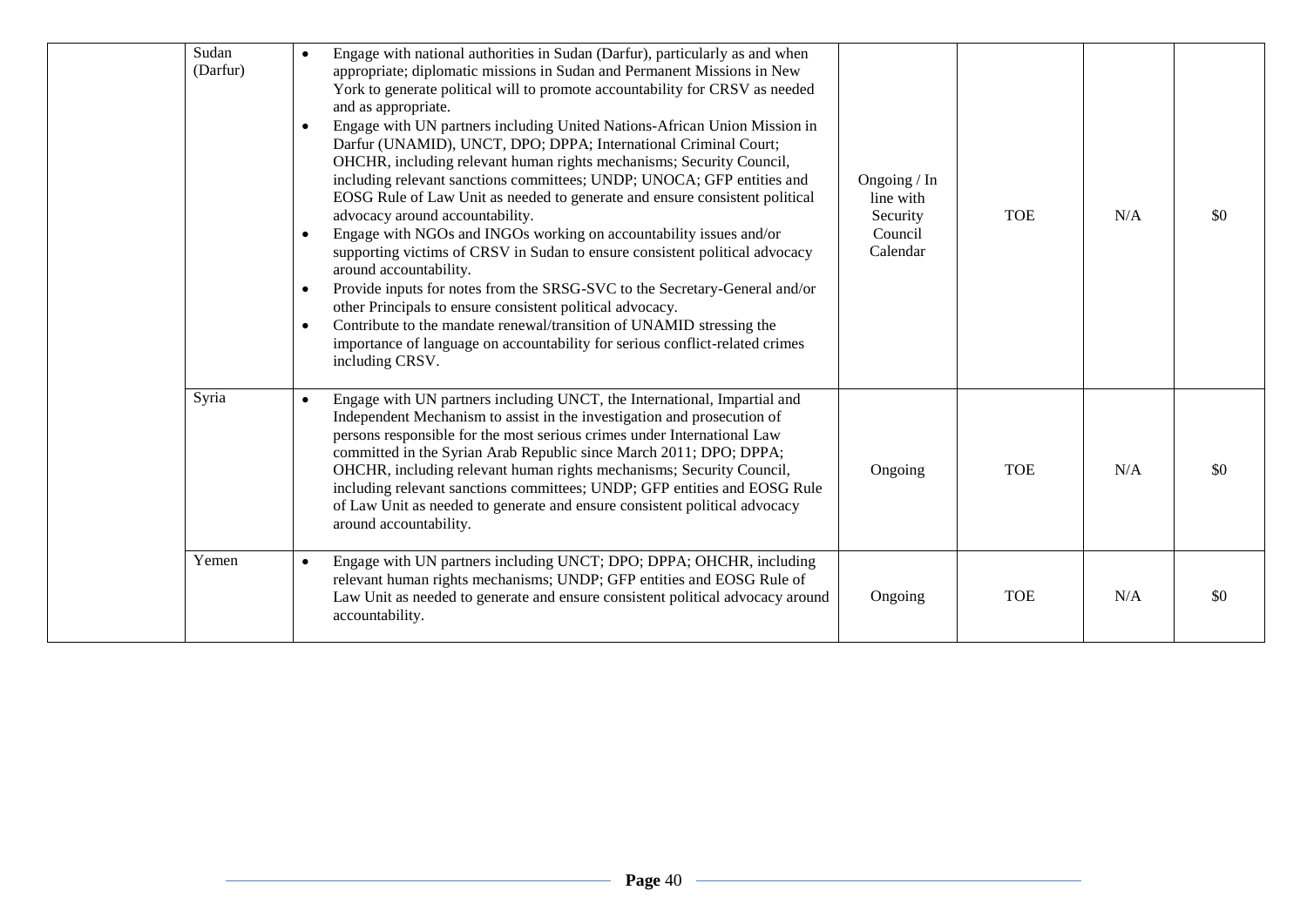|                                                                                                                              | International<br>Regional | Contribute accountability related inputs to Security Council mechanisms,<br>$\bullet$<br>including Informal Experts Group meetings, Arria formula meetings and other<br>thematic discussions on accountability, as relevant.<br>Brief the C34 on the work of the Team of Experts, as appropriate.<br>$\bullet$<br>Contribute to victims support and reparations funds, including the Global<br>$\bullet$<br>Survivors Fund by the Mukwege Foundation and Nadia's Initiative, when and<br>where appropriate.<br>Provide inputs for the SRSG-SVC's intervention at the annual Open Debate of<br>$\bullet$<br>the Security Council.<br>Contribute to the Secretary-General's reports on CRSV, Rule of Law and<br>$\bullet$<br>Women, Peace and Security.<br>Engage with AU, EU, ICGLR, League of Arab States, African Group, etc. to<br>$\bullet$<br>generate political will to promote accountability for CRSV as needed and as<br>appropriate. | Ongoing / In<br>line with<br>Security<br>Council<br>Calendar / In<br>line with C34<br>Calendar | <b>TOE</b> | N/A                  | \$0                                                              |
|------------------------------------------------------------------------------------------------------------------------------|---------------------------|-----------------------------------------------------------------------------------------------------------------------------------------------------------------------------------------------------------------------------------------------------------------------------------------------------------------------------------------------------------------------------------------------------------------------------------------------------------------------------------------------------------------------------------------------------------------------------------------------------------------------------------------------------------------------------------------------------------------------------------------------------------------------------------------------------------------------------------------------------------------------------------------------------------------------------------------------|------------------------------------------------------------------------------------------------|------------|----------------------|------------------------------------------------------------------|
| <b>Subtotal</b>                                                                                                              |                           |                                                                                                                                                                                                                                                                                                                                                                                                                                                                                                                                                                                                                                                                                                                                                                                                                                                                                                                                               |                                                                                                |            |                      | \$0                                                              |
| Output 2:<br>Technical and<br>operational<br>capacity of<br>national rule of<br>law institutions<br>and actors to<br>address | Afghanistan               | Assess the request by DPO/DPPA and UNAMA for the provision of<br>$\bullet$<br>specialized expertise on CRSV to the International Crimes Directorate in the<br>Office of the Attorney-General in Afghanistan.<br>Mobilize resources for the recruitment of specialized expertise, as necessary.<br>Recruit and deploy an expert to UNAMA to provide technical advice and<br>$\bullet$<br>support to the International Crimes Directorate in the Office of the Attorney-<br>General in Afghanistan on accountability efforts for CRSV, as appropriate.                                                                                                                                                                                                                                                                                                                                                                                          | Q <sub>1</sub>                                                                                 | <b>TOE</b> | CRSV-<br><b>MPTF</b> | Activities<br>to be<br>supported<br>with<br>earmarked<br>funding |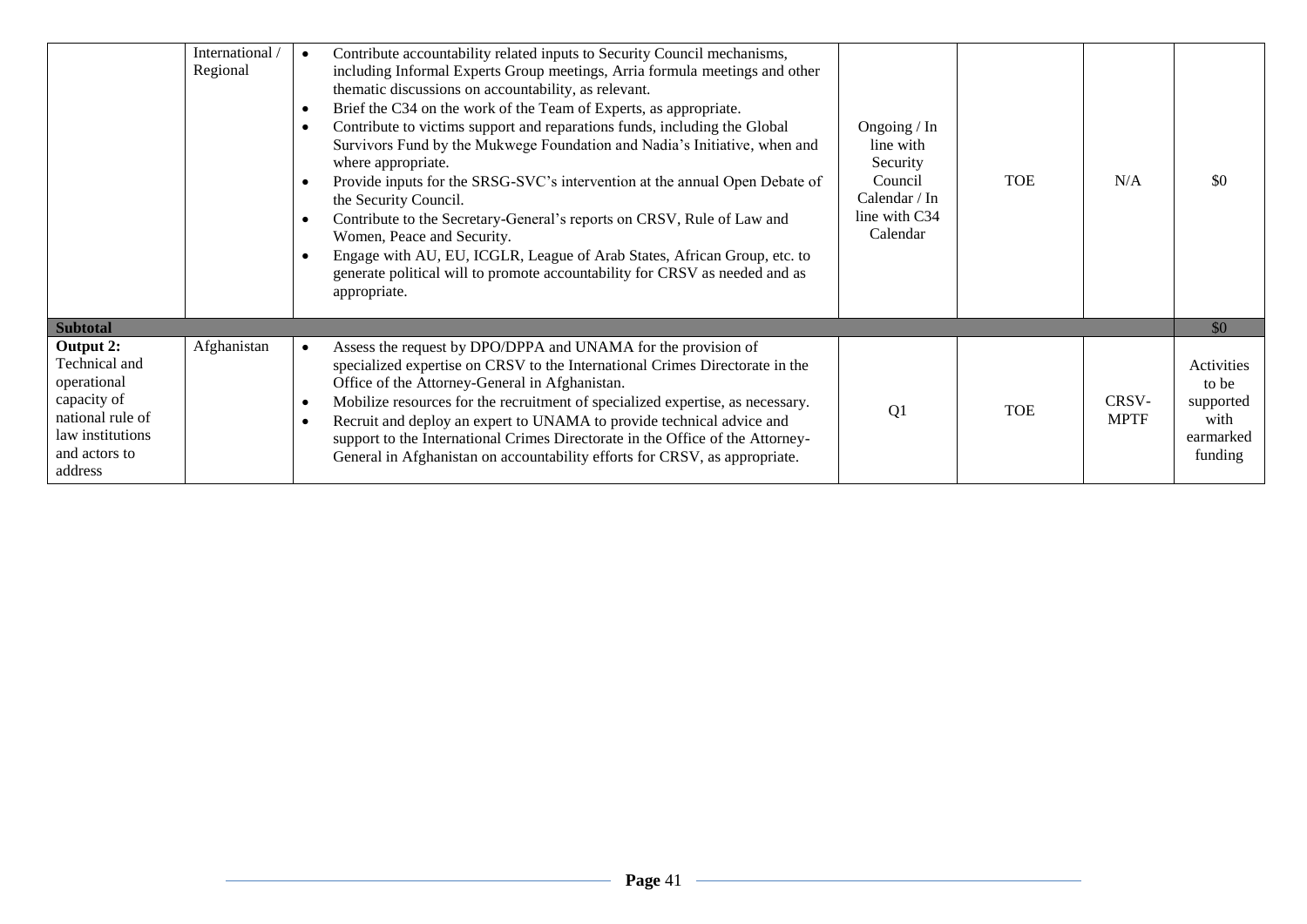| accountability for<br>CRSV enhanced.<br><b>Baseline:</b><br>$12^{23}$<br>Target:<br>$>2$ assessment<br>reports per year on<br>accountability for<br>CRSV prepared by<br>the TOE.<br><b>Indicator:</b><br>Number of<br>assessment reports<br>per year on<br>accountability for<br>CRSV prepared by<br>the TOE. | CAR | Deploy an expert in MINUSCA's JCS to ensure mentoring of Central African<br>justice officials on a regular basis, with joint reporting lines to the Team of<br>Experts, MINUSCA, and UNDP-CAR.<br>Provide technical advice to the national judicial authorities, including the<br>L'Unité Mixte d'Intervention Rapide et de Répression des violences sexuelles<br>faites aux femmes et aux enfants (UMIRR), a component of the ordinary<br>criminal justice system, and the Unité Spéciale de Police Judiciaire of the<br>Special Criminal Court, which is not a component of the ordinary criminal<br>justice system, for the investigation of CRSV cases through mentoring, training<br>and logistical / material support.<br>Provide technical advice to judicial officers, prosecutors and judges of the<br>ordinary criminal justice system and the Special Criminal Court for prosecution<br>and adjudication of CRSV cases.<br>Provide technical advice and support to ensure appropriate tracking of judicial<br>proceedings involving CRSV in the ordinary criminal justice system.<br>Support victim and witness protection efforts, in conjunction with ongoing<br>programmes by OHCHR by providing financial aid to implementing partners<br>responsible for managing protection shelters.<br>Support the provision of legal information and legal aid to victims of CRSV in<br>specific areas to ensure that victims have adequate representation during CAR<br>judicial processes.<br>Provide financial and technical expertise to those conducting public perception<br>polls/surveys regarding justice and security institutions (police, gendarmerie,<br>courts, legal aid actors) and overall levels of conflict in CAR.<br>Contribute to the justice and accountability sections of the implementation plan<br>of the new Joint Communiqué.<br>Undertake assessment missions to evaluate accountability efforts for CRSV<br>crimes in CAR, to monitor the implementation of the Team of Experts projects,<br>and to identify challenges and potential areas for support.<br>Prepare and share assessment mission reports, and key messages on<br>accountability, with relevant stakeholders and partners, in and out of CAR. | Ongoing | <b>TOE</b> | CRSV-<br><b>MPTF</b> | Activities<br>to be<br>supported<br>with<br>earmarked<br>funding/<br>Cost of<br>travel<br>covered by<br>pooled<br>travel fund<br>(see below) |
|---------------------------------------------------------------------------------------------------------------------------------------------------------------------------------------------------------------------------------------------------------------------------------------------------------------|-----|-------------------------------------------------------------------------------------------------------------------------------------------------------------------------------------------------------------------------------------------------------------------------------------------------------------------------------------------------------------------------------------------------------------------------------------------------------------------------------------------------------------------------------------------------------------------------------------------------------------------------------------------------------------------------------------------------------------------------------------------------------------------------------------------------------------------------------------------------------------------------------------------------------------------------------------------------------------------------------------------------------------------------------------------------------------------------------------------------------------------------------------------------------------------------------------------------------------------------------------------------------------------------------------------------------------------------------------------------------------------------------------------------------------------------------------------------------------------------------------------------------------------------------------------------------------------------------------------------------------------------------------------------------------------------------------------------------------------------------------------------------------------------------------------------------------------------------------------------------------------------------------------------------------------------------------------------------------------------------------------------------------------------------------------------------------------------------------------------------------------------------------------------------------------------------------------------------------------------------------------------|---------|------------|----------------------|----------------------------------------------------------------------------------------------------------------------------------------------|
|---------------------------------------------------------------------------------------------------------------------------------------------------------------------------------------------------------------------------------------------------------------------------------------------------------------|-----|-------------------------------------------------------------------------------------------------------------------------------------------------------------------------------------------------------------------------------------------------------------------------------------------------------------------------------------------------------------------------------------------------------------------------------------------------------------------------------------------------------------------------------------------------------------------------------------------------------------------------------------------------------------------------------------------------------------------------------------------------------------------------------------------------------------------------------------------------------------------------------------------------------------------------------------------------------------------------------------------------------------------------------------------------------------------------------------------------------------------------------------------------------------------------------------------------------------------------------------------------------------------------------------------------------------------------------------------------------------------------------------------------------------------------------------------------------------------------------------------------------------------------------------------------------------------------------------------------------------------------------------------------------------------------------------------------------------------------------------------------------------------------------------------------------------------------------------------------------------------------------------------------------------------------------------------------------------------------------------------------------------------------------------------------------------------------------------------------------------------------------------------------------------------------------------------------------------------------------------------------|---------|------------|----------------------|----------------------------------------------------------------------------------------------------------------------------------------------|

<sup>&</sup>lt;sup>23</sup> Currently there are twelve assessment reports prepared by the Team of Experts: CAR (2013); Colombia (2013); Cote d'Ivoire (2019); DRC (2013); Guinea (2014); Iraq (2017); Liberia (2011, 2014); Nigeria (2019); Somalia (2014); South Sudan (2011; 2013).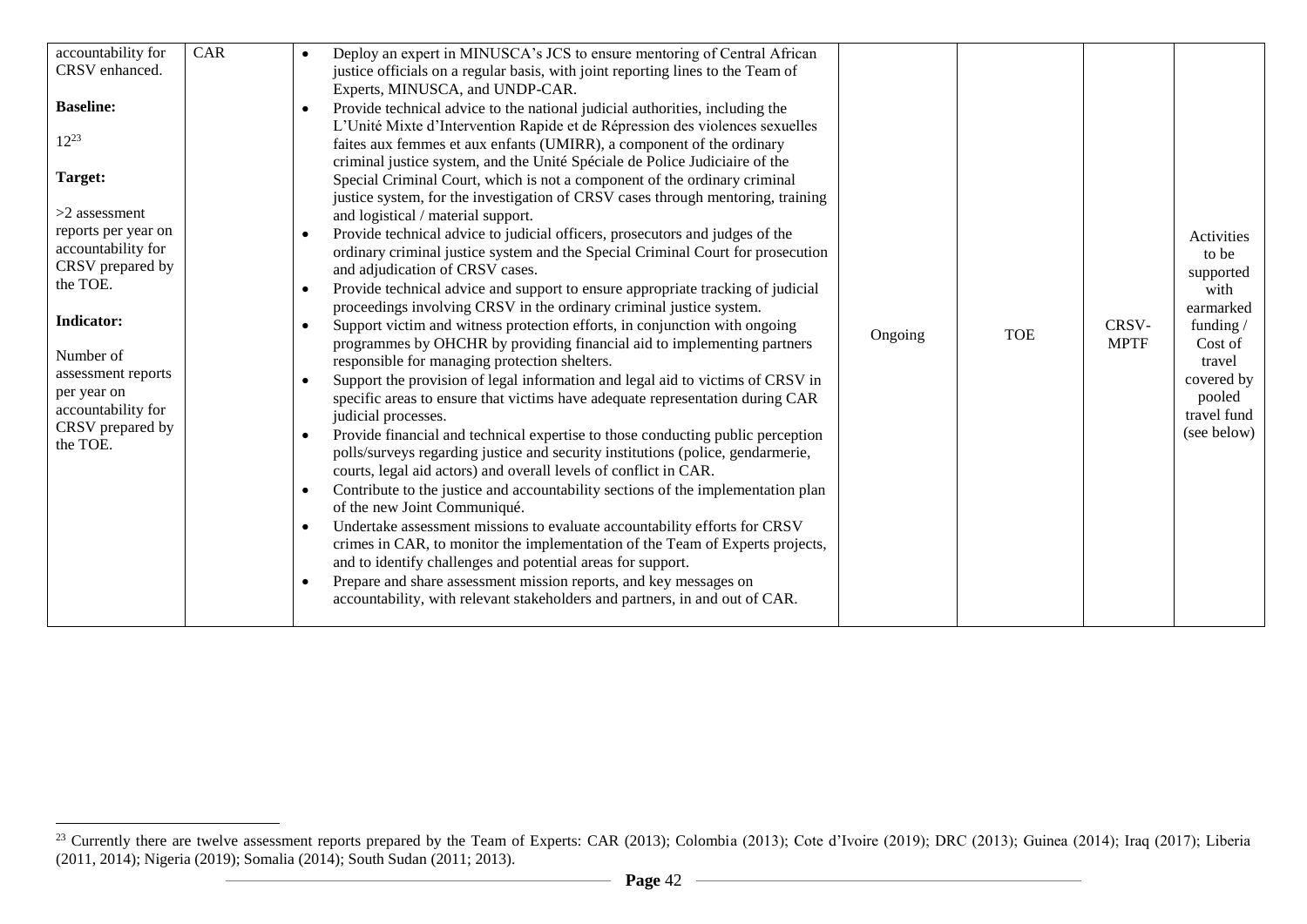| Colombia      | Conduct an assessment mission, jointly with OHCHR and UN Women, to<br>determine possible support by the Team of Experts to the transitional justice<br>system, particularly the Special Jurisdiction for Peace, including the<br>Investigation and Prosecution Unit and its dedicated sexual violence team.<br>Support the Special Jurisdiction for Peace's Gender Commission in sharing<br>good practices on gender equality and non-discrimination in international /<br>national criminal justice processes, in collaboration with UN Women.<br>Prepare and share assessment mission reports, and key messages on<br>accountability, with relevant stakeholders and partners, in and out of Colombia.<br>Support SRSG-SVC's engagement with Colombia to support the<br>mainstreaming of a gender approach in the implementation of the agreement in<br>collaboration with UN Women. | $Q2 /$ Ongoing | <b>TOE</b> | CRSV-<br><b>MPTF</b> | Cost of<br>travel<br>covered by<br>pooled<br>travel fund<br>(see below) |
|---------------|----------------------------------------------------------------------------------------------------------------------------------------------------------------------------------------------------------------------------------------------------------------------------------------------------------------------------------------------------------------------------------------------------------------------------------------------------------------------------------------------------------------------------------------------------------------------------------------------------------------------------------------------------------------------------------------------------------------------------------------------------------------------------------------------------------------------------------------------------------------------------------------|----------------|------------|----------------------|-------------------------------------------------------------------------|
| Cote d'Ivoire | Provide advice to Head of Civil and Criminal Affairs and other relevant<br>officials at the Ministry of Justice on steps to clarify the scope and beneficiaries<br>of the amnesty order for the crimes committed during the 2010-2011 post<br>electoral crisis, as well as its impact on ongoing and future criminal<br>proceedings.<br>Undertake a mission to meet with relevant officials on the amnesty order and to<br>$\bullet$<br>build the conditions to ensure openness to review the order.<br>Prepare and share mission report, and key messages on accountability, with<br>relevant stakeholders and partners, in and out of Cote d'Ivoire.                                                                                                                                                                                                                                 | Q3 / Ongoing   | <b>TOE</b> | CRSV-<br><b>MPTF</b> | Cost of<br>travel<br>covered by<br>pooled<br>travel fund<br>(see below) |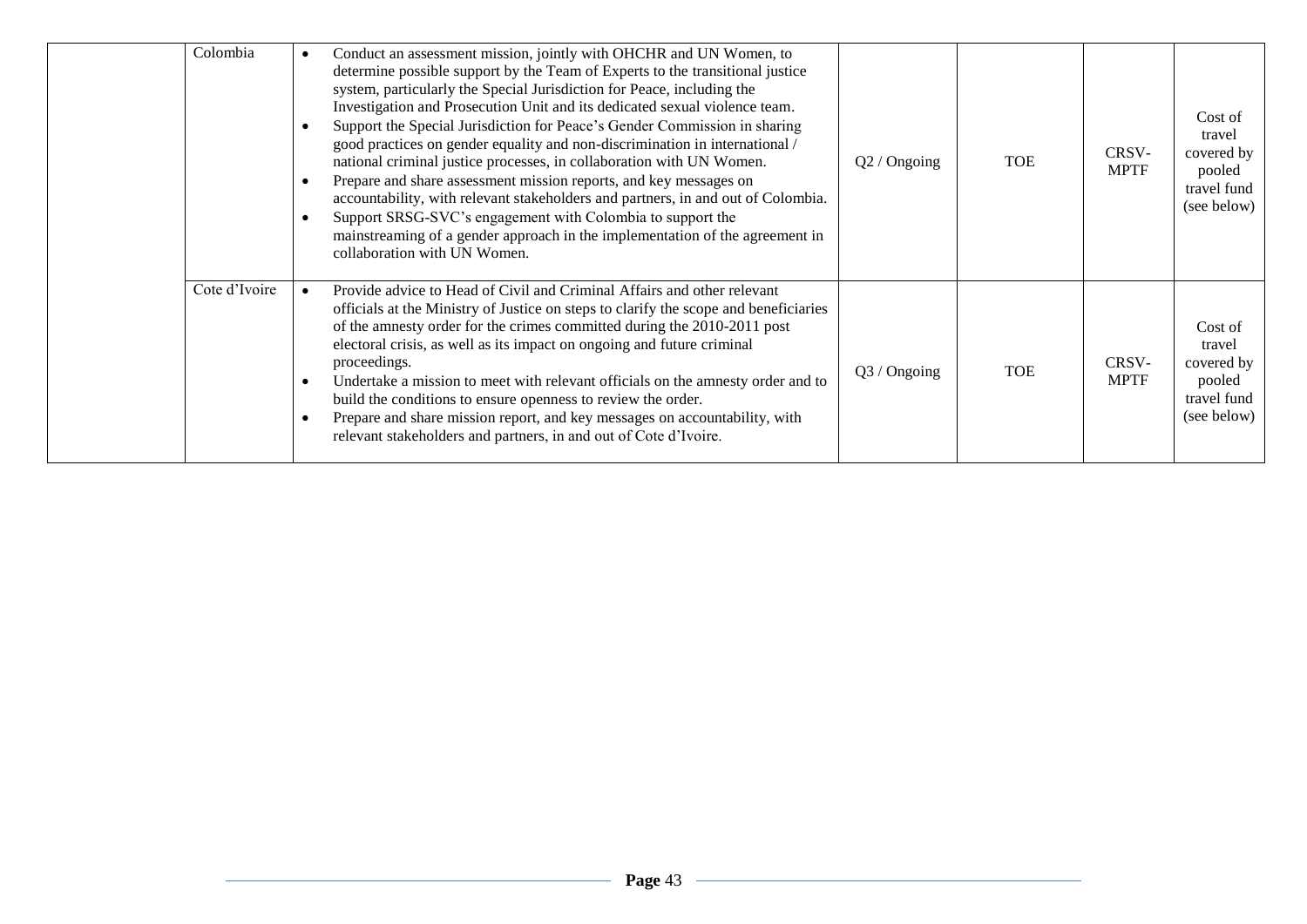| <b>DRC</b> | Deploy an expert in MONUSCO's prosecutions support cells to ensure<br>$\bullet$<br>mentoring of Congolese justice officials in the east on a regular basis with<br>reporting lines to the Team of Experts, MONUSCO, and UNDP (DRC).<br>Provide technical advice to the national judicial authorities, including the<br>$\bullet$<br>Special Police Units for Women and Children, for the investigation of CRSV<br>cases in targeted provinces in eastern DRC (including Ituri, North Kivu, South<br>Kivu, and Tanganyika) through mentoring, training, and logistical / materials<br>support.<br>Provide technical advice to the national judicial authorities for the prosecution<br>$\bullet$<br>of CRSV cases in targeted provinces in eastern DRC (including Ituri, North<br>Kivu, South Kivu, and Tanganyika). Support the evaluation and strengthening<br>of the prosecutorial prioritization strategy.<br>Facilitate the organization of investigations and of mobile court sessions in<br>$\bullet$<br>rural/interior areas.<br>Monitor and facilitate the implementation of court ordered reparations in five<br>$\bullet$<br>select cases.<br>Contribute to the justice and accountability sections of the updated<br>$\bullet$<br>implementation plan of the joint communiqué.<br>Undertake assessment missions to evaluate accountability efforts for CRSV<br>$\bullet$<br>crimes in DRC to monitor the implementation of the Team of Experts projects,<br>and to identify challenges and potential areas for support.<br>Prepare and share assessment mission reports, and key messages on<br>$\bullet$<br>accountability, with relevant stakeholders and partners, in and out of DRC. | Q1 / Ongoing | <b>TOE</b> | CRSV-<br><b>MPTF</b> | Activities<br>to be<br>supported<br>with<br>earmarked<br>funding /<br>Cost of<br>travel<br>covered by<br>pooled<br>travel fund<br>(see below) |
|------------|-----------------------------------------------------------------------------------------------------------------------------------------------------------------------------------------------------------------------------------------------------------------------------------------------------------------------------------------------------------------------------------------------------------------------------------------------------------------------------------------------------------------------------------------------------------------------------------------------------------------------------------------------------------------------------------------------------------------------------------------------------------------------------------------------------------------------------------------------------------------------------------------------------------------------------------------------------------------------------------------------------------------------------------------------------------------------------------------------------------------------------------------------------------------------------------------------------------------------------------------------------------------------------------------------------------------------------------------------------------------------------------------------------------------------------------------------------------------------------------------------------------------------------------------------------------------------------------------------------------------------------------------------------------------------------------------------------|--------------|------------|----------------------|-----------------------------------------------------------------------------------------------------------------------------------------------|
| Guatemala  | N/A<br>$\bullet$                                                                                                                                                                                                                                                                                                                                                                                                                                                                                                                                                                                                                                                                                                                                                                                                                                                                                                                                                                                                                                                                                                                                                                                                                                                                                                                                                                                                                                                                                                                                                                                                                                                                                    | N/A          | <b>TOE</b> | N/A                  | \$0                                                                                                                                           |
| Guinea     | As member of the Steering Committee, and through the continued deployment<br>of Team of Experts senior judicial advisor, support the development and<br>implementation of a roadmap for the trials, which will include measures for the<br>protection of witnesses and victims; processes and methodologies for judicial<br>cooperation; outreach with government officials, victims, victims associations,<br>and the general public; and reparations for victims of sexual violence.<br>Support the organization of training for judicial officials on international<br>$\bullet$<br>standards for trials of this nature.<br>Engage with Denis Mukwege Foundation and Nadia's Initiative on the<br>$\bullet$<br>implementation of the pilot reparations project for victims of sexual violence in<br>Guinea, as part of the Global Fund for Survivors or Sexual Violence, in line<br>with the discussions and suggestions on reparations provided by Team of<br>Experts to the national authorities, victims associations and civil society.<br>Organize a mission to discuss with national and international stakeholders and<br>$\bullet$<br>partners the progress and challenges for the preparation of trials.<br>Prepare and share assessment mission reports, and key messages on<br>$\bullet$<br>accountability, with relevant stakeholders and partners, in and out of Guinea.                                                                                                                                                                                                                                                                                                            | Q2 / Ongoing | <b>TOE</b> | CRSV-<br><b>MPTF</b> | Activities<br>to be<br>supported<br>with<br>earmarked<br>funding /<br>Cost of<br>travel<br>covered by<br>pooled<br>travel fund<br>(see below) |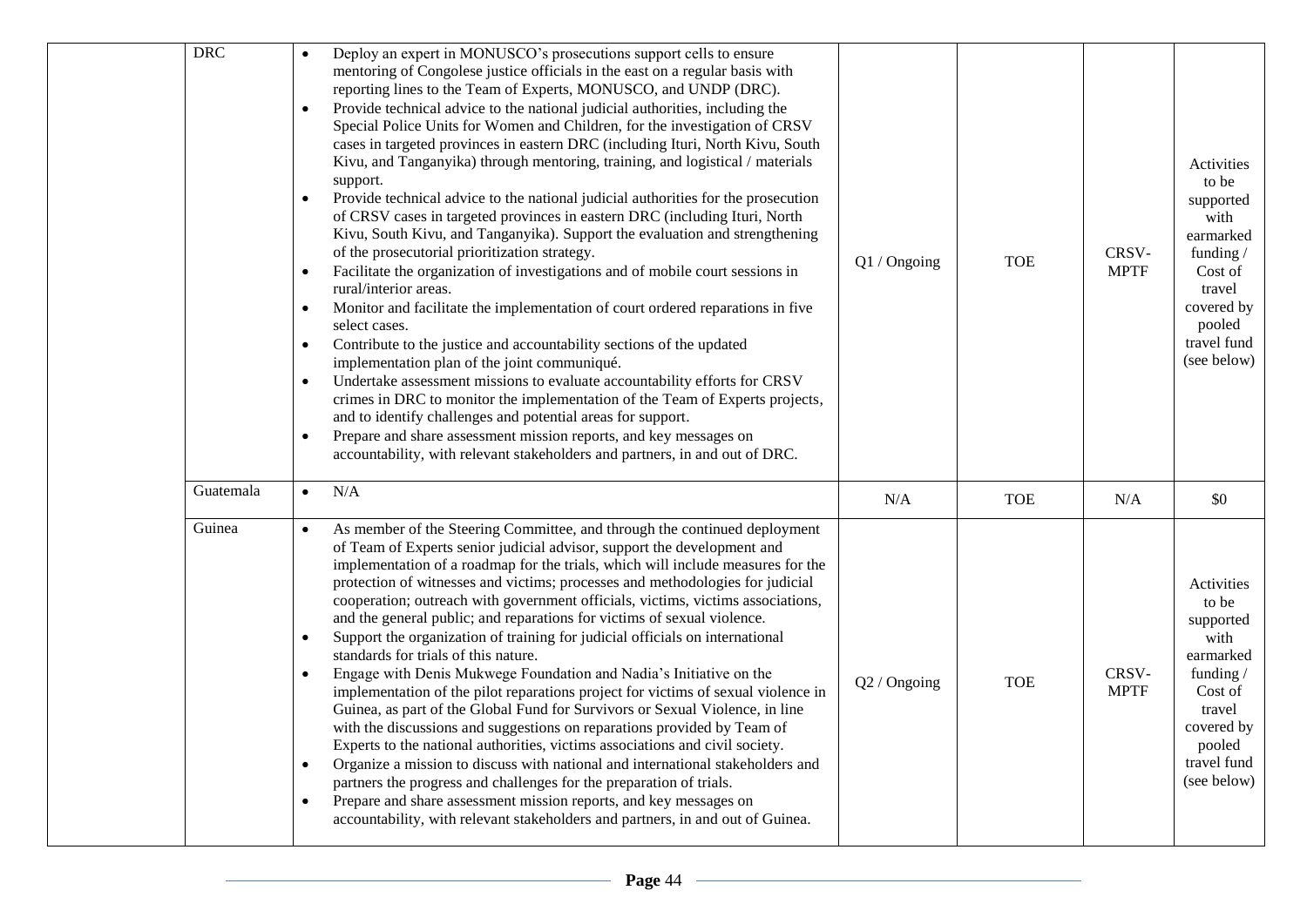| Iraq  | $\bullet$<br>$\bullet$<br>$\bullet$                                      | Organize joint Team of Experts-DPO/JCS assessment mission to examine cases<br>already in the Iraqi justice system including for trafficking in persons for the<br>purposes of sexual exploitation.<br>Prepare and share the assessment report, and key messages on accountability,<br>with relevant stakeholders and partners, in and out of Iraq.<br>Contribute to the justice and accountability sections of the implementation of<br>the Joint Communiqué.                                                                                                                                                                                                                                                                                                                                                                                                                                                                                                                                                   | Q1 / Ongoing   | <b>TOE</b> | CRSV-<br><b>MPTF</b> | Activities<br>to be<br>supported<br>with<br>earmarked<br>funding $/$<br>Cost of<br>travel<br>covered by<br>pooled<br>travel fund<br>(see below) |
|-------|--------------------------------------------------------------------------|-----------------------------------------------------------------------------------------------------------------------------------------------------------------------------------------------------------------------------------------------------------------------------------------------------------------------------------------------------------------------------------------------------------------------------------------------------------------------------------------------------------------------------------------------------------------------------------------------------------------------------------------------------------------------------------------------------------------------------------------------------------------------------------------------------------------------------------------------------------------------------------------------------------------------------------------------------------------------------------------------------------------|----------------|------------|----------------------|-------------------------------------------------------------------------------------------------------------------------------------------------|
| Libya | $\bullet$                                                                | N/A                                                                                                                                                                                                                                                                                                                                                                                                                                                                                                                                                                                                                                                                                                                                                                                                                                                                                                                                                                                                             | N/A            | N/A        | N/A                  | \$0                                                                                                                                             |
| Mali  | $\bullet$<br>$\bullet$<br>$\bullet$<br>$\bullet$                         | Provide technical advice to support national judicial authorities for the<br>investigation and prosecution of CRSV cases, as needed and as appropriate.<br>Contribute to the justice and accountability sections of the implementation plan<br>of the joint communiqué.<br>Undertake assessment mission to evaluate accountability efforts for CRSV<br>crimes in Mali.<br>Prepare and share assessment mission reports, and key messages on<br>accountability, with relevant stakeholders and partners, in and out of Mali.                                                                                                                                                                                                                                                                                                                                                                                                                                                                                     | Q3 / Ongoing   | <b>TOE</b> | CRSV-<br><b>MPTF</b> | Cost of<br>travel<br>covered by<br>pooled<br>travel fund<br>(see below)                                                                         |
|       | Myanmar<br>$\bullet$<br>$\bullet$                                        | Contribute to the implementation of the justice and accountability sections of<br>the Implementation Plan of the Joint Communiqué, as appropriate.<br>Contribute to the work of the Independent Investigative Mechanism for<br>Myanmar, as appropriate.                                                                                                                                                                                                                                                                                                                                                                                                                                                                                                                                                                                                                                                                                                                                                         | Ongoing        | <b>TOE</b> | N/A                  | \$0                                                                                                                                             |
|       | Nigeria<br>$\bullet$<br>$\bullet$<br>$\bullet$<br>$\bullet$<br>$\bullet$ | Provide mentoring to the Nigerian Joint Investigation Commission (JIC) and<br>the Complex Crimes Group within the Office of the Attorney General of the<br>Government of Nigeria on the investigation and prosecution of CRSV crimes<br>committed by Boko Haram, where possible based on availability of funding.<br>Provide material and logistical support to the JIC and Complex Crimes Group,<br>as well as relevant state authorities as appropriate, on the investigation and<br>prosecution of crimes committed by Boko Haram, where possible based on<br>availability of funding.<br>Deploy a full-time expert to Nigeria to work with national authorities, where<br>possible based on availability of funding.<br>Undertake assessment mission focusing on NGOs and victims to evaluate<br>accountability efforts for CRSV crimes in Nigeria.<br>Prepare and share assessment mission reports, and key messages on<br>accountability, with relevant stakeholders and partners, in and out of Nigeria. | $Q2 /$ Ongoing | <b>TOE</b> | CRSV-<br><b>MPTF</b> | Cost of<br>travel<br>covered by<br>pooled<br>travel fund<br>(see below)                                                                         |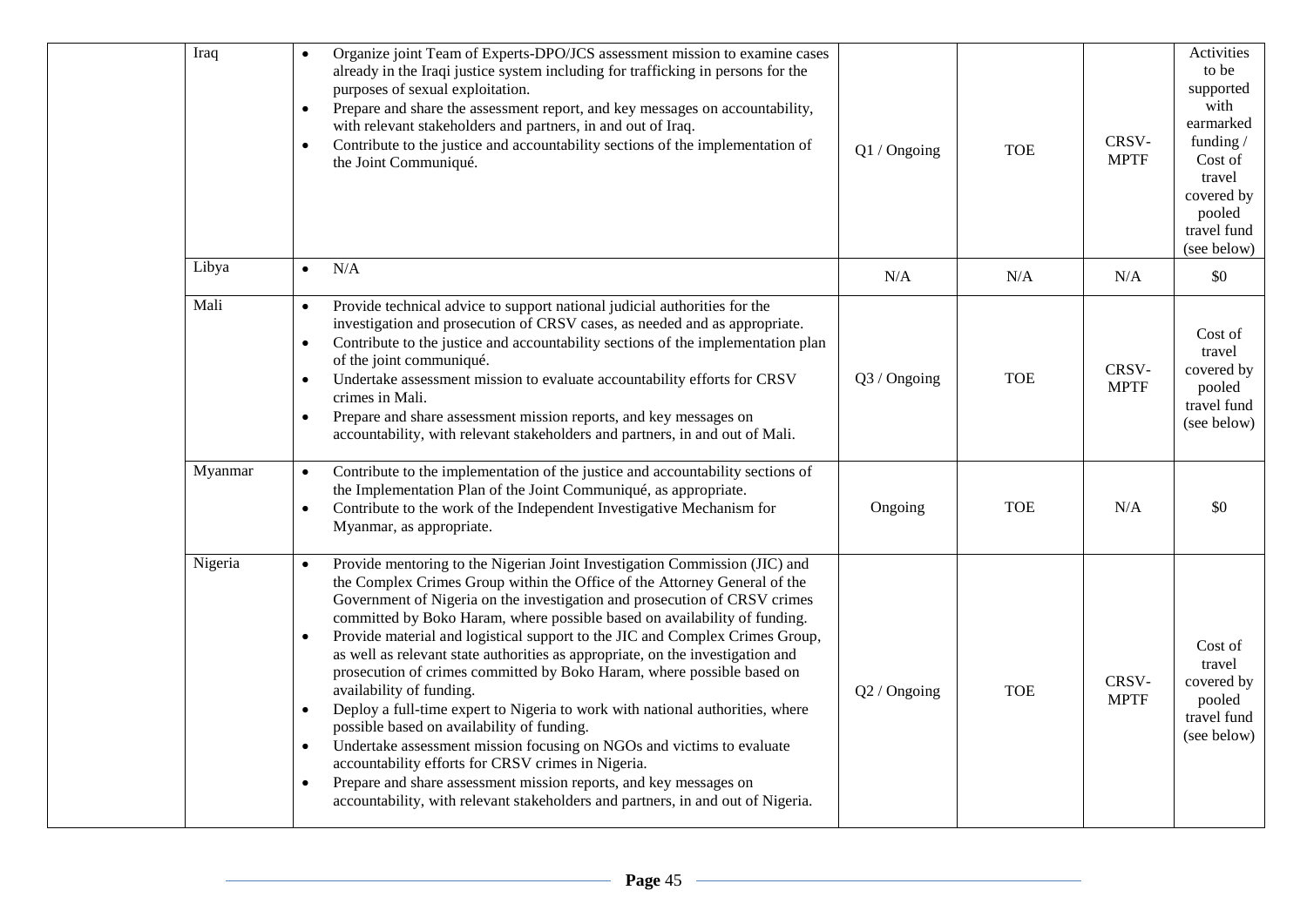| Somalia                     | Undertake an assessment mission to evaluate accountability efforts for CRSV<br>$\bullet$<br>crimes in Somalia.<br>Prepare and share assessment mission report, and key messages on<br>$\bullet$<br>accountability, with relevant stakeholders and partners, in and out of Somalia.<br>Contribute to the justice and accountability sections of the updated<br>$\bullet$<br>implementation plan of the joint communiqué.                                                                                                                                                                                                                                                                                                                                                                                                                                                             | Q1 / Ongoing | <b>TOE</b> | CRSV-<br><b>MPTF</b> | Cost of<br>travel<br>covered by<br>pooled<br>travel fund<br>(see below) |
|-----------------------------|-------------------------------------------------------------------------------------------------------------------------------------------------------------------------------------------------------------------------------------------------------------------------------------------------------------------------------------------------------------------------------------------------------------------------------------------------------------------------------------------------------------------------------------------------------------------------------------------------------------------------------------------------------------------------------------------------------------------------------------------------------------------------------------------------------------------------------------------------------------------------------------|--------------|------------|----------------------|-------------------------------------------------------------------------|
| South Sudan                 | Contribute to the finalization of accountability sections of the implementation<br>$\bullet$<br>plan of the Joint Communiqué.<br>Facilitate the implementation of the Action Plan and Matrix of Activities for<br>$\bullet$<br>South Sudan People's Defence Forces.<br>Facilitate the implementation of the Action Plan and Matrix of Activities for<br>$\bullet$<br>South Sudan National Police Service.<br>Facilitate the consolidation of the South Sudan People's Defence Forces Action<br>$\bullet$<br>Plan and Sudan People's Liberation Army in Opposition Action Plan.<br>Undertake an assessment mission to evaluate accountability efforts for CRSV<br>$\bullet$<br>crimes in South Sudan.<br>Prepare and share the assessment mission report, and key messages on<br>$\bullet$<br>accountability, with relevant stakeholders and partners, in and out of South<br>Sudan. | Q1 / Ongoing | <b>TOE</b> | CRSV-<br><b>MPTF</b> | Cost of<br>travel<br>covered by<br>pooled<br>travel fund<br>(see below) |
| Sri Lanka                   | N/A<br>$\bullet$                                                                                                                                                                                                                                                                                                                                                                                                                                                                                                                                                                                                                                                                                                                                                                                                                                                                    | N/A          | N/A        | N/A                  | \$0                                                                     |
| Sudan<br>(Darfur)           | Contribute to the justice and accountability sections of the proposed<br>$\bullet$<br>Framework of Cooperation with Sudan, as appropriate.                                                                                                                                                                                                                                                                                                                                                                                                                                                                                                                                                                                                                                                                                                                                          | Ongoing      | <b>TOE</b> | N/A                  | \$0                                                                     |
| Syria                       | N/A<br>$\bullet$                                                                                                                                                                                                                                                                                                                                                                                                                                                                                                                                                                                                                                                                                                                                                                                                                                                                    | N/A          | N/A        | N/A                  | \$0                                                                     |
| Yemen                       | N/A<br>$\bullet$                                                                                                                                                                                                                                                                                                                                                                                                                                                                                                                                                                                                                                                                                                                                                                                                                                                                    | N/A          | N/A        | N/A                  | \$0                                                                     |
| International /<br>Regional | Contribute to the establishment and implementation of frameworks of<br>$\bullet$<br>cooperation with the Committee on the Rights of the Child and the Committee<br>on the Elimination of all Forms of Discrimination Against Women.                                                                                                                                                                                                                                                                                                                                                                                                                                                                                                                                                                                                                                                 | Ongoing      | <b>TOE</b> | N/A                  | \$0                                                                     |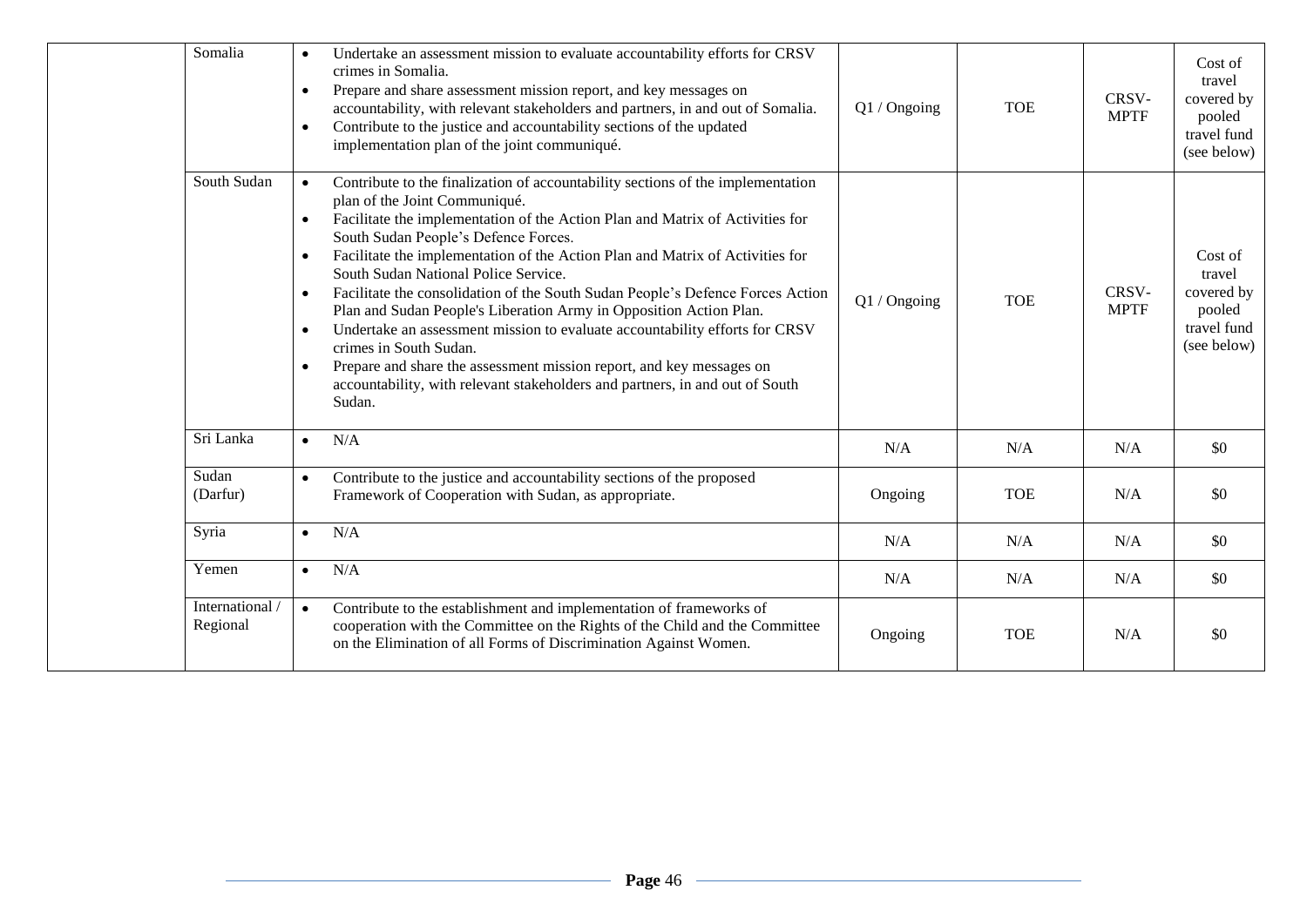| <b>Subtotal</b>                                                                                                                                                                                                                                                                                     |               |                                                                                                                                                                                                                                                                                                                                                                                                                                                                                                                                                                                                                                                                                                                                                  |         |            |     | Activities<br>to be<br>supported<br>with<br>earmarked<br>funding /<br>Cost of<br>travel<br>covered by<br>pooled<br>travel fund<br>(see below) |
|-----------------------------------------------------------------------------------------------------------------------------------------------------------------------------------------------------------------------------------------------------------------------------------------------------|---------------|--------------------------------------------------------------------------------------------------------------------------------------------------------------------------------------------------------------------------------------------------------------------------------------------------------------------------------------------------------------------------------------------------------------------------------------------------------------------------------------------------------------------------------------------------------------------------------------------------------------------------------------------------------------------------------------------------------------------------------------------------|---------|------------|-----|-----------------------------------------------------------------------------------------------------------------------------------------------|
| Output 3:<br>Cooperation,<br>coordination,                                                                                                                                                                                                                                                          | Afghanistan   | In collaboration with partners, track developments in Afghanistan for incidents<br>$\bullet$<br>of CRSV and any accountability response.                                                                                                                                                                                                                                                                                                                                                                                                                                                                                                                                                                                                         | Ongoing | <b>TOE</b> | N/A | \$0                                                                                                                                           |
| coherence, and<br>knowledge among<br>the range of actors<br>(governments,<br>CSOs, NGOs,<br>United Nations,<br>etc.) working to<br>promote<br>accountability for<br>CRSV that is in<br>line with<br>international<br>standards and is<br>victim/survivor<br>sensitive enhanced.<br><b>Baseline:</b> | CAR           | Liaise with relevant stakeholders and partners, in HQ and in CAR, supporting<br>$\bullet$<br>accountability for CRSV crimes to facilitate coordination, information sharing,<br>and support.<br>In collaboration with partners track developments in the CAR for incidents of<br>$\bullet$<br>CRSV and analyze any accountability response to inform future engagement.<br>Facilitate coordination between the UMIRR, the Special Criminal Court, and<br>$\bullet$<br>other rule of law actors on the investigation of CRSV and complementarity<br>between these bodies.<br>Prepare reports for donor(s) supporting Team of Experts engagement in CAR.<br>$\bullet$<br>Mobilize resources to support accountability efforts in CAR.<br>$\bullet$ | Ongoing | <b>TOE</b> | N/A | \$0                                                                                                                                           |
|                                                                                                                                                                                                                                                                                                     | Colombia      | Liaise with relevant stakeholders and partners, in HQ and in Colombia,<br>$\bullet$<br>supporting accountability for CRSV crimes to facilitate coordination,<br>information sharing, and support.<br>In collaboration with partners, track developments in Colombia for incidents of<br>$\bullet$<br>CRSV and any accountability response to facilitate coordination, information<br>sharing, and support.                                                                                                                                                                                                                                                                                                                                       | Ongoing | <b>TOE</b> | N/A | \$0                                                                                                                                           |
| $N/A^{24}$<br>Target:<br>$>2$ joint missions<br>with other UN<br>entities, partners or<br>stakeholders.                                                                                                                                                                                             | Cote d'Ivoire | Liaise with relevant stakeholders and partners, in HQ and in Cote d'Ivoire,<br>$\bullet$<br>supporting accountability for CRSV crimes to facilitate coordination,<br>information sharing, and support.<br>In collaboration with partners, track developments in Cote d'Ivoire for<br>$\bullet$<br>incidents of CRSV and analyze any accountability response to inform future<br>engagement, particularly in light of the presidential elections in 2020.<br>Support experience sharing activities, particularly on the work of defense and<br>$\bullet$<br>security forces to prevent and respond to CRSV, as appropriate.                                                                                                                       | Ongoing | <b>TOE</b> | N/A | \$0                                                                                                                                           |

 $^{24}$  Number of joint missions with other UN entities, partners or stakeholders was not previously tracked.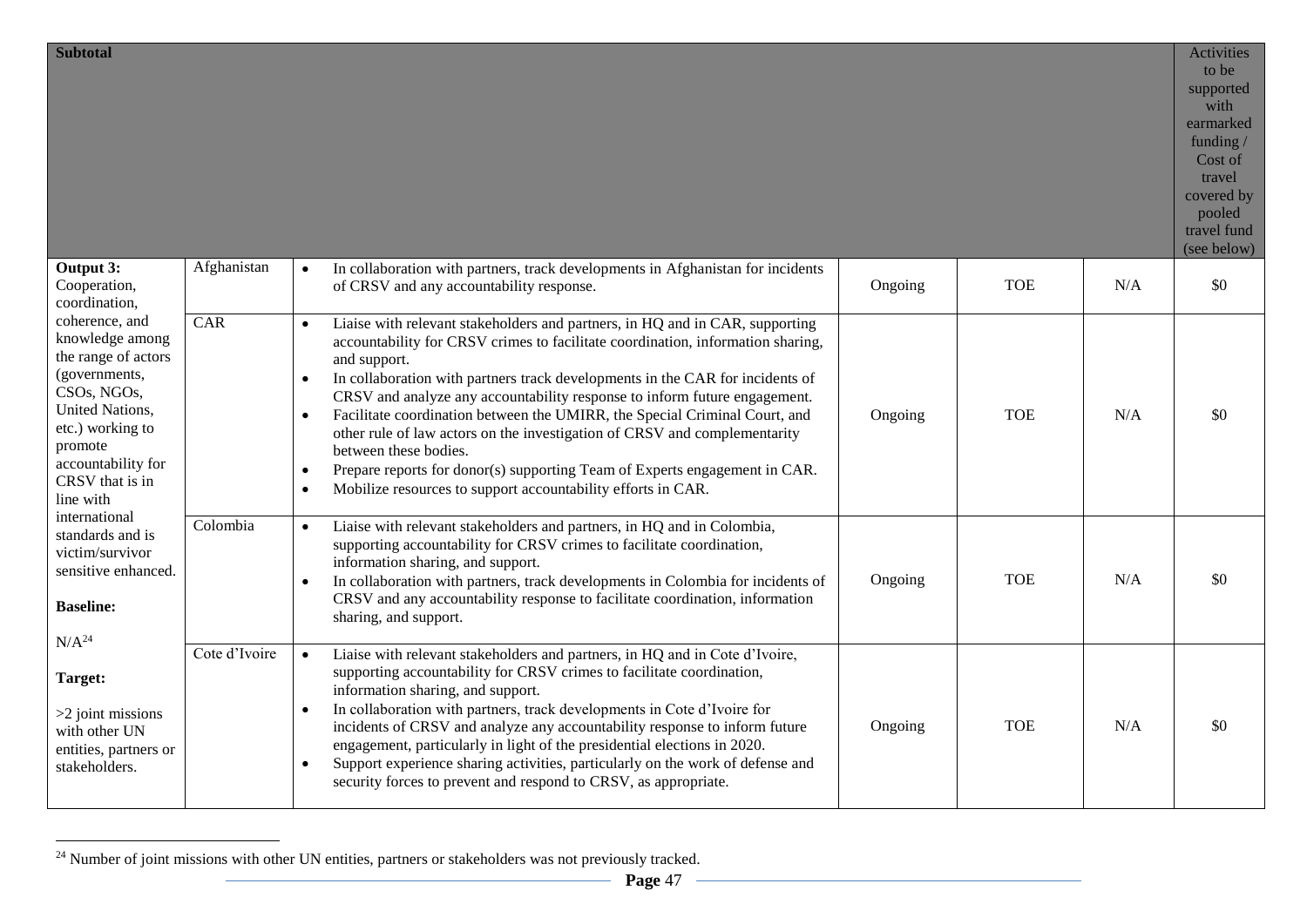| Indicator:<br>Number of joint<br>missions with<br>other UN entities,<br>partners or<br>stakeholders | <b>DRC</b> | Liaise with relevant stakeholders and partners, in HQ and in DRC, supporting<br>accountability for CRSV crimes to facilitate coordination, information sharing,<br>and support.<br>In collaboration with partners, track developments in the DRC for incidents of<br>$\bullet$<br>CRSV and analyze any accountability response to inform future engagement.<br>Prepare reports for donor(s) supporting Team of Experts engagement in DRC.<br>$\bullet$<br>Mobilize resources to support accountability efforts in DRC.<br>$\bullet$                                                                                                                                                                                                                                                                                                                                                             | Ongoing | <b>TOE</b> | N/A | \$0 |
|-----------------------------------------------------------------------------------------------------|------------|-------------------------------------------------------------------------------------------------------------------------------------------------------------------------------------------------------------------------------------------------------------------------------------------------------------------------------------------------------------------------------------------------------------------------------------------------------------------------------------------------------------------------------------------------------------------------------------------------------------------------------------------------------------------------------------------------------------------------------------------------------------------------------------------------------------------------------------------------------------------------------------------------|---------|------------|-----|-----|
|                                                                                                     | Guatemala  | Liaise with relevant stakeholders and partners, in HQ and in Guatemala,<br>$\bullet$<br>supporting accountability for CRSV crimes to facilitate coordination,<br>information sharing, and support.<br>In collaboration with partners, track judicial developments in Guatemala for<br>$\bullet$<br>incidents of CRSV to inform engagements in the country and analyze any<br>accountability response to inform future engagement, including the<br>development of proposed amnesties.                                                                                                                                                                                                                                                                                                                                                                                                           | Ongoing | <b>TOE</b> | N/A | \$0 |
|                                                                                                     | Guinea     | Liaise with relevant stakeholders and partners, in HQ, at regional level and in<br>$\bullet$<br>Guinea, supporting accountability for CRSV crimes to facilitate coordination,<br>information sharing, and support.<br>Support the preparation of a joint report by OHCHR and the Office of the<br>SRSG-SVC on challenges to sustainable peace and reconciliation in Guinea,<br>with a focus on accountability challenges for victims of 2009 events,<br>particularly those of sexual violence.<br>Support experience sharing activities as needed and as appropriate.<br>$\bullet$                                                                                                                                                                                                                                                                                                              | Ongoing | <b>TOE</b> | N/A | \$0 |
|                                                                                                     | Iraq       | Coordinate with UNITAD to identify synergies and opportunities for joint<br>$\bullet$<br>activities, as appropriate and in accordance with the respective Security Council<br>mandates of the Team of Experts and UNITAD, as well as the Joint<br>Communiqué.<br>Liaise with relevant stakeholders and partners, in HQ and in Iraq, supporting<br>accountability for CRSV crimes to facilitate coordination, information sharing,<br>and support.<br>In collaboration with partners, track developments in the Iraq regarding CRSV<br>$\bullet$<br>and analyze any accountability response to inform future engagement,<br>including the situation of ISIL detainees.<br>Prepare reports for donor(s) supporting Team of Experts engagement in Iraq.<br>$\bullet$<br>Support experience sharing activities as needed and as appropriate in the<br>$\bullet$<br>Middle East North Africa (MENA). | Ongoing | <b>TOE</b> | N/A | \$0 |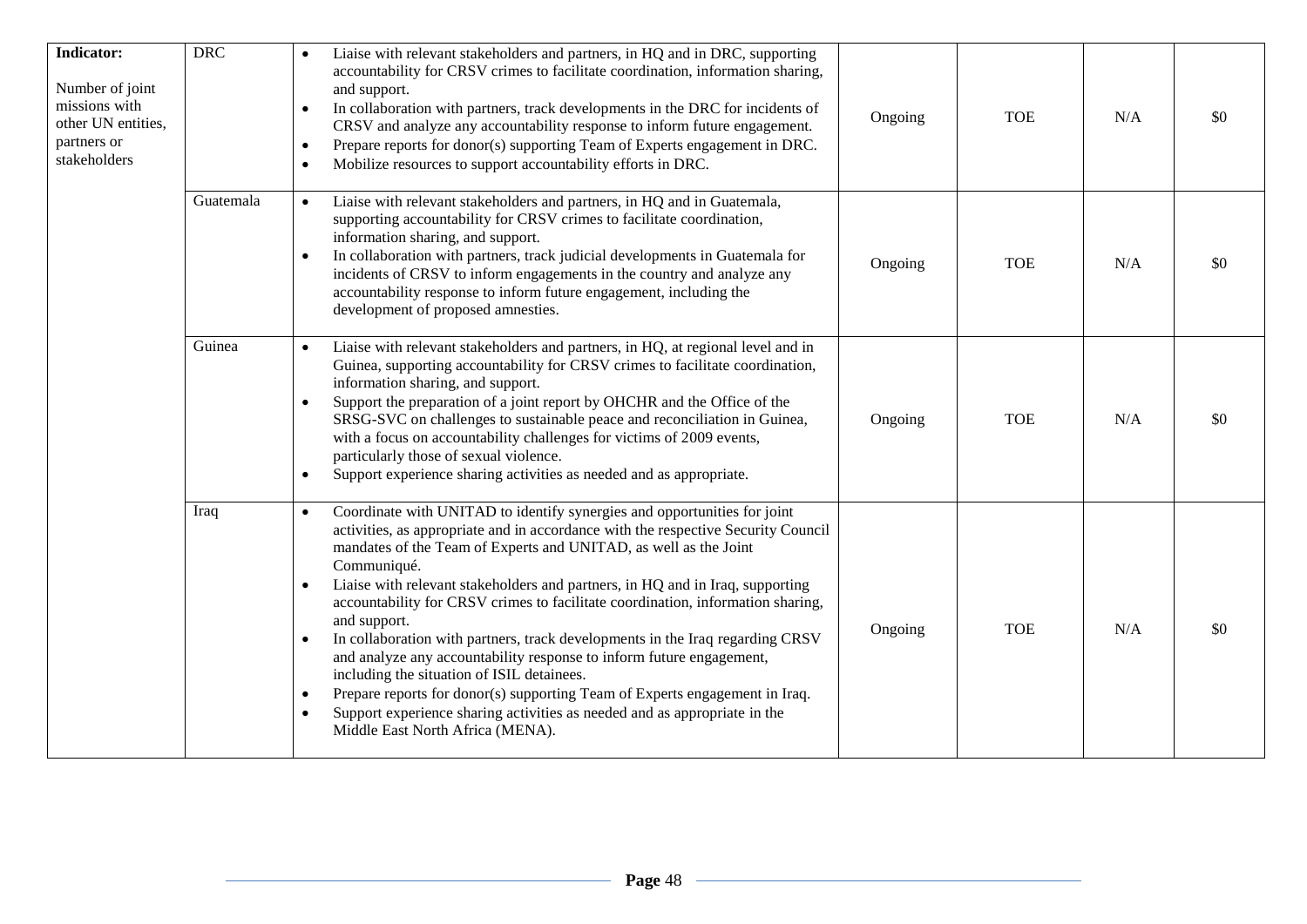| Libya       | Liaise with relevant stakeholders and partners, in HQ and in Libya, supporting<br>accountability for CRSV crimes to facilitate coordination, information sharing,<br>and support.<br>In collaboration with partners, track developments in Libya for incidents of<br>$\bullet$<br>CRSV and analyze any accountability response to inform future engagement.<br>Contribute to the GFP engagement in Libya and ensure participation of Libya<br>$\bullet$<br>in workshops on CRSV more broadly. | Ongoing | <b>TOE</b> | N/A | \$0 |
|-------------|-----------------------------------------------------------------------------------------------------------------------------------------------------------------------------------------------------------------------------------------------------------------------------------------------------------------------------------------------------------------------------------------------------------------------------------------------------------------------------------------------|---------|------------|-----|-----|
| Mali        | Liaise with relevant stakeholders and partners, in HQ and in Mali, supporting<br>$\bullet$<br>accountability for CRSV crimes to facilitate coordination, information sharing,<br>and support.<br>In collaboration with partners, track developments in Mali for incidents of<br>$\bullet$<br>CRSV and analyze any accountability response to inform future engagement.<br>Mobilize resources to support accountability efforts in Mali.<br>$\bullet$                                          | Ongoing | <b>TOE</b> | N/A | \$0 |
| Myanmar     | Liaise with relevant stakeholders and partners, in HQ and in Myanmar,<br>$\bullet$<br>supporting accountability for CRSV crimes to facilitate coordination,<br>information sharing, and support.<br>In collaboration with partners, track developments in Myanmar for incidents of<br>$\bullet$<br>CRSV and analyze any accountability response to inform future engagement.                                                                                                                  | Ongoing | <b>TOE</b> | N/A | \$0 |
| Nigeria     | Liaise with relevant stakeholders and partners, in HQ and in Nigeria,<br>$\bullet$<br>supporting accountability for CRSV crimes to facilitate coordination,<br>information sharing, and support.<br>In collaboration with partners, track developments in Nigeria for incidents of<br>$\bullet$<br>CRSV and analyze any accountability response to inform future engagement.<br>Mobilize resources to support accountability efforts in Nigeria.<br>$\bullet$                                 | Ongoing | <b>TOE</b> | N/A | \$0 |
| Somalia     | Liaise with relevant stakeholders and partners, in HQ and in Somalia,<br>$\bullet$<br>supporting accountability for CRSV crimes to facilitate coordination,<br>information sharing, and support.<br>In collaboration with partners, track developments in Somalia for incidents of<br>$\bullet$<br>CRSV and analyze any accountability response to inform future engagement.                                                                                                                  | Ongoing | <b>TOE</b> | N/A | \$0 |
| South Sudan | Liaise with relevant stakeholders and partners, in HQ and in South Sudan,<br>$\bullet$<br>supporting accountability for CRSV crimes to facilitate coordination,<br>information sharing, and support.<br>In collaboration with partners, track developments in South Sudan for incidents<br>$\bullet$<br>of CRSV and analyze any accountability response to inform future engagement.                                                                                                          | Ongoing | <b>TOE</b> | N/A | \$0 |
| Sri Lanka   | In collaboration with partners, track developments in Sri Lanka regarding<br>$\bullet$<br>CRSV and analyze any transitional justice responses to inform future<br>engagement.                                                                                                                                                                                                                                                                                                                 | Ongoing | <b>TOE</b> | N/A | \$0 |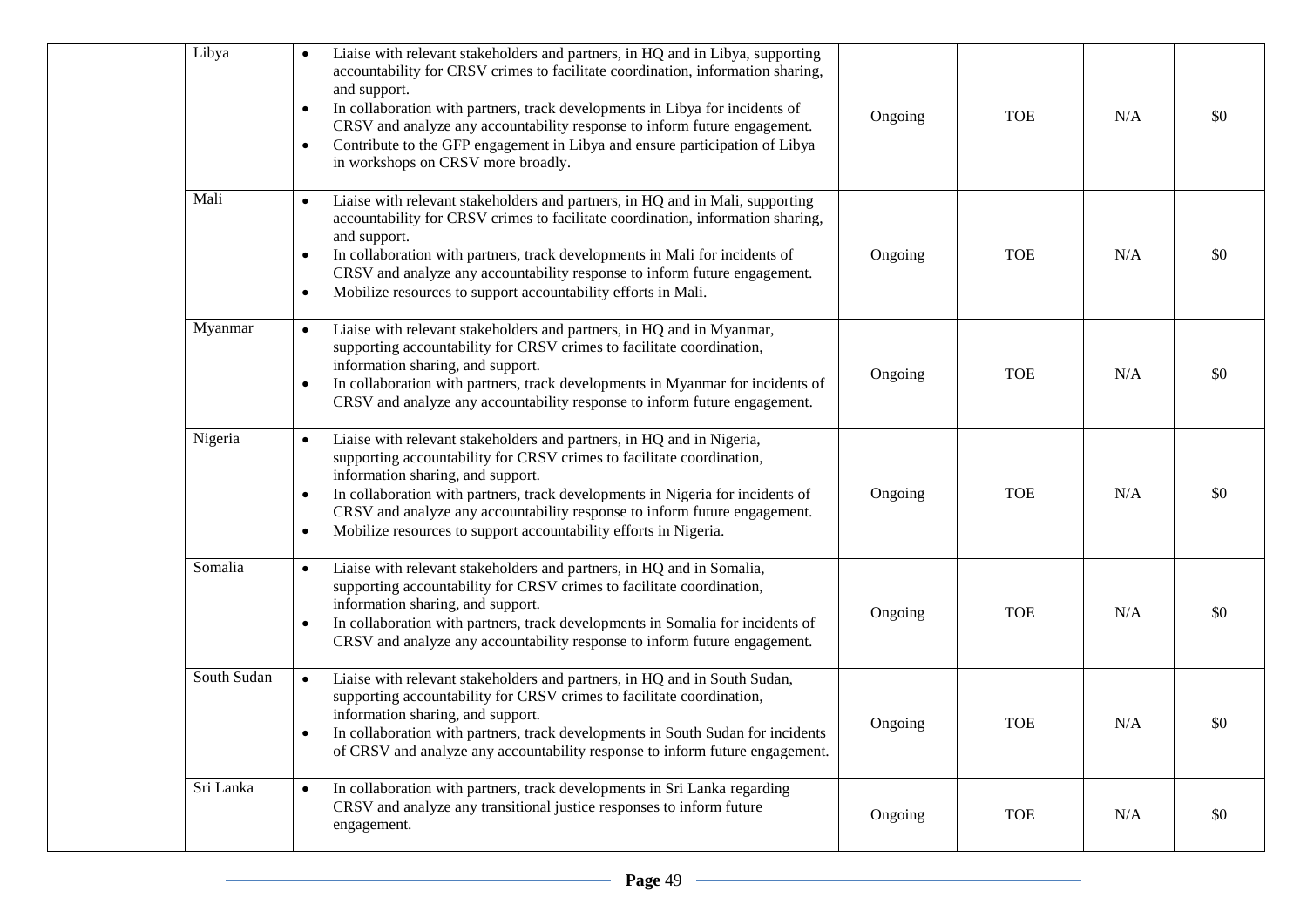|                        | Sudan<br>(Darfur)         | Liaise with relevant stakeholders and partners, in HQ and in Sudan, supporting<br>accountability for CRSV crimes to facilitate coordination, information sharing,<br>and support.<br>In collaboration with partners, track developments in Sudan (Darfur) for<br>$\bullet$<br>incidents of CRSV and any accountability response.                                                                                                                                                                                                                                                                                                                                                                                                                                                                                                                                                                                          | Ongoing             | <b>TOE</b>         | N/A                          | \$0             |
|------------------------|---------------------------|---------------------------------------------------------------------------------------------------------------------------------------------------------------------------------------------------------------------------------------------------------------------------------------------------------------------------------------------------------------------------------------------------------------------------------------------------------------------------------------------------------------------------------------------------------------------------------------------------------------------------------------------------------------------------------------------------------------------------------------------------------------------------------------------------------------------------------------------------------------------------------------------------------------------------|---------------------|--------------------|------------------------------|-----------------|
|                        | Syria                     | In collaboration with partners, track developments in Syria for incidents of<br>$\bullet$<br>CRSV and any accountability response, including, universal jurisdiction cases<br>in third States where sexual violence may be prosecuted.                                                                                                                                                                                                                                                                                                                                                                                                                                                                                                                                                                                                                                                                                    | Ongoing             | <b>TOE</b>         | N/A                          | \$0             |
|                        | Yemen                     | In collaboration with partners, track developments in Yemen for incidents of<br>$\bullet$<br>CRSV and any accountability response, including, universal jurisdiction cases<br>in third States where sexual violence may be prosecuted.                                                                                                                                                                                                                                                                                                                                                                                                                                                                                                                                                                                                                                                                                    | Ongoing             | <b>TOE</b>         | N/A                          | \$0             |
|                        | International<br>Regional | Liaise with relevant international stakeholders and partners supporting<br>$\bullet$<br>accountability for CRSV crimes to facilitate coordination, information sharing,<br>and support.<br>Contribute to the development of the CRSV Handbook: Prevention and<br>$\bullet$<br>Response by United Nations Peace Operations.<br>Contribute to the development of the Murad Code.<br>$\bullet$<br>Contribute to the development of the Secretary-General's Guidance Notes on<br>$\bullet$<br>Transitional Justice, Rule of Law and Justice for Children.<br>Mobilize resources to support the work of the Team of Experts.<br>$\bullet$<br>Liaise with relevant reginal stakeholders and partners supporting accountability<br>$\bullet$<br>for CRSV crimes to facilitate coordination, information sharing, and support.<br>Support the development of relevant guidelines and tools on amnesties and<br>$\bullet$<br>CRSV. | Ongoing             | <b>TOE</b>         | N/A                          | \$0             |
| <b>Subtotal</b>        |                           |                                                                                                                                                                                                                                                                                                                                                                                                                                                                                                                                                                                                                                                                                                                                                                                                                                                                                                                           |                     |                    |                              | \$0             |
|                        |                           |                                                                                                                                                                                                                                                                                                                                                                                                                                                                                                                                                                                                                                                                                                                                                                                                                                                                                                                           |                     |                    |                              |                 |
|                        |                           |                                                                                                                                                                                                                                                                                                                                                                                                                                                                                                                                                                                                                                                                                                                                                                                                                                                                                                                           | <b>No. of Staff</b> | <b>Unit of</b>     | <b>Per Unit</b>              | <b>Total</b> in |
|                        |                           |                                                                                                                                                                                                                                                                                                                                                                                                                                                                                                                                                                                                                                                                                                                                                                                                                                                                                                                           | <b>Members</b>      | <b>Measurement</b> | <b>Cost in</b><br><b>USD</b> | <b>USD</b>      |
| <b>Staff and other</b> |                           | Team Leader (D1 - Office of the SSRG-SVC)                                                                                                                                                                                                                                                                                                                                                                                                                                                                                                                                                                                                                                                                                                                                                                                                                                                                                 |                     | 1 Year             | \$307,100                    | \$307,100       |
| personnel costs        |                           | Deputy Team Leader / Policy Advisor (P5 - UNDP)                                                                                                                                                                                                                                                                                                                                                                                                                                                                                                                                                                                                                                                                                                                                                                                                                                                                           |                     | 1 Year             | \$294,147                    | \$294,147       |
|                        |                           | Human Rights Officer (P4 - OHCHR)                                                                                                                                                                                                                                                                                                                                                                                                                                                                                                                                                                                                                                                                                                                                                                                                                                                                                         | $\mathbf{1}$        | 1 Year             | \$228,900                    | \$228,900       |
|                        |                           | Judicial Affairs Officer (P4 - DPO)                                                                                                                                                                                                                                                                                                                                                                                                                                                                                                                                                                                                                                                                                                                                                                                                                                                                                       | 1                   | 1 Year             | \$228,900                    | \$228,900       |
|                        |                           | Judicial Affairs Officer (P4 - Office of the SRSG-SVC)                                                                                                                                                                                                                                                                                                                                                                                                                                                                                                                                                                                                                                                                                                                                                                                                                                                                    | $\mathbf{1}$        | 1 Year             | \$228,900                    | \$228,900       |
|                        |                           | Police Expert (P4 - DPO)                                                                                                                                                                                                                                                                                                                                                                                                                                                                                                                                                                                                                                                                                                                                                                                                                                                                                                  |                     | 1 Year             | \$228,900                    | \$228,900       |
|                        |                           | JPO - Africa (P2 - Office of the SRSG-SVC)                                                                                                                                                                                                                                                                                                                                                                                                                                                                                                                                                                                                                                                                                                                                                                                                                                                                                |                     | 1 Year             | \$0                          | \$0             |
|                        |                           | JPO – MENA (P2 – Office of the SRSG-SVC)                                                                                                                                                                                                                                                                                                                                                                                                                                                                                                                                                                                                                                                                                                                                                                                                                                                                                  | 1                   | 1 Year             | \$0                          | \$0             |
|                        |                           | Admin Assistant (G5 – Office of the SRSG-SVC)                                                                                                                                                                                                                                                                                                                                                                                                                                                                                                                                                                                                                                                                                                                                                                                                                                                                             |                     | 1 Year             | \$107,800                    | \$107,800       |
|                        | Intern                    |                                                                                                                                                                                                                                                                                                                                                                                                                                                                                                                                                                                                                                                                                                                                                                                                                                                                                                                           | 1                   | 1 Year             | \$0                          | \$0             |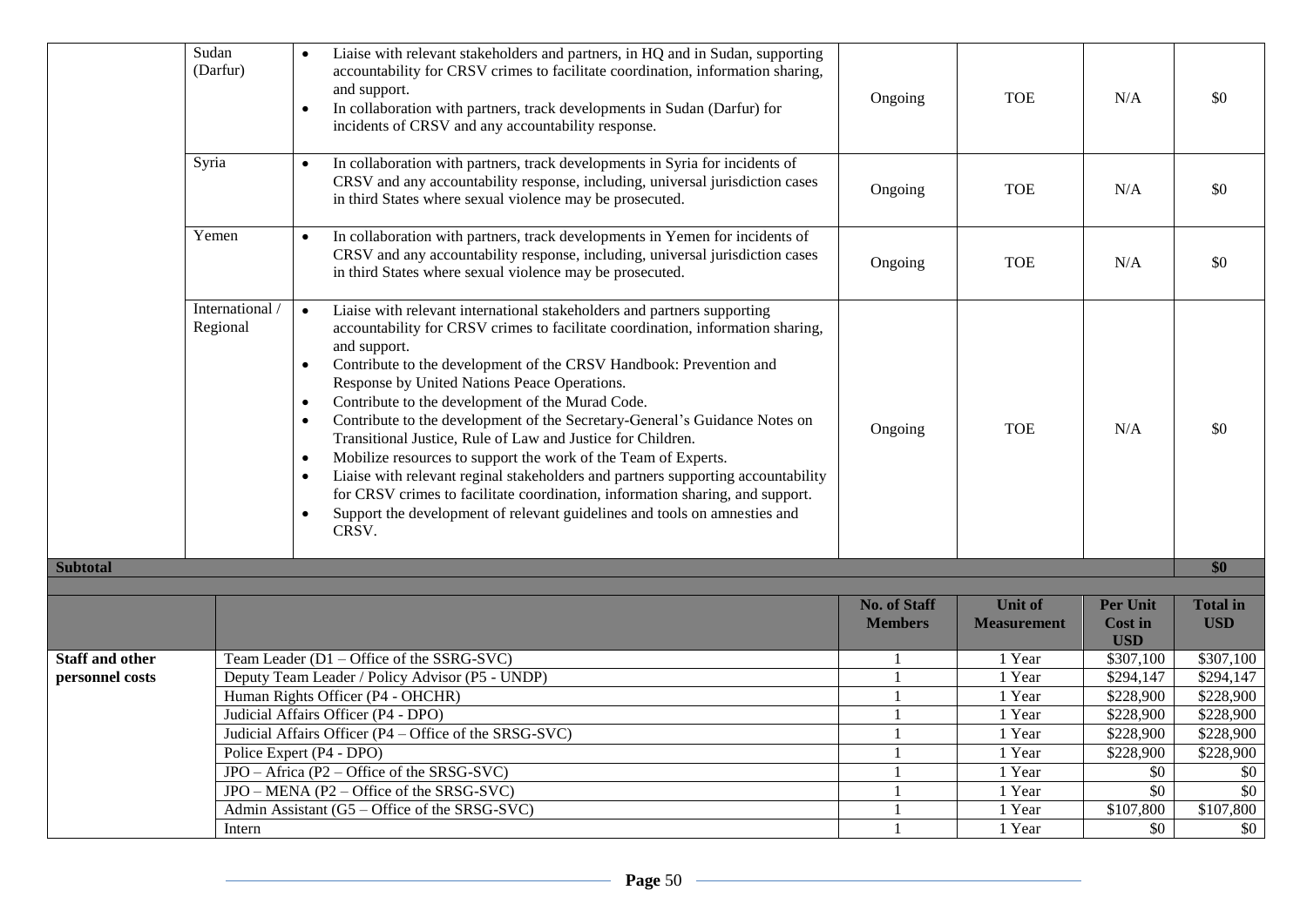|                             | Consultants                                                        | 3       | Based on<br>Assignment | $$250,000^{25}$ | \$250,000                |
|-----------------------------|--------------------------------------------------------------------|---------|------------------------|-----------------|--------------------------|
|                             | <b>SUBTOTAL</b>                                                    |         |                        |                 | \$1,874,647              |
| Supplies,                   | N/A                                                                | N/A     | N/A                    | N/A             | \$0                      |
| <b>Commodities,</b>         | <b>SUBTOTAL</b>                                                    |         |                        |                 | $\overline{\textbf{S0}}$ |
| <b>Materials</b>            |                                                                    |         |                        |                 |                          |
| <b>Equipment, Vehicles</b>  | N/A                                                                | N/A     | N/A                    | N/A             | \$0                      |
| and Furniture               | <b>SUBTOTAL</b>                                                    |         |                        |                 | \$0                      |
| including                   |                                                                    |         |                        |                 |                          |
| <b>Depreciation</b>         |                                                                    |         |                        |                 |                          |
| <b>Contractual Services</b> | N/A                                                                | N/A     | N/A                    | N/A             | \$0                      |
|                             | <b>SUBTOTAL</b>                                                    |         |                        |                 | \$0                      |
| <b>Travel</b>               | <b>Experts Travel</b>                                              | $\,8\,$ | 6 missions per         | $$10,000^{26}$  | \$480,000                |
|                             |                                                                    |         | year                   |                 |                          |
|                             | <b>Experts DSA</b>                                                 | 8       | 72 days per            | $$300^{28}$     | \$172,800                |
|                             |                                                                    |         | year <sup>27</sup>     |                 |                          |
|                             | <b>Experts Terminal Expense</b>                                    | $\,8\,$ | 6 missions per         | $$250^{29}$     | \$12,000                 |
|                             |                                                                    |         | year                   |                 |                          |
|                             | <b>SUBTOTAL</b>                                                    |         |                        |                 | \$664,800                |
| <b>Transfers and Grants</b> | N/A                                                                | N/A     | N/A                    | N/A             | \$0                      |
| <b>Counterparts</b>         | <b>SUBTOTAL</b>                                                    |         |                        |                 | \$0                      |
| <b>General Operating</b>    | Contractual Services for information technology services (Level B) | $\,8\,$ | 1 Year                 | \$1,535         | \$12,280                 |
| and Other Direct            | Premises (rental and maintenance)                                  | $\,8\,$ | 1 Year                 | \$15,900        | \$127,200                |
| Costs <sup>30</sup>         | Communications for telephone and fax services                      | 8       | 1 Year                 | \$360           | \$2,880                  |
|                             | Supplies and Materials                                             | 8       | 1 Year                 | \$500           | \$4,000                  |
|                             | Mobile Phone                                                       | 6       | 1 Year                 | \$2,500         | \$15,000                 |
|                             | <b>SUBTOTAL</b>                                                    |         |                        |                 | \$161,360                |
|                             |                                                                    |         |                        |                 |                          |

<sup>&</sup>lt;sup>25</sup> Estimated total cost for all three consultants.

 $26$  Estimated flight cost: The estimated flight cost is \$10,000 per mission.

<sup>&</sup>lt;sup>27</sup> Assumes an average of 12 days per mission.

<sup>&</sup>lt;sup>28</sup> Estimated DSA: The estimated average DSA rate is \$250. The daily Danger Pay rate is \$52.60 ((\$1600 per month x 12 months) / 365 days). The estimated combined DSA and danger pay rate used is \$300.

<sup>&</sup>lt;sup>29</sup> Terminal Expenses: Travel to and from the airport in New York (\$78 each direction). Travel to and from airport elsewhere (\$47 each direction). The estimated terminal expense per mission is \$250.

<sup>&</sup>lt;sup>30</sup> Note that UNDP does not breakout General Operating and Other Direct Costs from Salary other than mobile phone.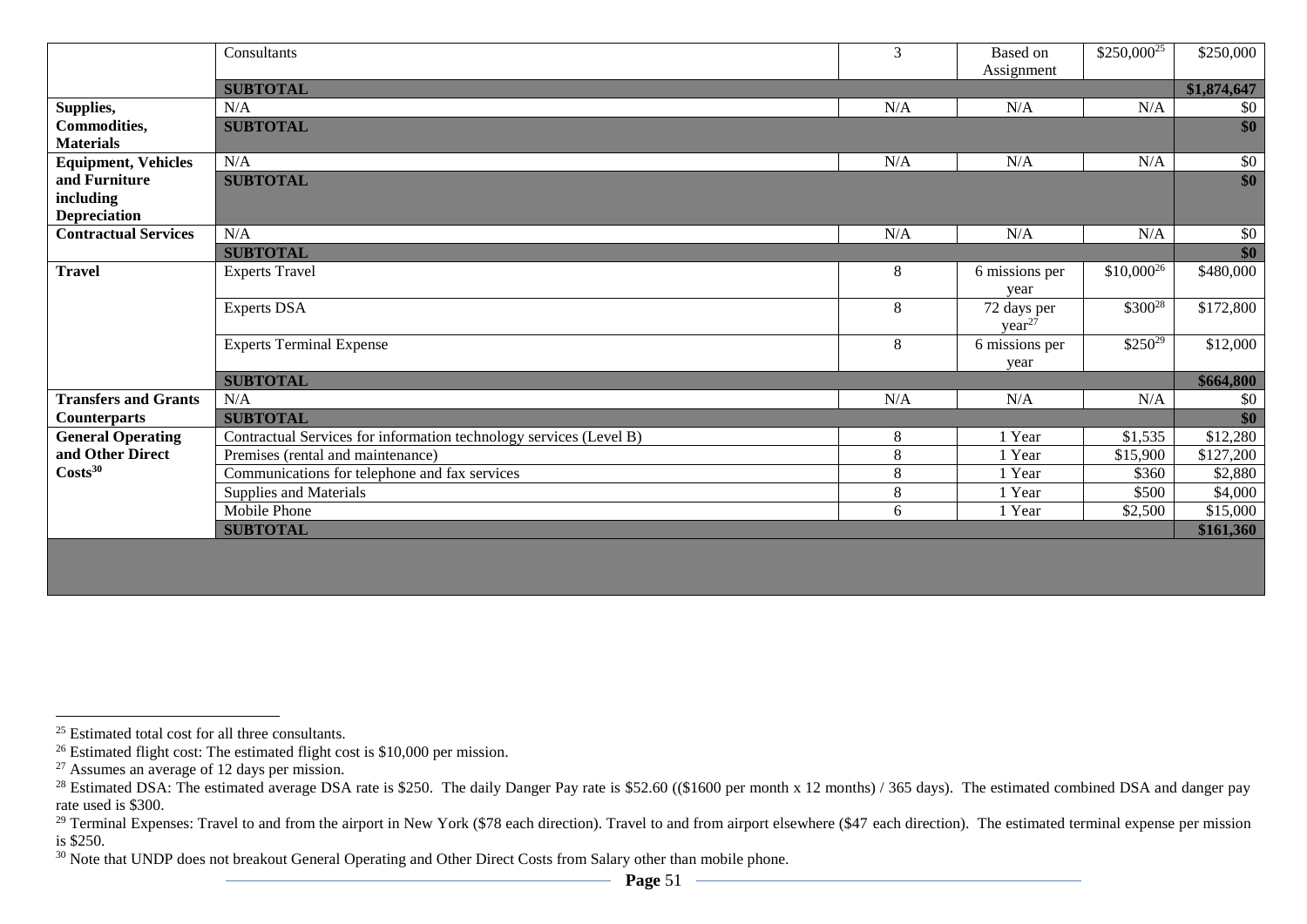| <b>Total</b>        | <b>Programme Cost</b>             | \$2,700,807 |
|---------------------|-----------------------------------|-------------|
|                     | <b>Indirect Support Cost (7%)</b> | \$189,056   |
|                     | <b>Total Cost</b>                 | \$2,889,863 |
|                     |                                   |             |
| DPO <sup>31</sup>   | <b>Programme Cost</b>             | \$665,590   |
|                     | <b>Indirect Support Cost (7%)</b> | \$46,591    |
|                     | <b>Total Cost</b>                 | \$712,181   |
|                     |                                   |             |
| <b>OHCHR</b>        | <b>Programme Cost</b>             | \$332,795   |
|                     | <b>Indirect Support Cost (7%)</b> | \$23,296    |
|                     | <b>Total Cost</b>                 | \$356,091   |
|                     |                                   |             |
| Office of the SRSG- | <b>Programme Cost</b>             | \$1,233,675 |
| $\text{SVC}^{32}$   | <b>Indirect Support Cost (7%)</b> | \$92,587    |
|                     | <b>Total Cost</b>                 | \$1,415,262 |
|                     |                                   |             |
| <b>UNDP</b>         | <b>Programme Cost</b>             | \$379,747   |
|                     | <b>Indirect Support Cost (7%)</b> | \$26,582    |
|                     | <b>Total Cost</b>                 | \$406,329   |

<sup>&</sup>lt;sup>31</sup> DPO holds 15% of funds received as staff reserve. These funds are returned at the end of the Joint Programme.

 $32$  DOS holds 15% of funds received as staff reserve. These funds are returned at the end of the Joint Programme.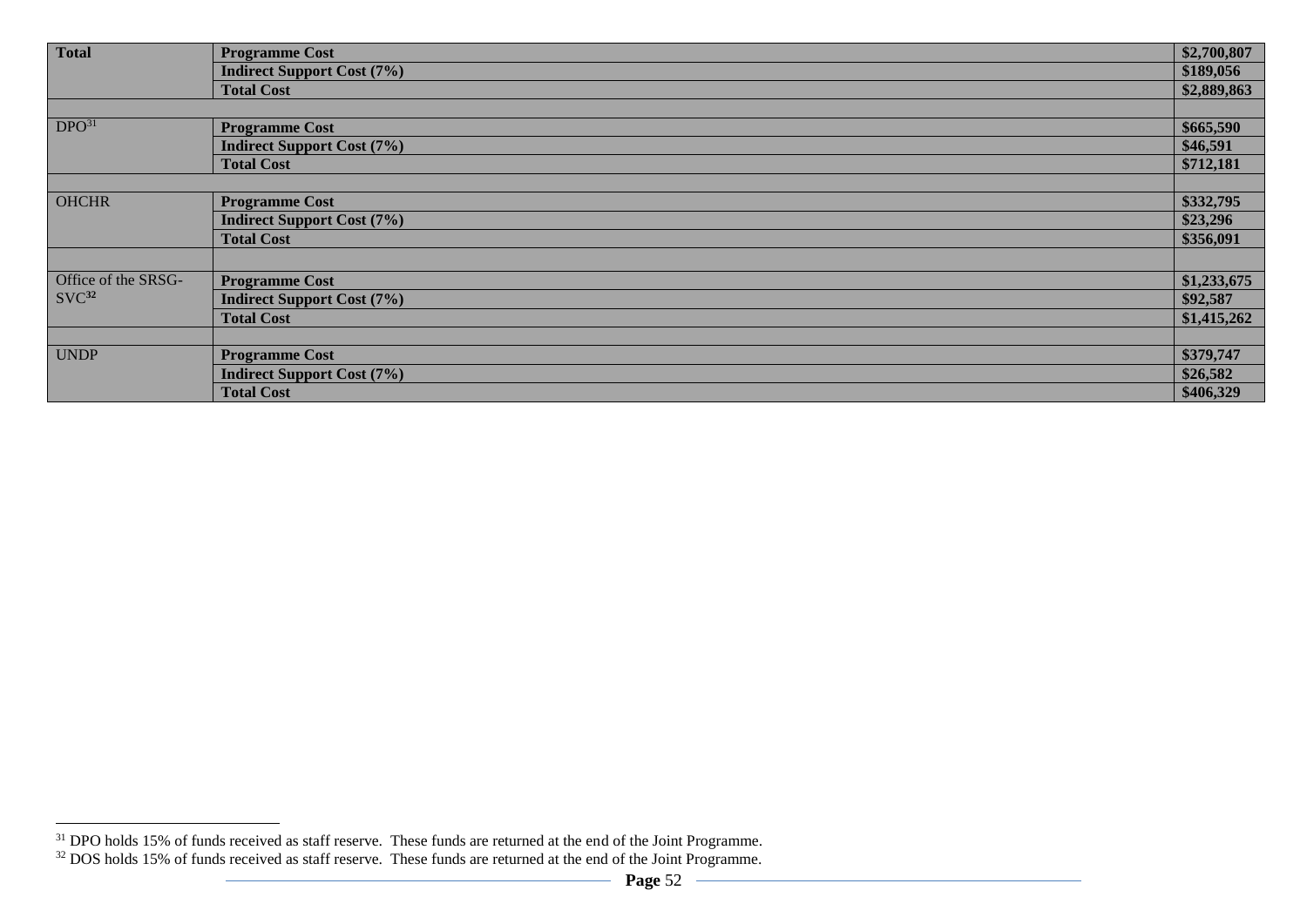# **Annex A: Monitoring Plan**

| <b>Monitoring Activity</b>        | <b>Purpose</b>                                                                                                                                                                  | <b>Frequency</b> | <b>Expected Action</b>                                                                                                                                                                                                                                                                                                                                                 | <b>Responsible Party</b>               |
|-----------------------------------|---------------------------------------------------------------------------------------------------------------------------------------------------------------------------------|------------------|------------------------------------------------------------------------------------------------------------------------------------------------------------------------------------------------------------------------------------------------------------------------------------------------------------------------------------------------------------------------|----------------------------------------|
| Track progress /<br>results       | To collect and analyze data<br>against targets and indicators<br>to assess progress against<br>outputs.                                                                         | Quarterly        | Collect and analyze progress data against results and indicators in the results and<br>resources framework.<br>Address slower than expected progress.                                                                                                                                                                                                                  | Team Leader                            |
| <b>Monitor and</b><br>manage risk | To identify specific risks that<br>may threaten achievement of<br>intended outputs.                                                                                             | Quarterly        | Identify, monitor, and manage risks using an actively maintained risk log.                                                                                                                                                                                                                                                                                             | Team Leader                            |
| Learn                             | To regularly capture<br>knowledge, good practices<br>and lessons to integrate back<br>into the Joint Programme.                                                                 | Ongoing          | Scan, capture and share relevant lessons from work conducted within the Joint<br>Programme framework, as well as from sources such as other projects, external partners,<br>etc.                                                                                                                                                                                       | Team of Experts                        |
| <b>Review and evaluate</b>        | To utilize evidence gathered<br>during the period of the Joint<br>Programme to inform and<br>steer the Joint Programme in<br>the direction that will yield<br>the best results. | Year 3           | An independent midterm review will be conducted during the period of the Joint<br>Programme.<br>The results of the review will be used to adjust the ongoing work to improve the<br>efficiency and effectiveness of the Joint Programme.<br>If deemed necessary by the Advisory Group, an external review may also be undertaken<br>at the end of the Joint Programme. | Team Leader /<br><b>Advisory Group</b> |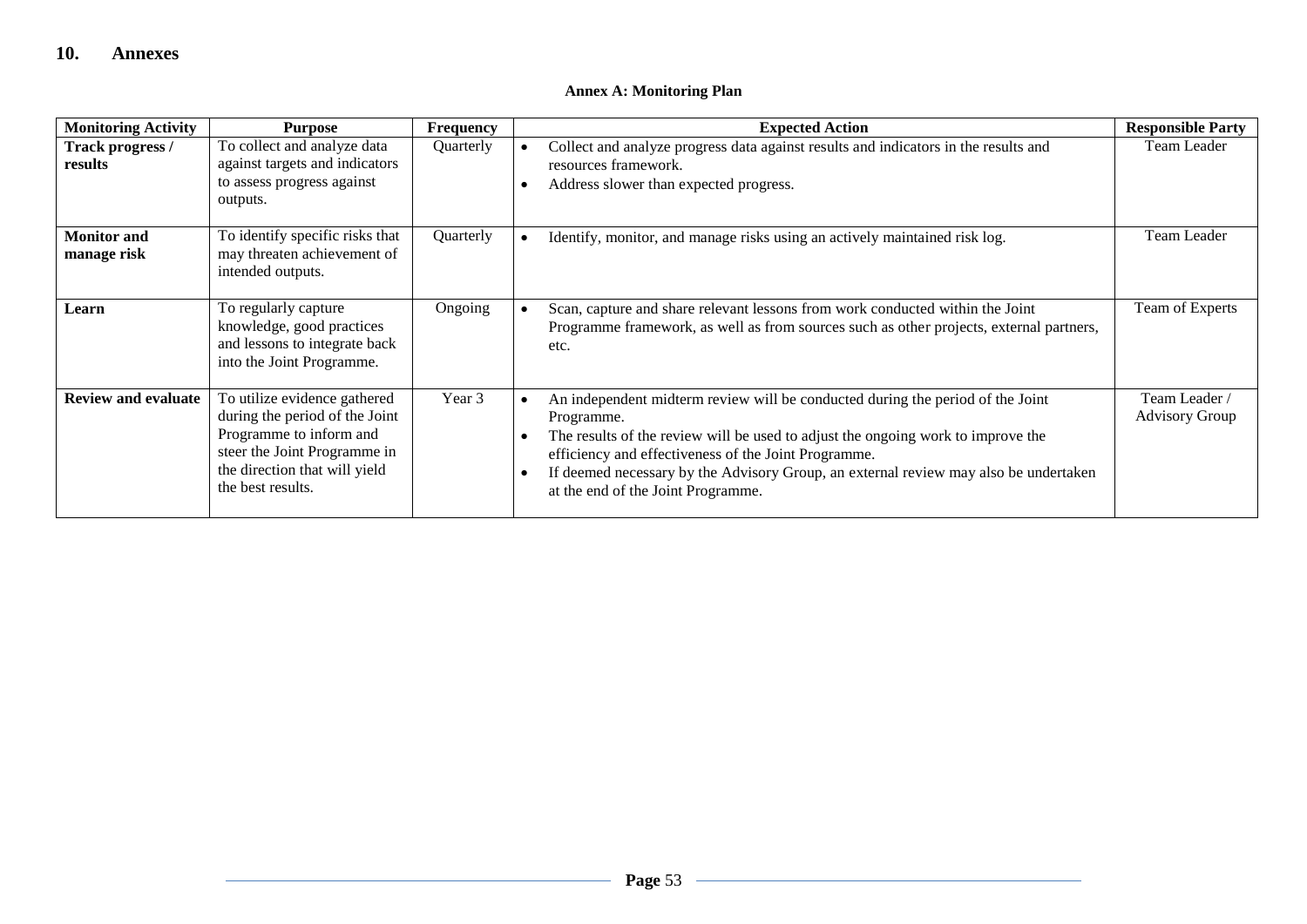| Report                                   | To inform the Advisory<br>Group, Member States and<br>other partners of progress<br>made against outputs, of risks<br>and mitigation measures, and<br>any other relevant<br>information as necessary. | Annually  | Prepare annual and consolidated final narrative reports. Annual narrative reports will be<br>submitted to the CRSV-MPTF Secretariat and the Administrative Agent by 31 March.<br>Each Participating UN Organization will prepare the following reports on its contribution<br>in accordance with its financial rules and regulations: (i) Annual financial statements and<br>reports as of 31 December with respect to the funds disbursed to it from the Joint<br>Programme Account, to be provided no later than four months (30 April) after the end of<br>the calendar year; and (ii) Certified final financial statements and final financial reports<br>after the completion of the activities in the Joint Programme Document and including the<br>final year of the activities in the Joint Programme Document, to be provided no later than<br>six months (30 June) of the year following the financial closing of the Joint Programme.<br>The Administrative Agent will: (i) Prepare annual and final consolidated narrative and<br>financial progress reports, based on the narrative consolidated report prepared by the<br>TOE and the financial statements/reports submitted by each of the Participating UN<br>Organizations; (ii) Provide those consolidated reports to each donor that has contributed<br>to the Joint Programme Account, in accordance with the timetable established in the<br>Standard Administrative Arrangement; (iii) Provide the donors, and Advisory Group<br>with: (a) Certified annual financial statement ("Source and Use of Funds" as defined by<br>UNDG guidelines) to be provided no later than five months (31 May) after the end of the<br>calendar year; and (b) Certified final financial statement ("Source and Use of Funds") to<br>be provided no later than seven months (31 July) of the year following the financial<br>closing of the Joint Programme. | Team Leader /<br>Advisory Group /<br>DPO/<br>OHCHR /<br>Office of the<br>SRSG-SVC/<br>UNDP/<br>Administrative<br>Agent |
|------------------------------------------|-------------------------------------------------------------------------------------------------------------------------------------------------------------------------------------------------------|-----------|-------------------------------------------------------------------------------------------------------------------------------------------------------------------------------------------------------------------------------------------------------------------------------------------------------------------------------------------------------------------------------------------------------------------------------------------------------------------------------------------------------------------------------------------------------------------------------------------------------------------------------------------------------------------------------------------------------------------------------------------------------------------------------------------------------------------------------------------------------------------------------------------------------------------------------------------------------------------------------------------------------------------------------------------------------------------------------------------------------------------------------------------------------------------------------------------------------------------------------------------------------------------------------------------------------------------------------------------------------------------------------------------------------------------------------------------------------------------------------------------------------------------------------------------------------------------------------------------------------------------------------------------------------------------------------------------------------------------------------------------------------------------------------------------------------------------------------------------------------------------------------------------------------------------|------------------------------------------------------------------------------------------------------------------------|
| <b>Advisory Group</b><br><b>Meetings</b> | To oversee and ensure the<br>quality of the Joint<br>Programme and to promote<br>results and lessons learned.                                                                                         | Quarterly | Hold regular Advisory Group meetings to assess results under the Joint Programme.<br>Discuss any concerns and take action to redirect the Joint Programme to address<br>concerns.                                                                                                                                                                                                                                                                                                                                                                                                                                                                                                                                                                                                                                                                                                                                                                                                                                                                                                                                                                                                                                                                                                                                                                                                                                                                                                                                                                                                                                                                                                                                                                                                                                                                                                                                 | Team Leader /<br><b>Advisory Group</b>                                                                                 |
| <b>Member State</b><br><b>Meetings</b>   | To engage with Member<br>States to discuss challenges<br>and opportunities facing the<br>Team of Experts.                                                                                             | Annually  | Hold an annual meeting with Member States to discuss challenges and opportunities.                                                                                                                                                                                                                                                                                                                                                                                                                                                                                                                                                                                                                                                                                                                                                                                                                                                                                                                                                                                                                                                                                                                                                                                                                                                                                                                                                                                                                                                                                                                                                                                                                                                                                                                                                                                                                                | Team Leader<br><b>Member States</b>                                                                                    |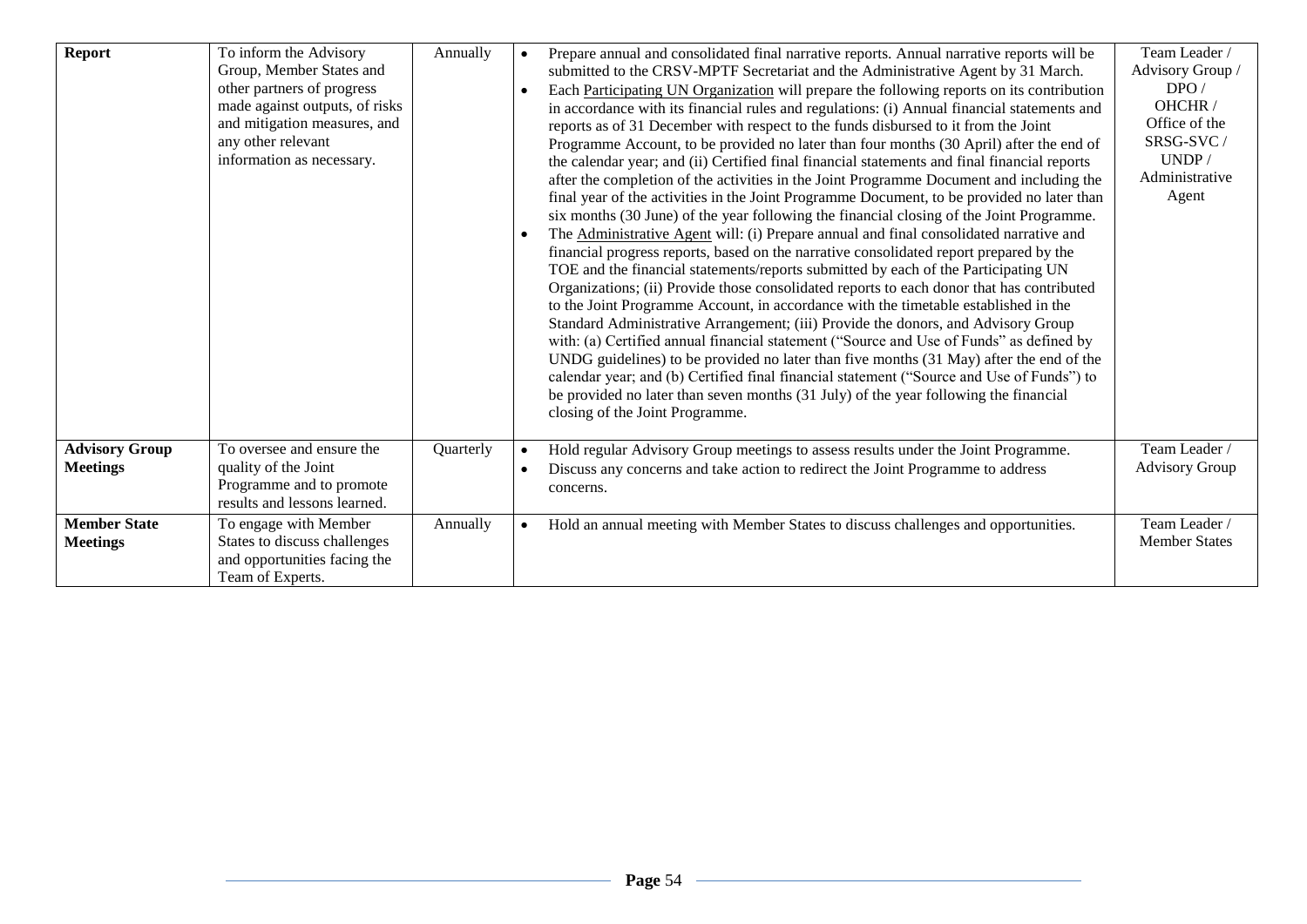#### **Goal**

## **Promote peaceful and inclusive societies for sustainable development, provide access to justice for all and build effective, accountable and inclusive institutions at all levels. (SDG 16)**

Baseline: None<sup>33</sup>

Target: Promote the rule of law at the national and international levels and ensure equal access to justice for all (SDG target 16.3)

Indicator: Proportion of victims of violence in the previous 12 months who report their victimization to competent authorities or other officially recognized conflict resolution mechanisms. (SDG indicator 16.3.1)

#### **Achieve gender equality and empower all women and girls. (SDG 5)**

Baseline: None<sup>34</sup>

 $\overline{a}$ 

Target: Eliminate all forms of violence against all women and girls in the public and private spheres, including trafficking and sexual and other types of exploitation. (SDG target 5.2)

Indicator: Proportion of women and girls aged 15 years and older subject to sexual violence by persons other than an intimate partner in the previous 12 months, by age and place of occurrence. (SDG indicator 5.2.2)

#### **Outcome**

Greater accountability for CRSV through prompt, effective and victim sensitive criminal proceedings carried out in line with international standards.

Given the complex nature and diverse contexts in which the Team of Experts works, relevant, consistent and reliable data is generally not available and few if any global indices track criminal proceedings in these countries exist, which makes this information highly difficult and resource-intensive to obtain. Therefore, the Team of Experts proposes to utilize information from its identified outputs and country level reporting to prepare a short qualitative assessment at the outcome level of its progress in contributing to greater accountability for CRSV through prompt, effective and victim-sensitive criminal proceedings carried out in line with international standards.

| <b>Expected</b>     | <b>Indicators</b> (with | <b>Means</b> of | <b>Collection</b> | <b>Responsibilities</b> | <b>Risks &amp; assumptions</b> |
|---------------------|-------------------------|-----------------|-------------------|-------------------------|--------------------------------|
| <b>Results</b>      | baselines & indicative  | verification    | methods           |                         |                                |
| (Outcomes $\&$      | timeframe)              |                 | (with             |                         |                                |
| <b>Outputs</b> )    |                         |                 | indicative        |                         |                                |
|                     |                         |                 | time frame $\&$   |                         |                                |
|                     |                         |                 | frequency)        |                         |                                |
| <b>From Results</b> | <b>From Results</b>     | From identified | How is it to be   | Specific                | Summary of assumptions         |
| <b>Framework</b>    | Framework               | data and        | obtained?         | responsibilities of     | and risks for each result      |
| (Table 1)           | (Table 1)               | information     |                   | participating UN        |                                |
|                     |                         | sources         |                   | organizations           |                                |
|                     |                         |                 |                   | (including in case      |                                |
|                     |                         |                 |                   | of shared results)      |                                |
| Output 1:           | <b>Baseline 1:</b>      | Target 1:       | Target 1:         | Team of Experts         | <b>Assumption 1:</b>           |
| Political will to   |                         |                 |                   |                         |                                |
| promote             | 100% 35                 | Security        | Review            |                         | Member States prioritize       |
| accountability      |                         | Council         | Security          |                         | addressing                     |
| for CRSV at         | <b>Baseline 2:</b>      | resolutions     | Council           |                         | accountability for CRSV        |
| national.           |                         | establishing or | resolutions       |                         | at national, regional, and     |
| regional and        | 90% <sup>36</sup>       | renewing peace  | establishing or   |                         | international levels.          |
| international       |                         | operations.     | renewing          |                         |                                |

<sup>&</sup>lt;sup>33</sup> There is currently no available data to establish a baseline for the countries in which the Team of Experts is engaged. Sources of information will be (i) the Report of the Secretary-General on progress towards the SDGs; and (ii) UN Surveys on Crime Trends and the Operations of Criminal Justice Systems compiled by UNODC. [https://www.unodc.org/unodc/en/data-and-analysis/United-](https://www.unodc.org/unodc/en/data-and-analysis/United-Nations-Surveys-on-Crime-Trends-and-the-Operations-of-Criminal-Justice-Systems.html)[Nations-Surveys-on-Crime-Trends-and-the-Operations-of-Criminal-Justice-Systems.html.](https://www.unodc.org/unodc/en/data-and-analysis/United-Nations-Surveys-on-Crime-Trends-and-the-Operations-of-Criminal-Justice-Systems.html)

<sup>&</sup>lt;sup>34</sup> There is currently no available data to establish a baseline for the countries in which the Team of Experts is engaged. Sources of information will be: (i) the Report of the Secretary-General on progress towards the SDGs; and (ii) Human Development Indices and Indicators – 2018 Statistical Update. [http://hdr.undp.org/sites/default/files/2018\\_human\\_development\\_statistical\\_update.pdf.](http://hdr.undp.org/sites/default/files/2018_human_development_statistical_update.pdf) Original data source, UN Women Global Database on Violence against Women (2018). [http://evaw-global](http://evaw-global-database.unwomen.org/en)[database.unwomen.org/en\)](http://evaw-global-database.unwomen.org/en).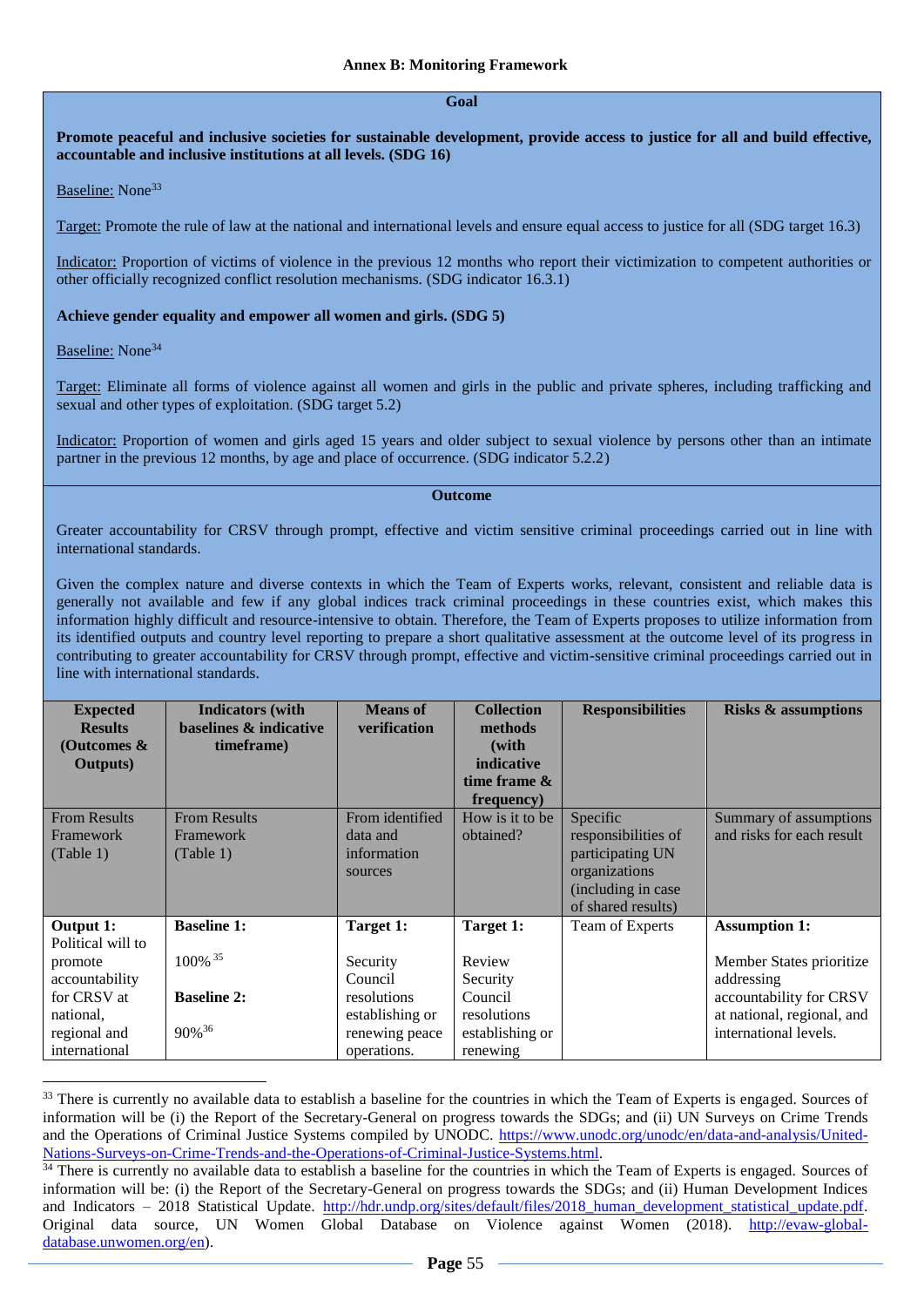| levels enhanced. |                         |                           |                 |                              |
|------------------|-------------------------|---------------------------|-----------------|------------------------------|
|                  | Target 1:               |                           | peace           | <b>Assumption 2:</b>         |
|                  |                         | Target 2:                 | operations as   |                              |
|                  | 100% of peace operation |                           | they are        | Member States are            |
|                  | mandates for which the  | Joint                     | approved.       | interested and willing to    |
|                  | TOE has advocated the   | communiqués               |                 | sign joint communiqués       |
|                  | inclusion of the        | or frameworks             | Target 2:       | or frameworks of             |
|                  | promotion of            | of cooperation            |                 | cooperation that include     |
|                  | accountability for      | agreed between            | Review          | a request for technical      |
|                  | CRSV.                   | the Office of             | finalized joint | and operational support      |
|                  |                         | the SRSG-SVC              | communiqués     | by the Team of Experts.      |
|                  | Target 2:               | and a Member              | and             |                              |
|                  |                         | State requesting          | frameworks of   | <b>Risks 1:</b>              |
|                  | $>90\%$ of joint        | technical and             | cooperation.    |                              |
|                  | communiqués and         | operational               |                 | Member States do not         |
|                  | frameworks of           |                           |                 | prioritize addressing        |
|                  |                         | support by the<br>Team of |                 |                              |
|                  | cooperation agreed      |                           |                 | accountability for CRSV      |
|                  | between the Office of   | Experts                   |                 | at national, regional and    |
|                  | the SRSG-SVC and the    |                           |                 | international levels.        |
|                  | respective Member State |                           |                 |                              |
|                  | that includes a request |                           |                 | <b>Risks 2:</b>              |
|                  | for TOE technical and   |                           |                 |                              |
|                  | operational support.    |                           |                 | Host Member State are        |
|                  |                         |                           |                 | unwilling to sign joint      |
|                  | <b>Indicator 1:</b>     |                           |                 | communiqués or               |
|                  |                         |                           |                 | frameworks of                |
|                  | Percentage of peace     |                           |                 | cooperation including a      |
|                  | operation mandates for  |                           |                 | request for technical and    |
|                  | which the TOE has       |                           |                 | operational support by       |
|                  | advocated the inclusion |                           |                 | the Team of Experts,         |
|                  | of the promotion of     |                           |                 | thereby limiting entry       |
|                  | accountability for      |                           |                 | points for the Team of       |
|                  | CRSV.                   |                           |                 | Experts.                     |
|                  |                         |                           |                 |                              |
|                  | <b>Indicator 2:</b>     |                           |                 | <b>Mitigating factors 1:</b> |
|                  |                         |                           |                 |                              |
|                  | Percentage of joint     |                           |                 | To minimize the risk that    |
|                  | communiqués and         |                           |                 | Member States do not         |
|                  | frameworks of           |                           |                 | prioritize addressing        |
|                  | cooperation adopted by  |                           |                 | accountability for CRSV      |
|                  | the respective Member   |                           |                 | at national, regional, and   |
|                  | States that includes a  |                           |                 | international levels, the    |
|                  | request for TOE         |                           |                 | Team of Experts will         |
|                  | technical and           |                           |                 | advocate with Member         |
|                  | operational support.    |                           |                 | States the importance of     |
|                  |                         |                           |                 | including accountability     |
|                  |                         |                           |                 | for CRSV at national,        |
|                  |                         |                           |                 | regional and                 |
|                  |                         |                           |                 | international levels in      |
|                  |                         |                           |                 | Security Council             |
|                  |                         |                           |                 | resolutions establishing     |
|                  |                         |                           |                 | or renewing peace            |
|                  |                         |                           |                 |                              |

 $\overline{a}$ <sup>35</sup> There are nine countries with peace operations referenced in the most recent Secretary-General's report on CRSV (S/2019/280) -UNAMA (Afghanistan); United Nations Multidimensional Integrated Stabilization Mission in the Central African Republic MINUSCA (CAR); MONUSCO (DRC); UNAMI (Iraq); UNSMIL (Libya); MINUSMA (Mali); UNSOM (Somalia); UNMISS (South Sudan) and UNAMID (Sudan - Darfur). See <https://peacekeeping.un.org/en/where-we-operate> and [https://dppa.un.org/en/current-presences.](https://dppa.un.org/en/current-presences) Of these nine peace operations, the Team of Experts has advocated the inclusion of the promotion of accountability for CRSV in eight peace operation mandates (MINUSCA; MONUSCO; UNAMI; UNSMIL; MINUSMA; UNSOM; UNMISS and UNAMID).

<sup>35</sup> Currently there are twelve assessment reports prepared by the Team of Experts: CAR (2013); Colombia (2013); Cote d'Ivoire (2019); DRC (2013); Guinea (2014); Iraq (2017); Liberia (2011, 2014); Nigeria (2019); Somalia (2014); South Sudan (2011; 2013).

<sup>36</sup> The total number of joint communiqués and frameworks of cooperation agreed between the Office of the SRSG-SVC and a Member State: ten (Angola, Bangladesh, CAR, DRC, Guinea, Iraq, Mali, Myanmar, Somali, South Sudan). The total number of joint communiqués and frameworks of cooperation agreed between the Office of the SRSG-SVC and a Member State requesting technical or operational support by the Team of Experts: nine (Bangladesh, CAR, DRC, Guinea, Iraq, Mali, Myanmar, Somalia, South Sudan). Note that unilateral communiqués have not been included.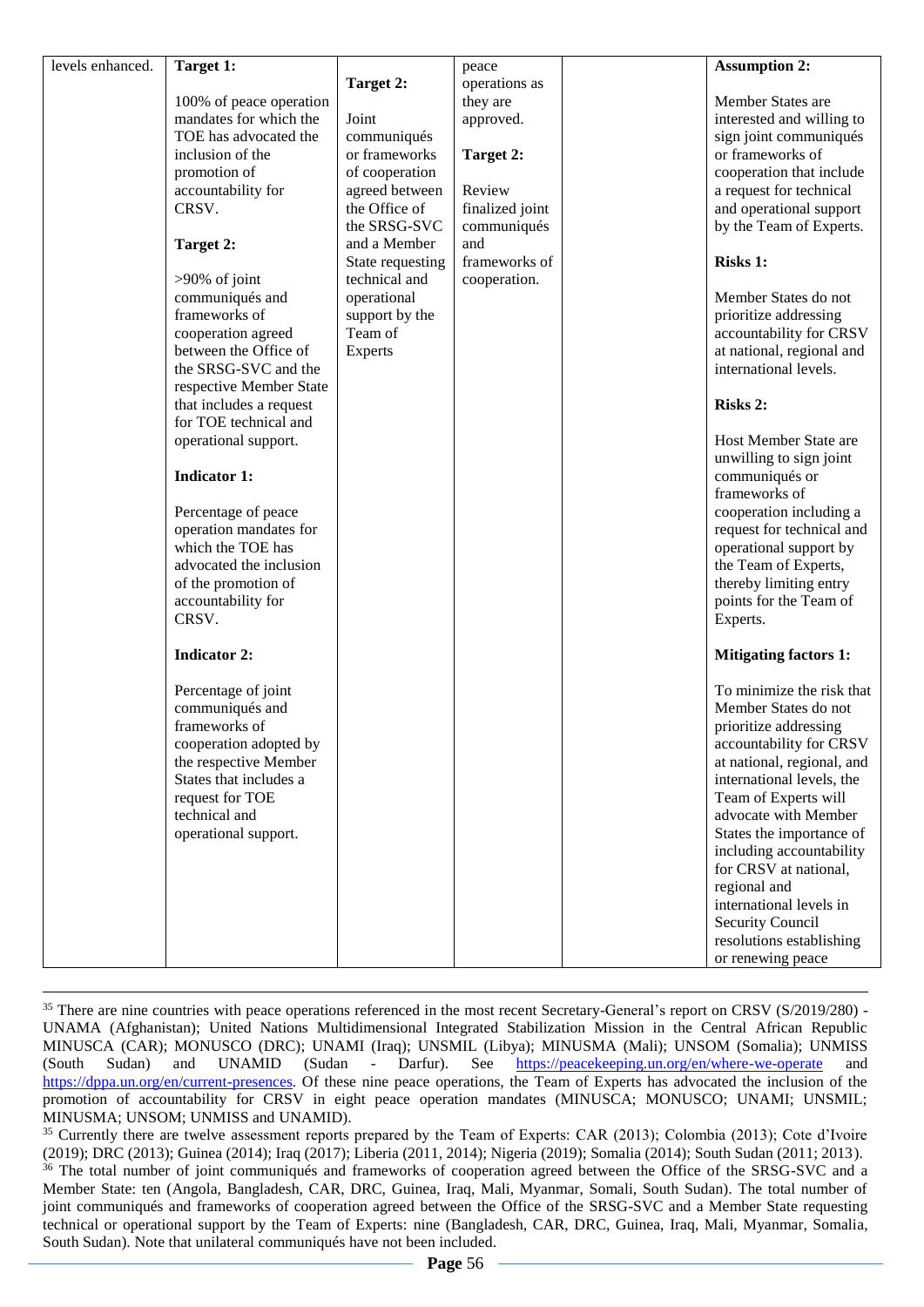|                                                                                                                                                            |                                                                                                                                                                                                                                        |            |                       |                 | operations.                                                                                                                                                                                                                                                                                                                                                                                                                                                                                                                                                                                                                                                                                                                                                                                     |
|------------------------------------------------------------------------------------------------------------------------------------------------------------|----------------------------------------------------------------------------------------------------------------------------------------------------------------------------------------------------------------------------------------|------------|-----------------------|-----------------|-------------------------------------------------------------------------------------------------------------------------------------------------------------------------------------------------------------------------------------------------------------------------------------------------------------------------------------------------------------------------------------------------------------------------------------------------------------------------------------------------------------------------------------------------------------------------------------------------------------------------------------------------------------------------------------------------------------------------------------------------------------------------------------------------|
|                                                                                                                                                            |                                                                                                                                                                                                                                        |            |                       |                 | <b>Mitigating factors 2:</b>                                                                                                                                                                                                                                                                                                                                                                                                                                                                                                                                                                                                                                                                                                                                                                    |
|                                                                                                                                                            |                                                                                                                                                                                                                                        |            |                       |                 | To minimize the risk that<br>the host Member States<br>will not sign joint<br>communiqués and<br>frameworks of<br>cooperation including a<br>request for technical and<br>operational support by<br>the Team of Experts, the<br>Team of Experts engages<br>with Member States to<br>highlight the benefits of<br>receiving support and<br>supports the Office of<br>the SRSG-SVC in<br>developing joint<br>communiqués and<br>frameworks of<br>cooperation with strong<br>language on<br>accountability.                                                                                                                                                                                                                                                                                        |
| Output $2$ :                                                                                                                                               | <b>Baseline:</b>                                                                                                                                                                                                                       | Assessment | Finalized             | Team of Experts | <b>Assumption:</b>                                                                                                                                                                                                                                                                                                                                                                                                                                                                                                                                                                                                                                                                                                                                                                              |
| Technical and<br>operational<br>capacity of<br>national rule of<br>law institutions<br>and actors to<br>address<br>accountability<br>for CRSV<br>enhanced. | $12^{37}$<br>Target:<br>>2 assessment reports<br>per year on<br>accountability for CRSV<br>prepared by the TOE.<br><b>Indicator:</b><br>Number of assessment<br>reports per year on<br>accountability for CRSV<br>prepared by the TOE. | reports    | assessment<br>reports |                 | Member States will<br>consent to the Team of<br>Experts undertaking an<br>assessment and UN<br>partners agree to support<br>the Team of Experts<br>assessment missions.<br><b>Risks:</b><br>Member States will not<br>consent to the Team of<br>Experts undertaking an<br>assessment and UN<br>partners will not agree to<br>support the Team of<br>Experts assessment<br>missions.<br><b>Mitigating factors:</b><br>To minimize the risk that<br>Member States will not<br>consent to the Team of<br>Experts undertaking an<br>assessment and UN<br>partners will not agree to<br>support the Team of<br>Experts assessment<br>missions, the Team of<br>Experts will advocate<br>with Member States and<br>liaise with UN partners<br>to ensure broad<br>ownership and<br>understanding of the |

<sup>&</sup>lt;sup>37</sup> Currently there are 12 assessment reports prepared by the Team of Experts: CAR (2013); Colombia (2013); Cote d'Ivoire (2019); DRC (2013); Guinea (2014); Iraq (2017); Liberia (2011, 2014); Nigeria (2019); Somalia (2014); South Sudan (2011; 2013).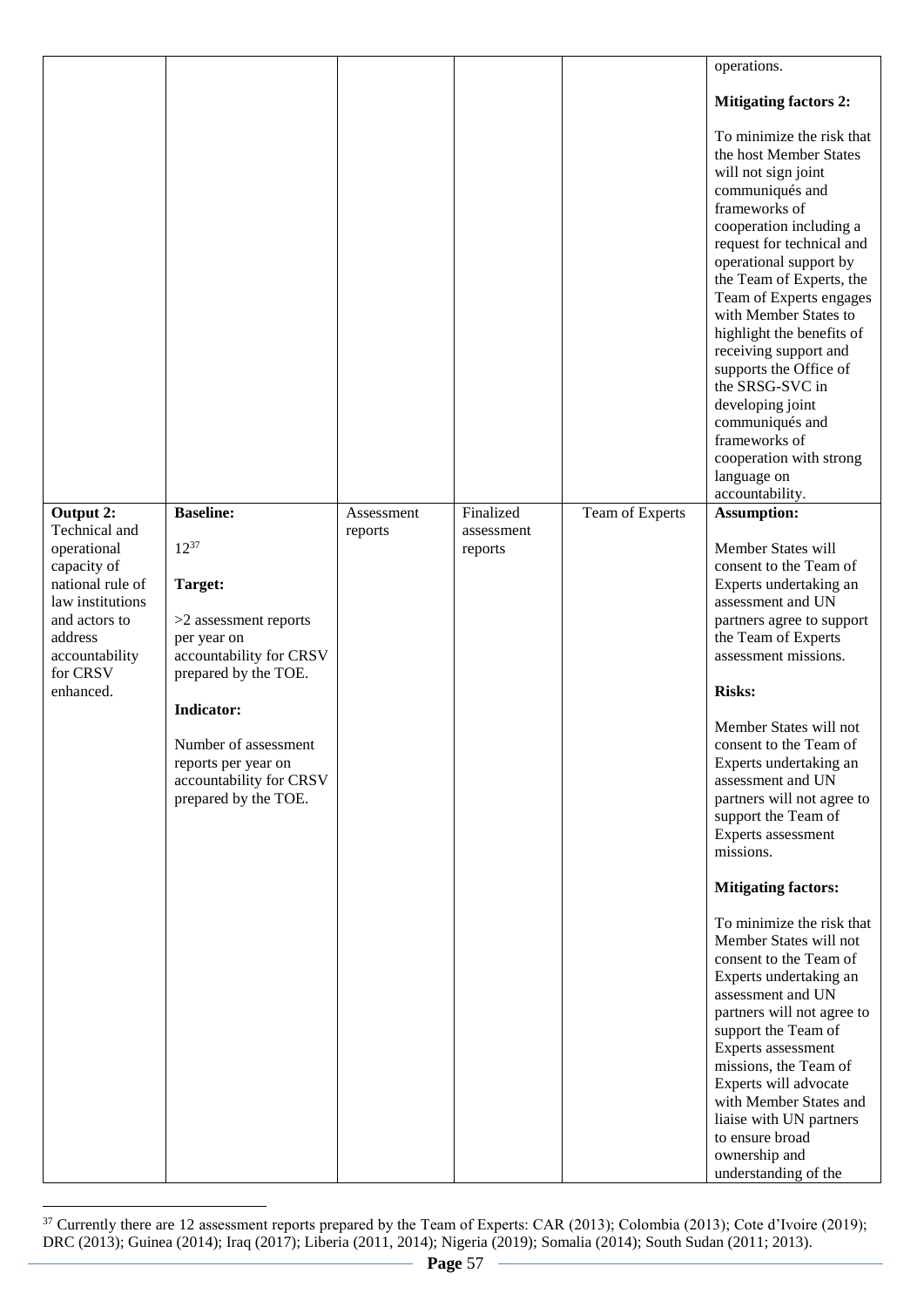|                                                                                                                                                                                                                                        |                                                                                                                                                                                                                                    |                          |                                   |                 | necessity for such an<br>assessment.                                                                                                                                                                                                                                                                                                                                                                                                                                                                                                                                                                                                                                                                                                                  |
|----------------------------------------------------------------------------------------------------------------------------------------------------------------------------------------------------------------------------------------|------------------------------------------------------------------------------------------------------------------------------------------------------------------------------------------------------------------------------------|--------------------------|-----------------------------------|-----------------|-------------------------------------------------------------------------------------------------------------------------------------------------------------------------------------------------------------------------------------------------------------------------------------------------------------------------------------------------------------------------------------------------------------------------------------------------------------------------------------------------------------------------------------------------------------------------------------------------------------------------------------------------------------------------------------------------------------------------------------------------------|
| Output 3:<br>Cooperation,<br>coordination,<br>coherence, and<br>knowledge<br>among the range<br>of actors<br>(governments,<br>CSOs, NGOs,<br>United Nations,<br>etc.) working to<br>promote<br>accountability<br>for CRSV<br>enhanced. | <b>Baseline:</b><br>$N/A^{38}$<br>Target:<br>>2 joint missions with<br>other UN entities,<br>partners or stakeholders.<br><b>Indicator:</b><br>Number of joint<br>missions with other UN<br>entities, partners or<br>stakeholders. | Joint mission<br>reports | Finalized joint<br>mission report | Team of Experts | Assumption:<br>Other UN entities,<br>partners or stakeholders<br>are willing, interested<br>and able to participate in<br>joint missions.<br><b>Risks:</b><br>Other UN entities,<br>partners or stakeholders<br>are unwilling,<br>uninterested or unable to<br>participate in joint<br>missions.<br><b>Mitigating factors:</b><br>To minimize the risk that<br>other UN entities,<br>partners or stakeholders<br>are unwilling,<br>uninterested, or unable to<br>participate in joint<br>missions, the Team of<br>Experts advocates with<br>other UN entities,<br>partners and stakeholders<br>for joint missions and the<br>benefits of joint<br>missions. The Team of<br>Experts may also<br>consider cost-sharing<br>options where<br>appropriate. |

<sup>&</sup>lt;sup>38</sup> Number of joint missions with other UN entities, partners or stakeholders was not previously tracked.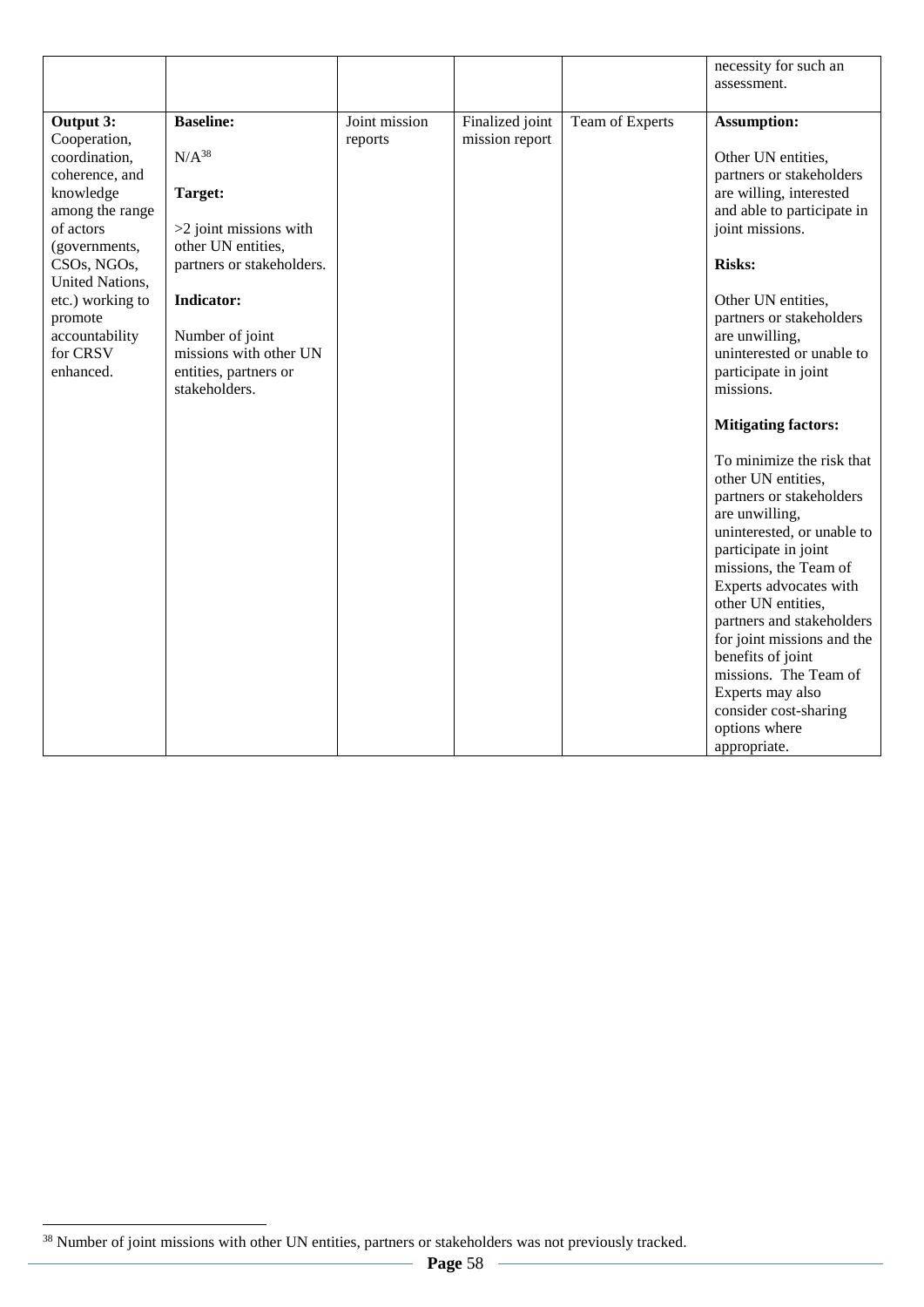| <b>Risk Category</b>                                                         | <b>Description / Analysis</b>                                                                                                                                                                                                                                                                                                                                                                                                                                                                                                                  | <b>Probability</b><br>Low,<br>Medium,<br><b>High</b> | <b>Impact</b><br>Low,<br>Medium,<br><b>High</b> | <b>Vulnerability</b> | <b>Control/Mitigation</b>                                                                                                                                                                                                                                                 | <b>Responsible</b><br><b>Party</b> |
|------------------------------------------------------------------------------|------------------------------------------------------------------------------------------------------------------------------------------------------------------------------------------------------------------------------------------------------------------------------------------------------------------------------------------------------------------------------------------------------------------------------------------------------------------------------------------------------------------------------------------------|------------------------------------------------------|-------------------------------------------------|----------------------|---------------------------------------------------------------------------------------------------------------------------------------------------------------------------------------------------------------------------------------------------------------------------|------------------------------------|
|                                                                              |                                                                                                                                                                                                                                                                                                                                                                                                                                                                                                                                                |                                                      |                                                 |                      |                                                                                                                                                                                                                                                                           |                                    |
| <b>1. Social and Environmental</b>                                           |                                                                                                                                                                                                                                                                                                                                                                                                                                                                                                                                                |                                                      |                                                 |                      |                                                                                                                                                                                                                                                                           |                                    |
| 1.1 Human rights<br>violations                                               | The possibility that advocating<br>accountability for human rights<br>violations (serious crimes),<br>particularly sexual violence, may put<br>individuals at risk of harm if<br>appropriate protection and support<br>measures are not in place.<br>The possibility that supporting<br>accountability for specific types of<br>human rights violations (serious<br>crimes) may inadvertently create<br>conflict among different groups.<br>The possibility that as a consequence<br>of the harm or conflict, reputational<br>risk may result. | Medium                                               | Medium                                          | Medium               | To minimize the risk of harm or<br>conflict, the Team of Experts adheres<br>to the human rights and victim<br>sensitive principles undertakes<br>assessments, considers conflict<br>analysis, and seeks to identify and<br>utilize best practices and lessons<br>learned. | Team of<br><b>Experts</b>          |
| 1.2 Gender<br>discrimination / parity                                        | The possibility that encouraging<br>women's participation and leadership<br>in justice and security institutions may<br>result in a backlash, furthering gender<br>based discrimination, including<br>violence against women.                                                                                                                                                                                                                                                                                                                  | Low                                                  | Medium                                          | Low                  | To minimize the risk of backlash, the<br>Team of Experts considers and seeks<br>to address deep-seated traditional<br>discriminatory practices and<br>stereotypes as well as security risks in<br>respective institutions.                                                | Team of<br><b>Experts</b>          |
| 1.3 Loss of<br>biodiversity and<br>unsustainable use of<br>natural resources | N/A                                                                                                                                                                                                                                                                                                                                                                                                                                                                                                                                            | N/A                                                  | N/A                                             | N/A                  | N/A                                                                                                                                                                                                                                                                       | N/A                                |
| 1.4 Climate change                                                           | The possibility that providing<br>technical assistance through a HQ<br>based team with a global mandate                                                                                                                                                                                                                                                                                                                                                                                                                                        | Low                                                  | Low                                             | Low                  | To minimize the risk of climate<br>change and pollution from travel, the<br>Team of Experts utilizes technology to                                                                                                                                                        | Team of<br>Experts                 |

**Annex C: Risk Log**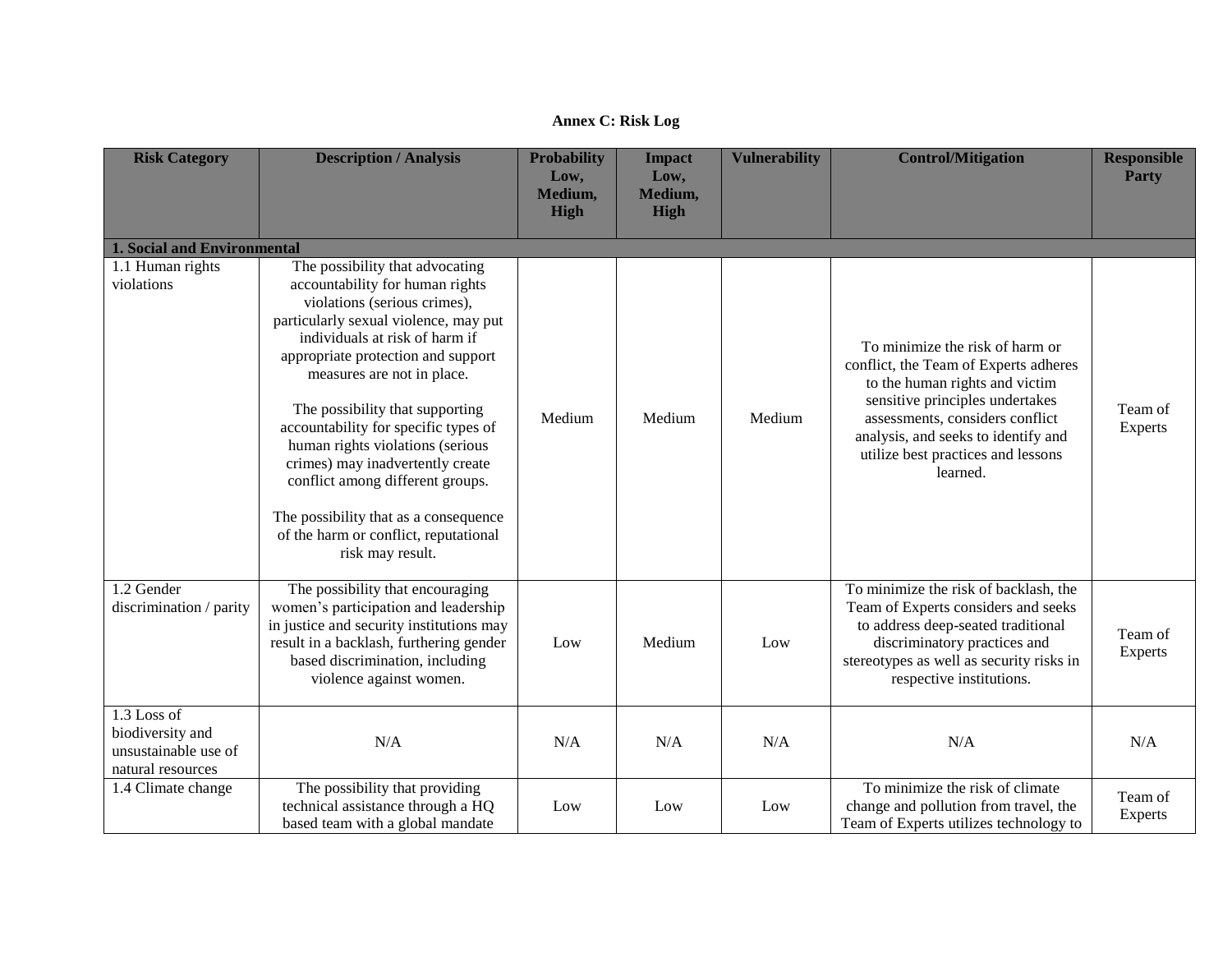|                                                                        | requiring frequent travel by staff and<br>consultants may affect the<br>environment and increase pollution.                                                                                                                                                                                    |                                                      |                                                 |                      | provide remote support and embeds<br>experts directly in the field.                                                                                                                                                                  |                                        |
|------------------------------------------------------------------------|------------------------------------------------------------------------------------------------------------------------------------------------------------------------------------------------------------------------------------------------------------------------------------------------|------------------------------------------------------|-------------------------------------------------|----------------------|--------------------------------------------------------------------------------------------------------------------------------------------------------------------------------------------------------------------------------------|----------------------------------------|
| 1.5 Community<br>health and safety<br>(including natural<br>disasters) | N/A                                                                                                                                                                                                                                                                                            | N/A                                                  | N/A                                             | N/A                  | N/A                                                                                                                                                                                                                                  | N/A                                    |
| 1.6 Working<br>conditions                                              | The possibility that working on CRSV<br>issues in highly insecure environments<br>may result in team members being<br>exposed to hostile environments and<br>traumatic and disturbing information<br>on a regular basis and may further<br>result in some degree of post-<br>traumatic stress. | Low                                                  | Low                                             | Low                  | To minimize the impact on team<br>members, the Team of Experts<br>undertakes periodic status checks to<br>ensure the well-being of team<br>members.                                                                                  | Team of<br><b>Experts</b>              |
| 1.7 Cultural heritage                                                  | N/A                                                                                                                                                                                                                                                                                            | N/A                                                  | N/A                                             | N/A                  | N/A                                                                                                                                                                                                                                  | N/A                                    |
| 1.8 Displacement and<br>resettlement                                   | N/A                                                                                                                                                                                                                                                                                            | N/A                                                  | N/A                                             | N/A                  | N/A                                                                                                                                                                                                                                  | N/A                                    |
| 1.9 Indigenous people                                                  | The possibility that limited access and<br>outreach in conflict and post-conflict<br>environments may result in a failure to<br>adequately consider and address the<br>needs of all victims of CRSV,<br>including minority and indigenous<br>populations                                       | Low                                                  | Low                                             | Low                  | To minimize the risk of excluding<br>minorities and indigenous peoples who<br>have experienced CRSV, the Team of<br>Experts engages representative civil<br>society groups to ensure a full<br>accounting of those affected by CRSV. | Team of<br>Experts                     |
| 1.10 Pollution and<br>waste                                            | N/A                                                                                                                                                                                                                                                                                            | N/A                                                  | N/A                                             | N/A                  | N/A                                                                                                                                                                                                                                  | N/A                                    |
| <b>Risk Category</b>                                                   | <b>Description / Analysis</b>                                                                                                                                                                                                                                                                  | <b>Probability</b><br>Low,<br>Medium,<br><b>High</b> | <b>Impact</b><br>Low,<br>Medium,<br><b>High</b> | <b>Vulnerability</b> | <b>Control/Mitigation</b>                                                                                                                                                                                                            | <b>Responsible</b><br><b>Party</b>     |
| 2. Financial                                                           |                                                                                                                                                                                                                                                                                                |                                                      |                                                 |                      |                                                                                                                                                                                                                                      |                                        |
| 2.1 External factors                                                   | The possibility that relying<br>exclusively on voluntary contributions<br>may subject the Team of Experts to<br>economic downturns, currency                                                                                                                                                   | High                                                 | High                                            | High                 | To minimize the risk of exposure to<br>economic downturns, currency<br>fluctuations, and changes in the<br>priorities of Member States, the Team                                                                                     | Team Leader<br>/ Deputy<br>Team Leader |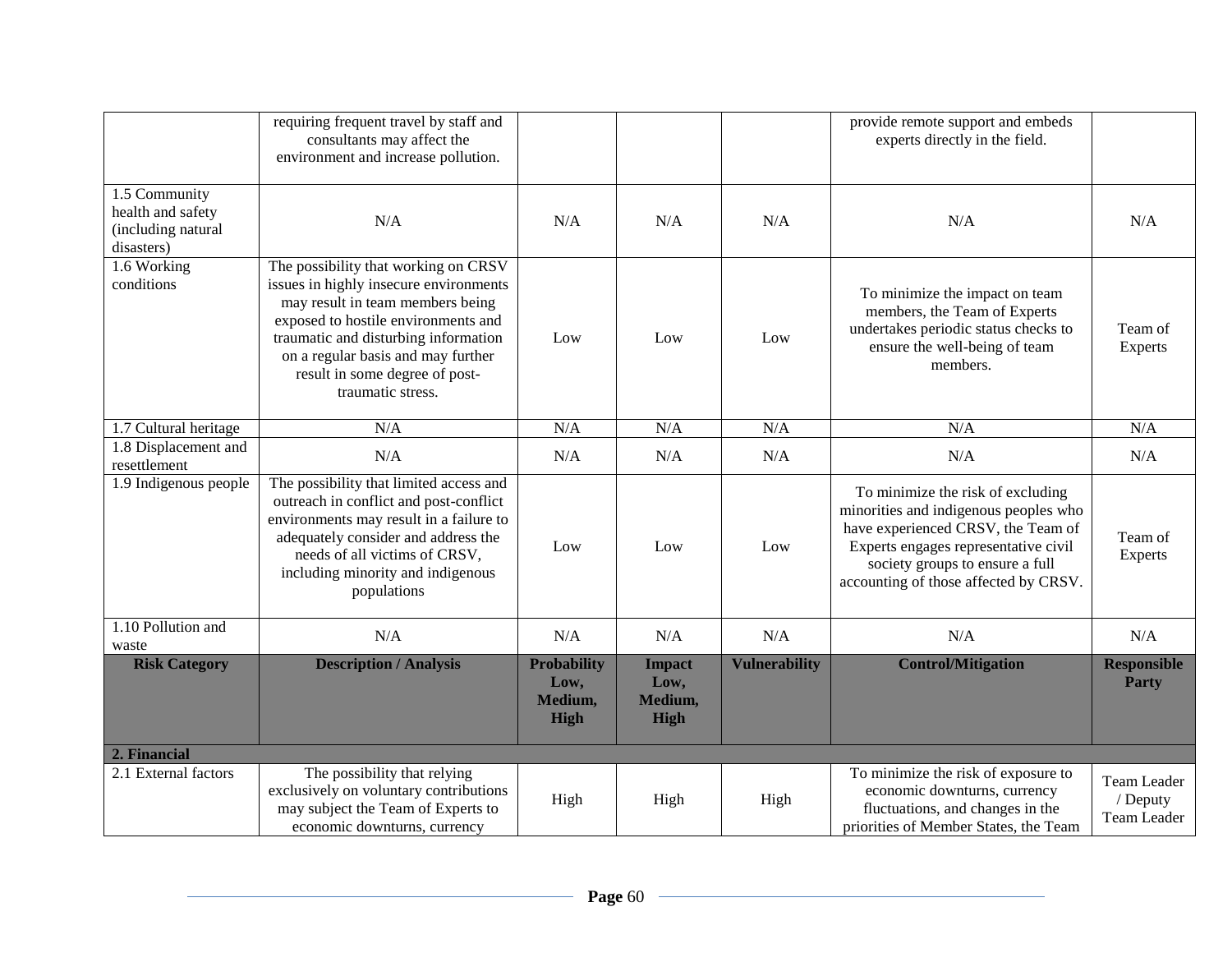|                                      | fluctuations, and changes in the<br>priorities of Member States (donors).<br>The possibility that Member States<br>(donors) may increasingly seek to<br>earmark funding for specific countries<br>and activities resulting in reduced<br>flexibility and responsiveness. |                            |                        |                      | of Experts actively seeks to diversify<br>its donor base (including non-<br>governmental donors) and engages<br>Member States to ensure the work of<br>the Team of Experts remains a<br>priority.<br>To minimize the risk of Member<br>States requiring funds be earmarked,<br>the Team of Expert advocates the<br>collective benefits of flexible funding<br>with Member States. |                                    |
|--------------------------------------|--------------------------------------------------------------------------------------------------------------------------------------------------------------------------------------------------------------------------------------------------------------------------|----------------------------|------------------------|----------------------|-----------------------------------------------------------------------------------------------------------------------------------------------------------------------------------------------------------------------------------------------------------------------------------------------------------------------------------------------------------------------------------|------------------------------------|
| 2.2 Internal factors                 | The possibility that implementing<br>partners mismanage project funds.                                                                                                                                                                                                   | Medium                     | Medium                 | Medium               | To minimize the risk of implementing<br>partners mismanaging funds the Team<br>of Experts conducts screening process<br>of potential partners, monitor and,<br>when necessary, audits<br>implementation processes.                                                                                                                                                                | Team of<br><b>Experts</b>          |
| <b>Risk Category</b>                 | <b>Description / Analysis</b>                                                                                                                                                                                                                                            | <b>Probability</b><br>Low, | <b>Impact</b><br>Low,  | <b>Vulnerability</b> | <b>Control/Mitigation</b>                                                                                                                                                                                                                                                                                                                                                         | <b>Responsible</b><br><b>Party</b> |
|                                      |                                                                                                                                                                                                                                                                          | Medium,<br><b>High</b>     | Medium,<br><b>High</b> |                      |                                                                                                                                                                                                                                                                                                                                                                                   |                                    |
| 3. Operational<br>3.1 Complex design |                                                                                                                                                                                                                                                                          |                            |                        |                      | To minimize the risk of missed                                                                                                                                                                                                                                                                                                                                                    |                                    |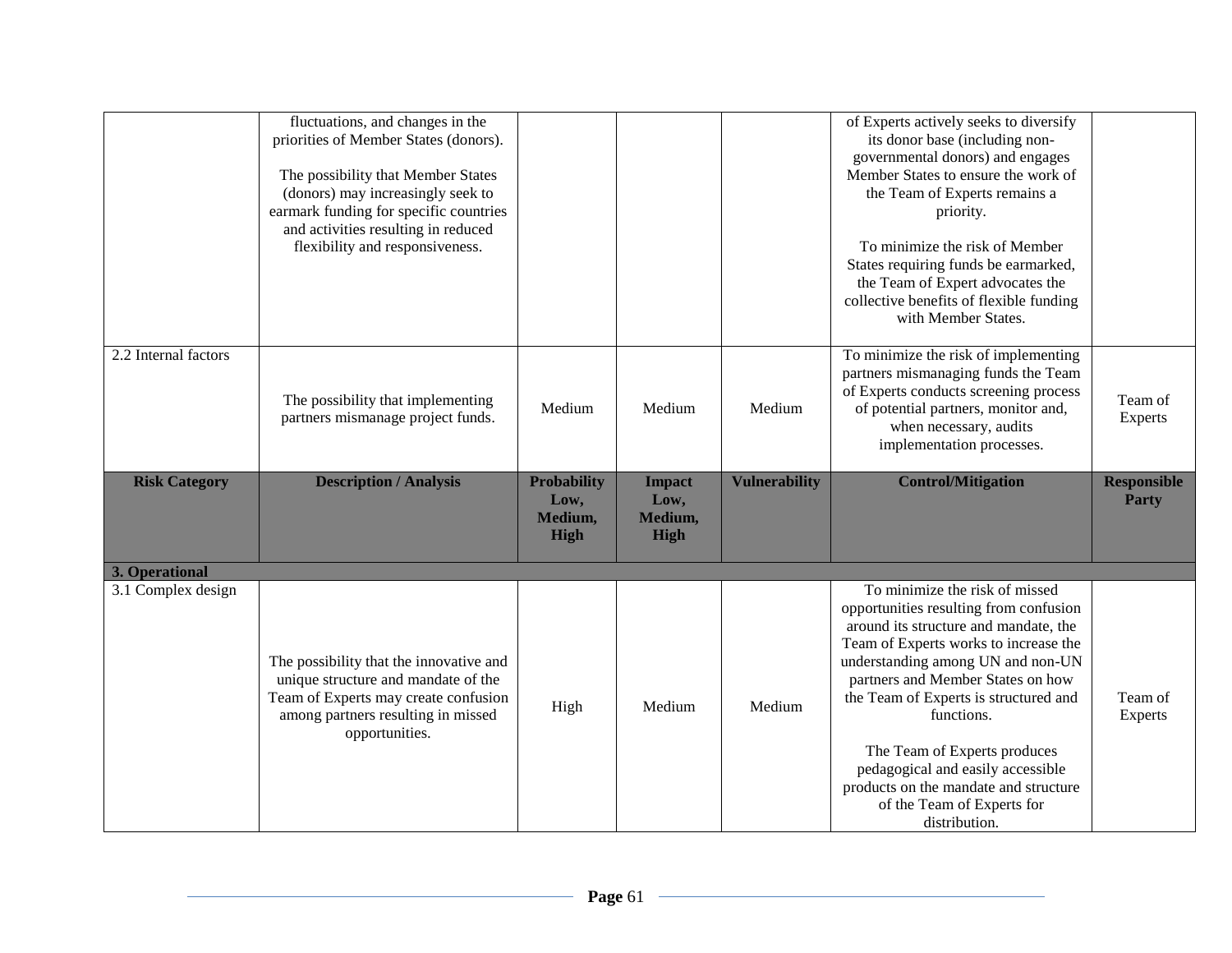| 3.2 Project<br>management             | The possibility that the reliance on the<br>capacities of field-based colleagues<br>outside of the Team of Experts may<br>negatively affect project<br>implementation.<br>The possibility that low quality<br>implementation and/or slow delivery<br>by other UN entities may lead to lack<br>of visible results or impact. | Medium | Medium | Medium | To minimize the risk of capacity issues<br>as well as low quality or slow delivery,<br>the Team of Experts regularly engages<br>with relevant colleagues in the field<br>and undertakes regular field missions<br>to ensure progress of project<br>implementation.<br>Project coordinators are asked to<br>produce detailed work plans, identify<br>clear milestones and regularly submit<br>progress reports.                                         | Team of<br>Experts                                          |
|---------------------------------------|-----------------------------------------------------------------------------------------------------------------------------------------------------------------------------------------------------------------------------------------------------------------------------------------------------------------------------|--------|--------|--------|--------------------------------------------------------------------------------------------------------------------------------------------------------------------------------------------------------------------------------------------------------------------------------------------------------------------------------------------------------------------------------------------------------------------------------------------------------|-------------------------------------------------------------|
| 3.3 Human error /<br>incompetence     | N/A                                                                                                                                                                                                                                                                                                                         | N/A    | N/A    | N/A    | N/A                                                                                                                                                                                                                                                                                                                                                                                                                                                    | N/A                                                         |
| 3.4 Infrastructure<br>failure         | N/A                                                                                                                                                                                                                                                                                                                         | N/A    | N/A    | N/A    | N/A                                                                                                                                                                                                                                                                                                                                                                                                                                                    | N/A                                                         |
| 3.5 Safety and<br>security            | The possibility that working in<br>crisis/conflict-affected or fragile<br>contexts may expose the Team of<br>Experts to a variety of security risks.                                                                                                                                                                        | Medium | Medium | Medium | To minimize the security risk to team<br>members and to determine the<br>feasibility of undertaking or<br>continuing engagements, the Team of<br>Experts continuously monitors the<br>security situation in relevant countries<br>and remains in contact with colleagues<br>in the field, including security<br>colleagues.                                                                                                                            | Team of<br>Experts /<br><b>UNCT / UN</b><br><b>Missions</b> |
| 3.6 Poor monitoring<br>and evaluation | The possibility that weak monitoring,<br>evaluation, and reporting may<br>undermine efforts to demonstrate<br>added value of the Team of Experts                                                                                                                                                                            | Medium | Low    | Low    | To minimize the risk posed by weak<br>monitoring, evaluation, and reporting,<br>the Team of Experts develops criteria<br>for assessing progress prior to<br>undertaking any project or<br>intervention; works with relevant<br>partners to ensure adequate and timely<br>monitoring, evaluation, and reporting;<br>and continuously evaluates the format<br>and means by which it communicates<br>its work to UN/non-UN partners and<br>Member States. | <b>Team Leader</b><br>/ UNCT / UN<br><b>Missions</b>        |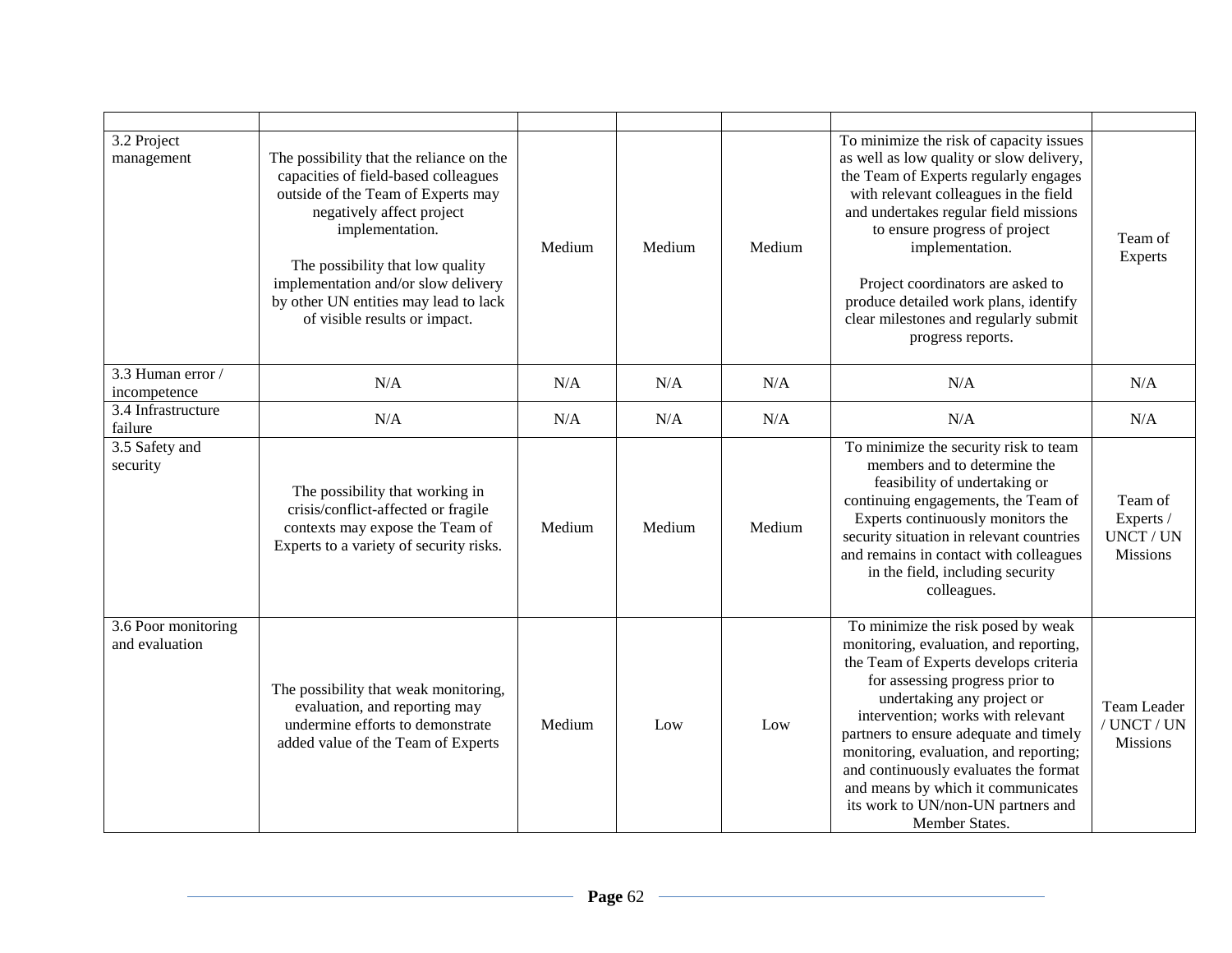| 3.7 Delivery                | The possibility that failure to deliver<br>results may undermine the credibility,<br>weaken relationships with host<br>governments, and reduce Member<br>State support. | Low  | Medium | Medium | To minimize risk that failure to deliver<br>may result in reduced credibility, weak<br>relationships with host governments,<br>and reduced Member State support,<br>the Team of Experts develops<br>carefully thought out and strategic<br>engagement in which all relevant<br>partners are brought on board to<br>ensure ownership and increase the<br>likelihood of success. To manage<br>expectations, the Team of Experts<br>clarifies what it can do and what it is<br>not in a position to achieve. It updates<br>on new developments affecting the<br>Team of Experts activities and request<br>necessary adjustments to planned<br>activities, while flagging the likelihood<br>of changes to the results. | Team of<br>Experts                     |
|-----------------------------|-------------------------------------------------------------------------------------------------------------------------------------------------------------------------|------|--------|--------|--------------------------------------------------------------------------------------------------------------------------------------------------------------------------------------------------------------------------------------------------------------------------------------------------------------------------------------------------------------------------------------------------------------------------------------------------------------------------------------------------------------------------------------------------------------------------------------------------------------------------------------------------------------------------------------------------------------------|----------------------------------------|
| 3.8 Programme<br>management | The possibility that failure to<br>understand the strategic and political<br>context may result in missed<br>opportunities.                                             | Low  | Low    | Low    | To minimize risk of missing<br>opportunities due to the failure to<br>understand the strategic and political<br>context, the Team of Experts ensures<br>that it is well positioned by actively<br>engaging in relevant political and<br>technical consultations and<br>undertaking assessments. The TOE<br>makes a concerted effort to build up<br>specific country expertise among its<br>staff and take steps to avoid turn-over<br>of staff.                                                                                                                                                                                                                                                                    | Team of<br><b>Experts</b>              |
| 3.9 Process efficiency      | The possibility that inefficient<br>administrative processes may result in<br>delays undermining credibility and<br>cooperation.                                        | High | High   | High   | To minimize the risk posed by<br>inefficient administrative processes,<br>the Team of Experts undertakes<br>planning and review activities to<br>enable early identification of needs<br>and ensure sufficient lead time to<br>facilitate administrative processes                                                                                                                                                                                                                                                                                                                                                                                                                                                 | Team Leader<br>/ Deputy<br>Team Leader |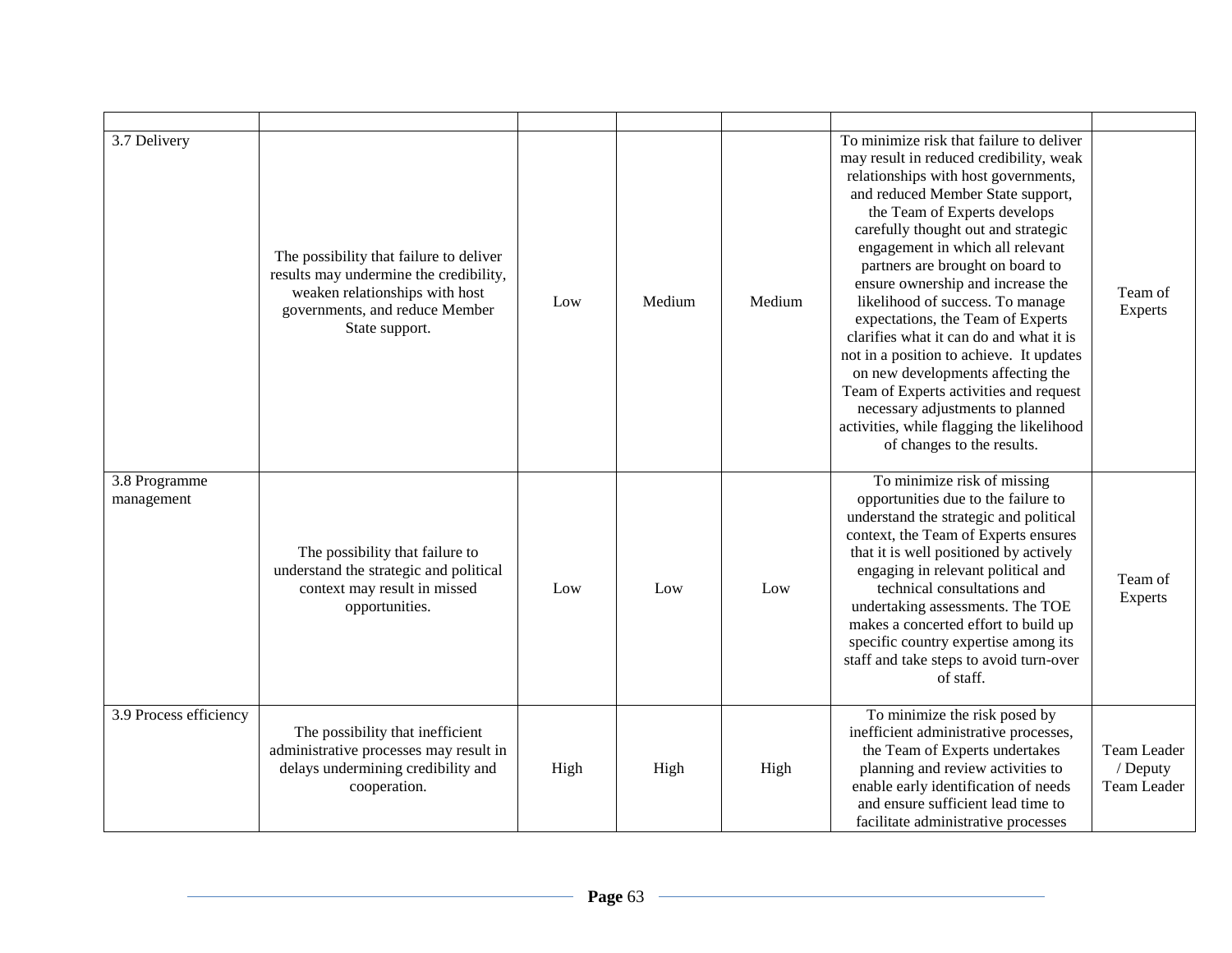| 3.10 Internal controls                    | N/A                                                                                                                                                                      | N/A                                                  | N/A                                             | N/A                  | N/A                                                                                                                                                                                                                                                                                                                                                                              | N/A                                           |
|-------------------------------------------|--------------------------------------------------------------------------------------------------------------------------------------------------------------------------|------------------------------------------------------|-------------------------------------------------|----------------------|----------------------------------------------------------------------------------------------------------------------------------------------------------------------------------------------------------------------------------------------------------------------------------------------------------------------------------------------------------------------------------|-----------------------------------------------|
| 3.11 Internal and<br>external fraud audit | N/A                                                                                                                                                                      | N/A                                                  | N/A                                             | N/A                  | N/A                                                                                                                                                                                                                                                                                                                                                                              | N/A                                           |
| 3.12 Compliance and<br>legal              | N/A                                                                                                                                                                      | N/A                                                  | N/A                                             | N/A                  | N/A                                                                                                                                                                                                                                                                                                                                                                              | N/A                                           |
| 3.13 Procurement                          | The possibility that delays in UN<br>procurement processes, including<br>recruitment of staff and consultants,<br>may delay implementation and<br>undermine credibility. | High                                                 | High                                            | High                 | To minimize the risk posed by<br>procurement delays, the Team of<br>Experts undertakes planning and<br>review activities to enable early<br>identification of procurement needs<br>and ensure sufficient lead time to<br>facilitate procurement processes.                                                                                                                       | <b>Team Leader</b><br>/ Deputy<br>Team Leader |
| 3.14 Technology                           | The possibility that failure to integrate<br>available technological solutions may<br>delay work processes, undermine<br>work quality, and put partners at risk.         | Low                                                  | Low                                             | Low                  | To minimize work process delays,<br>improve work quality, and ensure<br>partners are not put at risk, the Team<br>of Experts considers technological<br>solutions to facilitate its work and<br>ensure the security of confidential<br>information.                                                                                                                              | Team of<br><b>Experts</b>                     |
| 3.15 Physical assets                      | N/A                                                                                                                                                                      | N/A                                                  | N/A                                             | N/A                  | N/A                                                                                                                                                                                                                                                                                                                                                                              | N/A                                           |
| <b>Risk Category</b>                      | <b>Description / Analysis</b>                                                                                                                                            | <b>Probability</b><br>Low,<br>Medium,<br><b>High</b> | <b>Impact</b><br>Low,<br>Medium,<br><b>High</b> | <b>Vulnerability</b> | <b>Control/Mitigation</b>                                                                                                                                                                                                                                                                                                                                                        | <b>Responsible</b><br><b>Party</b>            |
| 4. Organizational                         |                                                                                                                                                                          |                                                      |                                                 |                      |                                                                                                                                                                                                                                                                                                                                                                                  |                                               |
| 4.1 Institutional<br>arrangements         | The possibility that working under a<br>co-lead entity structure may expose<br>the Team of Experts to changes in<br>institutional mandates and priorities.               | Medium                                               | Medium                                          | Medium               | To minimize the exposure to changes<br>in institutional mandates and priorities,<br>the Team of Experts seeks to<br>demonstrate the value of its work to<br>co-lead entities and the UN system<br>more broadly.<br>To minimize the exposure to changes<br>in institutional mandates and priorities,<br>the Team of Experts engages Member<br>States to ensure accountability for | Team of<br>Experts /<br>Advisory<br>Group     |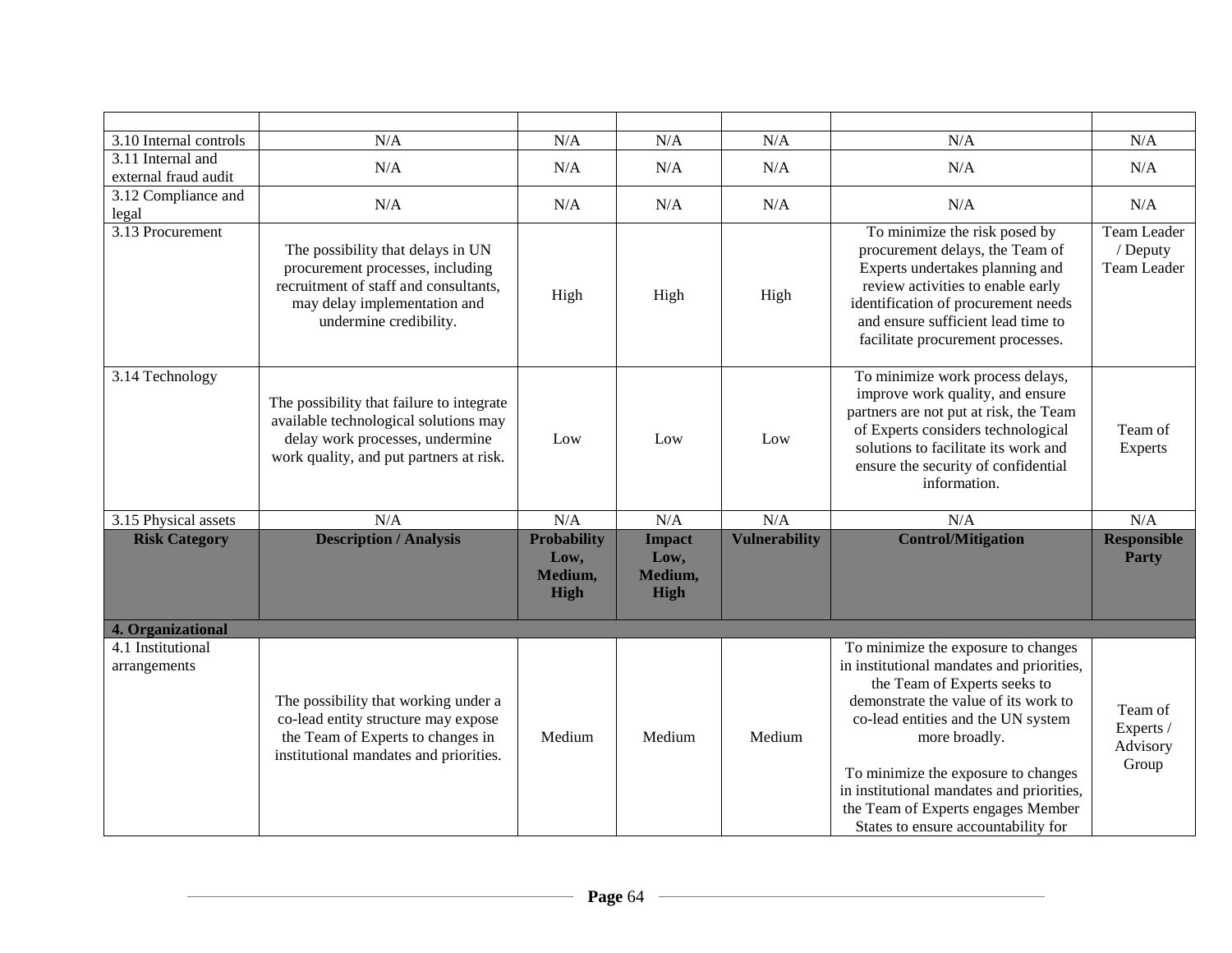|                                           |                                                                                                                                                                                            |        |        |        | serious crimes, including CRSV,<br>remains a priority within the UN<br>system.                                                                                                                                                                                                                                                                                                                                                                                                                                                                             |                                           |
|-------------------------------------------|--------------------------------------------------------------------------------------------------------------------------------------------------------------------------------------------|--------|--------|--------|------------------------------------------------------------------------------------------------------------------------------------------------------------------------------------------------------------------------------------------------------------------------------------------------------------------------------------------------------------------------------------------------------------------------------------------------------------------------------------------------------------------------------------------------------------|-------------------------------------------|
| 4.2 Institutional /<br>execution capacity | The possibility that weak engagement<br>by UN partners at HQ and country<br>level may negatively affect the<br>implementation of projects.                                                 | Medium | Medium | Medium | To minimize the risk of weak<br>engagement by UN partners, the Team<br>of Experts liaises actively at both HQ<br>and country level to ensure<br>coordination and collaboration on its<br>projects.<br>If needed, the Team of Experts can<br>resort to High-level advocacy by the<br>SRSG-SVC, the Secretary-General<br>and members of the Security Council<br>in an effort to remind heads of<br>agencies of their commitments to the<br>issue and the work of the Team of<br>Experts.                                                                     | Team of<br>Experts /<br>Advisory<br>Group |
| 4.3 Implementation<br>arrangements        | The possibility that a lack of clarity in<br>terms of roles and responsibilities of<br>bodies working to address CRSV may<br>undermine progress in global efforts<br>to address the issue. | Medium | Medium | Medium | To minimize the risk that a lack of<br>clarity in terms of roles and<br>responsibilities undermines progress in<br>global efforts to address the issue, the<br>Team of Experts ensures relevant<br>bodies working on CRSV understand<br>its mandate.<br>The Team of Experts also supports the<br>SRSG-SVC in her efforts to advocate<br>with the Secretary-General and the<br>Security Council for a clear division of<br>responsibilities and corresponding<br>accountability in relation to the need to<br>strengthen accountability for CRSV<br>crimes. | Team of<br>Experts /<br>Advisory<br>Group |
| 4.4 Country office<br>capacity            | The possibility that lack of operational<br>or technical capacity of UNCTs and<br>Missions may negatively impact the                                                                       | High   | High   | Medium | To minimize the risk of weak<br>operational and technical capacities,<br>the Team of Experts advocates both                                                                                                                                                                                                                                                                                                                                                                                                                                                | Team of<br>Experts                        |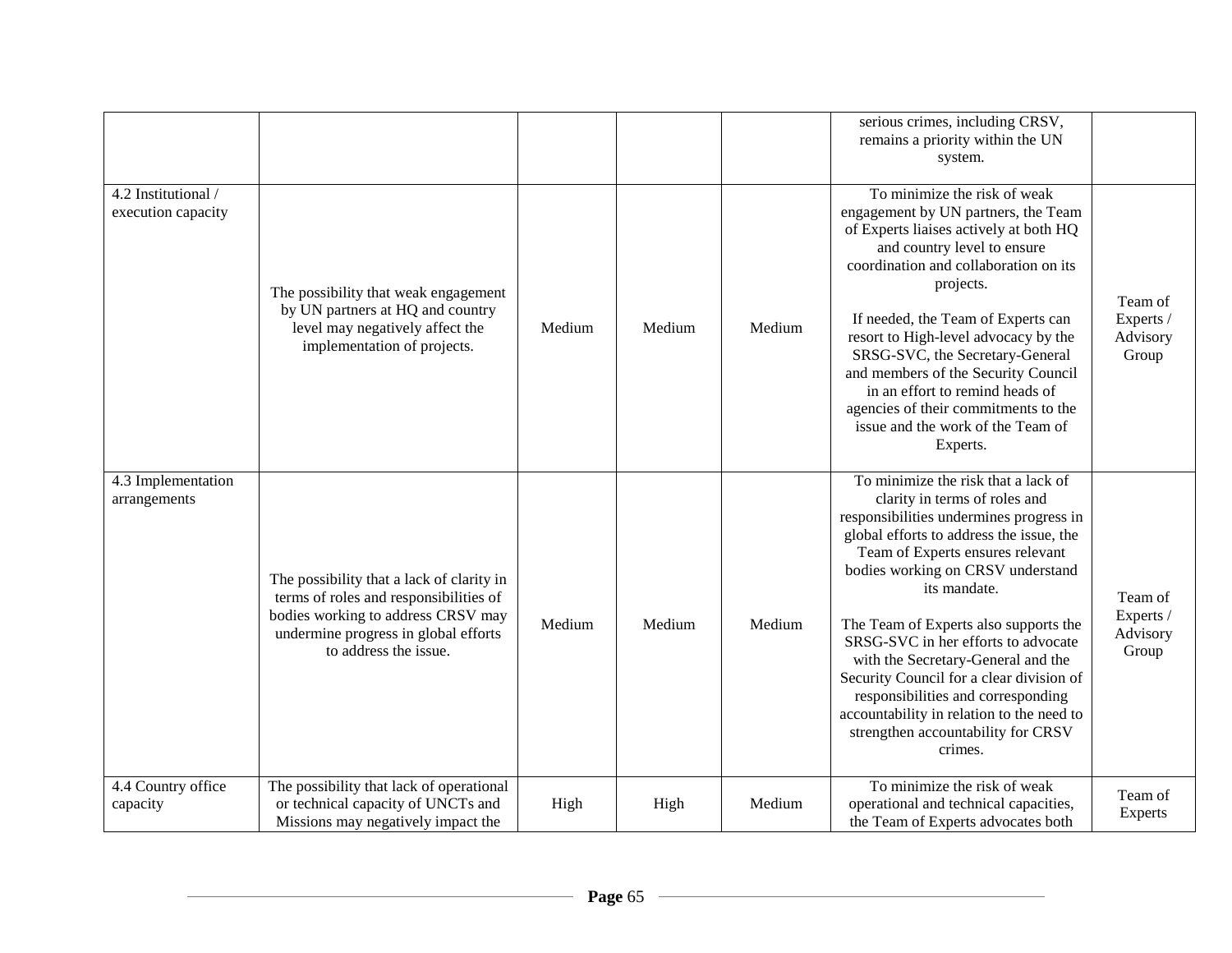|                                                   | country-level engagements by the<br>Team of Experts.                                                                                                                                                       |                                                      |                                                 |                      | internally and directly with Member<br>States on improving specific country<br>office or mission capacity.                                                                                                                                                                               |                                                                              |
|---------------------------------------------------|------------------------------------------------------------------------------------------------------------------------------------------------------------------------------------------------------------|------------------------------------------------------|-------------------------------------------------|----------------------|------------------------------------------------------------------------------------------------------------------------------------------------------------------------------------------------------------------------------------------------------------------------------------------|------------------------------------------------------------------------------|
| 4.5 Governance                                    | The possibility that differing<br>interpretations of the mandate,<br>structure, and reporting lines of the<br>Team of Experts may undermine<br>programme delivery.                                         | High                                                 | High                                            | High                 | To minimize the risk that differing<br>interpretations of the mandate,<br>structure and reporting lines may<br>undermine programme delivery, the<br>Team of Experts holds regular<br>meetings with co-lead entities.                                                                     | Team of<br>Experts /<br>Advisory<br>Group                                    |
| 4.6 Culture, code of<br>conduct & ethics          | N/A                                                                                                                                                                                                        | N/A                                                  | N/A                                             | N/A                  | N/A                                                                                                                                                                                                                                                                                      | N/A                                                                          |
| 4.7 Accountability &<br>compensation              | N/A                                                                                                                                                                                                        | N/A                                                  | N/A                                             | N/A                  | N/A                                                                                                                                                                                                                                                                                      | N/A                                                                          |
| 4.8 Succession<br>planning & talent<br>management | N/A                                                                                                                                                                                                        | N/A                                                  | N/A                                             | N/A                  | N/A                                                                                                                                                                                                                                                                                      | N/A                                                                          |
| 4.9 HR processes &<br>procedures                  | The possibility that delays in UN<br>human resources processes and<br>procedures, may delay<br>implementation, impact delivery, and<br>undermine credibility.                                              | High                                                 | High                                            | High                 | To minimize the risk posed by delays<br>in UN human resources processes and<br>procedures, the Team of Experts<br>undertakes planning and review<br>activities to enable early identification<br>of human resources needs and<br>provides sufficient lead time to<br>facilitate process. | Team Leader<br>/ Deputy<br>Team Leader                                       |
| <b>Risk Category</b>                              | <b>Description / Analysis</b>                                                                                                                                                                              | <b>Probability</b><br>Low,<br>Medium,<br><b>High</b> | <b>Impact</b><br>Low,<br>Medium,<br><b>High</b> | <b>Vulnerability</b> | <b>Control/Mitigation</b>                                                                                                                                                                                                                                                                | <b>Responsible</b><br><b>Party</b>                                           |
| <b>5. Political</b>                               |                                                                                                                                                                                                            |                                                      |                                                 |                      |                                                                                                                                                                                                                                                                                          |                                                                              |
| 5.1 Corruption                                    | N/A                                                                                                                                                                                                        | N/A                                                  | N/A                                             | N/A                  | N/A                                                                                                                                                                                                                                                                                      | N/A                                                                          |
| 5.2 Government<br>commitment                      | The possibility that host governments<br>may be unwilling to sign joint<br>communiqués or frameworks of<br>cooperation consenting to the<br>deployment of the Team of Experts<br>may prevent country-level | Low                                                  | High                                            | Low                  | To minimize the risk that host<br>governments do not consent to<br>deployments, the Team of Experts<br>engages with governments to highlight<br>the benefits of receiving support and<br>supports the Office of the SRSG-SVC                                                             | SRSG-SVC/<br>Advisory<br>Group /<br>Missions /<br><b>UNCT/Team</b><br>Leader |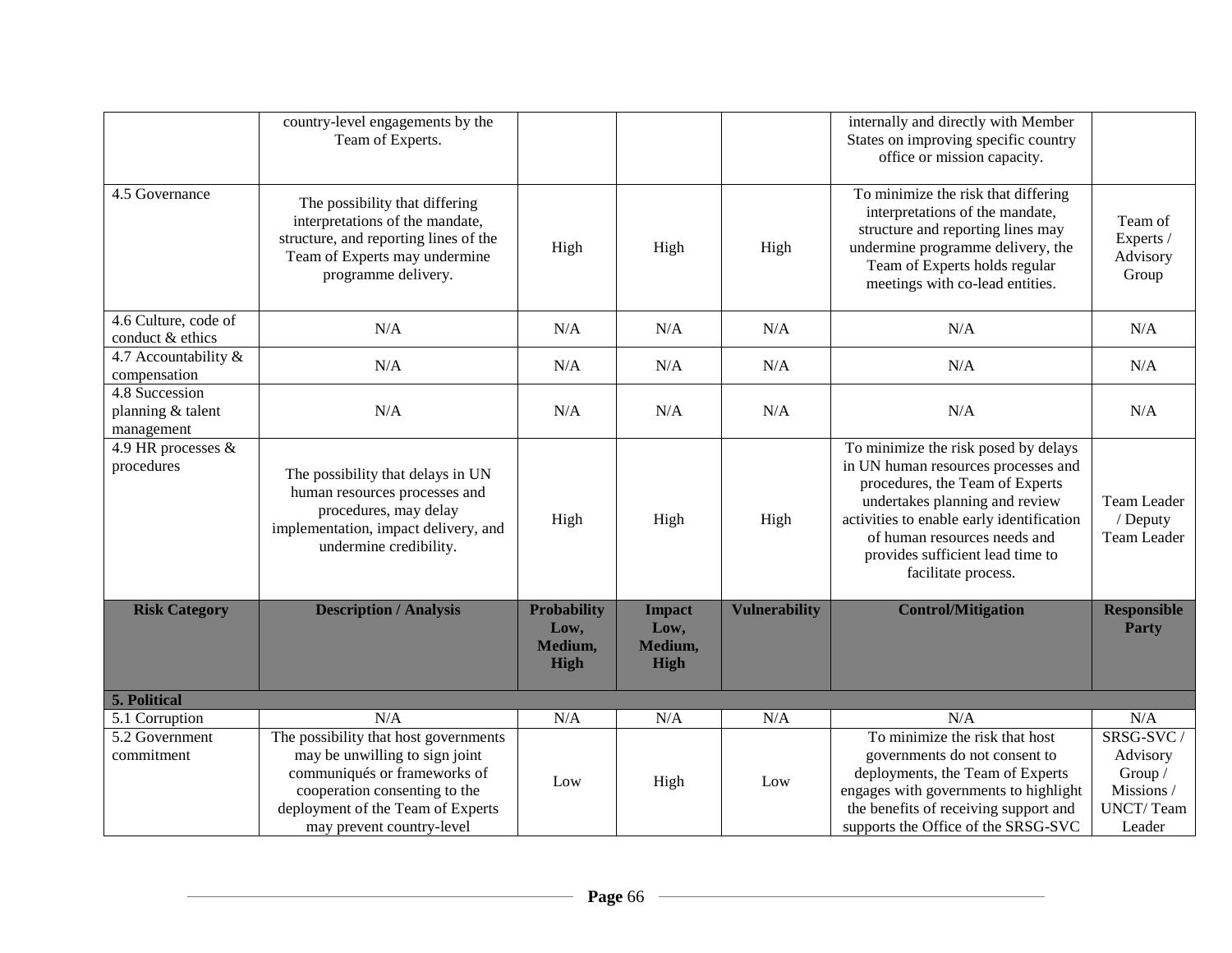|                              | engagements.                                                                                                                                                                                                               |        |        |        | in developing joint communiqués and<br>frameworks of cooperation. It also<br>works with civil society to generate<br>demand and momentum for the<br>deployment of CRSV experts.<br>To minimize the risk that host<br>governments do not consent to<br>deployments, the Team of Experts<br>engages with Member States to<br>advocate for the inclusion of<br>accountability for CRSV in the<br>mandates of UN peace operations.                                                                                                                                                 |                                             |
|------------------------------|----------------------------------------------------------------------------------------------------------------------------------------------------------------------------------------------------------------------------|--------|--------|--------|--------------------------------------------------------------------------------------------------------------------------------------------------------------------------------------------------------------------------------------------------------------------------------------------------------------------------------------------------------------------------------------------------------------------------------------------------------------------------------------------------------------------------------------------------------------------------------|---------------------------------------------|
| 5.3 Political will           | The possibility that host governments<br>may be unwilling to sign joint<br>communiqués or frameworks of<br>cooperation consenting to the<br>deployment of the Team of Experts<br>may prevent country-level<br>engagements. | Low    | Medium | Low    | To minimize the risk that host<br>governments do not consent to the<br>deployment, the Team of Experts<br>engages with governments to highlight<br>the benefits of receiving technical<br>support and contributes to the<br>development of joint communiqués<br>and frameworks of cooperation by the<br>Office of the SRSG-SVC.<br>To minimize the risk that host<br>governments do not consent to<br>deployments, the Team of Experts<br>engages with Member States to<br>advocate for the inclusion of<br>accountability for CRSV in the<br>mandates of UN peace operations. | SRSG-SVC /<br>Team Leader                   |
| 5.4 Political<br>instability | The possibility that political instability<br>may slow decision making and shift<br>focus away from addressing CRSV.                                                                                                       | Medium | Medium | Medium | To minimize the effect of political<br>instability, the Team of Experts<br>continuously monitors the political<br>environment, consults with relevant<br>UN actors who have insight on<br>political situations in country, and<br>takes appropriate measures to ensure<br>the continuation and success of its                                                                                                                                                                                                                                                                  | UN Mission /<br>UNCT/<br>Team of<br>Experts |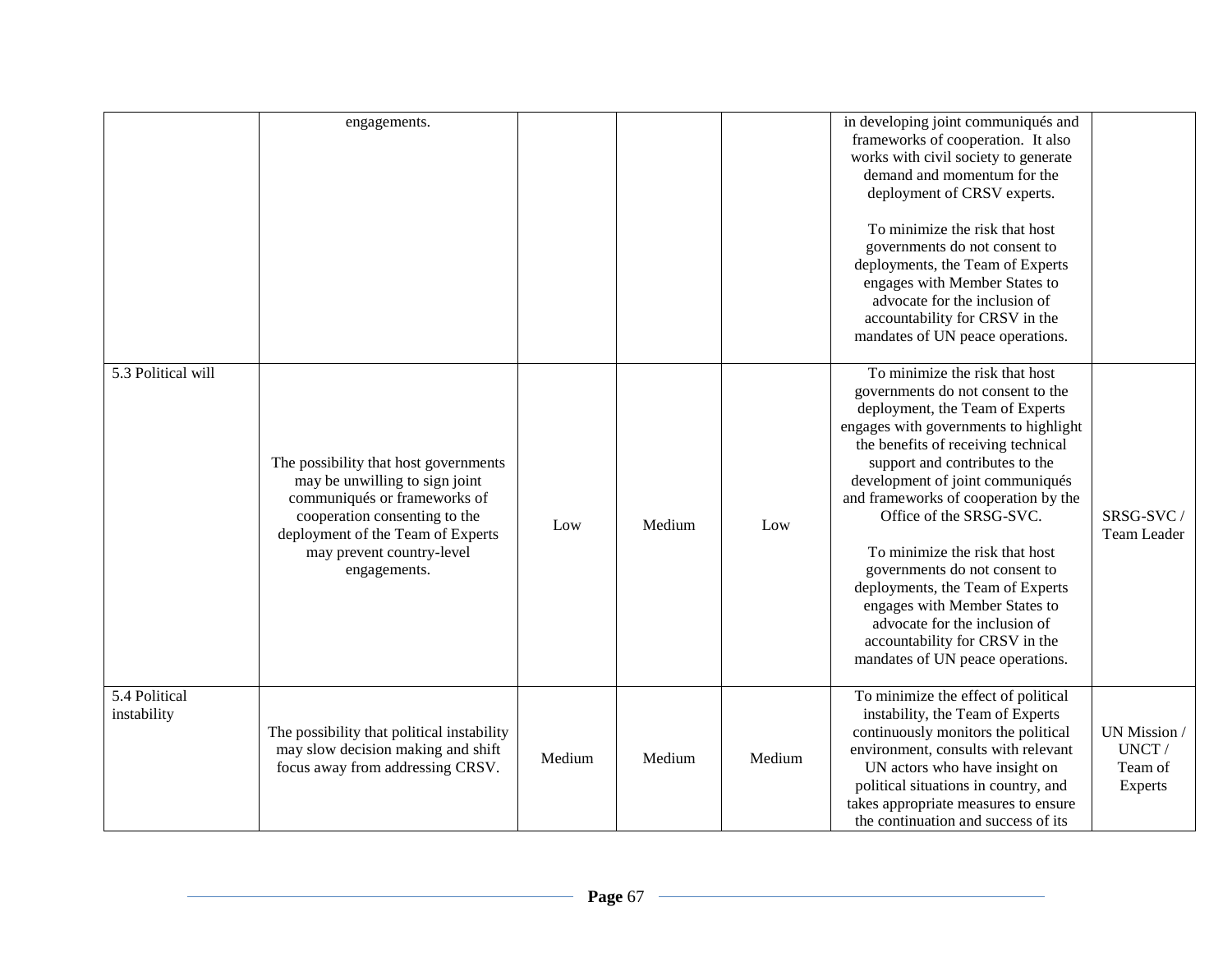|                                                       |                                                                                                                                                                                                                                     |                                                      |                                                 |                      | work.                                                                                                                                                                                                                                                                                                        |                                                      |
|-------------------------------------------------------|-------------------------------------------------------------------------------------------------------------------------------------------------------------------------------------------------------------------------------------|------------------------------------------------------|-------------------------------------------------|----------------------|--------------------------------------------------------------------------------------------------------------------------------------------------------------------------------------------------------------------------------------------------------------------------------------------------------------|------------------------------------------------------|
| 5.5 Change in<br>government                           | The possibility that changes in<br>government may result in the new<br>government not honouring<br>commitments made by the prior<br>government may negatively impact<br>the country-level engagements of the<br>Team of Experts.    | Medium                                               | High                                            | High                 | To minimize the effect that changes in<br>government may have on prior<br>commitments, the Team of Experts<br>develops close partnerships with key<br>stakeholders within the permanent<br>state structure, and identifies<br>individuals that can play a bridge-role<br>between the old and new government. | UN Mission /<br>UNCT/<br>Team of<br>Experts          |
| 5.6 Armed conflict<br>and instability                 | The possibility that limited ability to<br>work in some priority countries or in<br>areas of some priority countries due to<br>insecurity may negatively affect<br>implementation of Team of Experts<br>projects.                   | Medium                                               | Medium                                          | Medium               | To minimize the risk to<br>implementation as a result of conflict<br>and insecurity, the Team of Experts<br>continuously monitors the country<br>context to ensure that staff are safe,<br>and to determine the feasibility of<br>undertaking or continuing<br>engagement.                                   | Team Leader<br>/ UNCT / UN<br><b>Missions</b>        |
| 5.7 Adverse public<br>opinion / media<br>intervention | The possibility that negative public<br>opinion may undermine the work of<br>the Team of Experts.<br>The possibility that negative stories in<br>the media may discourage partners<br>from engaging in accountability<br>processes. | Low                                                  | Medium                                          | Medium               | To minimize the risk that negative<br>public opinion or negative media can<br>have on accountability efforts, the<br>Team of Experts ensures that its work<br>is transparent and well known to<br>partners to avoid misunderstandings.                                                                       | Team of<br><b>Experts</b>                            |
| <b>Risk Category</b>                                  | <b>Description / Analysis</b>                                                                                                                                                                                                       | <b>Probability</b><br>Low,<br>Medium,<br><b>High</b> | <b>Impact</b><br>Low,<br>Medium,<br><b>High</b> | <b>Vulnerability</b> | <b>Control/Mitigation</b>                                                                                                                                                                                                                                                                                    | <b>Responsible</b><br>Party                          |
| <b>6. Regulatory</b>                                  |                                                                                                                                                                                                                                     |                                                      |                                                 |                      |                                                                                                                                                                                                                                                                                                              |                                                      |
| 6.1 New unexpected<br>regulations, policies           | The possibility that changes in<br>national legislation and policies may<br>undermine the Team of Experts'<br>accountability efforts.                                                                                               | Low                                                  | Medium                                          | Low                  | To minimize the risk posed by<br>unexpected changes in legislation,<br>regulations or policies, the Team of<br>Experts monitors relevant on-going<br>legislative and other processes, works                                                                                                                  | Team of<br>Experts /<br>UNCT / UN<br><b>Missions</b> |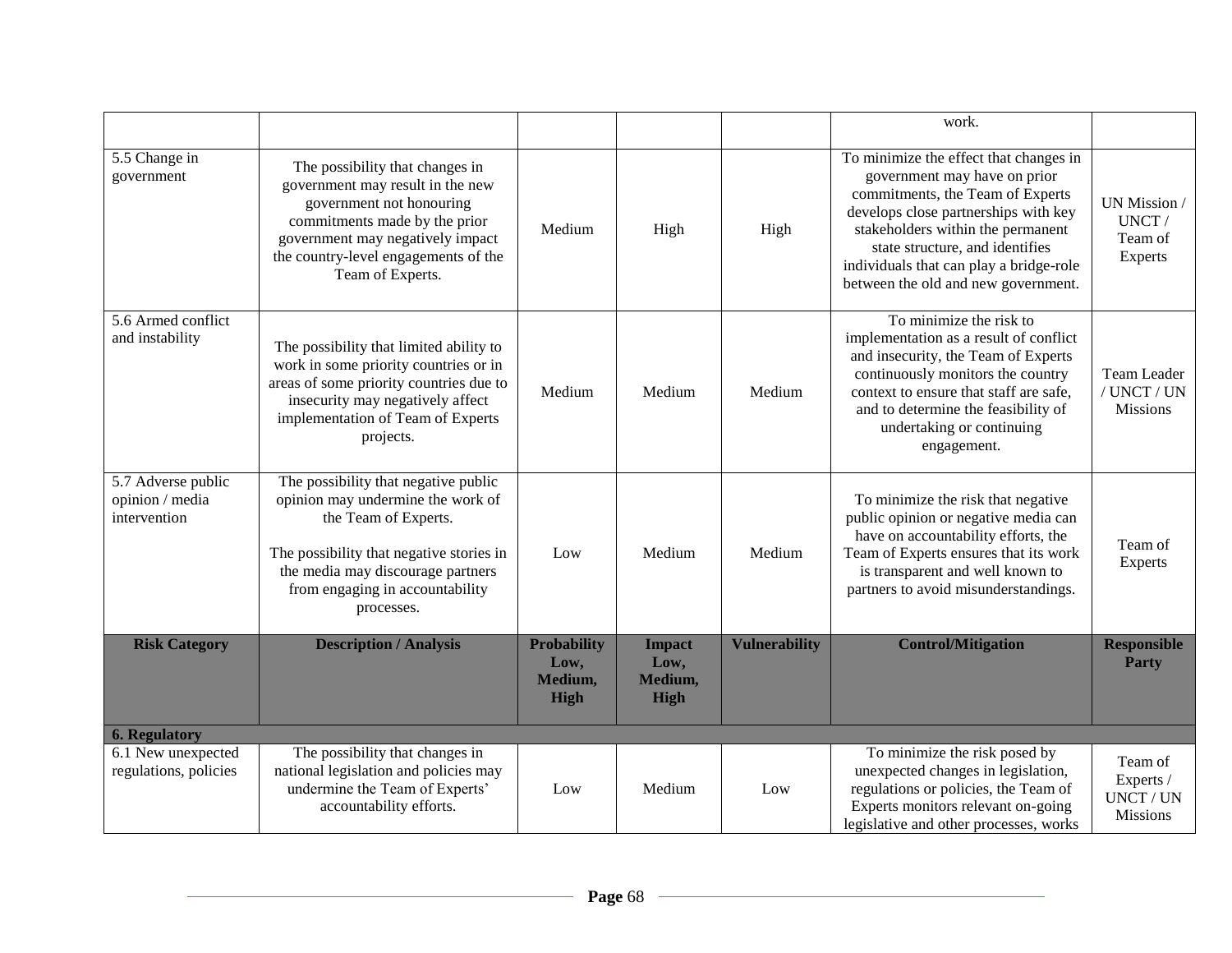|                                                                                                    |                                                                                                                                                                 |                                                      |                                                 |                      | with national authorities to support the<br>enactment of strong, internationally<br>compliant legislation (or discourages<br>enactment of legislation not compliant<br>with international norms), and<br>develops contingency plans.                                                                                                                                               |                                                      |
|----------------------------------------------------------------------------------------------------|-----------------------------------------------------------------------------------------------------------------------------------------------------------------|------------------------------------------------------|-------------------------------------------------|----------------------|------------------------------------------------------------------------------------------------------------------------------------------------------------------------------------------------------------------------------------------------------------------------------------------------------------------------------------------------------------------------------------|------------------------------------------------------|
| 6.2 Critical policies<br>or legislation fails to<br>pass or progress in<br>the legislative process | The possibility that legislative delays<br>or failure to pass legislation may<br>undermine the Team of Experts'<br>ability to promote accountability.           | Medium                                               | Medium                                          | Medium               | To minimize risk posed by legislative<br>delays or failure to pass relevant<br>legislation, the Team of Experts<br>follows relevant on-going legislative<br>processes, works with national<br>authorities to support the enactment of<br>strong, internationally compliant<br>legislation, including by identifying<br>and addressing key blockages in the<br>legislative process. | Team of<br>Experts /<br>UNCT / UN<br><b>Missions</b> |
| <b>Risk Category</b>                                                                               | <b>Description / Analysis</b>                                                                                                                                   | <b>Probability</b><br>Low,<br>Medium,<br><b>High</b> | <b>Impact</b><br>Low,<br>Medium,<br><b>High</b> | <b>Vulnerability</b> | <b>Control/Mitigation</b>                                                                                                                                                                                                                                                                                                                                                          | <b>Responsible</b><br><b>Party</b>                   |
| 7. Strategic                                                                                       |                                                                                                                                                                 |                                                      |                                                 |                      |                                                                                                                                                                                                                                                                                                                                                                                    |                                                      |
| 7.1 Partnership<br>failing to deliver                                                              | The possibility that the failure of<br>partners to deliver may undermine the<br>ability of the Team of Experts to<br>implement its programme.                   | Low                                                  | Medium                                          | Medium               | To minimize the risk that partners fail<br>to deliver, the Team of Experts<br>undertakes assessments of potential<br>partners and develops contingency<br>plans.                                                                                                                                                                                                                   | Team of<br>Experts                                   |
| 7.2 Strategic vision,<br>planning $&$<br>communication                                             | The possibility that weak strategic<br>vision, planning and communication<br>may undermine the ability of the<br>Team of Experts to implement its<br>programme. | Low                                                  | Medium                                          | Medium               | To minimize the risk that the Team of<br>Experts lacks strategic vision, planning<br>and communication, the Team of<br>Experts engages in regular reviews of<br>its strategic vision, planning and<br>communications.                                                                                                                                                              | Team Leader                                          |
| 7.3 Leadership &<br>management                                                                     | N/A                                                                                                                                                             | N/A                                                  | N/A                                             | N/A                  | N/A                                                                                                                                                                                                                                                                                                                                                                                | N/A                                                  |
| 7.4 Programme                                                                                      | The possibility that the Team of                                                                                                                                | Low                                                  | Medium                                          | Medium               | To minimize the risk that the Team of                                                                                                                                                                                                                                                                                                                                              | Team of                                              |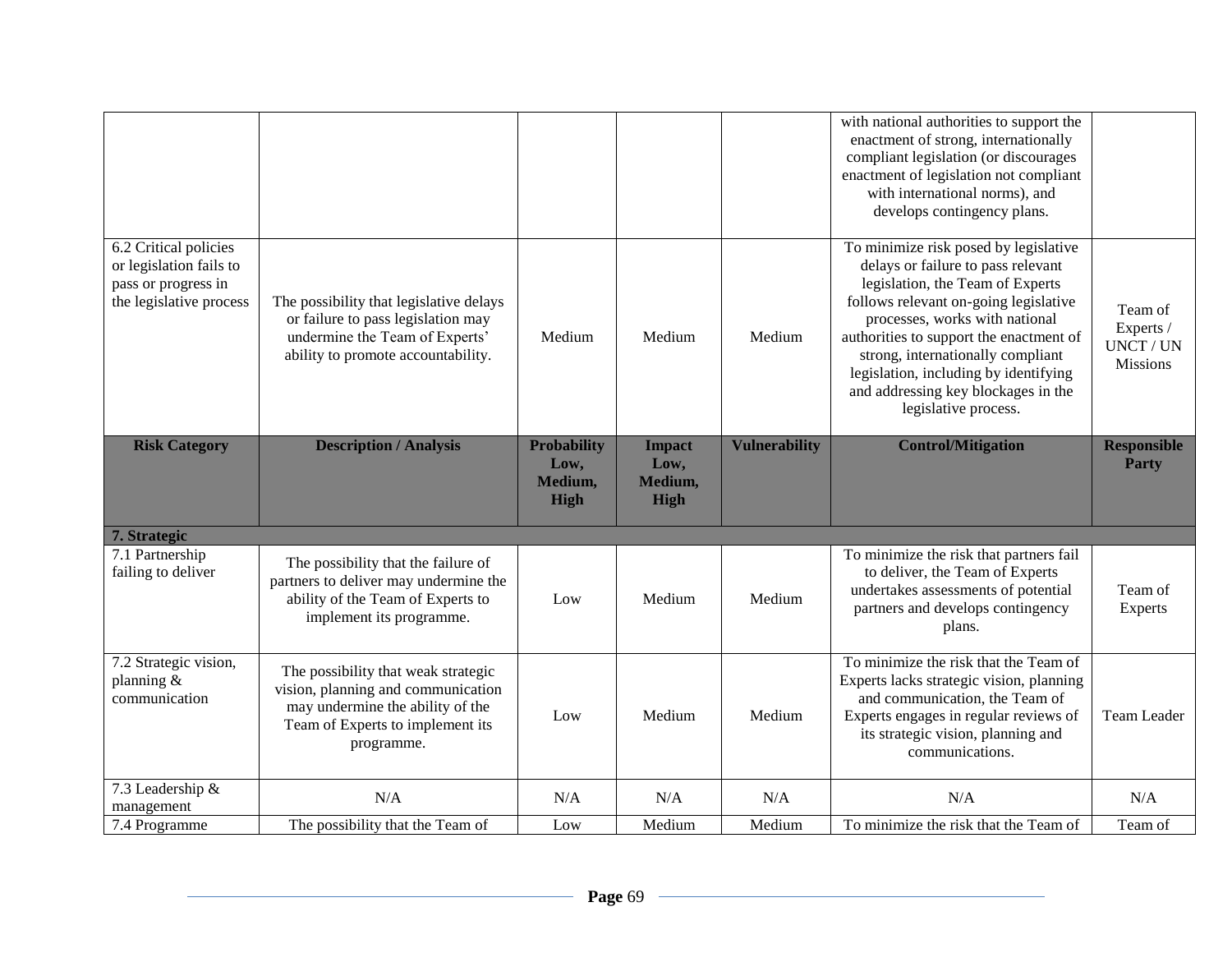| alignment                                 | Experts' programme is not aligned<br>with UN system-wide priorities on<br>CRSV may undermine the<br>implementation of the Team of<br>Experts' programme.                                          |        |        |        | Experts programme is not aligned with<br>UN system-wide priorities, the Team<br>of Experts bases its work on joint<br>programmes which are developed<br>through a consultative process with the<br>co-lead entities and other UN partners;<br>seeks to complement the ongoing work<br>of the UN system on CRSV; and<br>contributes to efforts by the Office of<br>the SRSG-SVC to secure joint<br>communiqués and frameworks of<br>cooperation and support the<br>development of implementation plans<br>and action plans to ensure its work is<br>strategically aligned with the<br>government priorities and the work of<br>the UN. | Experts            |
|-------------------------------------------|---------------------------------------------------------------------------------------------------------------------------------------------------------------------------------------------------|--------|--------|--------|---------------------------------------------------------------------------------------------------------------------------------------------------------------------------------------------------------------------------------------------------------------------------------------------------------------------------------------------------------------------------------------------------------------------------------------------------------------------------------------------------------------------------------------------------------------------------------------------------------------------------------------|--------------------|
| 7.5 Competition                           | Change in priorities within the<br>international community, weakening<br>support for Team of Experts efforts to<br>incorporate sexual violence in<br>recovery, peacebuilding, and<br>development. | Medium | Medium | Medium | The Team of Experts is the only<br>dedicated Security Council mandated<br>body to assist national authorities in<br>strengthening the rule of law with the<br>aim of ensuring criminal<br>accountability for perpetrators of<br>CRSV.<br>The Team of Experts continues to<br>produce high quality strategic support<br>to ensure it is the preferred provider of<br>support in addressing CRSV.                                                                                                                                                                                                                                       | Team of<br>Experts |
| $\overline{7.6}$ Stakeholder<br>relations | The possibility that a lack of<br>stakeholder buy-in may undermine the<br>work of the Team of Experts.                                                                                            | Low    | Medium | Medium | To minimize the risk of stakeholder<br>buy-in, the Team of Experts actively<br>engages with stakeholders and partners<br>at all levels to ensure buy-in and<br>ownership.                                                                                                                                                                                                                                                                                                                                                                                                                                                             | Team of<br>Experts |
| 7.7 Reputation                            | The possibility that a lack of<br>credibility may undermine the ability<br>of the Team of Experts to function.                                                                                    | Low    | High   | High   | To minimize the reputational risk, the<br>Team of Experts actively manages its<br>reputation through reflection on its                                                                                                                                                                                                                                                                                                                                                                                                                                                                                                                | Team of<br>Experts |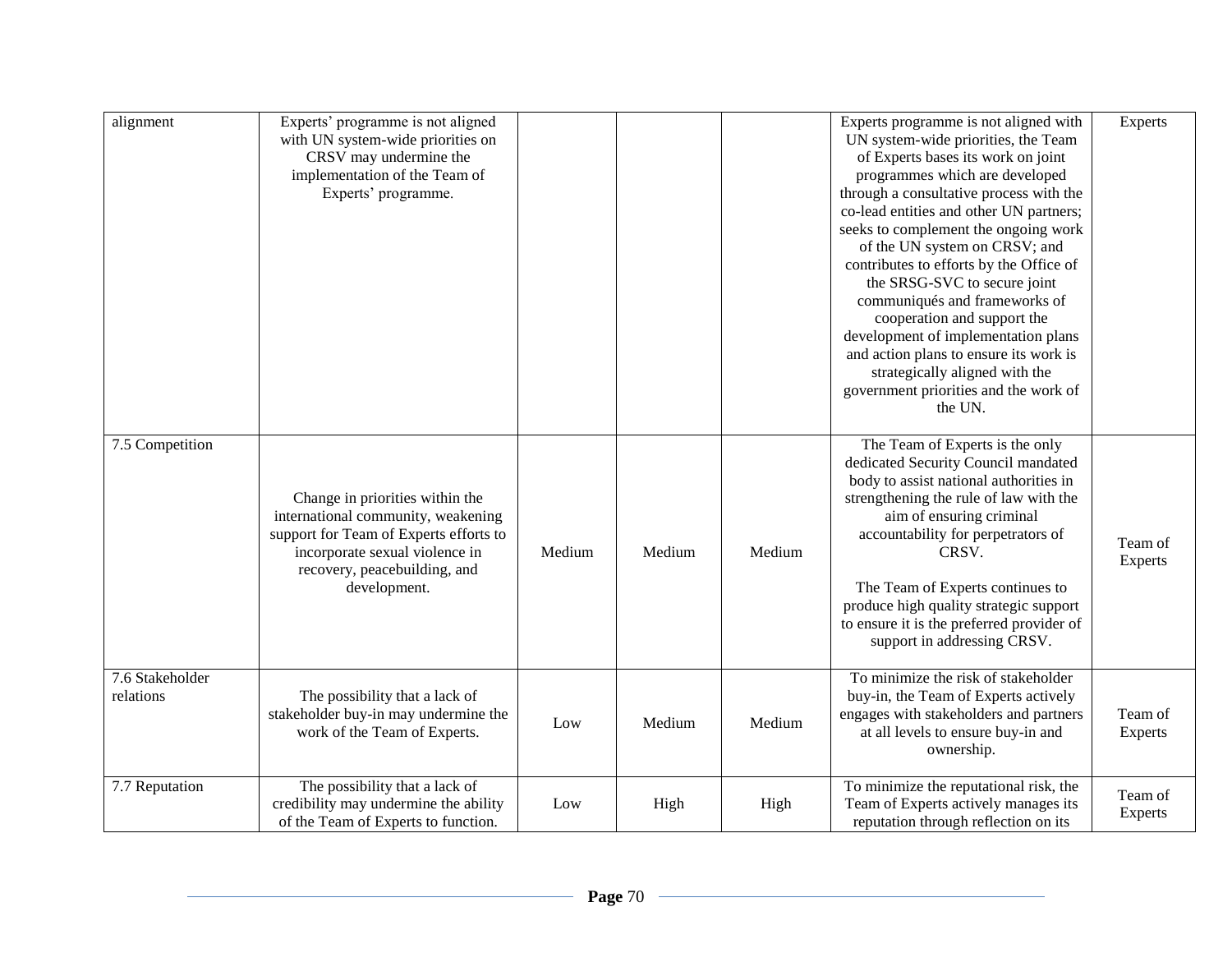|                     |                                                                                                                                                                                               |        |        |        | work, the partnerships it maintains,<br>and strategies it pursues.                                                                                                                                                                                                                                                                                                                                                                                                                       |                           |
|---------------------|-----------------------------------------------------------------------------------------------------------------------------------------------------------------------------------------------|--------|--------|--------|------------------------------------------------------------------------------------------------------------------------------------------------------------------------------------------------------------------------------------------------------------------------------------------------------------------------------------------------------------------------------------------------------------------------------------------------------------------------------------------|---------------------------|
| 7.8 UN coordination | The possibility that a lack of<br>coordination among UN partners may<br>undermine credibility with<br>beneficiaries, risk duplication, and<br>reduce overall impact of the Team of<br>Experts | High   | Medium | Medium | To minimize the risk posed by a lack<br>of coordination among UN partners,<br>the Team of Experts participates in<br>relevant UN coordination mechanisms,<br>including the GFP, to ensure its work<br>is well integrated and coordinated with<br>other UN activities.<br>To minimize the risk posed by a lack<br>of coordination among UN partners,<br>the Team of Experts utilizes its co-lead<br>entity structure to facilitate<br>information sharing among DPKO,<br>OHCHR, and UNDP. | Team of<br><b>Experts</b> |
| 7.9 UN reform       | The possibility that UN reform efforts<br>may create uncertainty and possibly<br>result in paralysis of the UN System,<br>with negative consequences for the<br>Team of Experts.              | Medium | Medium | Medium | To minimize the risk posed by UN<br>reform, the Team of Experts follows<br>ongoing UN reform efforts and<br>advocates for its space within the UN<br>system guided by its Security Council<br>mandate.                                                                                                                                                                                                                                                                                   | Team of<br><b>Experts</b> |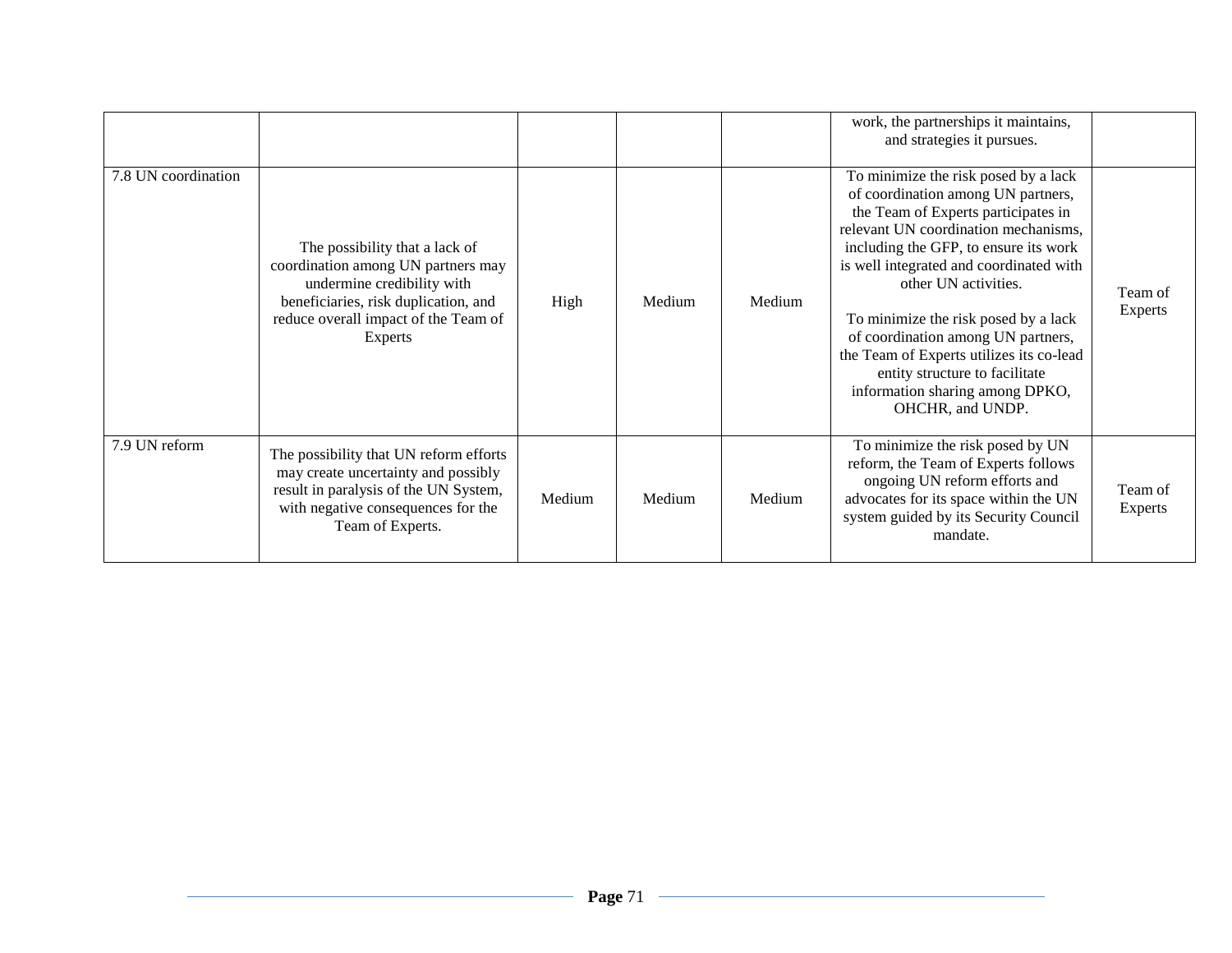#### **Annex D: Social and Environmental Screening**

## **Project Information**

| <b>Project Information</b>          |                                                                                |
|-------------------------------------|--------------------------------------------------------------------------------|
| Project Title                       | Team of Experts on the Rule of Law and Sexual Violence in Conflict – Phase III |
| Project Number                      |                                                                                |
| Location<br>(Global/Region/Country) | Global                                                                         |

## **Part A. Integrating Overarching Principles to Strengthen Social and Environmental Sustainability**

## **QUESTION 1: How Does the Project Integrate the Overarching Principles in order to Strengthen Social and Environmental Sustainability?**

## *Briefly describe in the space below how the Project mainstreams the human-rights based approach*

The Joint Programme specifically focuses on addressing CRSV, which has its root causes in, among other factors, gender inequality and discrimination, and the general lack of respect for human rights, including political, civil, economic, social and cultural rights. The Joint Programme will seek to mainstream human rights as part of its work, including by promoting key human-rights based approach principles, including equality, non-discrimination, and accountability through the rule of law. As part of its approach to providing assistance, the Joint Programme will seek to ensure wide participation and consultation with survivors of CRSV, vulnerable groups, and affected communities.

## *Briefly describe in the space below how the Project is likely to improve gender equality and women's empowerment*

The Joint Programme specifically focuses on addressing CRSV, which has its root causes in, among other factors, gender inequality and discrimination, and the general lack of respect for human rights, including political, civil, economic, social and cultural rights. The Joint Programme seeks to empower victims of CRSV, who are mostly women and girls, through justice and accountability. These efforts will help to breakdown negative social norms within communities and address issues of stigma not only for women and girls, but also for men and boys who experience CRSV.V.

# *Briefly describe in the space below how the Project mainstreams environmental sustainability*

The Joint Programme does not directly address conservation, biodiversity, or protection of natural habitats as it focuses on assisting national authorities in strengthening the rule of law with the aim of ensuring criminal accountability for perpetrators of CRSV. However, strengthening the rule of law broadly can also improve accountability and enforcement mechanisms aimed at ensuring environmental sustainability.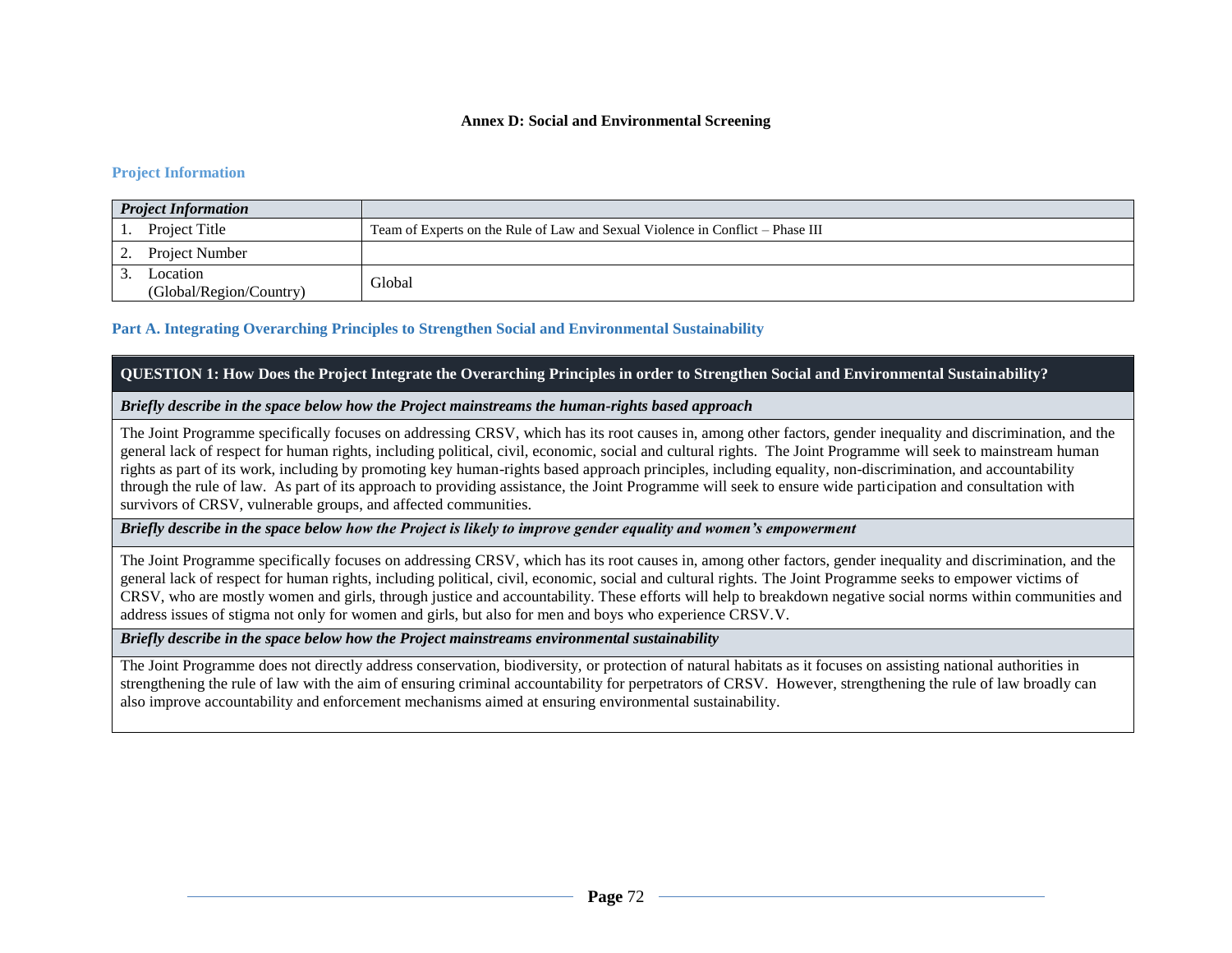# **Part B. Identifying and Managing Social and Environmental Risks**

| <b>QUESTION 2: What are the</b><br><b>Potential Social and Environmental</b><br>Risks?<br>Note: Describe briefly potential<br>social and environmental risks<br>identified in Attachment $1 - Risk$<br>Screening Checklist (based on any<br>"Yes" responses). If no risks have<br>been identified in Attachment 1 then<br>note "No Risks Identified" and skip<br>to Question 4 and Select "Low Risk".<br>Questions 5 and 6 not required for<br>Low Risk Projects. | proceeding to Question 6                    | potential social and environmental risks?   | <b>QUESTION 3: What is the level of significance of the</b><br>Note: Respond to Questions 4 and 5 below before                                                                                                                                                                                   | <b>QUESTION 6: What social and environmental</b><br>assessment and management measures have been<br>conducted and/or are required to address potential<br>risks (for Risks with Moderate and High<br>Significance)? |
|-------------------------------------------------------------------------------------------------------------------------------------------------------------------------------------------------------------------------------------------------------------------------------------------------------------------------------------------------------------------------------------------------------------------------------------------------------------------|---------------------------------------------|---------------------------------------------|--------------------------------------------------------------------------------------------------------------------------------------------------------------------------------------------------------------------------------------------------------------------------------------------------|---------------------------------------------------------------------------------------------------------------------------------------------------------------------------------------------------------------------|
| <b>Risk Description</b>                                                                                                                                                                                                                                                                                                                                                                                                                                           | <b>Impact and</b><br>Probability<br>$(1-5)$ | Significance<br>(Low,<br>Moderate,<br>High) | <b>Comments</b>                                                                                                                                                                                                                                                                                  | Description of assessment and management measures<br>as reflected in the Project design. If ESIA or SESA is<br>required note that the assessment should consider all<br>potential impacts and risks.                |
| Risk 1: In seeking to ensure criminal<br>accountability for perpetrators of CRSV<br>there is a risk that duty-bears do not<br>have the capacity to meet their<br>obligations.                                                                                                                                                                                                                                                                                     | $I = 1$<br>$P = 3$                          | Low                                         | The focus of the Joint<br>Programme is precisely to<br>assist national authorities in<br>strengthening the rule of law<br>with the aim of ensuring<br>criminal accountability for<br>perpetrators of CRSV. This<br>entails enhancing the<br>capacity of duty-bears to<br>meet their obligations. | The capacities of the duty-bears will be considered in all<br>activities under the Joint Programme.<br>Activities will be designed in consultation and<br>collaboration with the duty-bears.                        |
| Risk 2: In seeking to ensure criminal<br>accountability for perpetrators of CRSV<br>there is a risk that rights-holders do not<br>have the capacity to claim their rights.                                                                                                                                                                                                                                                                                        | $I = 1$<br>$P = 3$                          | Low                                         | The Joint Programme takes a<br>survivor-sensitive approach<br>to its work. It aims to engage<br>and empower rights-holders<br>to claim their rights.                                                                                                                                             | The interests and capacities of the rights-holders will be<br>considered in all activities under the Joint Programme.<br>Activities will be designed in consultation and<br>collaboration with rights-holders.      |
| Risk 3: In seeking to ensure criminal<br>accountability for perpetrators of CRSV<br>there is a risk that encouraging victims<br>and witnesses to come forward can<br>inadvertently put people at risk if the<br>political, security, and social/cultural                                                                                                                                                                                                          | $I = 2$<br>$P = 3$                          | Low                                         | The Joint Programme adheres<br>to the "Do No Harm"<br>principle, but also seeks to<br>meet the expectations of<br>survivors of CRSV.                                                                                                                                                             | A victim-sensitive approach and adherence to conflict<br>sensitivity and "Do No Harm" principles will be used in<br>all activities under the Joint Programme.                                                       |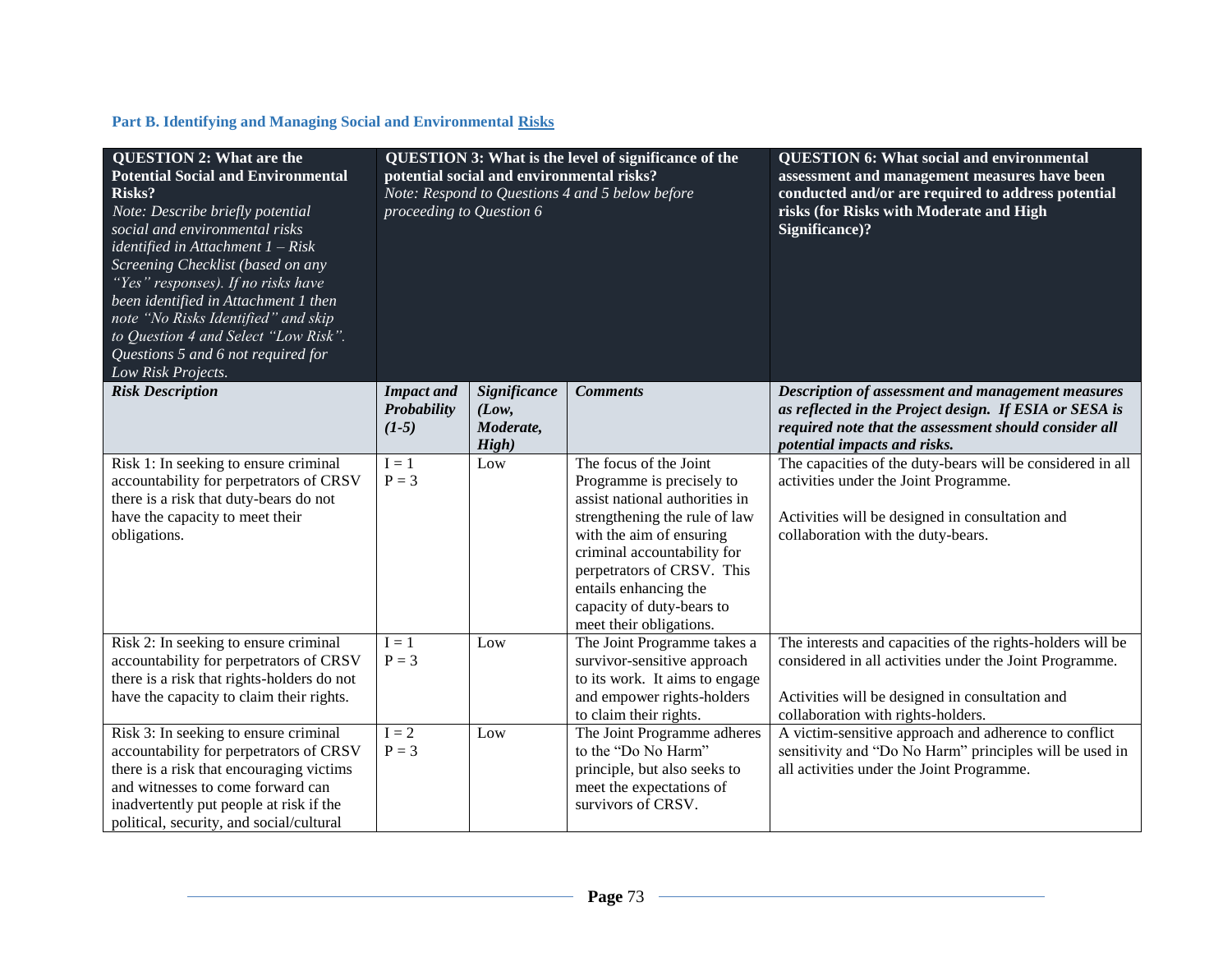| environment allows perpetrators to                                     |                                           |                           |                                                                     |                       |                                                           |
|------------------------------------------------------------------------|-------------------------------------------|---------------------------|---------------------------------------------------------------------|-----------------------|-----------------------------------------------------------|
| function with impunity.                                                |                                           |                           |                                                                     |                       |                                                           |
| Risk 4: In seeking to ensure criminal                                  | $I = 1$                                   | Low                       | Activities under the Joint                                          |                       | The Joint Programme will seek to tackle deep seated       |
| accountability for perpetrators of CRSV                                | $P = 2$                                   |                           | Programme are developed in                                          |                       | cultural and traditional biases directly through training |
| there is a risk that by encouraging                                    |                                           |                           | partnership with justice and                                        |                       | and mentoring support.                                    |
| women's participation and leadership in                                |                                           |                           | security actors and owned by                                        |                       |                                                           |
| justice and security processes and                                     |                                           |                           | the respective institutions.                                        |                       |                                                           |
| institutions there may be an initial                                   |                                           |                           |                                                                     |                       |                                                           |
| backlash by historically male dominated<br>processes and institutions. |                                           |                           |                                                                     |                       |                                                           |
| Risk 5: The Joint Programme includes                                   | $I = 2$                                   | Low                       | As technical assistance is a                                        |                       | Where possible, remote support will be explored such as   |
| the provision of technical assistance                                  | $P = 4$                                   |                           | large component of the Joint                                        |                       | through IT mechanisms.                                    |
| through HQ based team which will                                       |                                           |                           | Programme, travel will be                                           |                       |                                                           |
| result in frequent travel of staff and                                 |                                           |                           | required.                                                           |                       |                                                           |
| consultants – affecting the environment                                |                                           |                           |                                                                     |                       |                                                           |
| and increasing pollution.                                              |                                           |                           |                                                                     |                       |                                                           |
|                                                                        |                                           |                           | <b>QUESTION 4: What is the overall Project risk categorization?</b> |                       |                                                           |
|                                                                        |                                           |                           |                                                                     |                       |                                                           |
|                                                                        |                                           |                           |                                                                     |                       |                                                           |
|                                                                        | Select one (see <b>SESP</b> for guidance) |                           |                                                                     | <b>Comments</b>       |                                                           |
|                                                                        |                                           |                           |                                                                     |                       |                                                           |
|                                                                        |                                           |                           | Low Risk                                                            | $\mathbf X$           | The Joint Programme focuses on assisting national         |
|                                                                        |                                           |                           |                                                                     |                       | authorities in strengthening the rule of law with the aim |
|                                                                        |                                           |                           |                                                                     |                       | of ensuring criminal accountability for perpetrators of   |
|                                                                        |                                           |                           |                                                                     |                       | CRSV.                                                     |
|                                                                        |                                           |                           |                                                                     |                       |                                                           |
|                                                                        |                                           |                           |                                                                     |                       | The results of the Joint Programme have a low risk of     |
|                                                                        |                                           |                           |                                                                     |                       | negatively affecting components of the SESP review.       |
|                                                                        |                                           |                           | <b>Moderate Risk</b>                                                | $\Box$                |                                                           |
|                                                                        |                                           |                           | <b>High Risk</b>                                                    | $\Box$                |                                                           |
|                                                                        |                                           |                           | <b>QUESTION 5: Based on the identified risks and risk</b>           |                       |                                                           |
|                                                                        |                                           |                           | categorization, what requirements of the SES are                    |                       |                                                           |
|                                                                        | relevant?                                 |                           |                                                                     |                       |                                                           |
|                                                                        |                                           |                           | Check all that apply                                                |                       | <b>Comments</b>                                           |
|                                                                        |                                           | Principle 1: Human Rights |                                                                     | $\mathbf X$           | $\overline{N/A}$ – low risk                               |
|                                                                        |                                           |                           | Principle 2: Gender Equality and Women's                            |                       | $N/A - low risk$                                          |
|                                                                        | <b>Empowerment</b>                        |                           |                                                                     | $\mathbf X$           |                                                           |
|                                                                        |                                           |                           | 1. Biodiversity Conservation and Natural Resource                   |                       |                                                           |
|                                                                        | <b>Management</b>                         |                           | 2. Climate Change Mitigation and Adaptation                         | $\Box$<br>$\mathbf X$ | $N/A - low risk$                                          |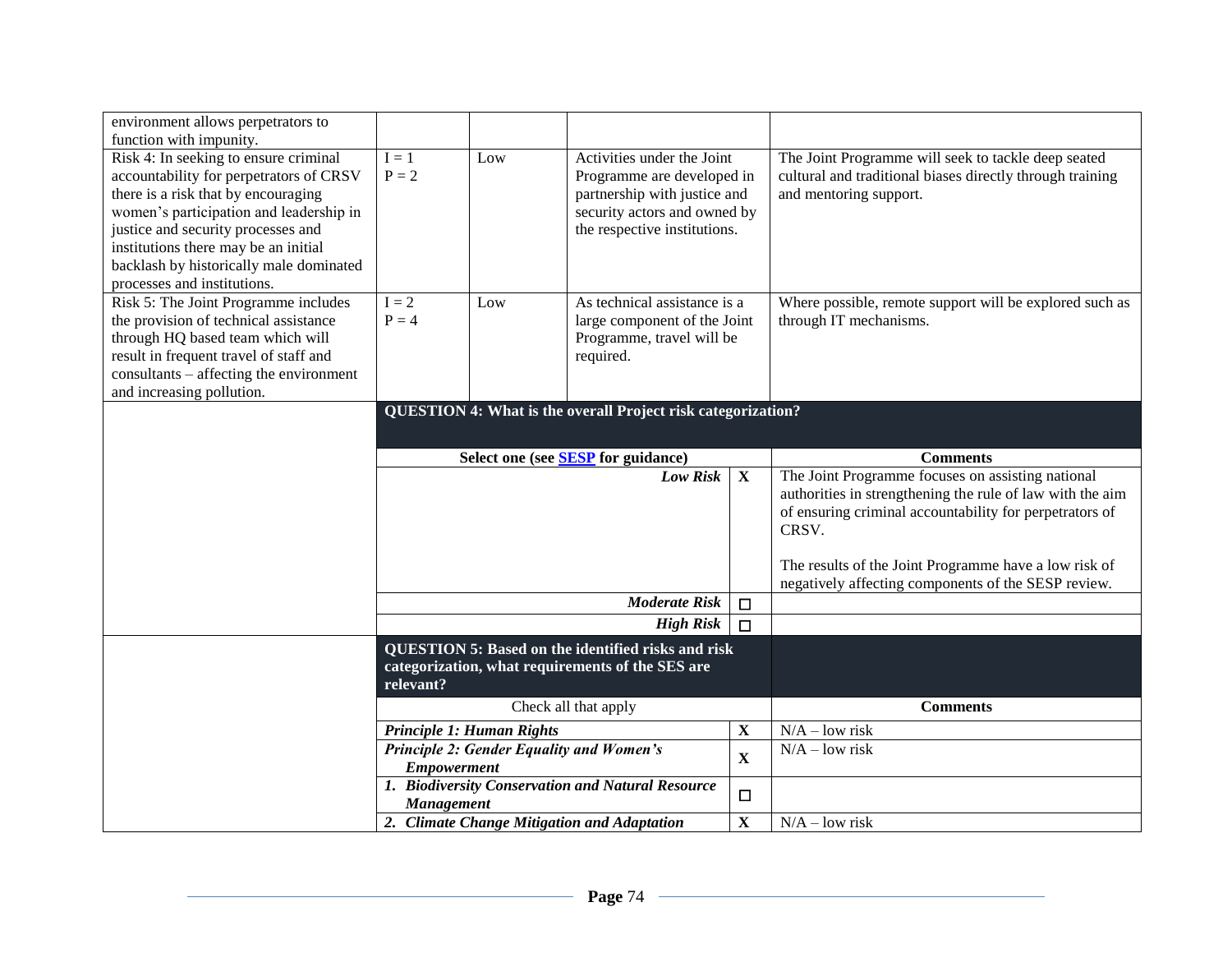| 3. Community Health, Safety and Working<br><b>Conditions</b> | □      |  |
|--------------------------------------------------------------|--------|--|
| 4. Cultural Heritage                                         | □      |  |
| 5. Displacement and Resettlement                             | □      |  |
| 6. Indigenous Peoples                                        |        |  |
| 7. Pollution Prevention and Resource Efficiency              | $\Box$ |  |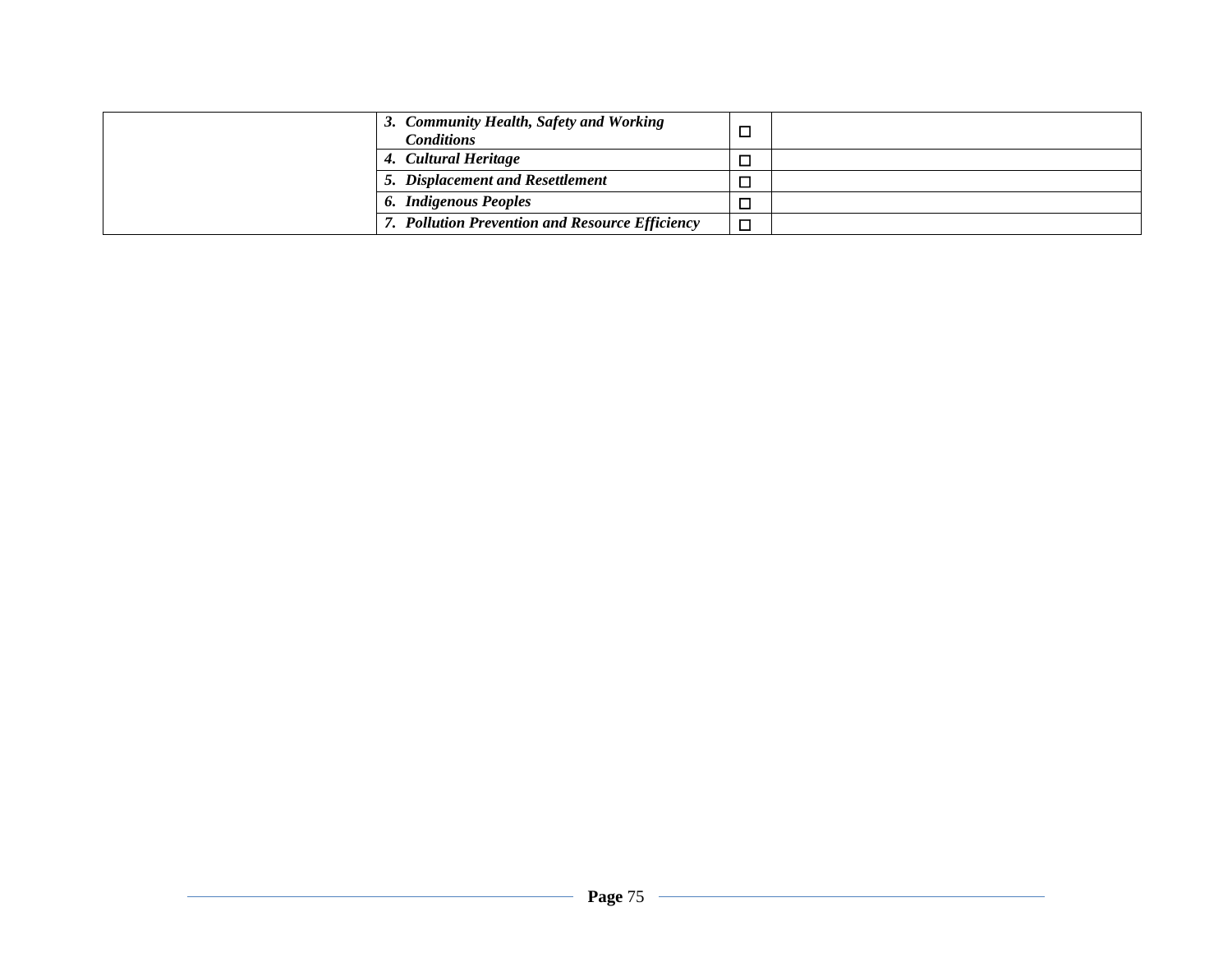| <b>Checklist Potential Social and Environmental Risks</b> |                                                                                                                                                                                                                                                                                                                                 |                |  |  |  |  |
|-----------------------------------------------------------|---------------------------------------------------------------------------------------------------------------------------------------------------------------------------------------------------------------------------------------------------------------------------------------------------------------------------------|----------------|--|--|--|--|
| <b>Principles 1: Human Rights</b>                         |                                                                                                                                                                                                                                                                                                                                 |                |  |  |  |  |
| 1.                                                        | Could the Project lead to adverse impacts on enjoyment of the human rights (civil, political, economic, social<br>or cultural) of the affected population and particularly of marginalized groups?                                                                                                                              | N <sub>o</sub> |  |  |  |  |
| 2.                                                        | Is there a likelihood that the Project would have inequitable or discriminatory adverse impacts on affected<br>populations, particularly people living in poverty or marginalized or excluded individuals or groups? 39                                                                                                         | N <sub>o</sub> |  |  |  |  |
| 3.                                                        | Could the Project potentially restrict availability, quality of and access to resources or basic services, in<br>particular to marginalized individuals or groups?                                                                                                                                                              | N <sub>o</sub> |  |  |  |  |
| 4.                                                        | Is there a likelihood that the Project would exclude any potentially affected stakeholders, in particular<br>marginalized groups, from fully participating in decisions that may affect them?                                                                                                                                   | N <sub>o</sub> |  |  |  |  |
| 5.                                                        | Is there a risk that duty-bearers do not have the capacity to meet their obligations in the Project?                                                                                                                                                                                                                            | Yes            |  |  |  |  |
| 6.                                                        | Is there a risk that rights-holders do not have the capacity to claim their rights?                                                                                                                                                                                                                                             | Yes            |  |  |  |  |
| 7.                                                        | Have local communities or individuals, given the opportunity, raised human rights concerns regarding the<br>Project during the stakeholder engagement process?                                                                                                                                                                  | N <sub>o</sub> |  |  |  |  |
| 8.                                                        | Is there a risk that the Project would exacerbate conflicts among and/or the risk of violence to project-affected<br>communities and individuals?                                                                                                                                                                               | Yes            |  |  |  |  |
|                                                           | <b>Principle 2: Gender Equality and Women's Empowerment</b>                                                                                                                                                                                                                                                                     |                |  |  |  |  |
| 1.                                                        | Is there a likelihood that the proposed Project would have adverse impacts on gender equality and/or the<br>situation of women and girls?                                                                                                                                                                                       | N <sub>o</sub> |  |  |  |  |
| 2.                                                        | Would the Project potentially reproduce discriminations against women based on gender, especially regarding<br>participation in design and implementation or access to opportunities and benefits?                                                                                                                              | Yes            |  |  |  |  |
| 3.                                                        | Have women's groups/leaders raised gender equality concerns regarding the Project during the stakeholder<br>engagement process and has this been included in the overall Project proposal and in the risk assessment?                                                                                                           | N <sub>o</sub> |  |  |  |  |
| 4.                                                        | Would the Project potentially limit women's ability to use, develop and protect natural resources, taking into<br>account different roles and positions of women and men in accessing environmental goods and services?                                                                                                         | N <sub>o</sub> |  |  |  |  |
|                                                           | For example, activities that could lead to natural resources degradation or depletion in communities who<br>depend on these resources for their livelihoods and well being                                                                                                                                                      |                |  |  |  |  |
|                                                           | Principle 3: Environmental Sustainability: Screening questions regarding environmental risks are encompassed<br>by the specific Standard-related questions below                                                                                                                                                                |                |  |  |  |  |
|                                                           |                                                                                                                                                                                                                                                                                                                                 |                |  |  |  |  |
|                                                           | <b>Standard 1: Biodiversity Conservation and Sustainable Natural Resource Management</b>                                                                                                                                                                                                                                        |                |  |  |  |  |
| 1.1                                                       | Would the Project potentially cause adverse impacts to habitats (e.g. modified, natural, and critical habitats)<br>and/or ecosystems and ecosystem services?                                                                                                                                                                    | N <sub>o</sub> |  |  |  |  |
|                                                           | For example, through habitat loss, conversion or degradation, fragmentation, hydrological changes                                                                                                                                                                                                                               |                |  |  |  |  |
| 1.2                                                       | Are any Project activities proposed within or adjacent to critical habitats and/or environmentally sensitive<br>areas, including legally protected areas (e.g. nature reserve, national park), areas proposed for protection, or<br>recognized as such by authoritative sources and/or indigenous peoples or local communities? | N <sub>o</sub> |  |  |  |  |
| 1.3                                                       | Does the Project involve changes to the use of lands and resources that may have adverse impacts on habitats,<br>ecosystems, and/or livelihoods? (Note: if restrictions and/or limitations of access to lands would apply, refer<br>to Standard 5)                                                                              | N <sub>o</sub> |  |  |  |  |
| 1.4                                                       | Would Project activities pose risks to endangered species?                                                                                                                                                                                                                                                                      | N <sub>o</sub> |  |  |  |  |
| 1.5                                                       | Would the Project pose a risk of introducing invasive alien species?                                                                                                                                                                                                                                                            | N <sub>o</sub> |  |  |  |  |
| 1.6                                                       | Does the Project involve harvesting of natural forests, plantation development, or reforestation?                                                                                                                                                                                                                               | N <sub>o</sub> |  |  |  |  |
| 1.7                                                       | Does the Project involve the production and/or harvesting of fish populations or other aquatic species?                                                                                                                                                                                                                         | N <sub>o</sub> |  |  |  |  |

<sup>&</sup>lt;sup>39</sup> Prohibited grounds of discrimination include race, ethnicity, gender, age, language, disability, sexual orientation, religion, political or other opinion, national or social or geographical origin, property, birth or other status including as an indigenous person or as a member of a minority. References to "women and men" or similar is understood to include women and men, boys and girls, and other groups discriminated against based on their gender identities, such as transgender people and transsexuals.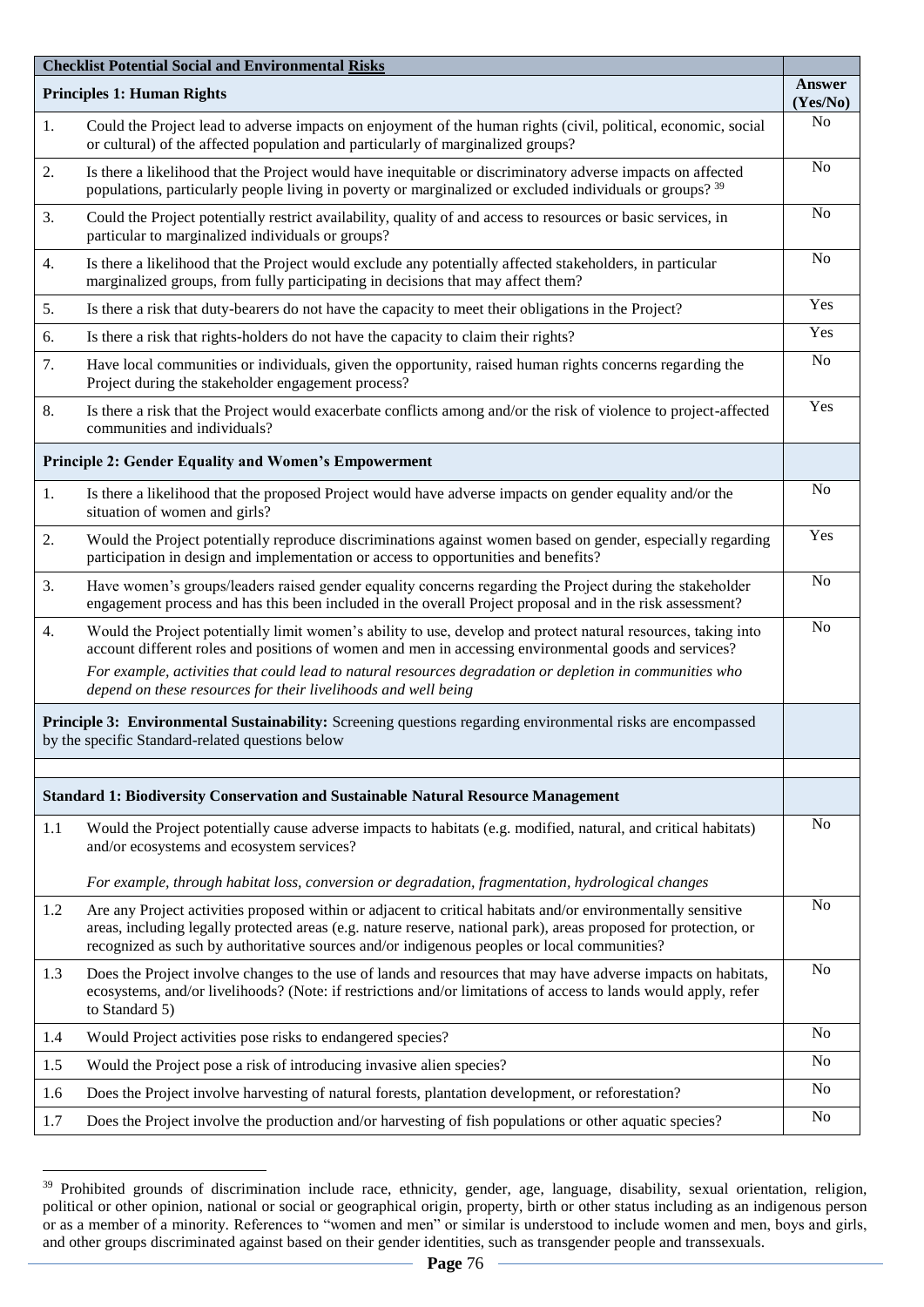| 1.8  | Does the Project involve significant extraction, diversion or containment of surface or ground water?                                                                                                                                                                                                                                                                                                                                                                                                                                                                                                                                  | N <sub>o</sub> |
|------|----------------------------------------------------------------------------------------------------------------------------------------------------------------------------------------------------------------------------------------------------------------------------------------------------------------------------------------------------------------------------------------------------------------------------------------------------------------------------------------------------------------------------------------------------------------------------------------------------------------------------------------|----------------|
|      | For example, construction of dams, reservoirs, river basin developments, groundwater extraction                                                                                                                                                                                                                                                                                                                                                                                                                                                                                                                                        |                |
| 1.9  | Does the Project involve utilization of genetic resources? (e.g. collection and/or harvesting, commercial<br>development)                                                                                                                                                                                                                                                                                                                                                                                                                                                                                                              | N <sub>o</sub> |
| 1.10 | Would the Project generate potential adverse transboundary or global environmental concerns?                                                                                                                                                                                                                                                                                                                                                                                                                                                                                                                                           | No             |
| 1.11 | Would the Project result in secondary or consequential development activities which could lead to adverse<br>social and environmental effects, or would it generate cumulative impacts with other known existing or<br>planned activities in the area?                                                                                                                                                                                                                                                                                                                                                                                 | No             |
|      | For example, a new road through forested lands will generate direct environmental and social impacts (e.g.<br>felling of trees, earthworks, potential relocation of inhabitants). The new road may also facilitate<br>encroachment on lands by illegal settlers or generate unplanned commercial development along the route,<br>potentially in sensitive areas. These are indirect, secondary, or induced impacts that need to be considered.<br>Also, if similar developments in the same forested area are planned, then cumulative impacts of multiple<br>activities (even if not part of the same Project) need to be considered. |                |
|      | <b>Standard 2: Climate Change Mitigation and Adaptation</b>                                                                                                                                                                                                                                                                                                                                                                                                                                                                                                                                                                            |                |
| 2.1  | Will the proposed Project result in significant <sup>40</sup> greenhouse gas emissions or may exacerbate climate change?                                                                                                                                                                                                                                                                                                                                                                                                                                                                                                               | Yes            |
| 2.2  | Would the potential outcomes of the Project be sensitive or vulnerable to potential impacts of climate change?                                                                                                                                                                                                                                                                                                                                                                                                                                                                                                                         | N <sub>o</sub> |
| 2.3  | Is the proposed Project likely to directly or indirectly increase social and environmental vulnerability to<br>climate change now or in the future (also known as maladaptive practices)?                                                                                                                                                                                                                                                                                                                                                                                                                                              | No             |
|      | For example, changes to land use planning may encourage further development of floodplains, potentially<br>increasing the population's vulnerability to climate change, specifically flooding                                                                                                                                                                                                                                                                                                                                                                                                                                          |                |
|      | <b>Standard 3: Community Health, Safety and Working Conditions</b>                                                                                                                                                                                                                                                                                                                                                                                                                                                                                                                                                                     |                |
| 3.1  | Would elements of Project construction, operation, or decommissioning pose potential safety risks to local<br>communities?                                                                                                                                                                                                                                                                                                                                                                                                                                                                                                             | No             |
| 3.2  | Would the Project pose potential risks to community health and safety due to the transport, storage, and use<br>and/or disposal of hazardous or dangerous materials (e.g. explosives, fuel and other chemicals during<br>construction and operation)?                                                                                                                                                                                                                                                                                                                                                                                  | No             |
| 3.3  | Does the Project involve large-scale infrastructure development (e.g. dams, roads, buildings)?                                                                                                                                                                                                                                                                                                                                                                                                                                                                                                                                         | No             |
| 3.4  | Would failure of structural elements of the Project pose risks to communities? (e.g. collapse of buildings or<br>infrastructure)                                                                                                                                                                                                                                                                                                                                                                                                                                                                                                       | N <sub>o</sub> |
| 3.5  | Would the proposed Project be susceptible to or lead to increased vulnerability to earthquakes, subsidence,<br>landslides, erosion, flooding or extreme climatic conditions?                                                                                                                                                                                                                                                                                                                                                                                                                                                           | N <sub>o</sub> |
| 3.6  | Would the Project result in potential increased health risks (e.g. from water-borne or other vector-borne<br>diseases or communicable infections such as HIV/AIDS)?                                                                                                                                                                                                                                                                                                                                                                                                                                                                    | No             |
| 3.7  | Does the Project pose potential risks and vulnerabilities related to occupational health and safety due to<br>physical, chemical, biological, and radiological hazards during Project construction, operation, or<br>decommissioning?                                                                                                                                                                                                                                                                                                                                                                                                  | No             |
| 3.8  | Does the Project involve support for employment or livelihoods that may fail to comply with national and<br>international labor standards (i.e. principles and standards of ILO fundamental conventions)?                                                                                                                                                                                                                                                                                                                                                                                                                              | N <sub>o</sub> |
| 3.9  | Does the Project engage security personnel that may pose a potential risk to health and safety of communities<br>and/or individuals (e.g. due to a lack of adequate training or accountability)?                                                                                                                                                                                                                                                                                                                                                                                                                                       | No             |
|      | <b>Standard 4: Cultural Heritage</b>                                                                                                                                                                                                                                                                                                                                                                                                                                                                                                                                                                                                   |                |
| 4.1  | Will the proposed Project result in interventions that would potentially adversely impact sites, structures, or<br>objects with historical, cultural, artistic, traditional or religious values or intangible forms of culture (e.g.<br>knowledge, innovations, practices)? (Note: Projects intended to protect and conserve Cultural Heritage may<br>also have inadvertent adverse impacts)                                                                                                                                                                                                                                           | N <sub>o</sub> |
| 4.2  | Does the Project propose utilizing tangible and/or intangible forms of cultural heritage for commercial or<br>other purposes?                                                                                                                                                                                                                                                                                                                                                                                                                                                                                                          | N <sub>o</sub> |

 $^{40}$  In regards to CO<sub>2</sub>, 'significant emissions' corresponds generally to more than 25,000 tons per year (from both direct and indirect sources). [The Guidance Note on Climate Change Mitigation and Adaptation provides additional information on GHG emissions.]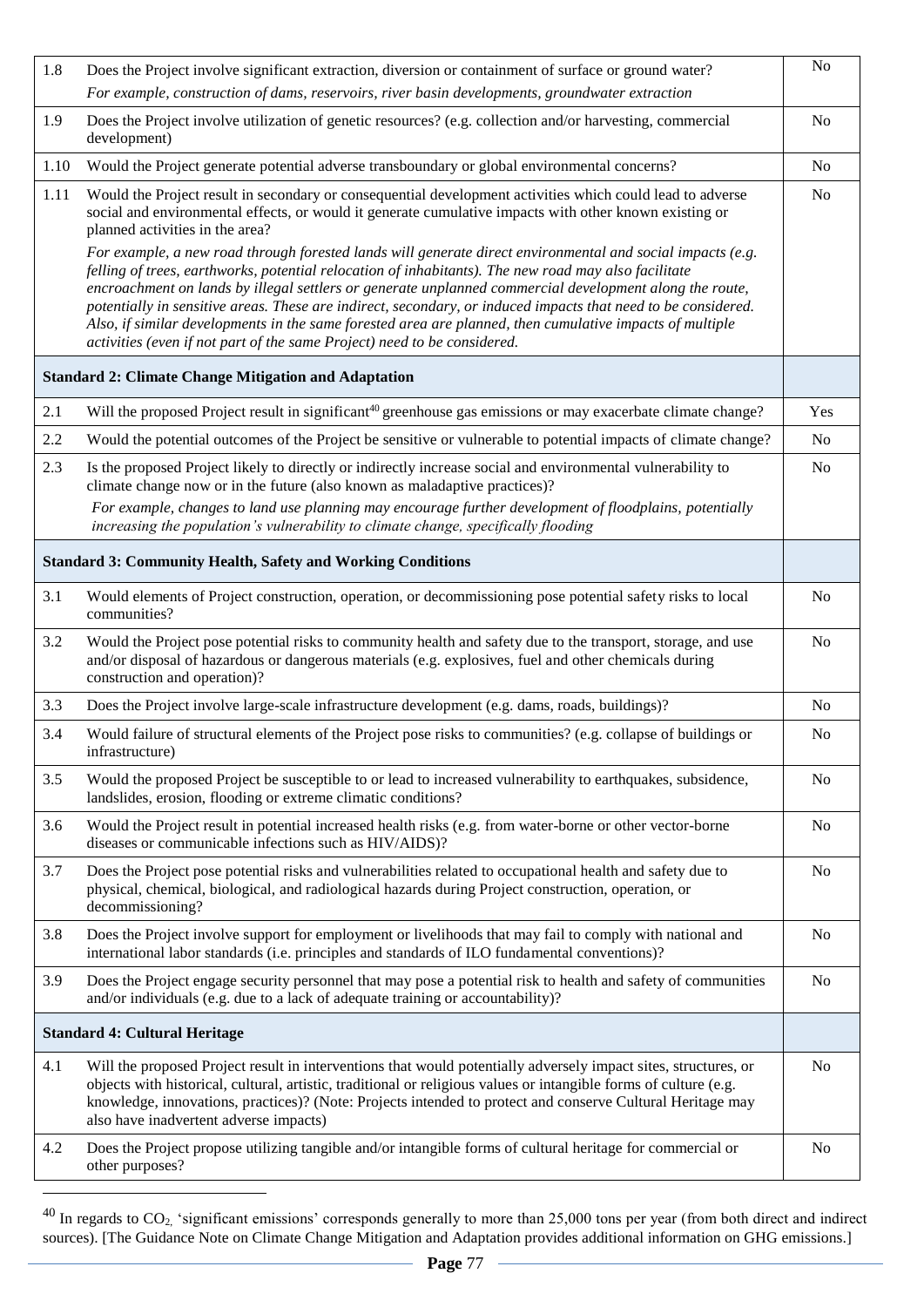|       | <b>Standard 5: Displacement and Resettlement</b>                                                                                                                                                                                                                                                                                                                                                                                                                                                                                                                                            |                |
|-------|---------------------------------------------------------------------------------------------------------------------------------------------------------------------------------------------------------------------------------------------------------------------------------------------------------------------------------------------------------------------------------------------------------------------------------------------------------------------------------------------------------------------------------------------------------------------------------------------|----------------|
| 5.1   | Would the Project potentially involve temporary or permanent and full or partial physical displacement?                                                                                                                                                                                                                                                                                                                                                                                                                                                                                     | N <sub>o</sub> |
| 5.2   | Would the Project possibly result in economic displacement (e.g. loss of assets or access to resources due to<br>land acquisition or access restrictions – even in the absence of physical relocation)?                                                                                                                                                                                                                                                                                                                                                                                     | N <sub>0</sub> |
| 5.3   | Is there a risk that the Project would lead to forced evictions? <sup>41</sup>                                                                                                                                                                                                                                                                                                                                                                                                                                                                                                              | N <sub>0</sub> |
| 5.4   | Would the proposed Project possibly affect land tenure arrangements and/or community based property<br>rights/customary rights to land, territories and/or resources?                                                                                                                                                                                                                                                                                                                                                                                                                       | N <sub>o</sub> |
|       | <b>Standard 6: Indigenous Peoples</b>                                                                                                                                                                                                                                                                                                                                                                                                                                                                                                                                                       |                |
| 6.1   | Are indigenous peoples present in the Project area (including Project area of influence)?                                                                                                                                                                                                                                                                                                                                                                                                                                                                                                   | N <sub>o</sub> |
| 6.2   | Is it likely that the Project or portions of the Project will be located on lands and territories claimed by<br>indigenous peoples?                                                                                                                                                                                                                                                                                                                                                                                                                                                         | N <sub>0</sub> |
| 6.3   | Would the proposed Project potentially affect the human rights, lands, natural resources, territories, and<br>traditional livelihoods of indigenous peoples (regardless of whether indigenous peoples possess the legal titles<br>to such areas, whether the Project is located within or outside of the lands and territories inhabited by the<br>affected peoples, or whether the indigenous peoples are recognized as indigenous peoples by the country in<br>question)?<br>If the answer to the screening question $6.3$ is "yes" the potential risk impacts are considered potentially | N <sub>o</sub> |
|       | severe and/or critical and the Project would be categorized as either Moderate or High Risk.                                                                                                                                                                                                                                                                                                                                                                                                                                                                                                |                |
| 6.4   | Has there been an absence of culturally appropriate consultations carried out with the objective of achieving<br>FPIC on matters that may affect the rights and interests, lands, resources, territories and traditional livelihoods<br>of the indigenous peoples concerned?                                                                                                                                                                                                                                                                                                                | N <sub>o</sub> |
| 6.5   | Does the proposed Project involve the utilization and/or commercial development of natural resources on<br>lands and territories claimed by indigenous peoples?                                                                                                                                                                                                                                                                                                                                                                                                                             | N <sub>o</sub> |
| 6.6   | Is there a potential for forced eviction or the whole or partial physical or economic displacement of indigenous<br>peoples, including through access restrictions to lands, territories, and resources?                                                                                                                                                                                                                                                                                                                                                                                    | N <sub>o</sub> |
| 6.7   | Would the Project adversely affect the development priorities of indigenous peoples as defined by them?                                                                                                                                                                                                                                                                                                                                                                                                                                                                                     | N <sub>o</sub> |
| 6.8   | Would the Project potentially affect the physical and cultural survival of indigenous peoples?                                                                                                                                                                                                                                                                                                                                                                                                                                                                                              | N <sub>0</sub> |
| 6.9   | Would the Project potentially affect the Cultural Heritage of indigenous peoples, including through the<br>commercialization or use of their traditional knowledge and practices?                                                                                                                                                                                                                                                                                                                                                                                                           | N <sub>0</sub> |
|       | <b>Standard 7: Pollution Prevention and Resource Efficiency</b>                                                                                                                                                                                                                                                                                                                                                                                                                                                                                                                             |                |
| 7.1   | Would the Project potentially result in the release of pollutants to the environment due to routine or non-<br>routine circumstances with the potential for adverse local, regional, and/or transboundary impacts?                                                                                                                                                                                                                                                                                                                                                                          | N <sub>o</sub> |
| 7.2   | Would the proposed Project potentially result in the generation of waste (both hazardous and non-hazardous)?                                                                                                                                                                                                                                                                                                                                                                                                                                                                                | N <sub>o</sub> |
| 7.3   | Will the proposed Project potentially involve the manufacture, trade, release, and/or use of hazardous<br>chemicals and/or materials? Does the Project propose use of chemicals or materials subject to international<br>bans or phase-outs?                                                                                                                                                                                                                                                                                                                                                | N <sub>o</sub> |
|       | For example, DDT, PCBs and other chemicals listed in international conventions such as the Stockholm<br>Conventions on Persistent Organic Pollutants or the Montreal Protocol                                                                                                                                                                                                                                                                                                                                                                                                               |                |
| 7.4   | Will the proposed Project involve the application of pesticides that may have a negative effect on the<br>environment or human health?                                                                                                                                                                                                                                                                                                                                                                                                                                                      | N <sub>o</sub> |
| $7.5$ | Does the Project include activities that require significant consumption of raw materials, energy, and/or water?                                                                                                                                                                                                                                                                                                                                                                                                                                                                            | No             |

 $41$  Forced evictions include acts and/or omissions involving the coerced or involuntary displacement of individuals, groups, or communities from homes and/or lands and common property resources that were occupied or depended upon, thus eliminating the ability of an individual, group, or community to reside or work in a particular dwelling, residence, or location without the provision of, and access to, appropriate forms of legal or other protections.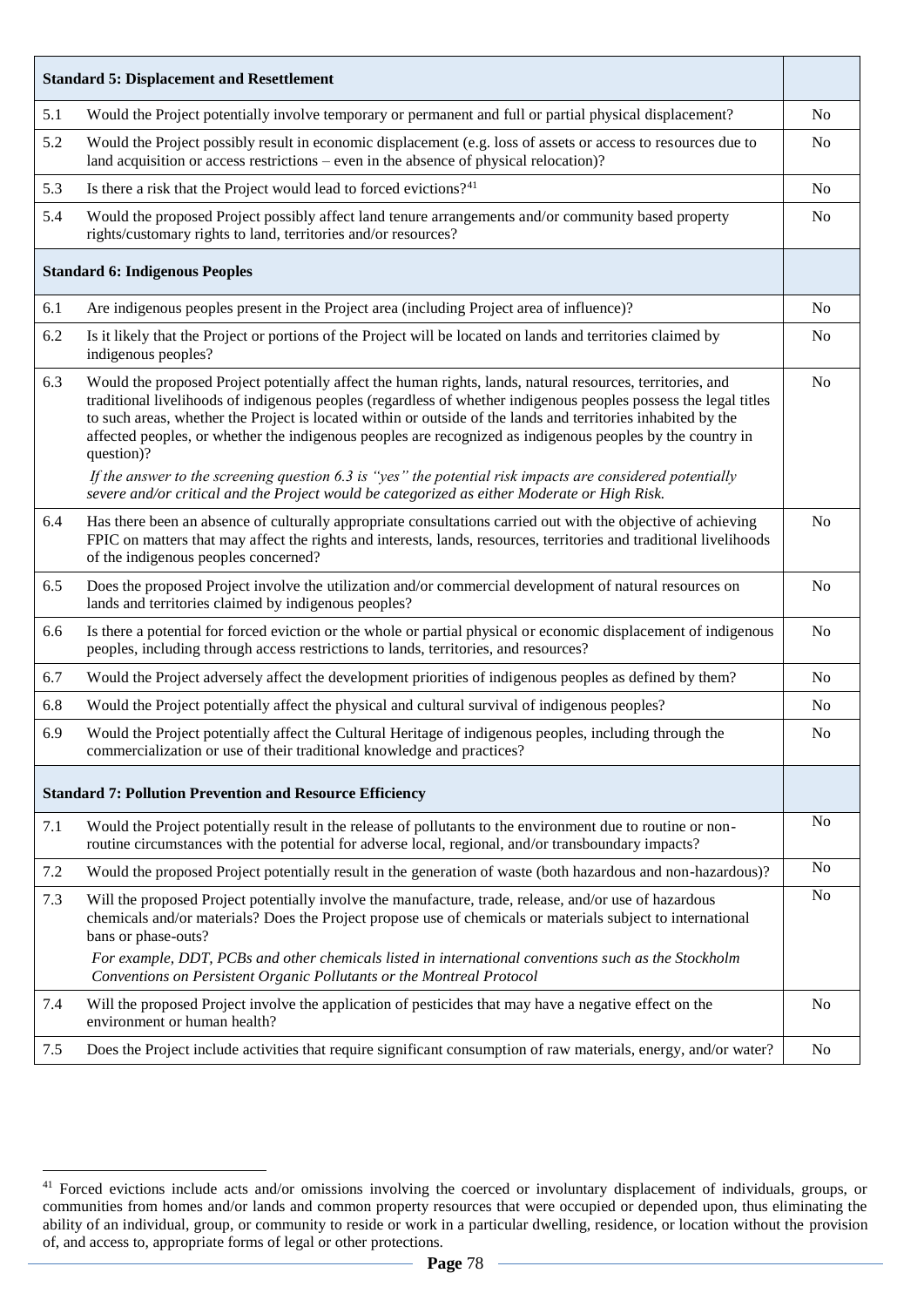# **Annex E: Administrative Arrangements between the Team of Experts and Co-lead Entities**

|                                  | TOE-DPO                                                                                                                                                                                                                                                                                                                                                                     | <b>TOE-OHCHR</b>                                                                                                                                                                                                                                                                                          | TOE - UNDP                                                                                                                                                                                                                                                                                                                                                                                                                        | TOE - Office of the SRSG-SVC                                                                                                                                                                                                                                                                                                                                                                                                                                                                                                                                                                                                                                                                                                                                                                                                                                                                                                                                                      |
|----------------------------------|-----------------------------------------------------------------------------------------------------------------------------------------------------------------------------------------------------------------------------------------------------------------------------------------------------------------------------------------------------------------------------|-----------------------------------------------------------------------------------------------------------------------------------------------------------------------------------------------------------------------------------------------------------------------------------------------------------|-----------------------------------------------------------------------------------------------------------------------------------------------------------------------------------------------------------------------------------------------------------------------------------------------------------------------------------------------------------------------------------------------------------------------------------|-----------------------------------------------------------------------------------------------------------------------------------------------------------------------------------------------------------------------------------------------------------------------------------------------------------------------------------------------------------------------------------------------------------------------------------------------------------------------------------------------------------------------------------------------------------------------------------------------------------------------------------------------------------------------------------------------------------------------------------------------------------------------------------------------------------------------------------------------------------------------------------------------------------------------------------------------------------------------------------|
|                                  | (JCS and Police)                                                                                                                                                                                                                                                                                                                                                            |                                                                                                                                                                                                                                                                                                           |                                                                                                                                                                                                                                                                                                                                                                                                                                   |                                                                                                                                                                                                                                                                                                                                                                                                                                                                                                                                                                                                                                                                                                                                                                                                                                                                                                                                                                                   |
| Recruitment                      | Post will be advertised by<br>$\blacksquare$<br>DPO in Inspira.<br>Recruitment process will<br>$\sim$<br>be led jointly by the TOE<br>Team Leader and DPO.<br>Selection /<br>$\overline{a}$<br>recommendation will be<br>submitted jointly by the<br>TOE Team Leader and<br>DPO.<br>Processing through<br>$\overline{\phantom{a}}$<br>Inspira will be undertaken<br>by DPO. | Post will be advertised by<br>OHCHR Inspira.<br>Recruitment process will<br>be led jointly by the TOE<br>Team Leader and<br>OHCHR.<br>Selection /<br>recommendation will be<br>submitted jointly by the<br>TOE Team Leader and<br>OHCHR.<br>Processing through<br>Inspira will be undertaken<br>by OHCHR. | Post will be advertised by<br>UNDP on UNDP's website.<br>Recruitment process will be<br>led jointly by the TOE Team<br>Leader and UNDP.<br>Selection / recommendation<br>will be submitted jointly by<br>the TOE Team Leader and<br>UNDP with participation by<br>other co-lead entities in<br>interview panels.<br>Processing through the<br><b>Resources and Operations</b><br>Management portal will be<br>undertaken by UNDP. | Post of the TOE Team Leader will be advertised by<br>Office of the SRSG-SVC in Inspira and circulated<br>by other co-lead entities.<br>Selection / recommendation of the TOE Team<br>Leader will be undertaken by the Office of the<br>SRSG-SVC with participation by other co-lead<br>entities through Advisory Group representative<br>participation in interview panels.<br>Processing of the Team Leader's recruitment<br>through Inspira will be undertaken by Office of the<br>SRSG-SVC.<br>Recruitment process for Office of the SRSG-SVC<br>members of the TOE will be led by the TOE Team<br>Leader or Deputy Team Leader.<br>Post of Office of the SRSG-SVC members of the<br>TOE will be advertised by the TOE Team Leader in<br>Inspira.<br>Selection / recommendation of the Office of the<br>SRSG-SVC members of the TOE will be submitted<br>by the TOE Team Leader.<br>Processing of Office of the SRSG-SVC members<br>will be undertaken by the TOE Team Leader. |
| <b>Extension of</b><br>contracts | Extensions will be jointly<br>$\overline{a}$<br>agreed by the TOE Team<br>Leader and DPO by<br>email.<br>Requests for extension<br>$\blacksquare$<br>will be submitted for<br>processing by DPO.                                                                                                                                                                            | Extensions will be jointly<br>agreed by the TOE Team<br>Leader and OHCHR by<br>email.<br>Requests for extension<br>will be submitted for<br>processing by OHCHR.                                                                                                                                          | Extensions will be jointly<br>agreed by the TOE Team<br>Leader and UNDP by email.<br>Requests for extension will<br>be submitted for processing<br>by UNDP.                                                                                                                                                                                                                                                                       | Extensions of the Team Leader of the TOE will be<br>agreed by the Office of the SRSG-SVC in<br>consultation with the other co-lead entities through<br>the Advisory Group.<br>Extensions of the Office of the SRSG-SVC<br>members of the TOE will be decided by the TOE<br>Team Leader in consultation with the Deputy Team<br>Leader.<br>Requests for extension will be submitted by the<br>TOE Team Leader for processing.                                                                                                                                                                                                                                                                                                                                                                                                                                                                                                                                                      |
| Leave                            | Leave requests will be<br>$\sim$<br>approved by the TOE<br>Team Leader by email.<br>Leave requests will be<br>approved by DPO in<br>Umoja.                                                                                                                                                                                                                                  | Leave requests will be<br>approved by the TOE<br>Team Leader by email.<br>Leave requests will be<br>approved by OHCHR in<br>Umoja.                                                                                                                                                                        | Leave requests will be<br>approved by the TOE Team<br>Leader by email.<br>Leave requests will be<br>approved by UNDP in<br>ATLAS.                                                                                                                                                                                                                                                                                                 | Leave requests of the TOE Team Leader will be<br>approved by the Office of the SRSG-SVC in<br>Umoja.<br>Leave requests of the Office of the SRSG-SVC<br>members of the TOE will be approved by the TOE<br>Team Leader in Umoja.                                                                                                                                                                                                                                                                                                                                                                                                                                                                                                                                                                                                                                                                                                                                                   |

<u> 1989 - Johann Barn, mars ann an t-Amhain Aonaich an t-Aonaich an t-Aonaich an t-Aonaich an t-Aonaich an t-Aon</u>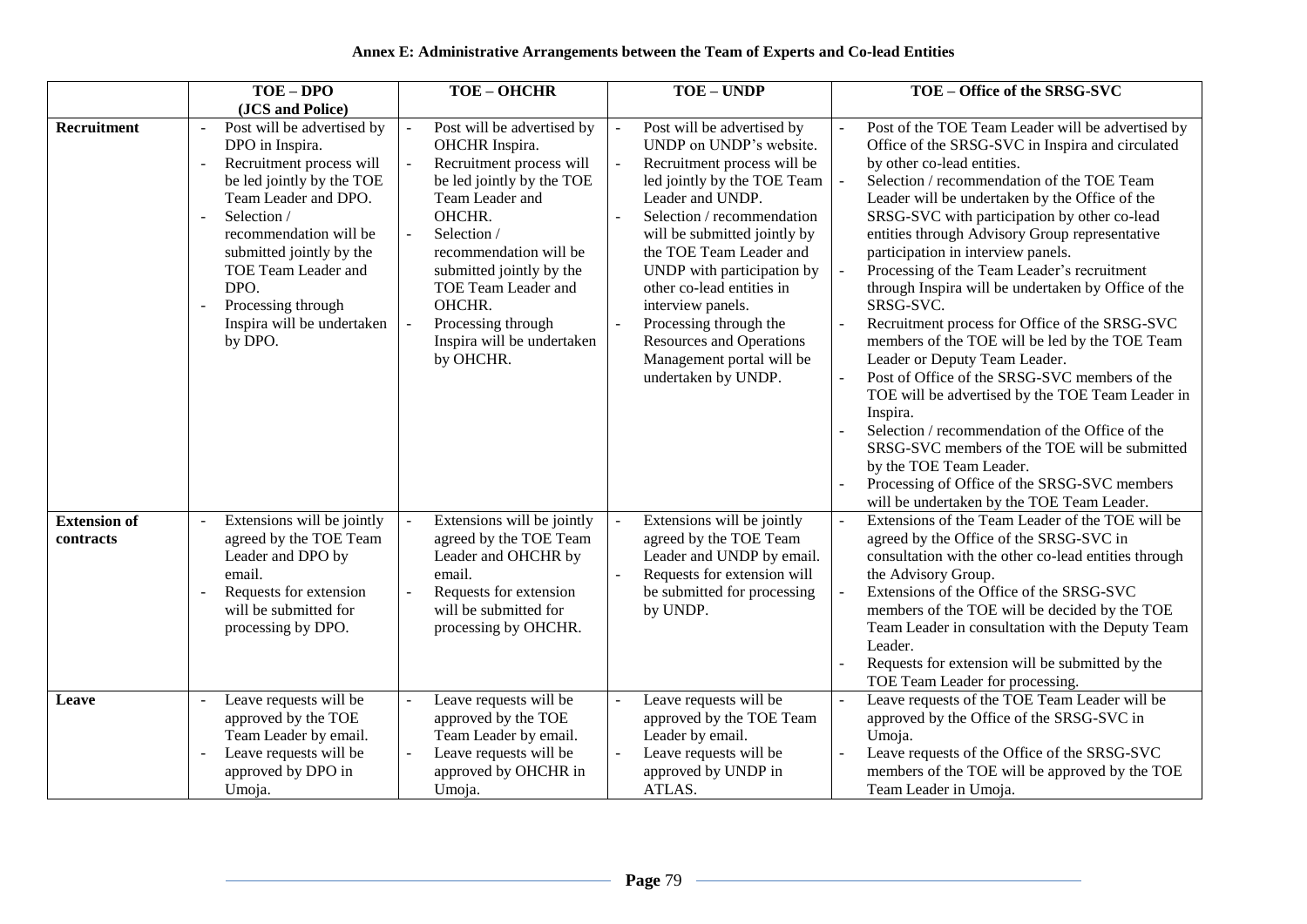| <b>Travel</b>                    | $\overline{\phantom{a}}$<br>by email.<br>$\sim$<br>Umoja. | Travel will be approved<br>by the TOE Team Leader<br>Travel will be entered in<br>Umoja by the traveler and<br>approved by DPO in                                                                             | Travel will be approved<br>by the TOE Team Leader<br>by email.<br>Travel will be entered in<br>Umoja by the traveler and<br>approved by OHCHR in<br>Umoja.                                                                             | Travel will be approved by<br>the TOE Team Leader by<br>email.<br>Travel will be approved by<br>UNDP through the Bureau<br>Travel Management System.<br>Travel will be processed by<br><b>UNDP</b> unless otherwise<br>agreed. | Travel of the TOE Team Leader will be approved<br>by the Office of the SRSG-SVC in Umoja.<br>Travel of Office of the SRSG-SVC members of the<br>TOE will be approved by the TOE Team Leader in<br>Umoja.                                                                                                                                                                                                                                                                                                                                                      |
|----------------------------------|-----------------------------------------------------------|---------------------------------------------------------------------------------------------------------------------------------------------------------------------------------------------------------------|----------------------------------------------------------------------------------------------------------------------------------------------------------------------------------------------------------------------------------------|--------------------------------------------------------------------------------------------------------------------------------------------------------------------------------------------------------------------------------|---------------------------------------------------------------------------------------------------------------------------------------------------------------------------------------------------------------------------------------------------------------------------------------------------------------------------------------------------------------------------------------------------------------------------------------------------------------------------------------------------------------------------------------------------------------|
| <b>Training</b>                  | $\blacksquare$                                            | Training requests will be<br>approved by the TOE<br>Team Leader and DPO.                                                                                                                                      | Training requests will be<br>approved by the TOE<br>Team Leader and<br>OHCHR.                                                                                                                                                          | Training requests will be<br>approved by the TOE Team<br>Leader and UNDP.                                                                                                                                                      | Training requests of the TOE Team Leader will be<br>approved by the Office of the SRSG-SVC.<br>Training requests of the Office of the SRSG-SVC<br>members of the TOE will be approved by the TOE<br>Team Leader.                                                                                                                                                                                                                                                                                                                                              |
| <b>Performance</b><br>appraisals | Leader.<br>$\blacksquare$<br>Inspira.                     | The TOE Team Leader<br>will be the First Reporting<br>Officer and will consult<br>with the Deputy Team<br>DPO will be the Second<br>Reporting Officer.<br>Performance appraisals<br>will be submitted through | The TOE Team Leader<br>will be the First Reporting<br>Officer and will consult<br>with the Deputy Team<br>Leader.<br>OHCHR will be the<br>Second Reporting Officer.<br>Performance appraisals<br>will be submitted through<br>Inspira. | The TOE Team Leader will<br>provide feedback to UNDP<br>by email.<br>UNDP will prepare the<br>performance appraisal<br>through the Performance<br>Management and<br>Development on-line tool.                                  | The SRSG-SVC will be First Reporting Officer for<br>the TOE Team Leader.<br>Co-lead entities will provide feedback on the<br>performance of the TOE Team Leader to the SRSG-<br>SVC by email to be reflected in the ePas prepared<br>by the SRSG-SVC.<br>The TOE Deputy Team Leader will be the First<br>Reporting Officer for Office of the SRSG-SVC<br>members of the TOE.<br>The TOE Team Leader will be the Second<br>Reporting Officer for Office of the SRSG-SVC<br>members of the TOE.<br>Performance appraisals will be submitted through<br>Inspira. |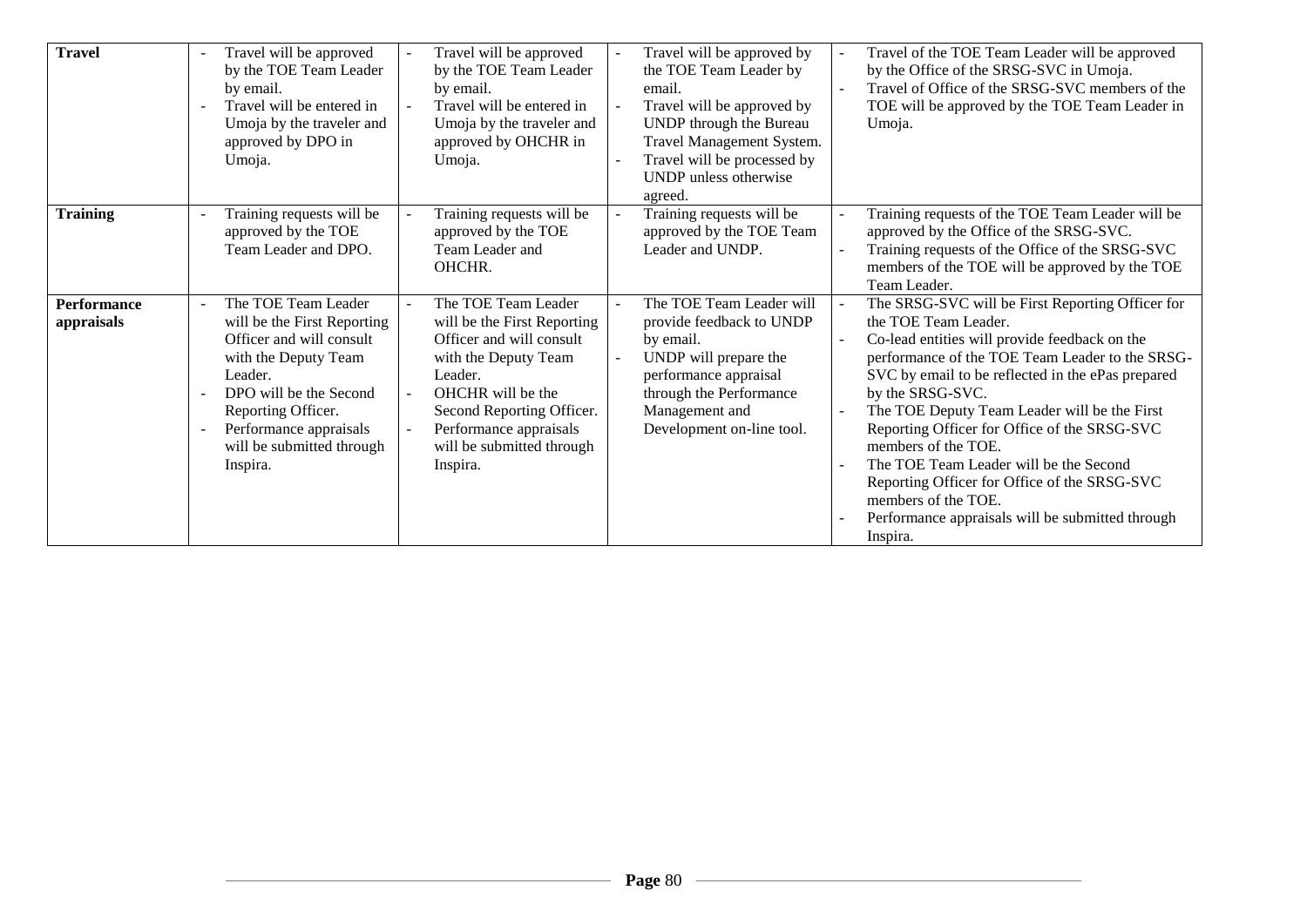#### **Annex F: Team of Experts Advisory Group Terms of Reference**

*Background* – On 30 September 2009, the UN Security Council unanimously adopted resolution 1888, which builds upon the principles and obligations of previous Security Council resolutions 1325 (2000) and 1820 (2008). Operative paragraph 8 of the resolution calls upon the Secretary-General of the United Nations to take measures to identify and deploy a team of experts "to situations of particular concern with respect to sexual violence in armed conflict" in order to "assist national authorities . . . to strengthen the rule of law". Based on operative paragraph 8, the UN entities leading on rule of law at the time (Department of Peacekeeping Operations now DPO, OHCHR and UNDP) established the Team of Experts and agreed to form and participate in an Advisory Group to be chaired by the Team Leader of the UN Team of Experts.

The 2020-2024 Joint Programme expands the Advisory Group to include the following co-lead entities: DPO, OHCHR, Office of the SRSG-SVC and UNDP.

## *Advisory Group Functions* –

Programme

- Provide programmatic guidance and oversee the management and delivery of the Joint Programme to ensure targeted results, coherence and impact over time;
- Provide advice and guidance to the Team of Experts on possible countries and thematic areas of engagement, and partnerships;
- Provide advice and guidance on how the Team of Experts can enhance programming of the co-lead entities;
- Endorse annual and final reports of the Team of Experts;
- Support the implementation of Team of Experts recommendations, including those identified on the basis of country-specific assessments; and
- Facilitate the signature of Joint Programmes of the Team of Experts by the respective co-lead entities and participate in other approval processes as needed.

### Resources

- Support the Team of Experts in its efforts to mobilize resources; and
- Endorse the transfer of Team of Experts' funds among co-lead and non-co-lead entities.

### Coordination

- Promote and facilitate collaborative working relationships between the Team of Experts and the co-lead entities in line with UN core values and relevant policies, rules and regulations.

### **Staff**

- Engage in the selection of the Team Leader and Deputy Team Leader of the Team of Experts through, inter alia, participation in interview panels; and
- Agree on the creation, establishment and placement of any new Team of Experts posts not which are included in this Joint Programme.

### **Outreach**

Ensure visibility of the Team of Experts through strategic communication and public information efforts.

*Chair of the Advisory Group* – Advisory Group meetings shall be chaired by the Team Leader of the Team of Experts. In the absence of the Team Leader, the Deputy Team Leader will convene the meeting(s). The Chair will organize and facilitate meetings and prepare meeting minutes summarizing the meeting, documenting key decisions, and noting action points.

*Size and Composition of the Advisory Group* – The Advisory Group shall consist of a representative from each of the co-lead entities contributing a member to the Team of Experts (DPO, OHCHR, Office of the SRSG-SVC, and UNDP). Advisory Group representatives will differ from the members of the Team of Experts. If in the future an additional UN entity contributes a member to the Team of Experts, the entity will be requested to identify a representative to participate in the Advisory Group. In case of absence, the respective Advisory Group representatives will designate an alternate representative from the respective entity to participate in the meeting(s).

*Other Participants* – The Chair may request the participation of representatives of other UN or non-UN entities or other individuals in the Advisory Group meetings as appropriate.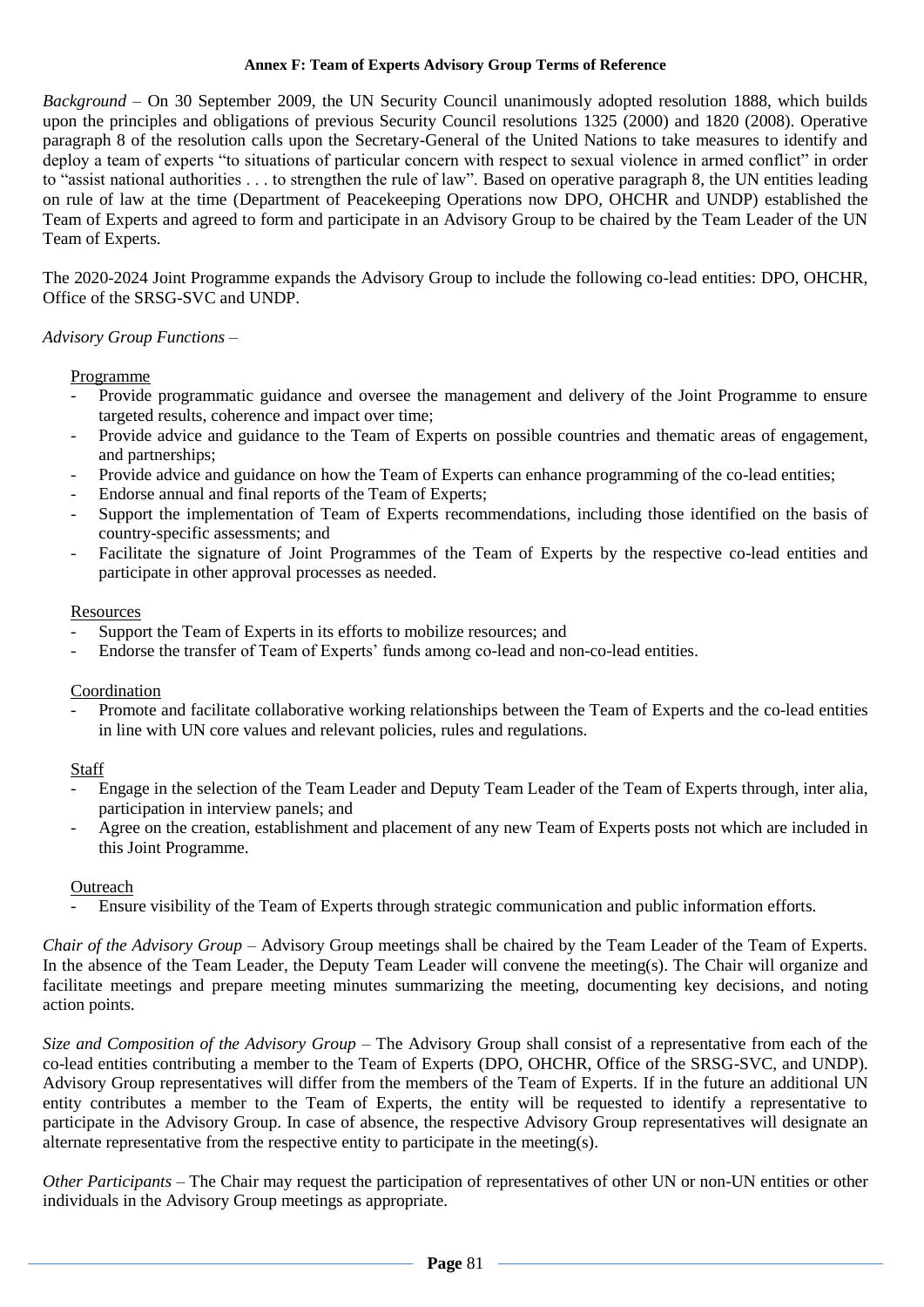*Decision Points* – The Advisory Group will make decisions on issues set forth in the Advisory Group Functions section above as well as other issues raised by the Advisory Group representatives and members of the Team of Experts where appropriate.

*Decision Making* – The Advisory Group will make decisions based on consensus. In the event consensus cannot be reached, decisions will be taken based on a majority of all co-lead entities.

*Agenda* – A meeting agenda will be prepared by the Chair in consultation with each representative to the Advisory Group and shared in advance of each meeting.

*Meeting Frequency* – The Advisory Group will hold regular meetings on a quarterly basis, based on an agreed calendar. Ad hoc meetings can be convened by the Chair or at the request of an Advisory Group representative as necessary.

*Meeting Locations* – The meetings of the Advisory Group shall be convened at a location designated by the Chair.

*Meeting Minutes* – Minutes of each Advisory Group meeting shall be prepared by the Chair and shared with each representative to the Advisory Group.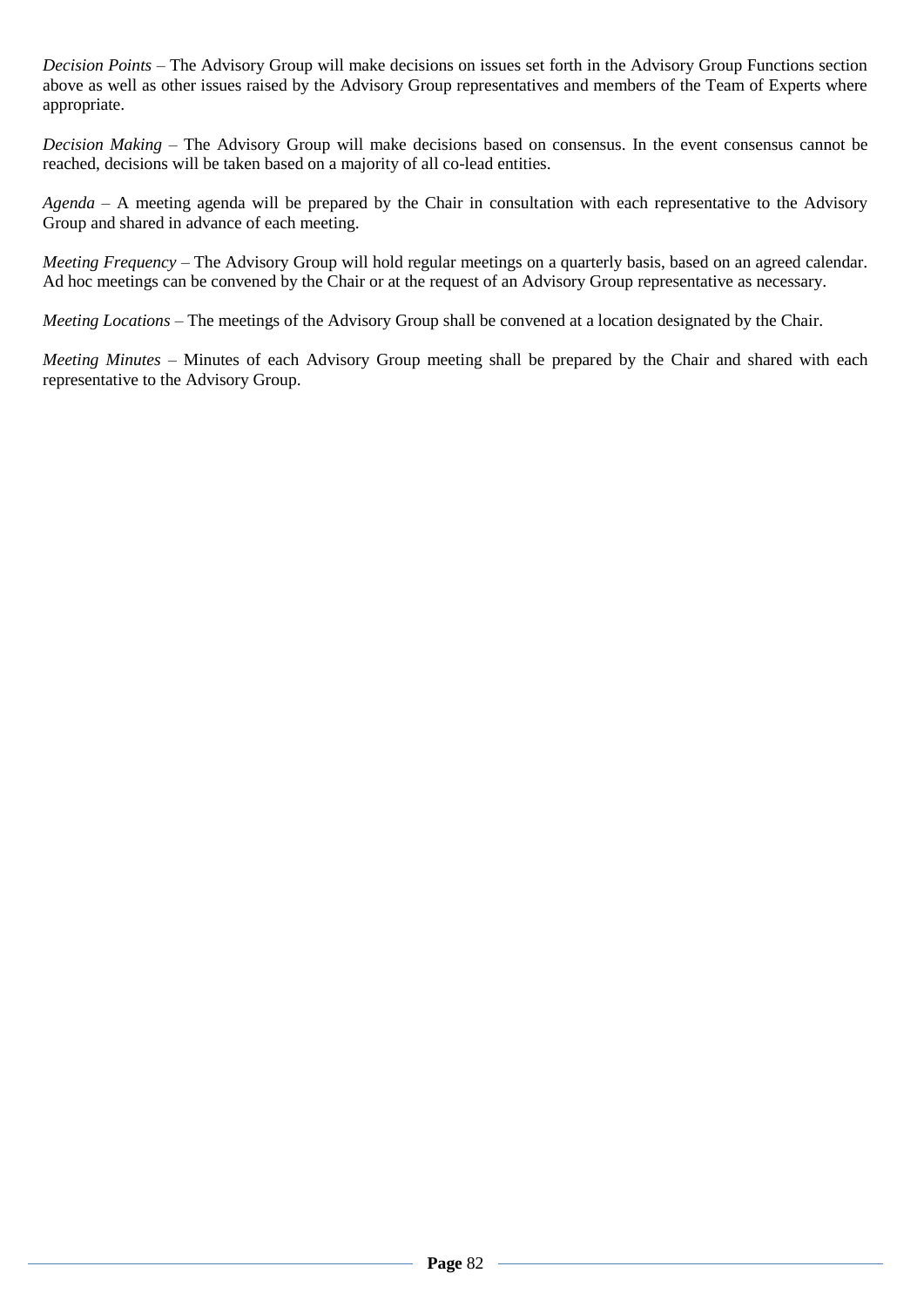| <b>Budget</b><br><b>Categories</b>        |                                                           | No. of<br><b>Staff</b><br><b>Members</b> | <b>Unit of Measurement</b>     | <b>Per Unit Cost</b><br>in USD | <b>Total in USD</b> |
|-------------------------------------------|-----------------------------------------------------------|------------------------------------------|--------------------------------|--------------------------------|---------------------|
| <b>Staff and other</b><br>personnel costs | Team Leader (D1 - Office of the SRSG-<br>SVC)             | $\mathbf{1}$                             | 1 Year                         | \$307,100                      | \$307,100           |
|                                           | Deputy Team Leader / Policy Advisor (P5<br>- UNDP)        | $\mathbf{1}$                             | 1 Year                         | \$294,147                      | \$294,147           |
|                                           | Human Rights Officer (P4 - OHCHR)                         | $\mathbf{1}$                             | 1 Year                         | \$228,900                      | \$228,900           |
|                                           | Judicial Affairs Officer (P4 - DPO)                       | $\mathbf{1}$                             | 1 Year                         | \$228,900                      | \$228,900           |
|                                           | Judicial Affairs Officer (P4 - Office of<br>the SRSG-SVC) | $\mathbf{1}$                             | 1 Year                         | \$228,900                      | \$228,900           |
|                                           | Police Expert (P4 - DPO)                                  | $\mathbf{1}$                             | 1 Year                         | \$228,900                      | \$228,900           |
|                                           | $JPO - Africa (P2 - Office of the SRSG -$<br>SVC)         | $\mathbf{1}$                             | 1 Year                         | \$00                           | \$0                 |
|                                           | JPO - MENA (P2 - Office of the SRSG-<br>SVC)              | $\mathbf{1}$                             | 1 Year                         | \$0                            | $\overline{50}$     |
|                                           | Admin Assistant $(G5 - Office of the)$<br>SRSG-SVC)       | $\mathbf{1}$                             | 1 Year                         | \$107,800                      | \$107,800           |
|                                           | Intern                                                    | $\mathbf{1}$                             | 1 Year                         | \$0                            | \$0                 |
|                                           | Consultants                                               | $\overline{3}$                           | <b>Based on Assignment</b>     | \$250,00042                    | \$250,000           |
|                                           | <b>SUBTOTAL</b>                                           |                                          |                                |                                | \$1,874,647         |
| Supplies,                                 | N/A                                                       | N/A                                      | N/A                            | N/A                            | \$0                 |
| Commodities,<br><b>Materials</b>          | <b>SUBTOTAL</b>                                           |                                          |                                |                                | \$0                 |
| Equipment,                                | N/A                                                       | N/A                                      | N/A                            | N/A                            | $\sqrt{6}$          |
| <b>Vehicles and</b>                       | <b>SUBTOTAL</b>                                           |                                          |                                |                                | \$0                 |
| <b>Furniture</b>                          |                                                           |                                          |                                |                                |                     |
| including                                 |                                                           |                                          |                                |                                |                     |
| <b>Depreciation</b>                       |                                                           |                                          |                                |                                |                     |
| <b>Contractual</b>                        | N/A                                                       | N/A                                      | N/A                            | N/A                            | \$0                 |
| <b>Services</b>                           | <b>SUBTOTAL</b>                                           |                                          |                                |                                | \$0                 |
|                                           | <b>Experts Travel</b>                                     | 8                                        | 6 missions per year            | $$10,000^{43}$                 | \$480,000           |
| <b>Travel</b>                             | <b>Experts DSA</b>                                        | 8                                        | 72 days per year <sup>44</sup> | \$30045                        | \$172,800           |
|                                           | <b>Experts Terminal Expense</b>                           | 8                                        | 6 missions per year            | $$250^{46}$                    | \$12,000            |
|                                           | <b>SUBTOTAL</b>                                           |                                          |                                |                                | \$664,800           |
| <b>Transfers and</b>                      | N/A                                                       | N/A                                      | N/A                            | N/A                            | \$0                 |
| <b>Grants</b>                             | <b>SUBTOTAL</b>                                           |                                          |                                |                                | $\overline{\$0}$    |
| <b>Counterparts</b>                       |                                                           |                                          |                                |                                |                     |
|                                           | Contractual Services for information                      | 8                                        | 1 Year                         | \$1,535                        | \$12,280            |
| <b>General</b>                            | technology services (Level B)                             |                                          |                                |                                |                     |
| <b>Operating and</b>                      | Premises (rental and maintenance)                         | 8                                        | 1 Year                         | \$15,900                       | \$127,200           |
| <b>Other Direct</b>                       | Communications for telephone and fax                      | 8                                        | 1 Year                         | \$360                          | \$2,880             |
| Costs <sup>47</sup>                       | services                                                  |                                          |                                |                                |                     |
|                                           | Supplies and Materials                                    | 8                                        | 1 Year                         | \$500                          | \$4,000             |
|                                           | Mobile Phone                                              | $\overline{6}$                           | 1 Year                         | \$2,500                        | \$15,000            |
|                                           | <b>SUBTOTAL</b>                                           |                                          |                                |                                | \$161,360           |

#### **Annex G: Detailed Estimated Consolidated Annual Budget**

<sup>42</sup> Estimated total cost for all three consultants.

<sup>43</sup> Estimated flight cost: The estimated flight cost is \$10,000 per mission.

<sup>44</sup> Assumes an average of 12 days per mission.

<sup>&</sup>lt;sup>45</sup> Estimated DSA: The estimated average DSA rate is \$250. The daily Danger Pay rate is \$52.60 ((\$1600 per month x 12 months) / 365 days). The estimated combined DSA and danger pay rate used is \$300.

<sup>&</sup>lt;sup>46</sup> Terminal Expenses: Travel to and from the airport in New York (\$78 each direction). Travel to and from airport elsewhere (\$47 each direction). The estimated terminal expense per mission is \$250.

<sup>&</sup>lt;sup>47</sup> Note that UNDP does not breakout General Operating and Other Direct Costs from Salary other than mobile phone.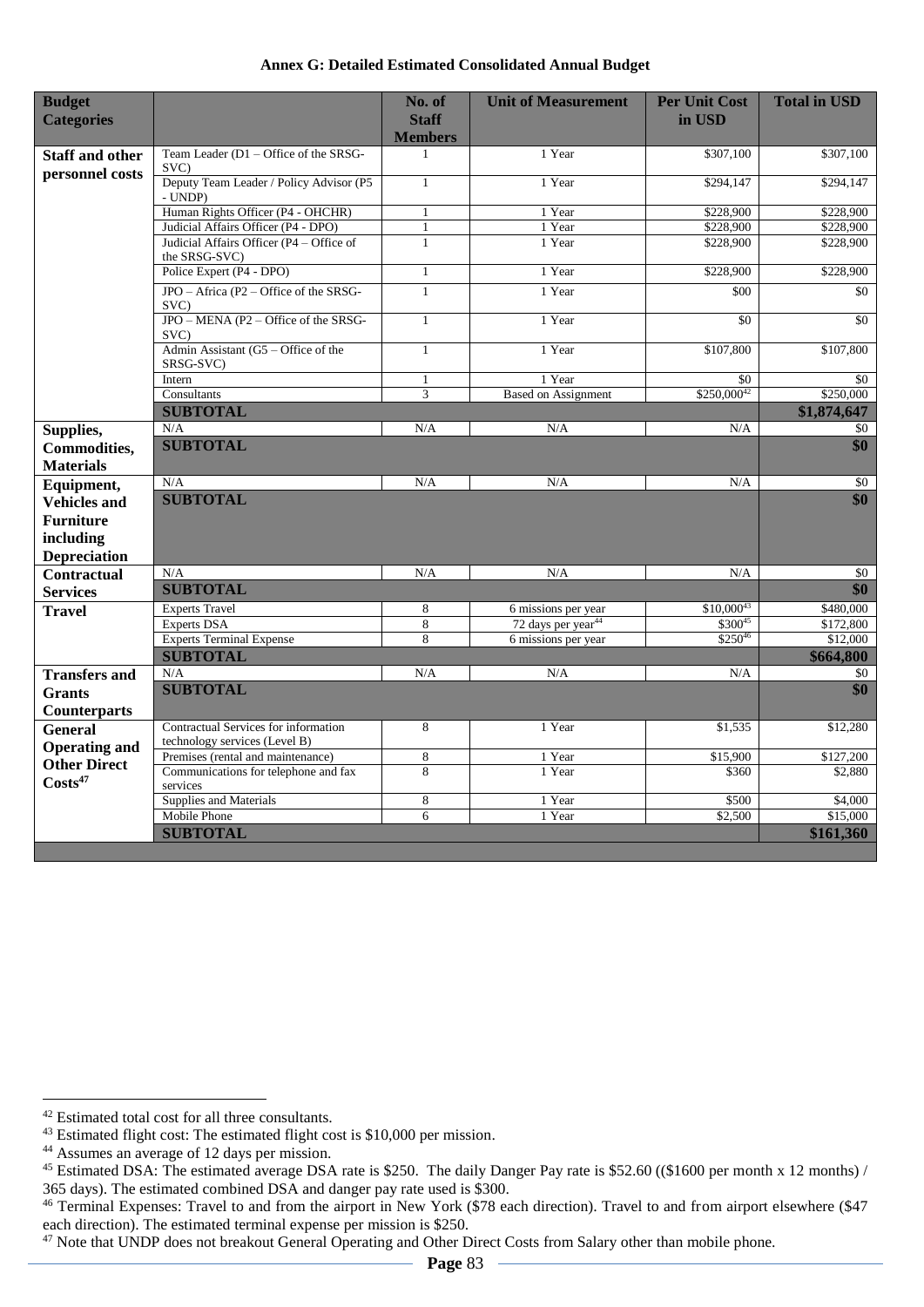| <b>TOTAL</b>          | \$2,700,807 |
|-----------------------|-------------|
| Programme             |             |
| <b>Costs (without</b> |             |
| Programme             |             |
| <b>Support Costs</b>  |             |
| or DPO /              |             |
| <b>United Nations</b> |             |
| Department of         |             |
| Operational           |             |
| <b>Support (DOS)</b>  |             |
| <b>Staff</b>          |             |
| $Reserve)^{48}$       |             |
| <b>Indirect</b>       | \$189,056   |
| Programme             |             |
| <b>Support Costs</b>  |             |
| (7%)                  |             |
| <b>Total</b>          | \$2,889,863 |

 $\overline{a}$ <sup>48</sup> DPO and DOS hold 15% of funds received as staff reserve. These funds are returned at the end of the Joint Programme.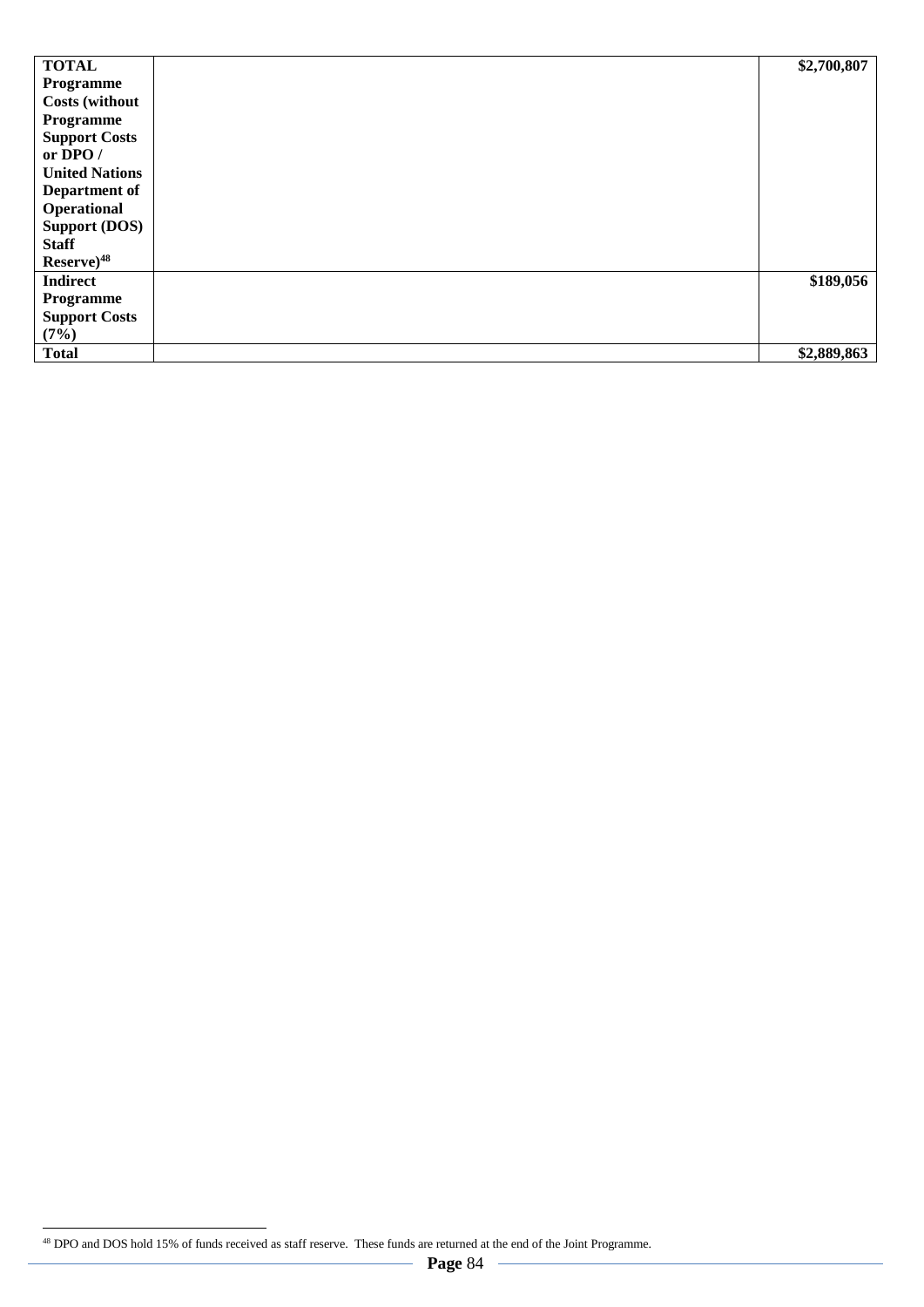|  |  | <b>Annex H: Summary Estimated 5 Year Budget</b> |  |  |
|--|--|-------------------------------------------------|--|--|
|--|--|-------------------------------------------------|--|--|

|                                                                                                                             | Year 1      | Year 2      | Year 3      | Year 4      | Year 5      | <b>Total Budget</b> |
|-----------------------------------------------------------------------------------------------------------------------------|-------------|-------------|-------------|-------------|-------------|---------------------|
|                                                                                                                             | <b>USD</b>  | <b>USD</b>  | <b>USD</b>  | <b>USD</b>  | <b>USD</b>  | <b>USD</b>          |
| Staff and other personnel costs                                                                                             | \$1,874,647 | \$1,874,647 | \$1,874,647 | \$1,874,647 | \$1,874,647 | \$9,373,235         |
| <b>Supplies, Commodities, Materials</b>                                                                                     | \$0         | \$0         | \$0         | \$0         | \$0         | \$0                 |
| <b>Equipment, Vehicles and Furniture</b><br>including Depreciation                                                          | \$0         | \$0         | \$0         | \$0         | \$0         | \$0                 |
| <b>Contractual Services</b>                                                                                                 | \$0         | \$0         | \$0         | \$0         | \$0         | \$0                 |
| <b>Travel</b>                                                                                                               | \$664,800   | \$664,800   | \$664,800   | \$664,800   | \$664,800   | \$3,324,000         |
| <b>Transfers and Grants Counterparts</b>                                                                                    | \$0         | \$0         | \$0         | \$0         | \$0         | \$0                 |
| <b>General Operating and Other Direct</b><br>Costs                                                                          | \$161,360   | \$161,360   | \$161,360   | \$161,360   | \$161,360   | \$806,800           |
| <b>TOTAL Programme Costs (without</b><br><b>Programme Support Costs or DPO /</b><br><b>DOS Staff Reserve)</b> <sup>49</sup> | \$2,700,807 | \$2,700,807 | \$2,700,807 | \$2,700,807 | \$2,700,807 | \$13,504,035        |
| <b>Indirect Programme Support Costs</b><br>(7%)                                                                             | \$189,056   | \$189,056   | \$189,056   | \$189,056   | \$189,056   | \$945,282           |
| <b>Total</b>                                                                                                                | \$2,889,863 | \$2,889,863 | \$2,889,863 | \$2,889,863 | \$2,889,863 | \$14,449,317        |

<sup>&</sup>lt;sup>49</sup> DOS holds 15% of funds received as staff reserve. These funds are returned at the end of the Joint Programme.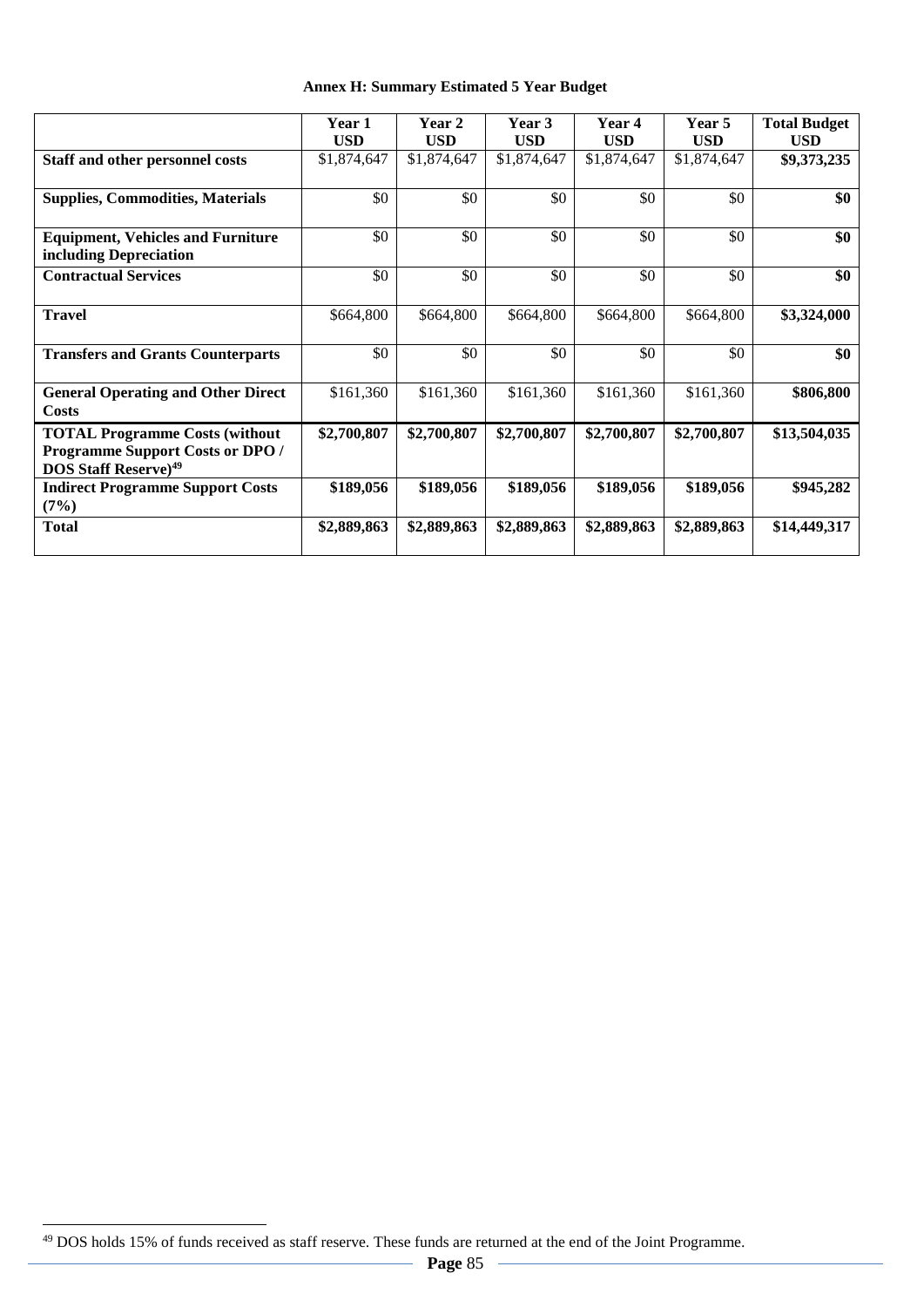| Annex I: Detailed Estimated Annual Budget by Entity |  |  |  |
|-----------------------------------------------------|--|--|--|
|-----------------------------------------------------|--|--|--|

| <b>Entity</b> | <b>Category</b>                              | <b>Description</b>                                                      | <b>No. of Staff</b><br><b>Members</b> | <b>Unit of</b><br><b>Measurement</b> | <b>Per Unit</b><br><b>Cost in USD</b> | <b>Total in USD</b>   |
|---------------|----------------------------------------------|-------------------------------------------------------------------------|---------------------------------------|--------------------------------------|---------------------------------------|-----------------------|
| <b>DPO</b>    | Staff and other                              | Judicial Affairs Officer (P4 - DPO)                                     | 1                                     | 1 Year                               | \$228,900                             | \$228,900             |
|               | personnel costs                              | Police Expert (P4 - DPO)                                                | $\mathbf{1}$                          | 1 Year                               | \$228,900                             | \$228,900             |
|               | Sub-Total                                    |                                                                         |                                       |                                      |                                       | \$457,800             |
|               | Supplies,                                    | N/A                                                                     | N/A                                   | N/A                                  | N/A                                   | \$0                   |
|               | Commodities,                                 |                                                                         |                                       |                                      |                                       |                       |
|               | Materials                                    |                                                                         |                                       |                                      |                                       |                       |
|               | Sub-Total                                    |                                                                         |                                       |                                      |                                       | \$0                   |
|               | Equipment,                                   | N/A                                                                     | N/A                                   | N/A                                  | N/A                                   | \$0                   |
|               | Vehicles and                                 |                                                                         |                                       |                                      |                                       |                       |
|               | Furniture including                          |                                                                         |                                       |                                      |                                       |                       |
|               | Depreciation                                 |                                                                         |                                       |                                      |                                       |                       |
|               | Sub-Total                                    |                                                                         |                                       |                                      |                                       | \$0                   |
|               | <b>Contractual Services</b>                  | N/A                                                                     | N/A                                   | N/A                                  | $\rm N/A$                             | \$0                   |
|               | Sub-Total                                    |                                                                         |                                       |                                      |                                       | \$0                   |
|               | Travel <sup>50</sup>                         | <b>Experts Travel</b>                                                   | $\overline{c}$                        | 6 missions per year                  | $$10,000^{51}$                        | \$120,000             |
|               |                                              | <b>Experts DSA</b>                                                      | $\overline{2}$                        | 72 days per year <sup>52</sup>       | $$300^{53}$                           | \$43,200              |
|               |                                              | <b>Experts Terminal Expense</b>                                         | $\overline{c}$                        | 6 missions per year                  | \$25054                               | \$3,000               |
|               | Sub-Total                                    |                                                                         |                                       |                                      |                                       | \$166,200             |
|               | Transfers and                                | N/A                                                                     | N/A                                   | N/A                                  | N/A                                   | \$0                   |
|               | <b>Grants Counterparts</b>                   |                                                                         |                                       |                                      |                                       |                       |
|               | Sub-Total                                    |                                                                         |                                       |                                      |                                       | \$0                   |
|               | <b>General Operating</b><br>and Other Direct | Contractual Services for information<br>technology services (Level B)   | $\overline{2}$                        | 1 Year                               | \$1,535                               | \$3,070               |
|               | Costs <sup>55</sup>                          | Premises (rental and maintenance)                                       | $\overline{2}$                        | 1 Year                               | \$15,900                              | \$31,800              |
|               |                                              | Communications for telephone and fax                                    | $\overline{c}$                        | 1 Year                               | \$360                                 | \$720                 |
|               |                                              | services                                                                |                                       |                                      |                                       |                       |
|               |                                              | Supplies and Materials                                                  | $\overline{c}$                        | 1 Year                               | \$500                                 | \$1,000               |
|               |                                              | Mobile Phone                                                            | $\overline{2}$                        | 1 Year                               | \$2,500                               | \$5,000               |
|               | Sub-Total                                    |                                                                         |                                       |                                      |                                       | \$41,590              |
|               |                                              | Sub-Total without Programme Support Cost or Staff Reserve <sup>56</sup> |                                       |                                      |                                       | \$665,590             |
|               | <b>Programme Support Costs (7%)</b>          |                                                                         |                                       |                                      |                                       | \$46,591<br>\$712,181 |
| <b>Total</b>  |                                              |                                                                         |                                       |                                      |                                       |                       |
|               |                                              |                                                                         |                                       |                                      |                                       |                       |
| <b>OHCHR</b>  | Staff and other                              | Human Rights Officer (P4 - OHCHR)                                       | $\mathbf{1}$                          | 1 Year                               | \$228,900                             | \$228,900             |
|               | personnel costs                              |                                                                         |                                       |                                      |                                       |                       |
|               | Sub-Total                                    |                                                                         |                                       |                                      |                                       | \$228,900             |
|               | Supplies,                                    | N/A                                                                     | N/A                                   | N/A                                  | N/A                                   | \$0                   |
|               | Commodities.                                 |                                                                         |                                       |                                      |                                       |                       |
|               | Materials                                    |                                                                         |                                       |                                      |                                       |                       |
|               | Sub-Total                                    |                                                                         |                                       |                                      |                                       | \$0                   |
|               | Equipment,                                   | N/A                                                                     | N/A                                   | N/A                                  | N/A                                   | \$0                   |
|               | Vehicles and                                 |                                                                         |                                       |                                      |                                       |                       |
|               | Furniture including                          |                                                                         |                                       |                                      |                                       |                       |
|               | Depreciation                                 |                                                                         |                                       |                                      |                                       |                       |
|               | Sub-Total                                    |                                                                         |                                       |                                      |                                       | \$0                   |
|               | Contractual Services                         | N/A                                                                     | $\rm N/A$                             | $\rm N/A$                            | $\rm N/A$                             | \$0                   |
|               | Sub-Total                                    |                                                                         |                                       |                                      |                                       | \$0                   |
|               | Travel <sup>57</sup>                         | <b>Experts Travel</b>                                                   | $\mathbf{1}$                          | 6 missions per year                  | $$10,000^{58}$                        | \$60,000              |
|               |                                              | <b>Experts DSA</b>                                                      | $\mathbf{1}$                          | 72 days per year <sup>59</sup>       | \$30060                               | \$21,600              |
|               |                                              | <b>Experts Terminal Expense</b>                                         | $\mathbf{1}$                          | 6 missions per year                  | $$250^{61}$                           | \$1,500               |
|               | Sub-Total                                    |                                                                         |                                       |                                      |                                       | \$83,100              |
|               | Transfers and                                | N/A                                                                     | N/A                                   | N/A                                  | N/A                                   | \$0                   |

<sup>50</sup> For efficiency and cost effectiveness, funds for the travel, DSA and terminal of the P-4 posts (DPO) will be transferred and managed through DOS.

 $51$  Estimated flight cost: The estimated flight cost is \$10,000 per mission.

<sup>52</sup> Assumes an average of 12 days per mission.

 $\overline{a}$ 

<sup>53</sup> Estimated DSA: The estimated average DSA rate is \$250. The daily Danger Pay rate is \$52.60 ((\$1600 per month x 12 months) / 365 days). The estimated combined DSA and danger pay rate used is \$300.

<sup>54</sup> Terminal Expenses: Travel to and from the airport in New York (\$78 each direction). Travel to and from airport elsewhere (\$47) each direction). The estimated terminal expense per mission is \$250.

<sup>55</sup> General Operating and Other Direct Costs associated with the P4 posts of DPO will be transferred and managed through DOS.

<sup>56</sup> DPO holds 15% of funds received as staff reserve. These funds are returned at the end of the Joint Programme.

<sup>57</sup> For efficiency and cost effectiveness, funds for the travel, DSA and terminal of the P-4 post (OHCHR) will be transferred and managed through DOS.

<sup>58</sup> Estimated flight cost: The estimated flight cost is \$10,000 per mission.

<sup>59</sup> Assumes an average of 12 days per mission.

<sup>60</sup> Estimated DSA: The estimated average DSA rate is \$250. The daily Danger Pay rate is \$52.60 ((\$1600 per month x 12 months) / 365 days). The estimated combined DSA and danger pay rate used is \$300.

<sup>61</sup> Terminal Expenses: Travel to and from the airport in New York (\$78 each direction). Travel to and from airport elsewhere (\$47 each direction). The estimated terminal expense per mission is \$250.

**Page** 86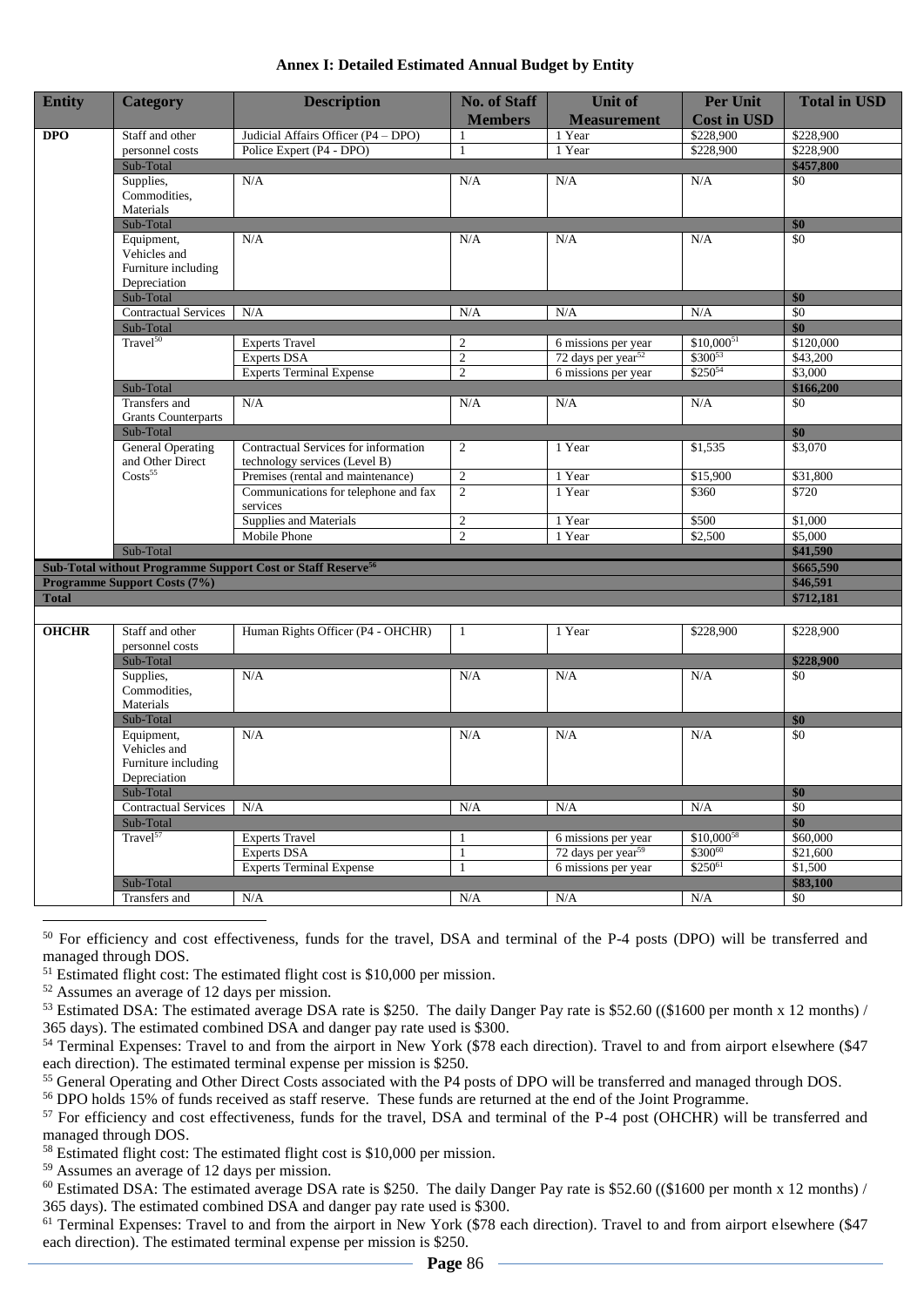|              | <b>Grants Counterparts</b>                   |                                                                           |                     |                                |                   |                     |
|--------------|----------------------------------------------|---------------------------------------------------------------------------|---------------------|--------------------------------|-------------------|---------------------|
|              | Sub-Total                                    |                                                                           |                     |                                |                   | \$0                 |
|              | <b>General Operating</b><br>and Other Direct | Contractual Services for information<br>technology services (Level B)     | 1                   | 1 Year                         | \$1,535           | \$1,535             |
|              | Costs                                        | Premises (rental and maintenance)                                         | $\mathbf{1}$        | 1 Year                         | \$15,900          | \$15,900            |
|              |                                              | Communications for telephone and fax<br>services                          | 1                   | 1 Year                         | \$360             | \$360               |
|              |                                              | Supplies and Materials                                                    | $\mathbf{1}$        | 1 Year                         | \$500             | \$500               |
|              |                                              | Mobile Phone                                                              | $\mathbf{1}$        | 1 Year                         | \$2,500           | \$2,500             |
|              | Sub-Total                                    |                                                                           |                     |                                |                   | \$20,795            |
|              |                                              | <b>Sub-Total without Programme Support Cost or Staff Reserve</b>          |                     |                                |                   | \$332,795           |
|              | <b>Programme Support Costs (7%)</b>          |                                                                           |                     |                                |                   | \$23,296            |
| <b>Total</b> |                                              |                                                                           |                     |                                |                   | \$356,091           |
|              |                                              |                                                                           |                     |                                |                   |                     |
| Office of    | Staff and other                              | Team Leader (D1)                                                          | 1                   | 1 Year                         | \$307,100         | \$307,100           |
| the SRSG-    | personnel costs                              | Judicial Affairs Officer (P4)                                             | $\mathbf{1}$        | 1 Year                         | \$228,900         | \$228,900           |
| SVC          |                                              | JPO - Africa (P2)                                                         | $\mathbf{1}$        | 1 Year                         | \$0               | \$0                 |
|              |                                              | $JPO-MENA(P2)$                                                            | $\mathbf{1}$        | 1 Year                         | \$0               | \$0                 |
|              |                                              | Admin Assistant (G5)                                                      | 1                   | 1 Year                         | \$107,800         | \$107,800           |
|              |                                              | Intern                                                                    | 1                   | 1 Year                         | $\overline{50}$   | \$0                 |
|              |                                              | Consultants                                                               | $\mathfrak{Z}$      | <b>Based on Assignment</b>     | \$250,00062       | \$250,000           |
|              | Sub-Total                                    |                                                                           |                     |                                |                   | \$893,800           |
|              | Supplies,                                    | N/A                                                                       | N/A                 | N/A                            | N/A               | \$0                 |
|              | Commodities,                                 |                                                                           |                     |                                |                   |                     |
|              | Materials                                    |                                                                           |                     |                                |                   |                     |
|              | Sub-Total                                    |                                                                           |                     |                                |                   | \$0                 |
|              | Equipment,                                   | N/A                                                                       | N/A                 | N/A                            | N/A               | \$0                 |
|              | Vehicles and                                 |                                                                           |                     |                                |                   |                     |
|              | Furniture including                          |                                                                           |                     |                                |                   |                     |
|              | Depreciation                                 |                                                                           |                     |                                |                   |                     |
|              | Sub-Total                                    |                                                                           |                     |                                |                   | \$0                 |
|              | <b>Contractual Services</b>                  | N/A                                                                       | N/A                 | N/A                            | N/A               | \$0                 |
|              | Sub-Total                                    |                                                                           |                     |                                |                   | \$0                 |
|              | Travel                                       | <b>Experts Travel</b>                                                     | $\overline{4}$      | 6 missions per year            | \$10,00063        | \$240,000           |
|              |                                              | <b>Experts DSA</b>                                                        | $\overline{4}$      | 72 days per year <sup>64</sup> | \$30065           | \$86,400            |
|              |                                              | <b>Experts Terminal Expense</b>                                           | $\overline{4}$      | 6 missions per year            | \$25066           | \$6,000             |
|              | Sub-Total                                    |                                                                           |                     |                                |                   | \$332,400           |
|              |                                              |                                                                           | N/A                 | N/A                            | N/A               | \$0                 |
|              | Transfers and                                | N/A                                                                       |                     |                                |                   |                     |
|              | <b>Grants Counterparts</b>                   |                                                                           |                     |                                |                   |                     |
|              | Sub-Total                                    |                                                                           |                     |                                |                   | \$0                 |
|              | <b>General Operating</b><br>and Other Direct | Contractual Services for information                                      | 5                   | 1 Year                         | \$1,535           | \$7,675             |
|              | Costs                                        | technology services (Level B)                                             |                     | 1 Year                         |                   |                     |
|              |                                              | Premises (rental and maintenance)<br>Communications for telephone and fax | $\overline{5}$<br>5 | 1 Year                         | \$15,900<br>\$360 | \$79,500<br>\$1,800 |
|              |                                              | services                                                                  |                     |                                |                   |                     |
|              |                                              | Supplies and Materials                                                    | 5                   | 1 Year                         | \$500             | \$2,500             |
|              |                                              | Mobile Phone                                                              | $\overline{2}$      | 1 Year                         | \$2,500           | \$5,000             |
|              | Sub-Total                                    |                                                                           |                     |                                |                   | \$96,475            |
|              |                                              | Sub-Total without Programme Support Cost or Staff Reserve <sup>67</sup>   |                     |                                |                   | \$1,322,675         |
|              | <b>Programme Support Costs (7%)</b>          |                                                                           |                     |                                |                   | \$92,587            |
| <b>Total</b> |                                              |                                                                           |                     |                                |                   | \$1,415,262         |
|              |                                              |                                                                           |                     |                                |                   |                     |
| <b>UNDP</b>  | Staff and other                              | Deputy Team Leader / Policy Advisor                                       | $\mathbf{1}$        | 1 Year                         | \$294,147         | \$294,147           |
|              | personnel costs                              | $(P5 - UNDP)$                                                             |                     |                                |                   |                     |
|              | Sub-Total                                    |                                                                           |                     |                                |                   | \$294,147           |
|              | Supplies,                                    | N/A                                                                       | N/A                 | N/A                            | N/A               | \$0                 |
|              | Commodities,                                 |                                                                           |                     |                                |                   |                     |
|              | Materials                                    |                                                                           |                     |                                |                   |                     |
|              | Sub-Total                                    |                                                                           |                     |                                |                   | \$0                 |
|              | Equipment,                                   | N/A                                                                       | N/A                 | N/A                            | N/A               | \$0                 |
|              | Vehicles and                                 |                                                                           |                     |                                |                   |                     |
|              | Furniture including                          |                                                                           |                     |                                |                   |                     |
|              | Depreciation<br>Sub-Total                    |                                                                           |                     |                                |                   | \$0                 |
|              |                                              | N/A                                                                       | $\rm N/A$           | N/A                            | $\rm N/A$         | \$0                 |
|              | <b>Contractual Services</b><br>Sub-Total     |                                                                           |                     |                                |                   | \$0                 |
|              | Travel                                       | <b>Experts Travel</b>                                                     | $\mathbf{1}$        | 6 missions per year            | $$10,000^{68}$    | \$60,000            |

<sup>62</sup> Estimated total cost for all three consultants.

 $\overline{a}$ 

<sup>64</sup> Assumes an average of 12 days per mission.

 $63$  Estimated flight cost: The estimated flight cost is \$10,000 per mission.

 $65$  Estimated DSA: The estimated average DSA rate is \$250. The daily Danger Pay rate is \$52.60 ((\$1600 per month x 12 months) / 365 days). The estimated combined DSA and danger pay rate used is \$300.

<sup>&</sup>lt;sup>66</sup> Terminal Expenses: Travel to and from the airport in New York (\$78 each direction). Travel to and from airport elsewhere (\$47 each direction). The estimated terminal expense per mission is \$250.

<sup>&</sup>lt;sup>67</sup> DOS holds 15% of funds received as staff reserve. These funds are returned at the end of the Joint Programme.

<sup>68</sup> Estimated flight cost: The estimated flight cost is \$10,000 per mission.